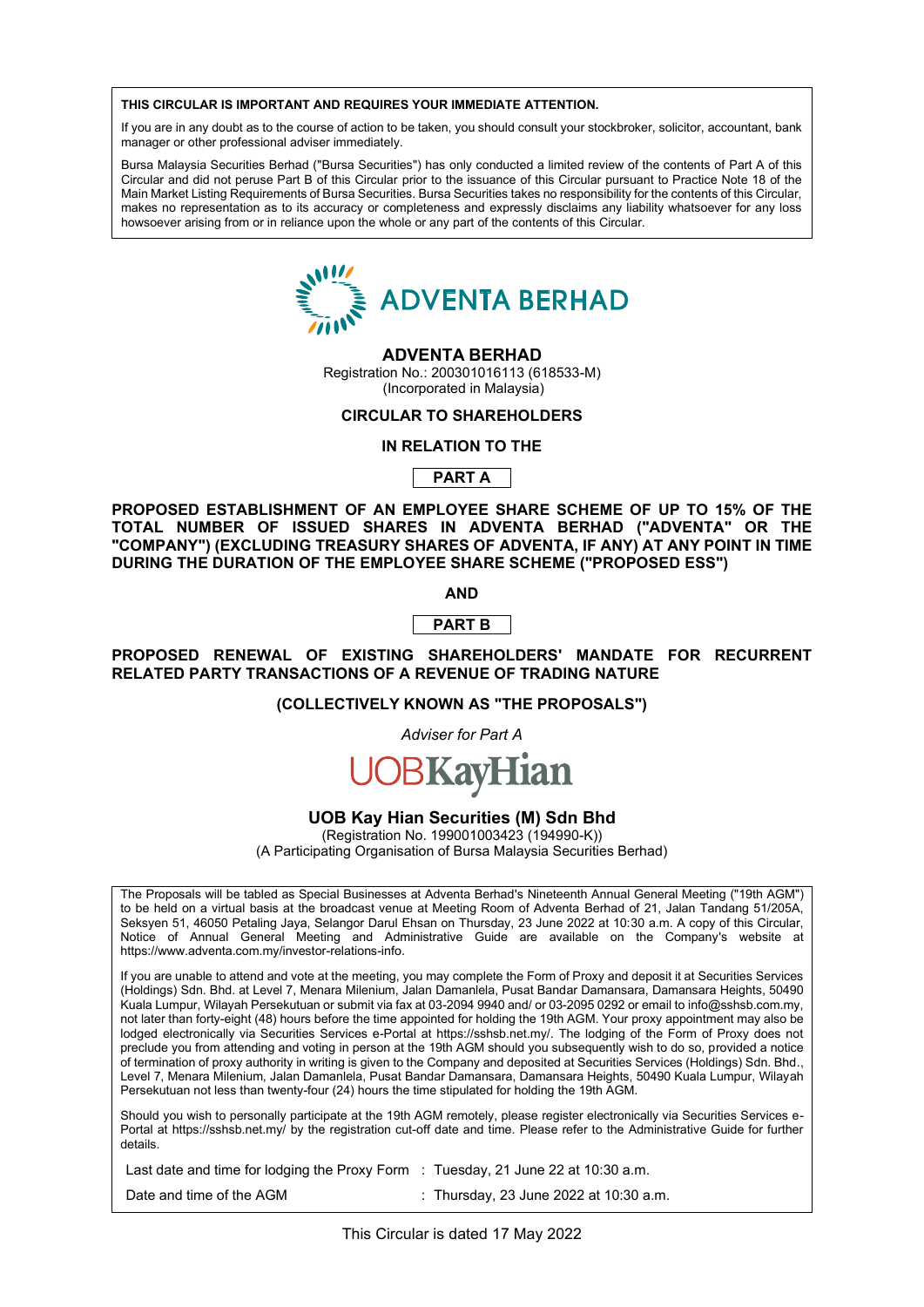# **DEFINITIONS**

Except where the context otherwise requires, the following definitions shall apply throughout this Circular:-

| "Act"                               |   | Companies Act 2016                                                                                                                                                                                                                                                                                                                                                                                                                                                |
|-------------------------------------|---|-------------------------------------------------------------------------------------------------------------------------------------------------------------------------------------------------------------------------------------------------------------------------------------------------------------------------------------------------------------------------------------------------------------------------------------------------------------------|
| "Adventa" or the<br>"Company"       |   | Adventa Berhad (Registration No. 200301016113 (618533-M))                                                                                                                                                                                                                                                                                                                                                                                                         |
| "Adventa Group" or the<br>"Group"   | ÷ | Adventa and its subsidiary companies, collectively                                                                                                                                                                                                                                                                                                                                                                                                                |
| "Adventa Share(s)" or<br>"Share(s)" | ÷ | Ordinary share(s) in Adventa                                                                                                                                                                                                                                                                                                                                                                                                                                      |
| "AGM"                               |   | The forthcoming Annual General Meeting of the Company                                                                                                                                                                                                                                                                                                                                                                                                             |
| "Board"                             |   | The Board of Directors of Adventa                                                                                                                                                                                                                                                                                                                                                                                                                                 |
| "Bursa Depository"                  |   | Bursa Malaysia Depository Sdn Bhd (Registration No. 198701006854<br>$(165570-W))$                                                                                                                                                                                                                                                                                                                                                                                 |
| "Bursa Securities"                  |   | Bursa Malaysia Securities Berhad (Registration No. 200301033577<br>$(635998-W)$                                                                                                                                                                                                                                                                                                                                                                                   |
| "By-Laws"                           |   | The by-laws governing the rules, terms and conditions of the Proposed<br>ESS as may be modified, varied and/ or amended from time to time, the<br>draft of which is set out in Appendix I of this Circular                                                                                                                                                                                                                                                        |
| "Circular"                          |   | This circular to the shareholders of Adventa dated 17 May 2022 in<br>relation to the Proposed ESS                                                                                                                                                                                                                                                                                                                                                                 |
| "Director(s)"                       |   | The director(s) of Adventa and shall have the meaning given in Section<br>2(1) of the Act and Section 2(1) of the Capital Markets and Services Act,<br>2007 and for the purpose of the Proposed Renewal of RRPT Mandate,<br>includes any person who is or was within the preceding six (6) months of<br>the date on which the terms of the transactions were agreed upon, a<br>Director or a chief executive of the Company, its subsidiary or holding<br>company |
| "Eligible Person(s)                 |   | The eligible Directors (including independent non-executive Directors)<br>and employees of Adventa Group (excluding subsidiary companies<br>which are dormant), who meet the criteria of eligibility for participation in<br>the Proposed ESS as set out in the By-Laws                                                                                                                                                                                           |
| "EPS"                               |   | Earnings per share                                                                                                                                                                                                                                                                                                                                                                                                                                                |
| "ESOS Award(s)"                     |   | The grant of such number of ESOS Options to the Eligible Persons to<br>subscribe for the Shares at the Option Price in the manner and subject<br>to the terms and conditions provided in the By-Laws                                                                                                                                                                                                                                                              |
| "ESOS Option(s)"                    |   | The right of an ESOS Participant to subscribe for new Adventa Shares<br>at the Option Price pursuant to the ESOS pursuant to the contract<br>constituted by the selected Eligible Person's acceptance of an ESOS<br>Award in the manner as indicated in the By-Laws                                                                                                                                                                                               |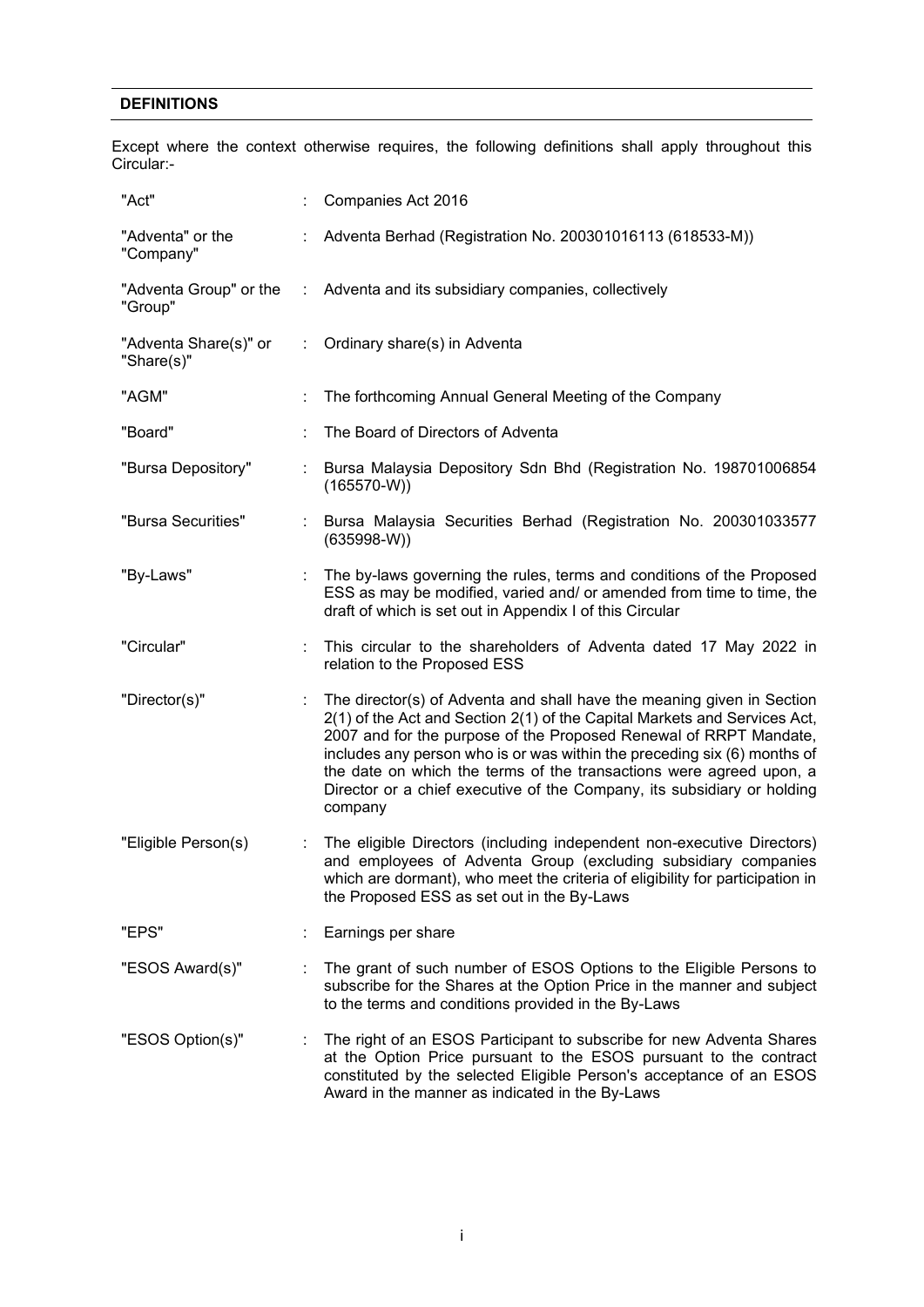# **DEFINITIONS (CONT'D)**

| "ESOS Participant(s)"  |   | Eligible Person(s) who has a grant of accepted the ESOS Options in the<br>manner provided in the By-Laws accordance with the terms of the<br>Proposed ESS                                                                                                                                                                                                                                                          |
|------------------------|---|--------------------------------------------------------------------------------------------------------------------------------------------------------------------------------------------------------------------------------------------------------------------------------------------------------------------------------------------------------------------------------------------------------------------|
| "ESS Award(s)"         |   | The SGP Award(s) and/ or ESOS Award(s), as the case may be                                                                                                                                                                                                                                                                                                                                                         |
| "ESS Award Date"       |   | The date of which the ESS Award is made by the ESS Committee from<br>time to time to an Eligible Person to participate in the Proposed ESS in<br>the manner provided in the By-Laws                                                                                                                                                                                                                                |
| "ESS Committee"        |   | The committee comprising such Directors and/ or senior management of<br>the Group to be approved by the Board to implement and administer the<br>Proposed ESS in accordance with the By-laws                                                                                                                                                                                                                       |
| "ESS Participant(s)"   | ÷ | The SGP Participants and ESOS Participants, collectively                                                                                                                                                                                                                                                                                                                                                           |
| "FYE"                  |   | Financial year ended/ ending                                                                                                                                                                                                                                                                                                                                                                                       |
| "LCG"                  |   | Mr. Low Chin Guan, the Executive Director and Major Shareholder of<br>Adventa                                                                                                                                                                                                                                                                                                                                      |
| "Listing Requirements" | ÷ | Main Market Listing Requirements of Bursa Securities                                                                                                                                                                                                                                                                                                                                                               |
| "LPD"                  |   | 29 April 2022, being the latest practicable date prior to the printing and<br>dispatch of this Circular                                                                                                                                                                                                                                                                                                            |
| "Major Shareholder(s)" | ÷ | Means a person who has an interest or interests in one (1) or more voting<br>shares in the Company and the number or aggregate number of those<br>shares, is:-                                                                                                                                                                                                                                                     |
|                        |   | (a) 10% or more of the total number of voting shares in the Company;<br>or                                                                                                                                                                                                                                                                                                                                         |
|                        |   | (b) 5% or more of the total number of voting shares in the Company<br>where such person is the largest shareholder of the Company.                                                                                                                                                                                                                                                                                 |
|                        |   | For the purpose of this definition, "interest" shall have the meaning of<br>"interest in shares" given in Section 8 of the Act and for the purpose of<br>the Proposed Renewal of RRPT Mandate includes any person who is or<br>was within the preceding six (6) months from the date on which the terms<br>of the RRPT were agreed upon, a Major Shareholder of the Company,<br>its subsidiary or holding company. |
| "Market Day(s)"        |   | Any day between Monday to Friday (inclusive of both days), which is not<br>a public holiday and on which Bursa Securities is open for trading of<br>securities                                                                                                                                                                                                                                                     |
| "Maximum Scenario"     |   | Assuming all of the Placement Shares are placed out prior to the<br>implementation of the Proposed ESS                                                                                                                                                                                                                                                                                                             |
| "Minimum Scenario"     |   | Assuming none of the Placement Shares are placed out prior to the<br>implementation of the Proposed ESS                                                                                                                                                                                                                                                                                                            |
| "NA"                   |   | Net assets attributable to ordinary equity holders of the Company                                                                                                                                                                                                                                                                                                                                                  |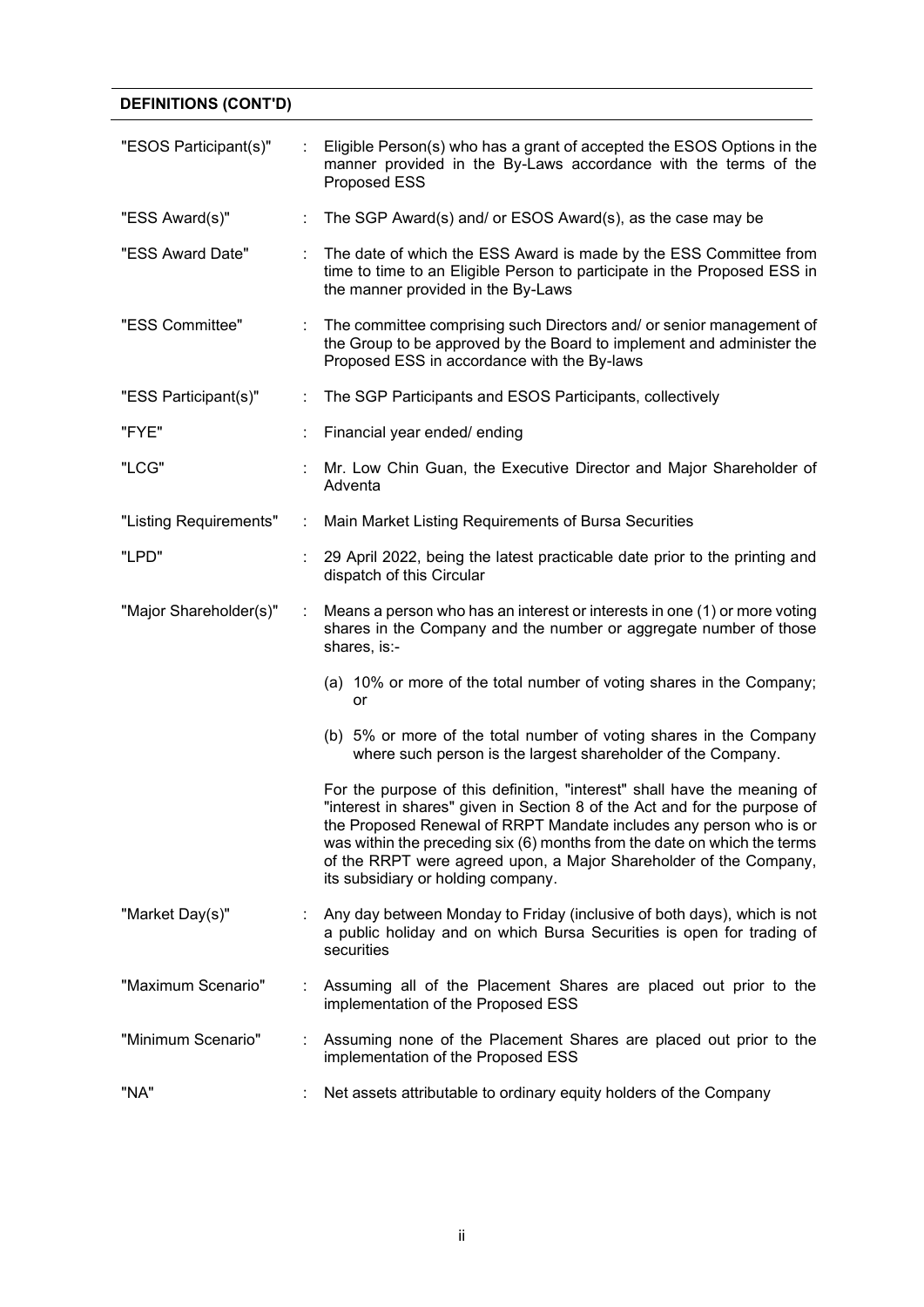# **DEFINITIONS (CONT'D)**

| "Option Price"                                              | The price at which the ESOS Participant shall be entitled to subscribe for<br>every new Adventa Shares by exercising his/ her ESOS Options as<br>determined in accordance with the provisions of the By-Laws                                                                                                                                                                                                                                                                                                                                                                                                                                                                                                                                                                                                                                                                                                                                                                                                                                                                                                                                                                        |
|-------------------------------------------------------------|-------------------------------------------------------------------------------------------------------------------------------------------------------------------------------------------------------------------------------------------------------------------------------------------------------------------------------------------------------------------------------------------------------------------------------------------------------------------------------------------------------------------------------------------------------------------------------------------------------------------------------------------------------------------------------------------------------------------------------------------------------------------------------------------------------------------------------------------------------------------------------------------------------------------------------------------------------------------------------------------------------------------------------------------------------------------------------------------------------------------------------------------------------------------------------------|
| "Placement Share(s)"                                        | Up to 30,557,154 new Shares to be issued pursuant to the Private<br>Placement. As at the LPD, the Company has not placed out any<br><b>Placement Shares</b>                                                                                                                                                                                                                                                                                                                                                                                                                                                                                                                                                                                                                                                                                                                                                                                                                                                                                                                                                                                                                         |
| "Person Connected"                                          | in relation to any person (referred to as "said Person") means such<br>person who falls under any one of the following categories:-                                                                                                                                                                                                                                                                                                                                                                                                                                                                                                                                                                                                                                                                                                                                                                                                                                                                                                                                                                                                                                                 |
|                                                             | (a)<br>a family member of the said Person;<br>a trustee of a trust (other than a trustee for a share scheme for<br>(b)<br>employees or pension scheme) under which the said Person, or a<br>family member of the said Person, is the sole beneficiary;<br>a partner of the said Person;<br>(c)<br>a person, or where the person is a body corporate, the body<br>(d)<br>corporate or its directors, who is/ are accustomed or under an<br>obligation, whether formal or informal, to act in accordance with<br>the directions, instructions or wishes of the said Person;<br>(e)<br>a person, or where the person is a body corporate, the body<br>corporate or its directors, in accordance with whose directions,<br>instructions or wishes the said Person is accustomed or is under<br>an obligation, whether formal or informal, to act;<br>(f)<br>a body corporate in which the said Person, or persons connected<br>with the said Person are entitled to exercise, or<br>control the exercise of, not less than 20% of the votes attached to<br>(g)<br>voting shares in the body corporate; or<br>a body corporate which is a related corporation of the said Person.<br>(h) |
| "Private Placement"                                         | Private placement of up to 30,557,154 Placement Shares, representing<br>20% of the issued shares in Adventa, pursuant to Sections 75 and 76 of<br>the Act. For avoidance of doubt, the 20% general mandate may be<br>utilised to issue new shares until 31 December 2021, after which, the<br>10% limit under Paragraph 6.03(1) of the Listing Requirements will be<br>reinstated                                                                                                                                                                                                                                                                                                                                                                                                                                                                                                                                                                                                                                                                                                                                                                                                   |
| "Proposed ESOS"                                             | Proposed establishment of an employees' shares option scheme to the<br>Eligible Persons pursuant to the Proposed ESS                                                                                                                                                                                                                                                                                                                                                                                                                                                                                                                                                                                                                                                                                                                                                                                                                                                                                                                                                                                                                                                                |
| "Proposed ESS"                                              | Proposed establishment of an employee share scheme which comprises<br>the Proposed ESOS and the Proposed SGP of up to 15% of the total<br>number of issued shares in the Company (excluding treasury shares, if<br>any) for Eligible Persons during the tenure of the Proposed ESS                                                                                                                                                                                                                                                                                                                                                                                                                                                                                                                                                                                                                                                                                                                                                                                                                                                                                                  |
| "Proposed Renewal of<br><b>RRPT Mandate"</b>                | Proposed Renewal of Existing Shareholders' Mandate for Recurrent<br>Related Party Transactions of a revenue or trading nature                                                                                                                                                                                                                                                                                                                                                                                                                                                                                                                                                                                                                                                                                                                                                                                                                                                                                                                                                                                                                                                       |
| "Proposed SGP"                                              | Proposed establishment of a share grant plan to the Eligible Persons<br>pursuant to the Proposed ESS                                                                                                                                                                                                                                                                                                                                                                                                                                                                                                                                                                                                                                                                                                                                                                                                                                                                                                                                                                                                                                                                                |
| "Recurrent Related<br>Party Transaction(s)" or<br>"RRPT(s)" | Related party transaction which is recurrent, of a revenue or trading<br>nature which is necessary for the Group's day-to-day operations and is<br>entered into by the Group in the ordinary course of business which<br>involves the interest, direct or indirect, of a Related Parties                                                                                                                                                                                                                                                                                                                                                                                                                                                                                                                                                                                                                                                                                                                                                                                                                                                                                            |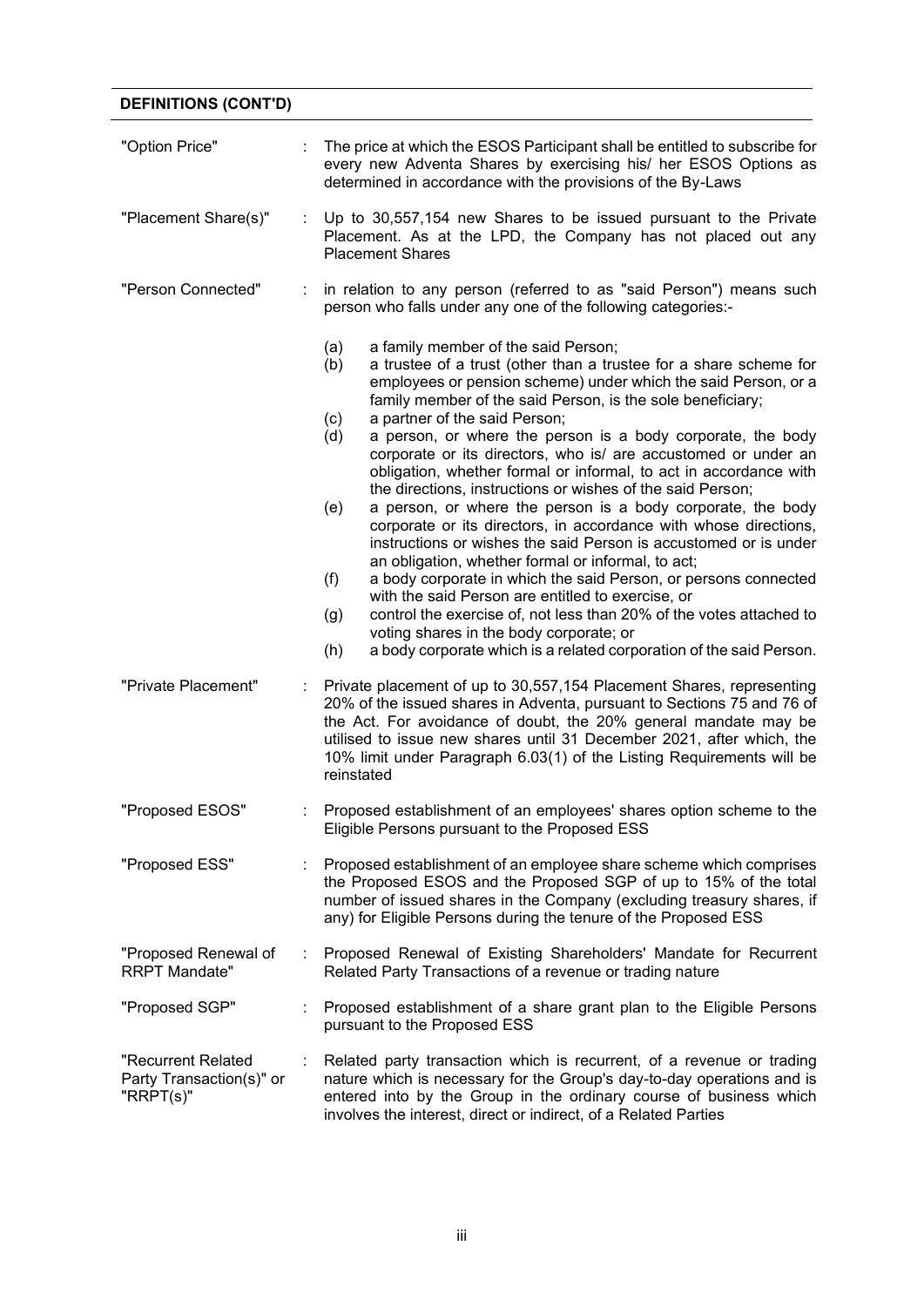#### **DEFINITIONS (CONT'D)**

| "Related Party(ies)"        | ÷. | A Director, a Major Shareholder or a Person Connected with such<br>Director or Major Shareholder                                                                          |
|-----------------------------|----|---------------------------------------------------------------------------------------------------------------------------------------------------------------------------|
| "RM" and "sen"              |    | Ringgit Malaysia and sen, respectively                                                                                                                                    |
| "Shareholders'<br>Mandate"  |    | : Shareholders' mandate obtained on 24 June 2021 for Adventa Group to<br>enter into RRPTs based on the terms set out in the circular to<br>shareholders dated 25 May 2021 |
| "SGP Award(s)"              |    | The grant of award of such number of Adventa Share(s) to an Eligible<br>Person at no payment by the Eligible Person                                                       |
| "SGP Participant(s)"        | ÷. | Eligible Person(s) who has accepted the SGP Award(s) in accordance<br>with the terms of the Proposed ESS                                                                  |
| "UOBKH" or the<br>"Adviser" |    | : UOB Kay Hian Securities (M) Sdn Bhd (Registration No. 199001003423<br>$(194990-K)$                                                                                      |
| "VWAP"                      |    | Volume weighted average market price                                                                                                                                      |

All references to "you" in this Circular are made to shareholders who are entitled to attend and vote at the AGM.

Unless specifically referred to, words denoting incorporating the singular shall, where applicable include the plural and vice versa and words denoting incorporating the masculine gender shall where applicable, include the feminine and neuter genders and vice versa. Any reference to persons shall include corporations, unless otherwise specified.

Any reference to a time of day and date in this Circular shall be a reference to Malaysian time and date, respectively, unless otherwise specified. Any discrepancy in the figures included in this Circular between the amounts stated, actual figures and the totals thereof are due to rounding adjustments.

Any reference in this Circular to any enactment is a reference to that enactment as for the time being amended or re-enacted.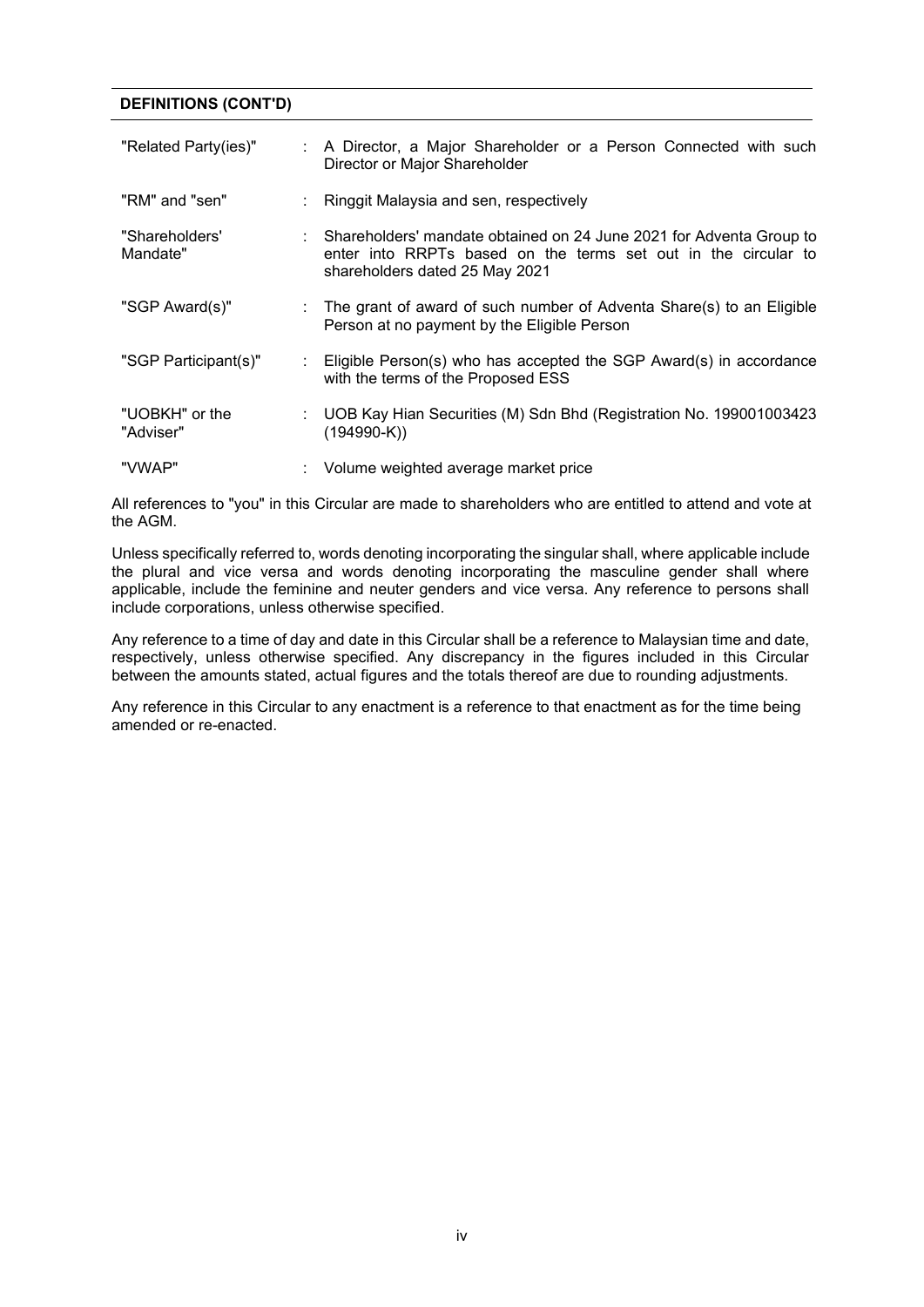|                 |          |                                                                                                                  | <b>PAGE</b>    |
|-----------------|----------|------------------------------------------------------------------------------------------------------------------|----------------|
|                 |          | <b>EXECUTIVE SUMMARY</b>                                                                                         | vii            |
| <b>PART A</b>   |          |                                                                                                                  |                |
|                 |          | LETTER TO THE SHAREHOLDERS OF ADVENTA IN RELATION TO THE<br><b>PROPOSED ESS CONTAINING:-</b>                     |                |
| $1_{-}$         |          | <b>INTRODUCTION</b>                                                                                              | $\mathbf{1}$   |
| 2.              |          | DETAILS OF THE PROPOSED ESS                                                                                      | $\overline{2}$ |
| 3.              |          | UTILISATION OF PROCEEDS                                                                                          | 8              |
| 4.              |          | RATIONALE AND JUSTIFICATIONS FOR THE PROPOSED ESS                                                                | 8              |
| 5.              |          | EFFECTS OF THE PROPOSED ESS                                                                                      | 9              |
| 6.              |          | <b>HISTORICAL SHARE PRICES</b>                                                                                   | 13             |
| 7.              |          | APPROVALS REQUIRED/ OBTAINED                                                                                     | 13             |
| 8.              |          | INTERESTS OF DIRECTORS, MAJOR SHAREHOLDERS, CHIEF<br>EXECUTIVE AND/ OR PERSONS CONNECTED TO THEM                 | 14             |
| 9.              |          | ESTIMATED<br>TIMEFRAME FOR<br>COMPLETION AND TENTATIVE<br>TIMETABLE FOR IMPLEMENTATION                           | 15             |
| 10 <sub>1</sub> |          | PROPOSALS ANNOUNCED BUT PENDING COMPLETION                                                                       | 15             |
| 11.             |          | DIRECTORS' STATEMENT AND RECOMMENDATION                                                                          | 15             |
| 12.             | 19TH AGM |                                                                                                                  | 16             |
| 13.             |          | <b>FURTHER INFORMATION</b>                                                                                       | 16             |
| <b>PART B</b>   |          |                                                                                                                  |                |
|                 |          | LETTER TO THE SHAREHOLDERS OF ADVENTA IN RELATION TO THE<br><b>PROPOSED RENEWAL OF RRPT MANDATE CONTAINING:-</b> |                |
| 1.              |          | <b>INTRODUCTION</b>                                                                                              | 17             |
| 2.              |          | DETAILS OF THE PROPOSED RENEWAL OF RRPT MANDATE                                                                  | 18             |
|                 | 2.1      | <b>INTRODUCTION</b>                                                                                              | 18             |
|                 | 2.2      | PRINCIPAL ACTIVITIES OF ADVENTA GROUP                                                                            | 19             |
|                 | 2.3      | <b>CLASSES OF RELATED PARTIES</b>                                                                                | 19             |
|                 | 2.4      | NATURE OF RRPTS                                                                                                  | 20             |

2.5 OUTSTANDING RRPTS RECEIVABLES 22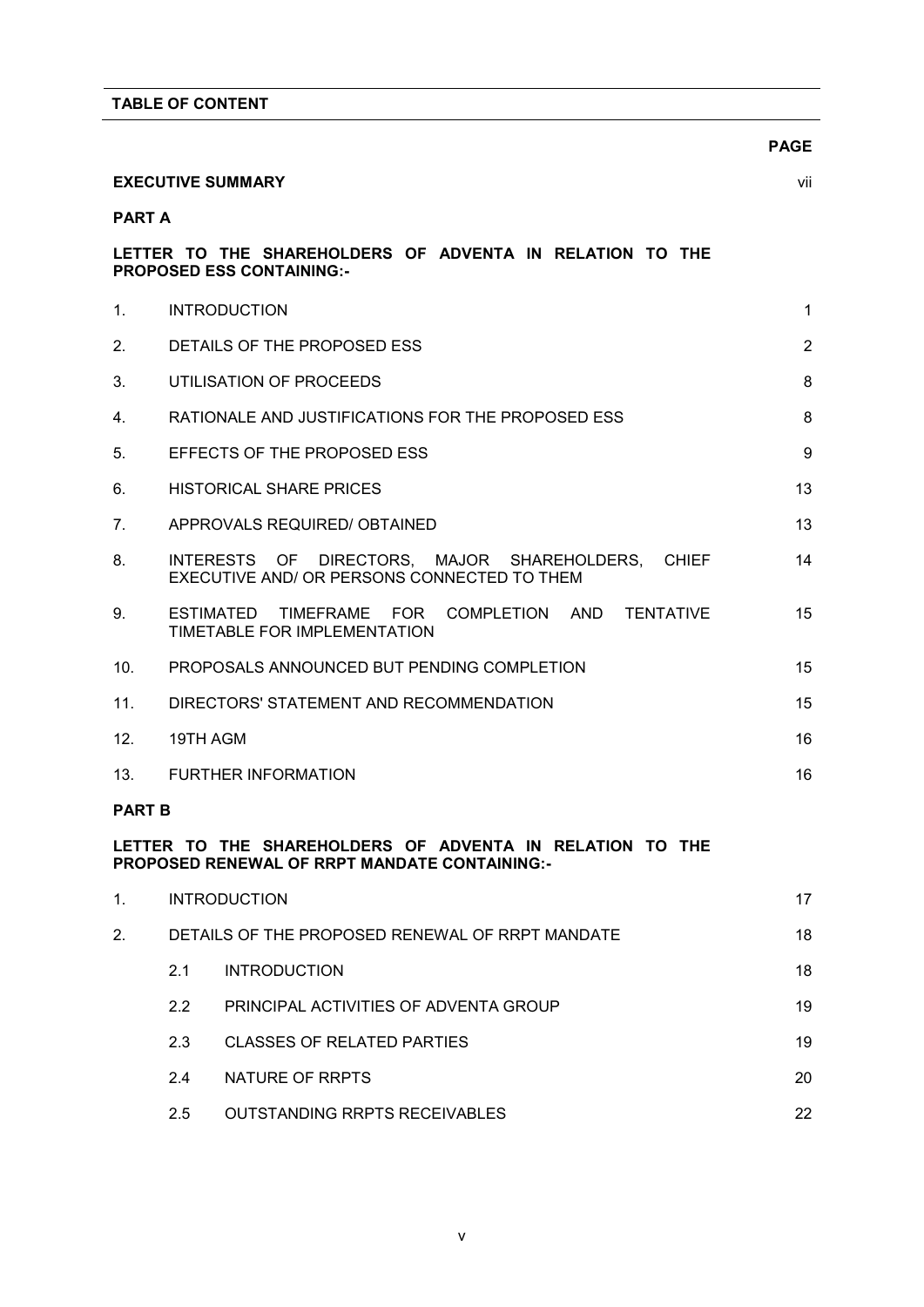|                |                   |                                                                                                             | <b>PAGE</b> |
|----------------|-------------------|-------------------------------------------------------------------------------------------------------------|-------------|
|                | 2.6               | REVIEW AND DISCLOSURE PROCEDURES ON THE RRPTS AND<br>THRESHOLDS OF AUTHORITY                                | 22          |
|                | 2.7               | STATEMENT BY AUDIT COMMITTEE                                                                                | 22          |
| 3 <sub>1</sub> | <b>MANDATE</b>    | RATIONALE AND BENEFITS OF THE PROPOSED RENEWAL OF RRPT                                                      | 23          |
| 4.             |                   | INTERESTS OF DIRECTORS. MAJOR SHAREHOLDER AND/<br>OR.<br>PERSONS CONNECTED WITH DIRECTOR/ MAJOR SHAREHOLDER | 23          |
| 5.             |                   | EFFECTS OF THE PROPOSED RENEWAL OF RRPT MANDATE                                                             | 23          |
| 6.             |                   | APPROVALS REQUIRED                                                                                          | 24          |
| 7 <sub>1</sub> |                   | DIRECTORS' RECOMMENDATION                                                                                   | 24          |
| 8.             |                   | THE 19TH AGM                                                                                                | 24          |
| 9.             |                   | <b>FURTHER INFORMATION</b>                                                                                  | 24          |
|                | <b>APPENDICES</b> |                                                                                                             |             |
| I.             |                   | DRAFT ESS BY-LAWS                                                                                           | 25          |
| Ш.             |                   | <b>FURTHER INFORMATION</b>                                                                                  | 65          |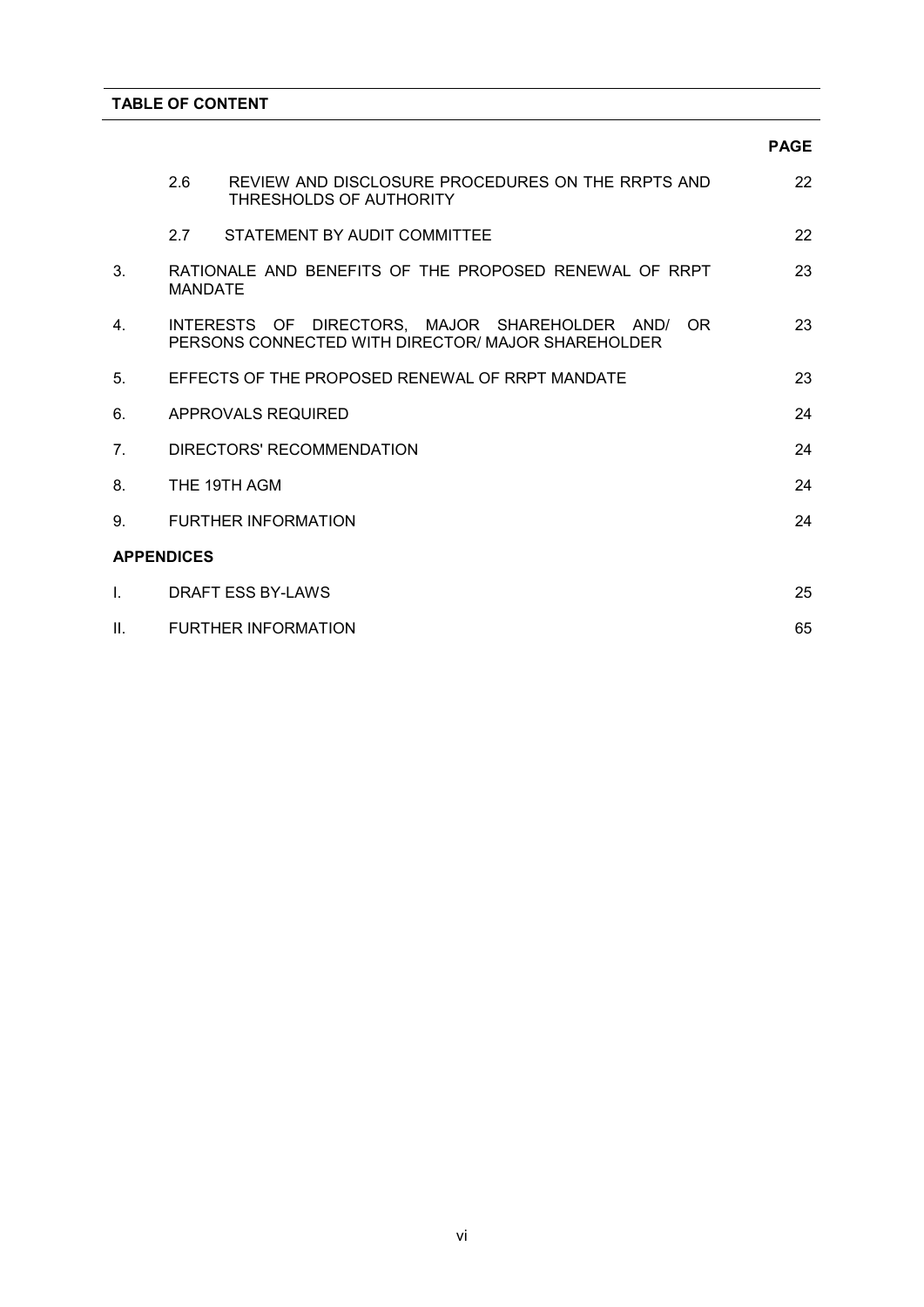#### **EXECUTIVE SUMMARY**

*This Executive Summary highlights only the salient information of the Proposed ESS. The shareholders of Adventa are advised to read the Circular in its entirety for further details and not to rely solely on this Executive Summary in forming a decision on the Proposed ESS before voting at the AGM.*

| Key information                                                                                                |            | <b>Description</b>                                                                                                                                                                                                                                                                                                                                                                                                                                                                                                                                                                                                                            | <b>Reference to</b><br><b>Circular</b> |
|----------------------------------------------------------------------------------------------------------------|------------|-----------------------------------------------------------------------------------------------------------------------------------------------------------------------------------------------------------------------------------------------------------------------------------------------------------------------------------------------------------------------------------------------------------------------------------------------------------------------------------------------------------------------------------------------------------------------------------------------------------------------------------------------|----------------------------------------|
| <b>Issue size and basis</b><br>of allotment                                                                    |            | The maximum number of Adventa Shares which may be made available<br>under the Proposed ESS shall not in aggregate exceed 15% of the total<br>number of issued Shares in the Company (excluding treasury shares, if<br>any) at any point in time during the tenure of the Proposed ESS.                                                                                                                                                                                                                                                                                                                                                        | Section 2,<br>Part A                   |
| <b>Rationale</b><br>and<br>justifications                                                                      | (i)        | to recognise the contribution of the Eligible Persons whose<br>services are valued and considered vital to the operations and<br>continued growth of the Group;                                                                                                                                                                                                                                                                                                                                                                                                                                                                               | Section 4,<br>Part A                   |
|                                                                                                                | (ii)       | to attract and reward the Eligible Persons by allowing them to<br>participate in the Group's profitability and eventually realise any<br>capital gains arising from appreciation in the value of the<br>Company's shares;                                                                                                                                                                                                                                                                                                                                                                                                                     |                                        |
|                                                                                                                | (iii)      | to motivate the Eligible Persons towards improved performance<br>through greater productivity and loyalty;                                                                                                                                                                                                                                                                                                                                                                                                                                                                                                                                    |                                        |
|                                                                                                                | (iv)       | to inculcate a greater sense of belonging and dedication as the<br>Eligible Persons are given the opportunity to participate directly<br>in the equity of the Company; and                                                                                                                                                                                                                                                                                                                                                                                                                                                                    |                                        |
|                                                                                                                | (v)        | to possibly retain the Eligible Persons, hence ensuring that the<br>loss of key personnel is kept to a minimum level; and                                                                                                                                                                                                                                                                                                                                                                                                                                                                                                                     |                                        |
|                                                                                                                | (vi)       | to give the Board the flexibility in awarding to Eligible Persons<br>after taking into consideration the cost of ESS Awards, with the<br>Proposed SGP being awarded at no cost to the Directors and<br>senior management of the Group based on performance targets<br>and the Proposed ESOS being awarded at cost to Eligible<br>Persons based on length of service and/ or contribution to the<br>Group. The allocation of Adventa Shares to be made available<br>for the ESS Awards shall be determined by the ESS Committee<br>on a fair and equitable basis based on the basis as set out in<br>Section 2.3(ii), Part A of this Circular. |                                        |
| <b>Interests</b><br>of<br>Directors,<br>major<br>shareholders, chief<br>executive and/ or<br>persons connected |            | Under the Proposed ESS, all the Directors and Chief Executive Officer<br>of Adventa are entitled to participate in the Proposed ESS and are<br>therefore deemed interested in the Proposed ESS to the extent of their<br>respective allocations, if any, as well as allocations to persons<br>connected with them, if any, under the Proposed ESS.                                                                                                                                                                                                                                                                                            | Section 8,<br>Part A                   |
| Approvals required/<br>obtained                                                                                | obtained:- | The Proposed ESS is conditional upon the following approvals being                                                                                                                                                                                                                                                                                                                                                                                                                                                                                                                                                                            | Section 7,<br>Part A                   |
|                                                                                                                | (i)        | Bursa Securities, the approval of which has been obtained vide<br>Bursa Securities' letter dated 22 April 2022;                                                                                                                                                                                                                                                                                                                                                                                                                                                                                                                               |                                        |
|                                                                                                                | (ii)       | the shareholders of Adventa at the Nineteenth AGM to be<br>convened; and                                                                                                                                                                                                                                                                                                                                                                                                                                                                                                                                                                      |                                        |
|                                                                                                                | (iii)      | Any other relevant authority, if required.                                                                                                                                                                                                                                                                                                                                                                                                                                                                                                                                                                                                    |                                        |
| Directors'<br>recommendation                                                                                   |            | The Board, after having considered all aspects of the Proposed ESS,<br>which include, but are not limited to, the basis, the rationale and the pro<br>forma effects of the Proposed ESS, is of the opinion that the Proposed<br>ESS is in the best interest of the Company.                                                                                                                                                                                                                                                                                                                                                                   | Section 11,<br><b>Part A</b>           |
|                                                                                                                |            | Accordingly, the Board recommends that you <b>vote in favour</b> of the<br>resolutions pertaining to the Proposed ESS to be tabled at the<br>forthcoming AGM.                                                                                                                                                                                                                                                                                                                                                                                                                                                                                 |                                        |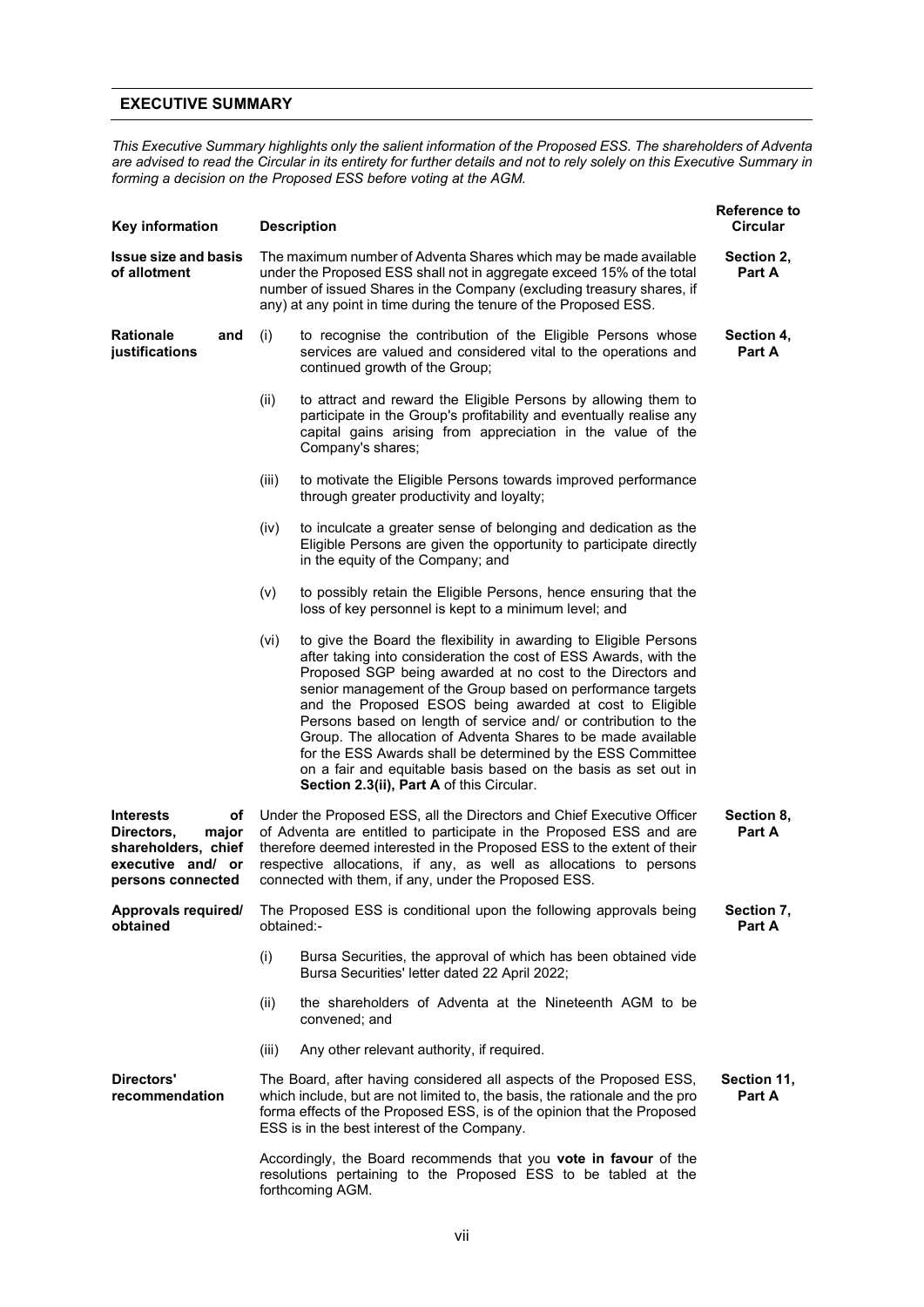# **PART A**

**PROPOSED ESTABLISHMENT OF AN EMPLOYEE SHARE SCHEME OF UP TO 15% OF THE TOTAL NUMBER OF ISSUED SHARES IN ADVENTA BERHAD ("ADVENTA" OR THE "COMPANY") (EXCLUDING TREASURY SHARES OF ADVENTA, IF ANY) AT ANY POINT IN TIME DURING THE DURATION OF THE EMPLOYEE SHARE SCHEME ("PROPOSED ESS")**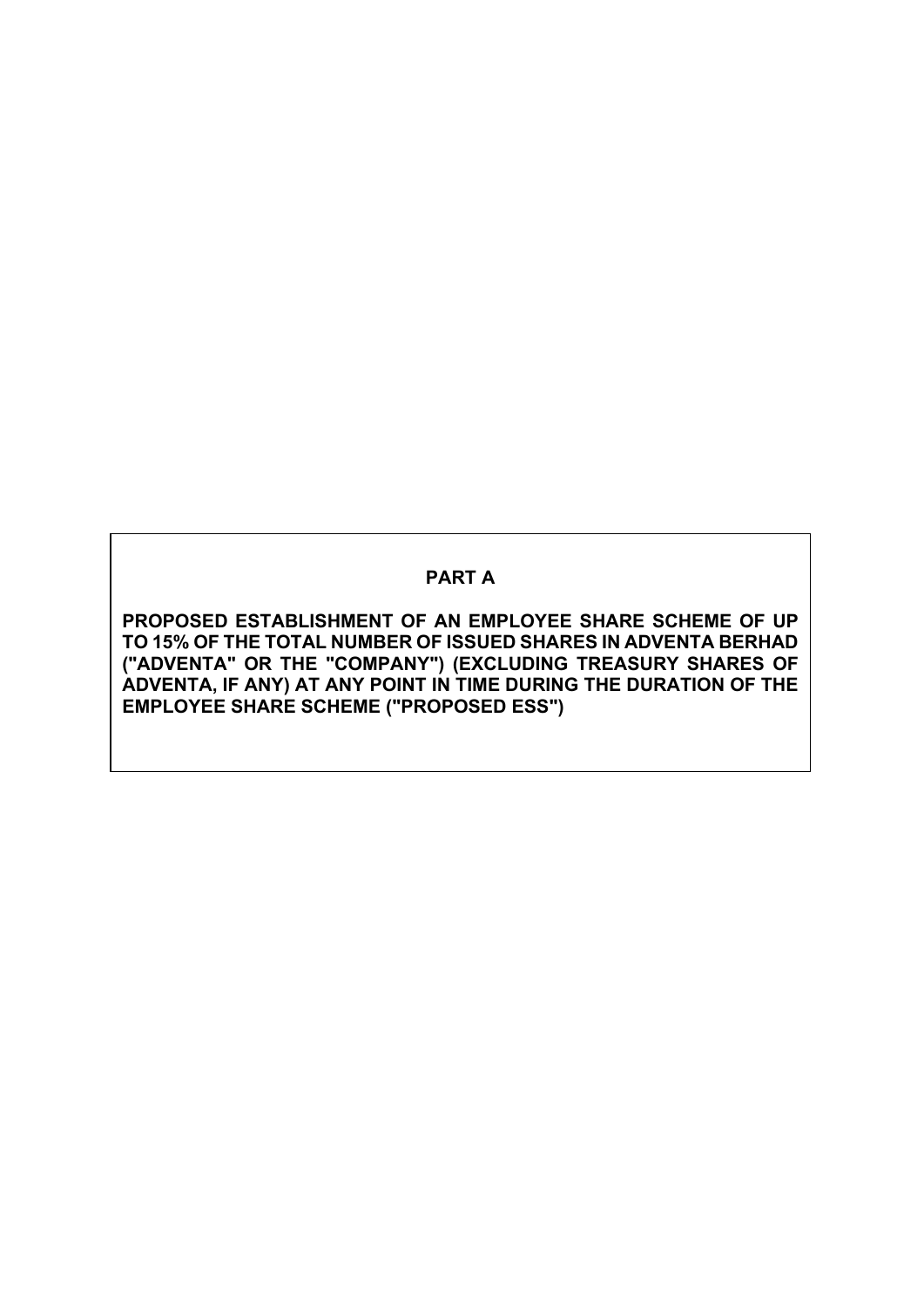

**ADVENTA BERHAD** Registration No.: 200301016113 (618533-M) (Incorporated in Malaysia)

**Registered Office**

21, Jalan Tandang 51/205A Seksyen 51 46050 Petaling Jaya Selangor Darul Ehsan

17 May 2022

#### **Board of Directors**

Edmond Cheah Swee Leng *(Chairman/ Senior Independent Non-Executive Director)* Low Chin Guan *(Executive Director)* Kwek Siew Leng *(Executive Director)* Toh Seng Thong *(Independent Non-Executive Director)* Dato' Selwyn Vijayarajan Das *(Independent Non-Executive Director)*

#### **To: Our shareholders**

Dear Sirs/ Madam,

#### **PROPOSED ESS**

#### **1. INTRODUCTION**

On 28 March 2022, UOBKH had, on behalf of the Board, announced that the Company proposed to undertake the establishment of an employee share scheme, which comprises the Proposed ESOS and the Proposed SGP, of up to 15% of the total number of issued shares in the Company (excluding treasury shares of Adventa, if any) at any point in time during the duration of the employee share scheme, for eligible employees and Directors of Adventa Group which are not dormant, who fulfil the eligibility criteria as set out in the by-laws of the employee share scheme.

On 22 April 2022, UOBKH had, on behalf of the Board, announced that Bursa Securities had, vide its letter dated 22 April 2022, resolved to approve the listing of and quotation for such number of new Shares, representing up to 15% of Adventa's total number of issued shares (excluding treasury shares of Adventa, if any) that may be issued pursuant to the Proposed ESS on the Main Market of Bursa Securities subject to the conditions as set out in **Section 7, Part A** of this Circular.

**THE PURPOSE OF THIS CIRCULAR IS TO PROVIDE THE SHAREHOLDERS OF ADVENTA WITH THE RELEVANT INFORMATION ON THE PROPOSED ESS AS WELL AS TO SEEK THE APPROVAL FROM THE SHAREHOLDERS OF ADVENTA FOR THE RESOLUTIONS PERTAINING TO THE PROPOSED ESS TO BE TABLED AT THE FORTHCOMING AGM. THE NOTICE OF AGM AND THE FORM OF PROXY ARE AVAILABLE FOR DOWNLOAD FROM THE COMPANY'S WEBSITE.**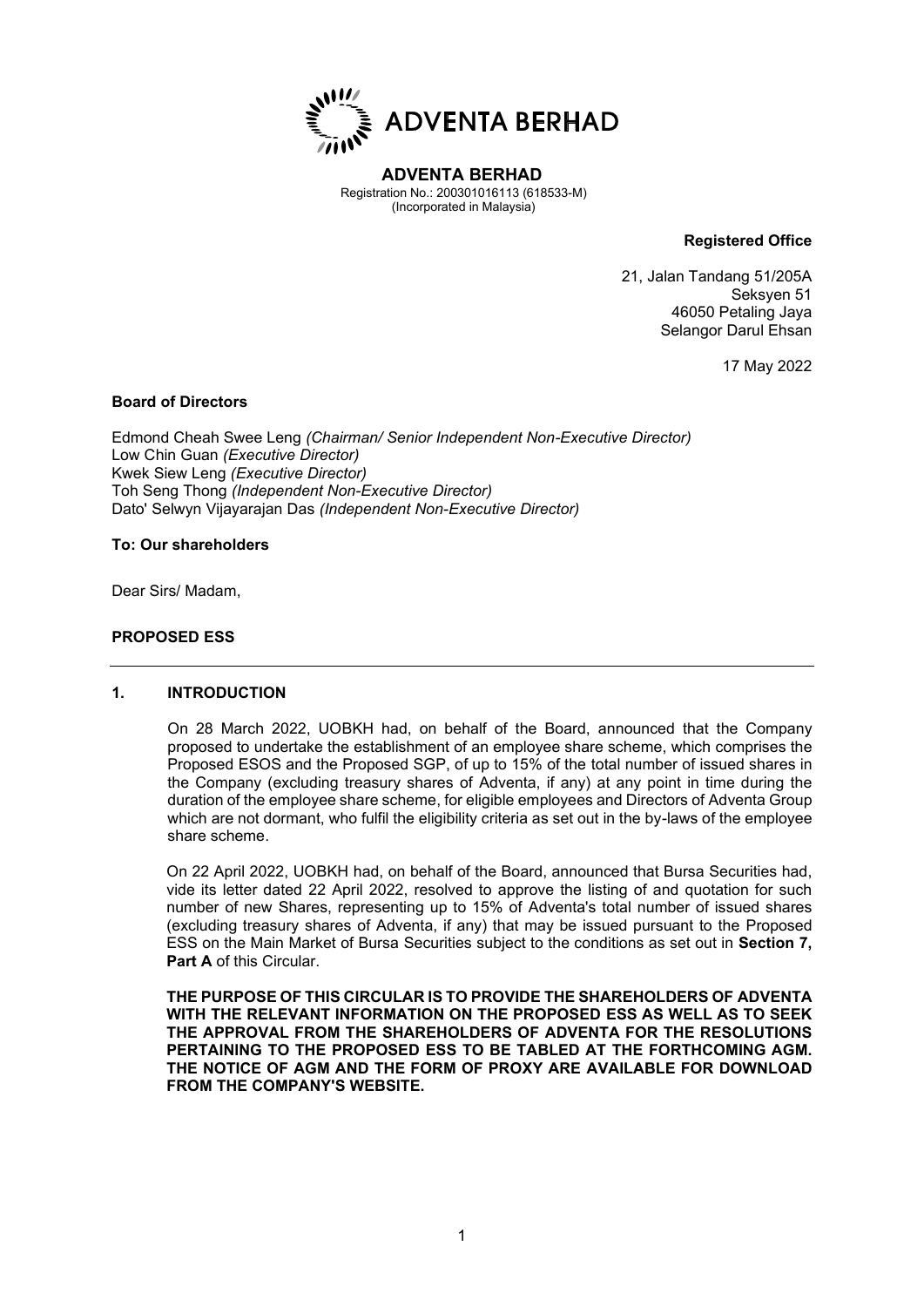**YOU ARE ADVISED TO READ AND CONSIDER CAREFULLY THE CONTENT OF THIS CIRCULAR TOGETHER WITH THE APPENDICES CONTAINED HEREIN BEFORE VOTING ON THE RESOLUTIONS PERTAINING TO THE PROPOSED ESS TO BE TABLED AT THE FORTHCOMING AGM.**

#### **2. DETAILS OF THE PROPOSED ESS**

The Proposed ESS serves to attract, retain, motivate and reward the Eligible Persons through the award of Adventa Shares or the rights to subscribe for Adventa Shares as determined by the ESS Committee in accordance with the By-Laws. For avoidance of doubt, the Proposed ESS (save for the Proposed SGP) will also be extended to Non-Executive Directors of the Company in recognition of their contributions towards the growth and performance of the Group.

The Proposed ESS will be administered in accordance with the By-Laws by the ESS Committee, who will be responsible for, amongst others, implementing and administering the Proposed ESS. The members of the ESS Committee shall comprise such number of Directors and/ or senior management personnel of the Group to be identified from time to time. The Board will formulate and approve the terms of reference of the ESS Committee.

The Proposed ESS shall comprise of the Proposed SGP and Proposed ESOS. The Proposed SGP is intended to award Adventa Shares to Executive Directors and/ or senior management of the Group (excluding subsidiary companies which are dormant) whilst the Proposed ESOS is intended to allow the Company to award share options to Directors and employees of the Group, subject to them fulfilling certain vesting conditions as determined by the ESS Committee at a later date after the establishment of the Proposed ESS.

In implementing the Proposed ESS, the ESS Committee may at its absolute discretion decide that the ESS Awards be satisfied by the following methods:-

- (i) issuance of new Shares;
- (ii) transfer of the Company's treasury shares or any other methods as may be permitted by the Act, as amended from time to time and any re-enactment thereof;
- (iii) acquisition of existing Shares from the market; or
- (iv) a combination of any of the above.

In considering whether to issue new Shares and/ or transfer of Company's treasury shares or any other methods as may be permitted by the Act, the ESS Committee will take into consideration, among others, factors such as the issue price of the new Shares (which shall be determined based on fair value of the Shares as at the date of the ESS Awards), the prevailing market price of the Shares, funding requirements of the Group, future returns and the potential cost arising from the granting of the ESS Awards. Further details on the potential cost arising from the granting of the ESS Awards are set out in **Section 5.3, Part A** of this Circular.

#### **2.1 Proposed ESOS**

Under the Proposed ESOS, the ESS Committee may, within the tenure of the Proposed ESS and at its discretion, grant ESOS Options to Eligible Persons to subscribe Adventa Shares at a prescribed Option Price, subject to the terms and conditions of the By-Laws.

The ESOS Options will be granted from time to time during the tenure of the Proposed ESS at the sole and absolute discretion of the ESS Committee. Upon acceptance of the ESOS Awards by the ESOS Participants, the ESOS Awards will be vested to the ESOS Participants during the tenure of the Proposed ESS, subject to the ESOS Participants fulfilling certain vesting conditions as determined by the ESS Committee after the establishment of the Proposed ESS.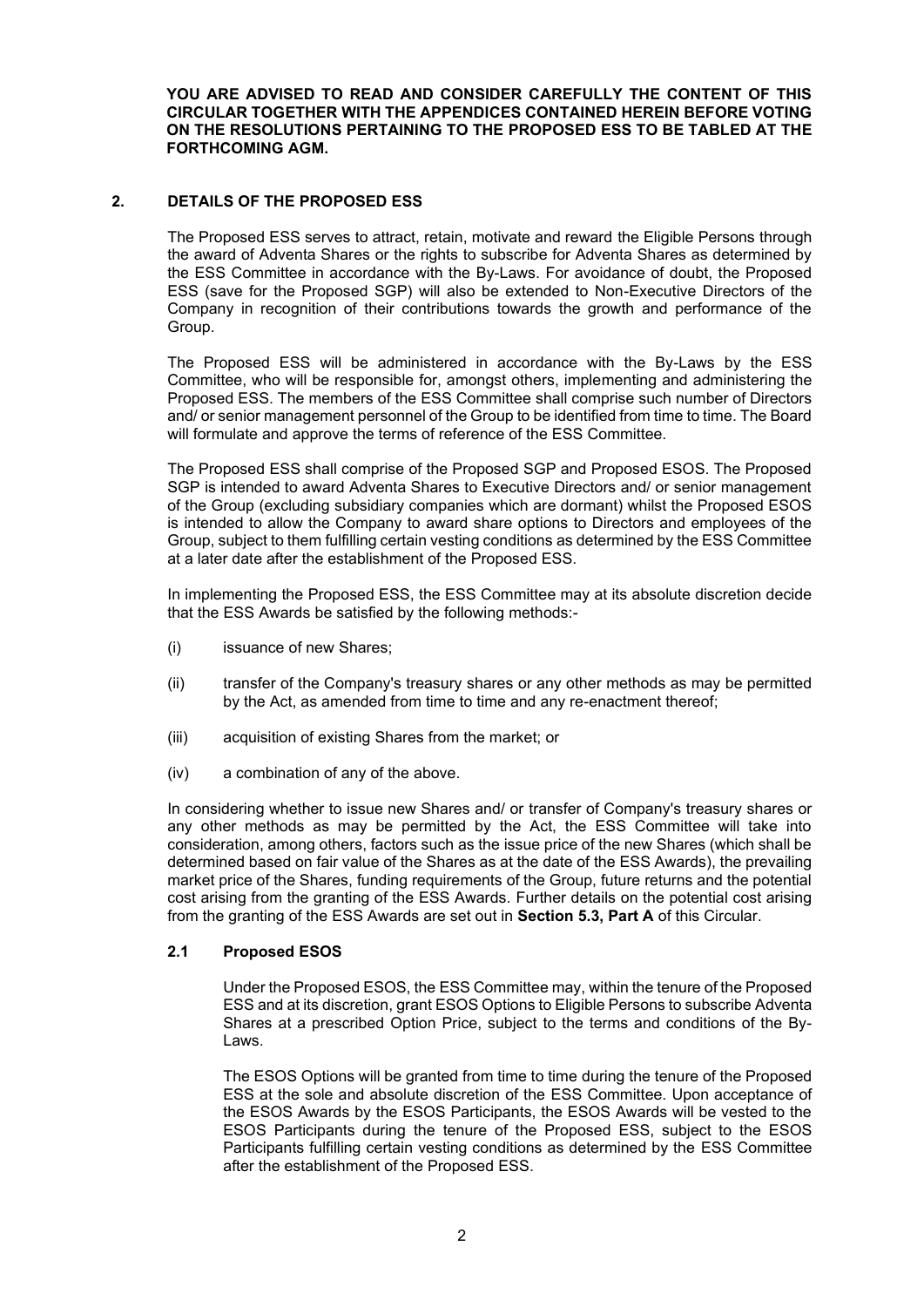Subject to any adjustments made under the By-Laws and pursuant to the Listing Requirements, the Option Price shall be determined by the Board upon recommendation of the ESS Committee based on the 5-day VWAP of Adventa Shares on the date which an ESOS Award is made by the ESS Committee to an Eligible Person, with a discount of not more than 10% or such other percentage as may be permitted by Bursa Securities or any other relevant authorities from time to time during the tenure of the Proposed ESS.

#### **2.2 Proposed SGP**

Under the Proposed SGP, the ESS Committee may, within the tenure of the Proposed ESS and at its discretion, grant the SGP Awards to eligible executive Directors and/ or senior management of the Company and its subsidiary companies which are not dormant.

The SGP Awards will be awarded to the Eligible Persons on an annual basis or otherwise at the sole and absolute discretion of the ESS Committee. Upon acceptance of the SGP Awards by the SGP Participants, the SGP Awards will be vested to the SGP Participants over the tenure of the Proposed ESS at nil consideration, subject to the SGP Participants fulfilling certain vesting conditions as determined by the ESS Committee after the establishment of the Proposed ESS.

#### **2.3 Indicative salient terms of the Proposed ESS**

#### **(i) Maximum number of Shares available under the Proposed ESS**

The maximum number of Adventa Shares which may be made available under the Proposed ESS shall not in aggregate exceed 15% of the total number of issued Shares in the Company (excluding treasury shares, if any) at any point in time during the tenure of the Proposed ESS.

#### **(ii) Basis of allotment and maximum allowable allotment**

Subject to the By-Laws, the aggregate number of Adventa Shares that may be allocated to any of the Eligible Persons who are entitled to participate in the Proposed ESS shall be at the sole and absolute discretion of the ESS Committee after taking into consideration, among others, the provisions of the Listing Requirements or other applicable regulatory requirements prevailing during the tenure of the Proposed ESS relating to employees' and/ or directors' share issuance scheme, the seniority, job grading, performance, annual appraised performance, length of service, and/ or contribution to the Group by the Eligible Person and/ or such other matters which the ESS Committee may in its sole and absolute discretion deem fit, and subject always to the following main parameters:-

- (a) the total number of Adventa Shares made available under the Proposed ESS shall not exceed the amount stated in **Section 2.3(i), Part A** of this Circular;
- (b) the Eligible Persons do not participate in the deliberation or discussion of their own allocation and those of persons connected to them;
- (c) no allocation of more than 10% of the Maximum Shares will be made to any Eligible Person who, either singly or collectively through persons connected with them, hold 20% or more of the total number of issued shares of the Company (excluding treasury shares, if any),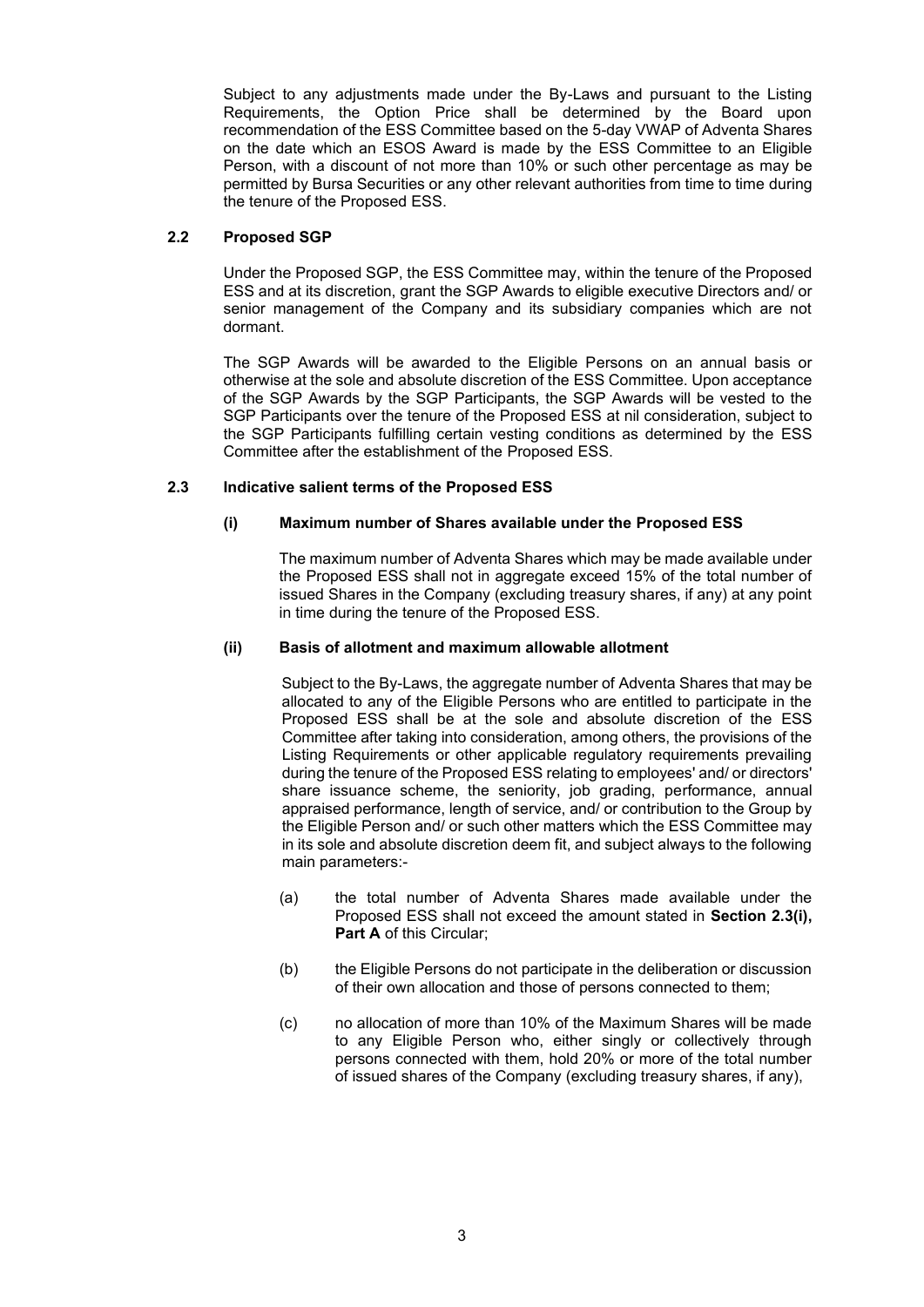(d) up to a maximum of 80% of the total number of Adventa Shares available under the Proposed ESS could be allocated, in aggregate, to the Directors, which includes, amongst others, Independent/ Non-Independent and executive/ non-executive Directors and senior management of the Group who are Eligible Persons (where "senior management" refers to an employee of the Group holding the position of senior manager (including Executive Director) and above or other senior position as may be determined by the ESS Committee from time to time to be senior management and shall be subject to any criteria as may be determined at the sole discretion of the ESS Committee from time to time). This is intended to incentivise the Directors of the Group for their contribution towards development, growth and success and strategic direction to drive long term shareholder value enhancement of the Group and to incentivise the senior management of the Group for their commitment, dedication and loyalty towards attainment of higher performance;

> For the avoidance of doubt, up to 80% of the total number of Adventa Shares will be distributed to both the Directors and senior management of the Group, which includes the key management personnel who are crucial to the Group's business development, growth and success. Currently, the Group is principally involved in the distribution of medical and healthcare equipment and storage and warehouse handling. On 25 July 2019, the Group had completed the disposal of its sterilisation of medical product and equipment and on 3 May 2021, the Group had completed the disposal of its renal dialysis treatment business. At this juncture, the Board intends to grow its remaining business further, in which the senior management has been tasked to undertake the future expansion plan. The allocation of up to 80% is to further incentivise the senior management for their key contribution in the business development and growth of Adventa moving forward. As such, the compensation for the Directors and senior management will be more aligned to shareholders' value creation,

provided always that it is in accordance with any prevailing guidelines issued by Bursa Securities, the Listing Requirements or any other relevant authorities as amended from time to time.

The ESS Committee shall be entitled to determine the maximum number of ESS Awards that will be made available to an Eligible Person under the Proposed ESS, in the manner provided in the By-Laws in relation to each class or grade of the Eligible Persons and the aggregate maximum number of ESS Awards that can be awarded to the Eligible Persons under the Proposed ESS from time to time, and the decision of the ESS Committee shall be final and binding.

For avoidance of doubt, the ESS Committee may at its sole and absolute discretion determine whether the granting of the ESS Awards to the Eligible Persons shall be made in one single grant or staggered over the duration of the Proposed ESS and/ or whether the ESS Awards are subject to any vesting conditions including whether there is a need to meet certain performance targets. In any event that the granting of ESS Awards will be staggered, the granting of ESS Awards shall not exceed 15% at any point in time during the duration of the Proposed ESS.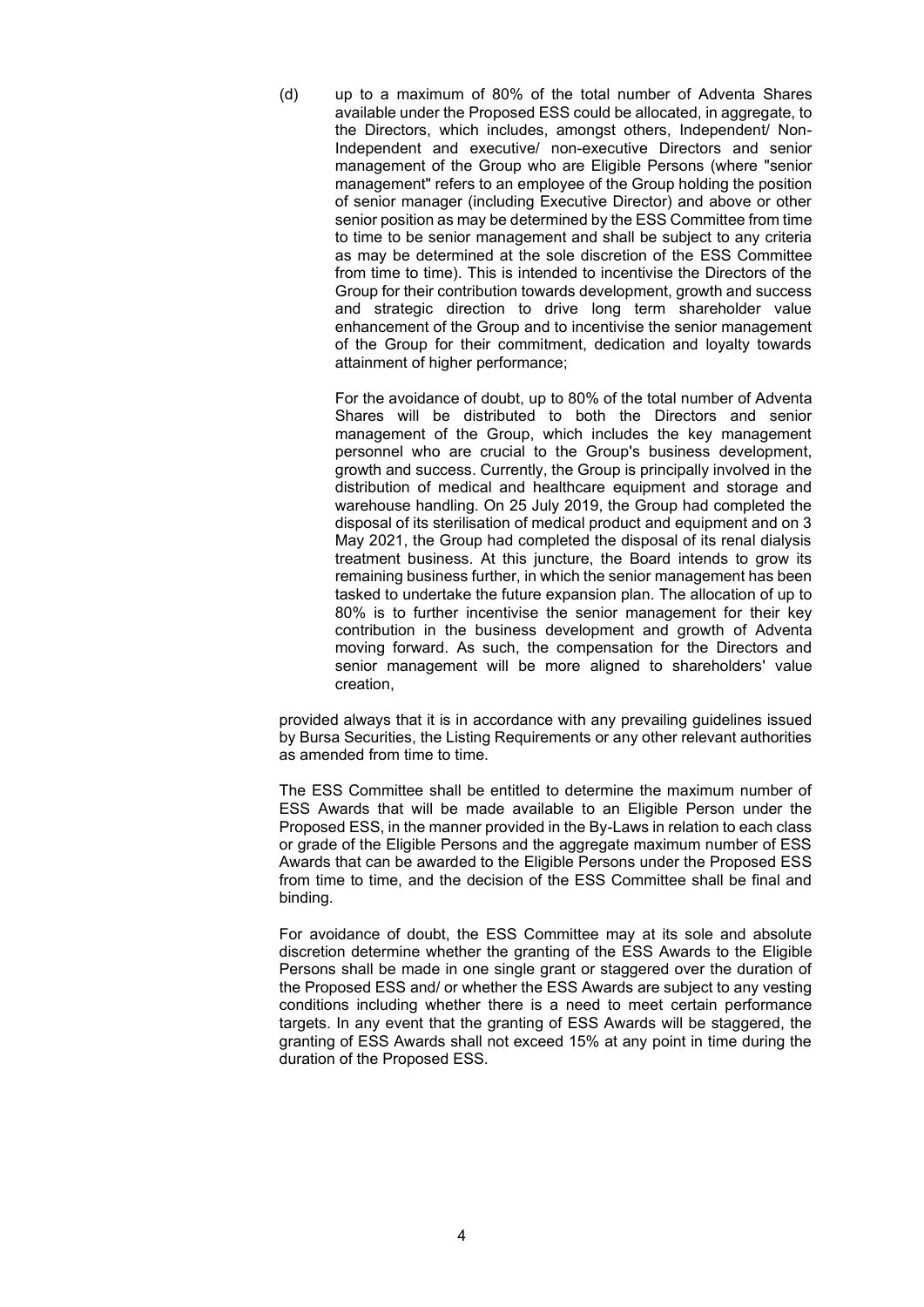#### **(iii) Eligibility**

Any Directors (including independent non-executive Directors) or any employee of a company within the Group (excluding subsidiary companies which are dormant) shall be eligible to be considered for participation in the Proposed ESS, if at the ESS Award Date, he/ she fulfils the following conditions:-

- (a) in respect of an employee:
	- (aa) he/ she has attained the age of at least 18 years and is not an undischarged bankrupt nor subject to any bankruptcy proceedings;
	- (bb) he/ she is confirmed in writing as a full time employee and has been in the employment of the Company or any company in the Group for such period as may be determined by the ESS Committee prior to and up to the ESS Award Date and has not served a notice to resign nor received a notice of termination;
	- (cc) if he/ she is serving in a specific designation under the employment contract for a fixed duration excluding those who are employed for a specific project or on short-term contract or any other employees under contract as may be determined by the ESS Committee; and/ or
	- (dd) fulfils any other criteria and/ or falls within such category as may be determined by the ESS Committee from time to time.
- (b) in respect of a Director:
	- (aa) he/ she has attained the age of least 18 years and is not an undischarged bankrupt nor subject to any bankruptcy proceedings;
	- (bb) if he/ she has been appointed as a Director of the Company or any company in the Group (including Executive or Non-Executive and/ or independent or non-independent Directors of Adventa but shall not include alternate and/ or substitute Directors or any Director of any other company within Adventa Group which is dormant) for such period as may be determined by the ESS Committee prior to and up to the ESS Award Date and has not served a notice to resign nor received a notice of termination; and
	- (cc) he/ she fulfils any other criteria and/ or falls within such category as may be set by the ESS Committee from time to time,

provided always that the selection of any such Director and employees for participation in the Proposed ESS and the determination of the number of ESS Awards shall be at the discretion of the ESS Committee and the decision of the ESS Committee shall be final and binding.

In determining the eligibility of an Eligible Person to participate in the Proposed ESS, the ESS Committee may take into account amongst other factors, designation, role, function, length of service and/ or contribution to the relevant company within the Group, and/ or such other factors that the ESS Committee may in its sole and absolute discretion deem fit.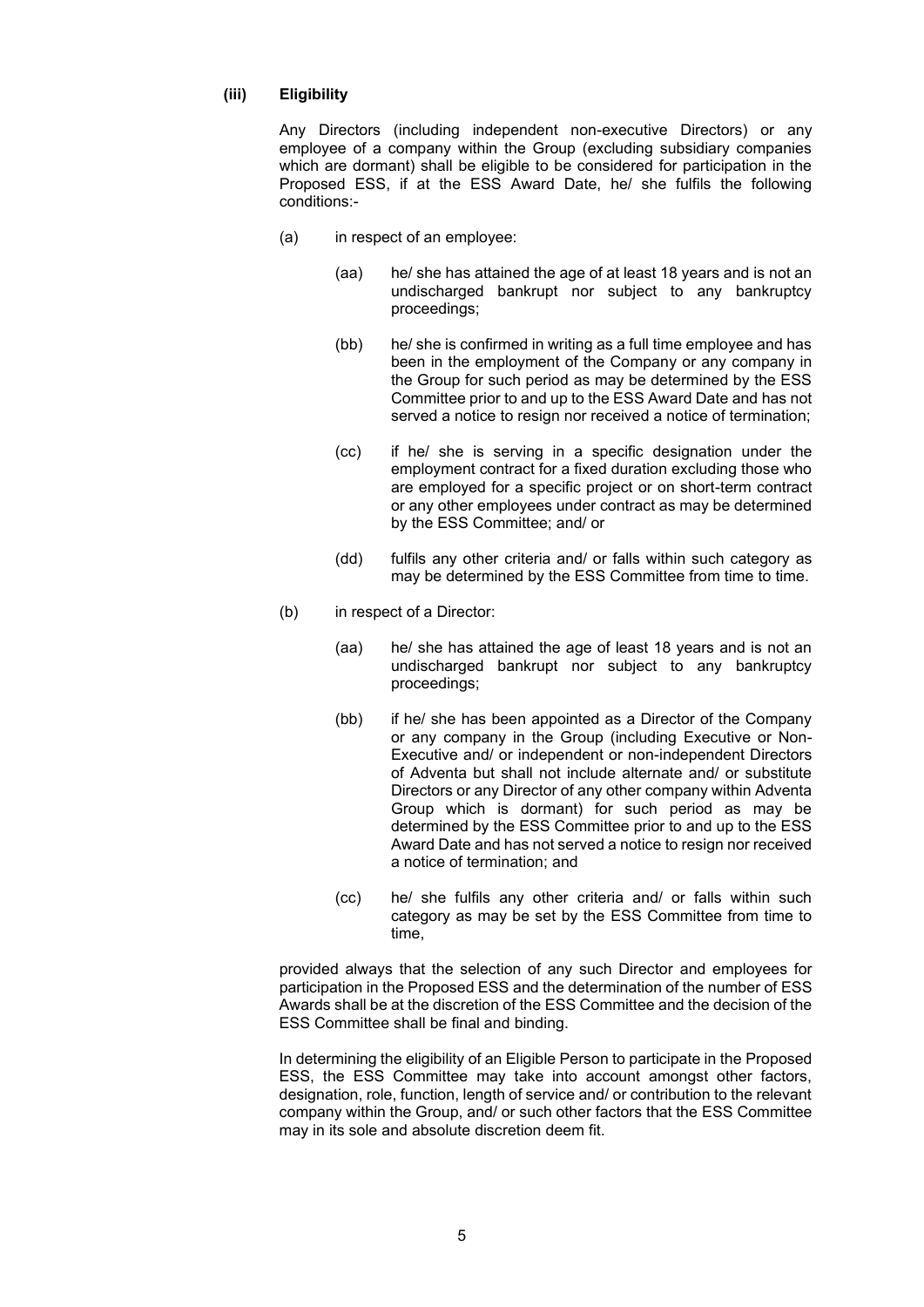Subject to **Sections 2.3(iii)(a) and 2.3(iii)(b), Part A** of this Circular, there are no performance targets that need to be achieved by the ESS Participants before the SGP Awards can be vested and the ESOS Options can be exercised. Notwithstanding anything to the contrary in the By-laws, the ESS Committee may, in its absolute discretion decide to set performance targets in the future.

#### **(iv) Duration and termination**

The Proposed ESS, when implemented, shall be in force for a period of 5 years from the effective date of implementation of the Proposed ESS ("**Effective Date**"). The Company may, if the Board deems fit and upon the recommendation of the ESS Committee, extend the Proposed ESS for a period of up to another 5 years immediately from the expiry of the first 5 years, and shall not in aggregate exceed 10 years from the Effective Date or such longer period as may be permitted by Bursa Securities or any other relevant authorities.

Such extended Proposed ESS shall be implemented in accordance with the terms of the By-Laws, save for any amendment and/ or change to the relevant statutes and/ or regulations then in force. Unless otherwise required by the relevant authorities, no further approvals shall be required for the extension of the Proposed ESS and the Company shall serve appropriate notices on each ESS Participant and/ or make any necessary announcements to any parties and/ or Bursa Securities (if required) within 30 days prior to the date of expiry of the Proposed ESS.

The Proposed ESS may be terminated by the ESS Committee at any time before the date of expiry of the Proposed ESS in accordance with the terms of the By-Laws provided that an announcement is released to Bursa Securities on the following:-

- (a) the effective date of termination;
- (b) the Adventa Shares vested pursuant to the Proposed SGP and/ or number of ESOS Options exercised pursuant to the Proposed ESOS; and
- (c) the reasons for termination.

Upon expiry or termination of the Proposed ESS, any ESS Awards which have yet to be vested or exercised (as the case may be and whether fully or partially) shall be deemed cancelled and be null and void.

Subject to the requirements under the Listing Requirements, approval or consent of the shareholders of the Company by way of resolution in a general meeting and written consent of the ESS Participants in relation to the unvested Adventa Shares and/ or unexercised ESOS Options are not required to effect the termination of the Proposed ESS.

#### **(v) Basis of determining the Option Price**

For the Proposed ESOS, subject to any adjustments made under the By-Laws and pursuant to the Listing Requirements, the Option Price of ESOS Options shall be the 5-day VWAP of Adventa Shares at the Date of Offer, with a discount of not more than 10% or such other percentage of discount as may be permitted by Bursa Securities and/ or any other relevant authorities from time to time at the ESS Committee's discretion, or such minimum Option Price as may be permitted by the provisions of the Act and the Listing Requirements, whichever is the higher, as determined by the Board upon recommendation of the ESS Committee.

For avoidance of doubt, the new Shares pursuant to the Proposed SGP will vest with the SGP Participants at no cost to the SGP Participants.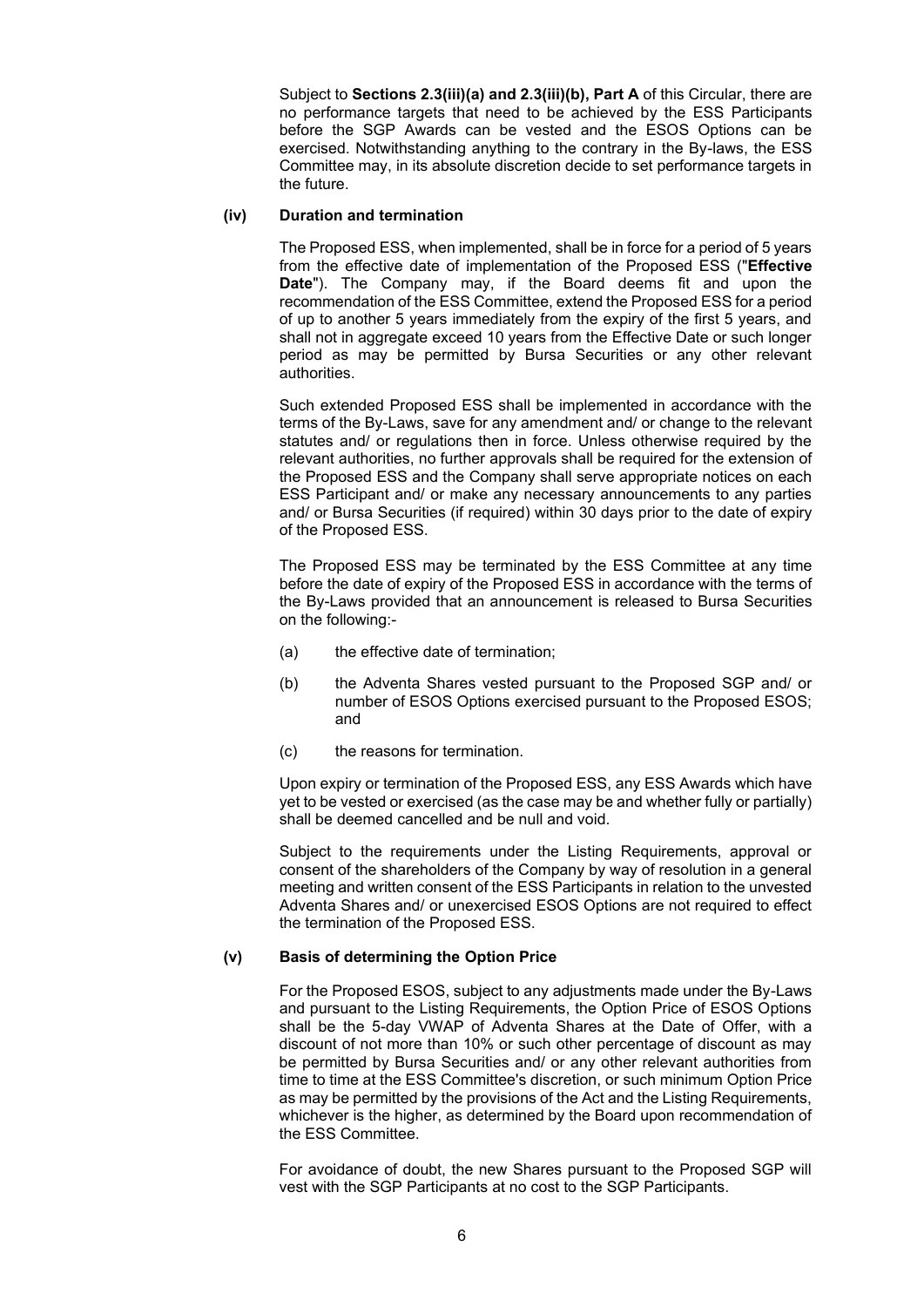#### **(vi) Alteration of share capital and adjustment**

In the event of any alternation in the share capital of the Company during the tenure of the Proposed ESS (whether by way of rights issue, bonus issue or other capitalisation issue, consolidation or subdivision of Shares or reduction or any variation of capital), the ESS Committee may, at its discretion, determine:

- (i) in respect of the Proposed ESOS, the Option Price and/ or the number of unexercised ESOS Options; and
- (ii) in respect of the Proposed SGP, the number of Shares comprised in unvested SGP Awards,

shall be adjusted and, if so, the manner in which such adjustments should be made.

Save as provided for in the By-Laws, the external auditors or the principal adviser (which must be a principal adviser under the Guidelines on Submission of Corporate and Capital Market Product Proposals issued by the Securities Commission Malaysia), may be engaged to confirm in writing that the adjustments are in their opinion fair and reasonable.

#### **(vii) Ranking of the ESOS Options and the Shares arising from the exercise of the ESOS Options and/ or upon vesting of the SGP Award**

The ESOS Participants will not be entitled to any voting right or participation in any form of distribution and/ or offer of further securities in the Company until and unless such ESOS Participants exercise their ESOS Options into new Shares.

Any new Shares to be issued under the Proposed ESS and/ or existing Shares procured by the Company for the transfer under the SGP Award or exercise of the ESOS Options (including vide treasury shares), shall upon allotment and issuance or transfer and full payment, rank equally in all respects with the existing Shares, save and except that the new Shares will not be entitled to any dividends, rights, allotments and/ or any other forms of distribution where the entitlement date of such dividends, rights, allotments and/ or any other forms of distribution precedes the relevant date of allotment and issuance of the new Shares. The new Shares will be subject to all provisions of the Constitution of Adventa and such amendments thereafter, if any.

#### **(viii) Retention Period**

The ESS Committee shall be entitled to prescribe or impose, in relation to any ESS Award(s), any condition relating to any retention period or restriction on the transfer of the Shares to be issued and/ or transferred (vide treasury shares or purchase from open market) pursuant to the Proposed ESS as it deems fit.

Notwithstanding the above, pursuant to Paragraph 8.20 of the Listing Requirements, an Eligible Person who is a Non-Executive Director must not sell, transfer or assign Adventa Shares obtained through the exercise of the ESOS Options offered to him/ her within 1 year from the ESOS Award date.

#### **(ix) Listing of and quotation for the new Shares**

Bursa Securities had vide its letter dated 22 April 2022, approved the listing of and quotation for such number of new Adventa Shares, representing up to 15% of the total number of issued shares in the Company, which may be issued pursuant to the Proposed ESS on the Main Market of Bursa Securities.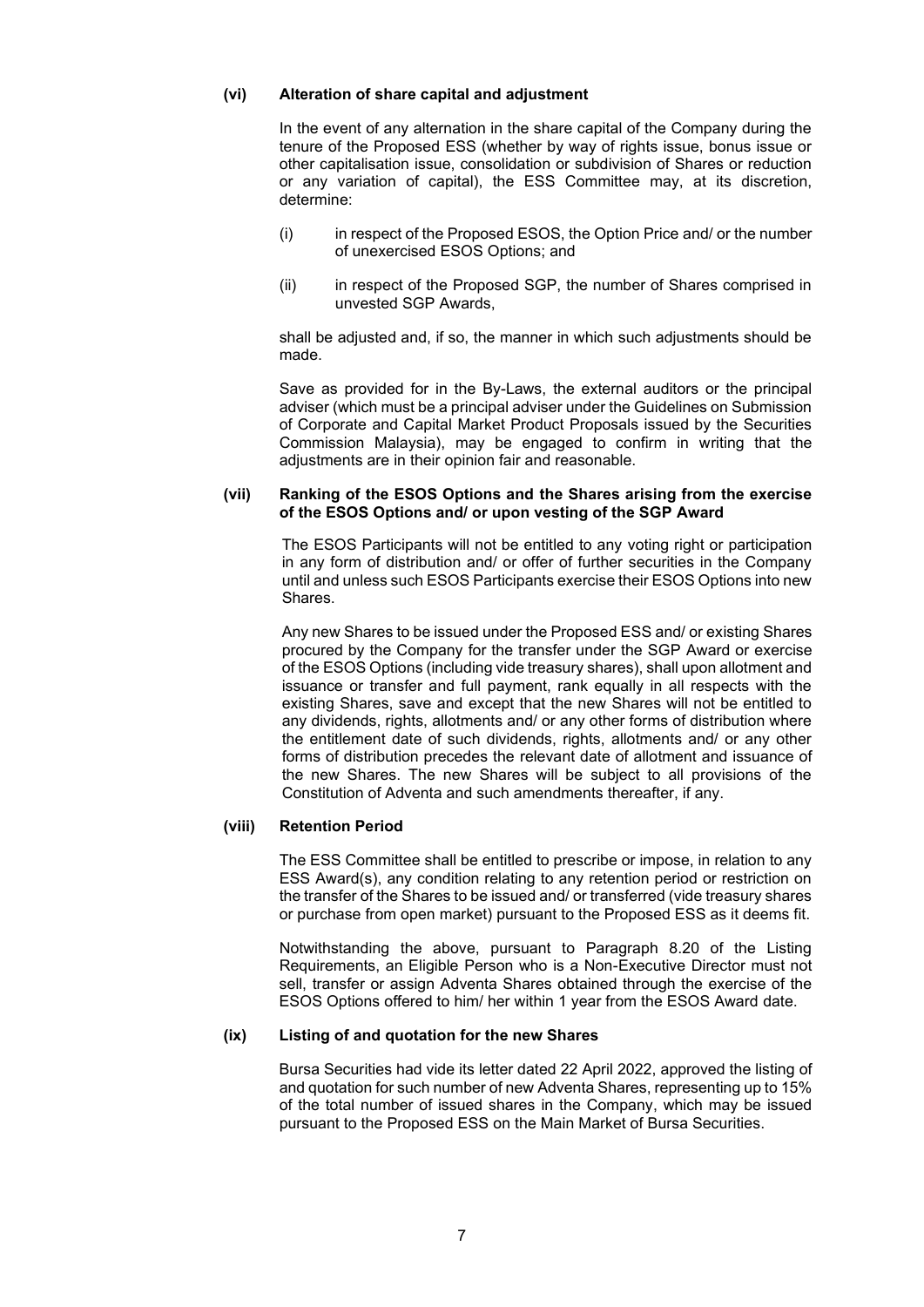#### **3. UTILISATION OF PROCEEDS**

The Company will receive proceeds pursuant to the exercise of the ESOS Options by the Eligible Persons. However, the actual amount of proceeds to be raised from the Proposed ESOS will depend on the number of ESOS Options granted and exercised at the relevant point of time and the Option Price payable upon the exercise of the ESOS Options.

The proceeds arising from the exercise of the ESOS Options will be utilised for the working capital requirements of the Group. The working capital would be used to fund the Group's dayto-day operations to support existing business operations which shall include, but not limited to, the payment of trade and other payables, staff costs such as salaries, statutory contributions and employee benefits e.g. medical and other operating expenses. The Company expects to utilise the proceeds for the said working capital requirements within a period of 12 months, as and when the proceeds are received throughout the tenure of the Proposed ESS.

The Company will not receive any proceeds pursuant to the Proposed SGP as the SGP Participants will not be required to pay for the new Shares to be issued and allotted to them and/ or the existing Shares to be transferred to them pursuant to the SGP Award.

Pending utilisation of proceeds raised as and when the ESOS Options are exercised, the proceeds will be placed in deposits with licensed financial institutions or short-term money market instruments. The interests derived from the deposits with financial institutions or any gains arising from the short-term money market instruments will be used to fund the Group's working capital requirement.

#### **4. RATIONALE AND JUSTIFICATIONS FOR THE PROPOSED ESS**

The implementation of the Proposed ESS primarily serves to align the interests of the Eligible Persons (i.e. the eligible employees and/ or Directors of Adventa Group (excluding subsidiary companies which are dormant) to the corporate goals of the Group. The Proposed ESS will provide the Eligible Persons with an opportunity to have equity participation in the Company and help achieve the objectives as set out below:-

- (i) to recognise the contribution of the Eligible Persons whose services are valued and considered vital to the operations and continued growth of the Group;
- (ii) to attract and reward the Eligible Persons by allowing them to participate in the Group's profitability and eventually realise any capital gains arising from appreciation in the value of the Company's shares;
- (iii) to motivate the Eligible Persons towards improved performance through greater productivity and loyalty;
- (iv) to inculcate a greater sense of belonging and dedication as the Eligible Persons are given the opportunity to participate directly in the equity of the Company; and
- (v) to possibly retain the Eligible Persons, hence ensuring that the loss of key personnel is kept to a minimum level; and
- (vi) to give the Board the flexibility in awarding to Eligible Persons after taking into consideration the cost of ESS Awards, with the Proposed SGP being awarded at no cost to the Directors and senior management of the Group but subject to specific performance target to be assessed based on amongst others, the revenue, earnings before interest, taxes, depreciation, and amortization (EBITDA), return of equity and individual performance whilst the Proposed ESOS being awarded at cost to Eligible Persons based on length of service and/ or contribution to the Group. The allocation of Adventa Shares to be made available for the ESS Awards shall be determined by the ESS Committee on a fair and equitable basis based on the basis as set out in **Section 2.3(ii), Part A** of this Circular.

The Proposed ESOS is also extended to non-executive Directors of Adventa and its subsidiary companies, which are not dormant, in recognition of their contributions towards the growth and performance of the Group.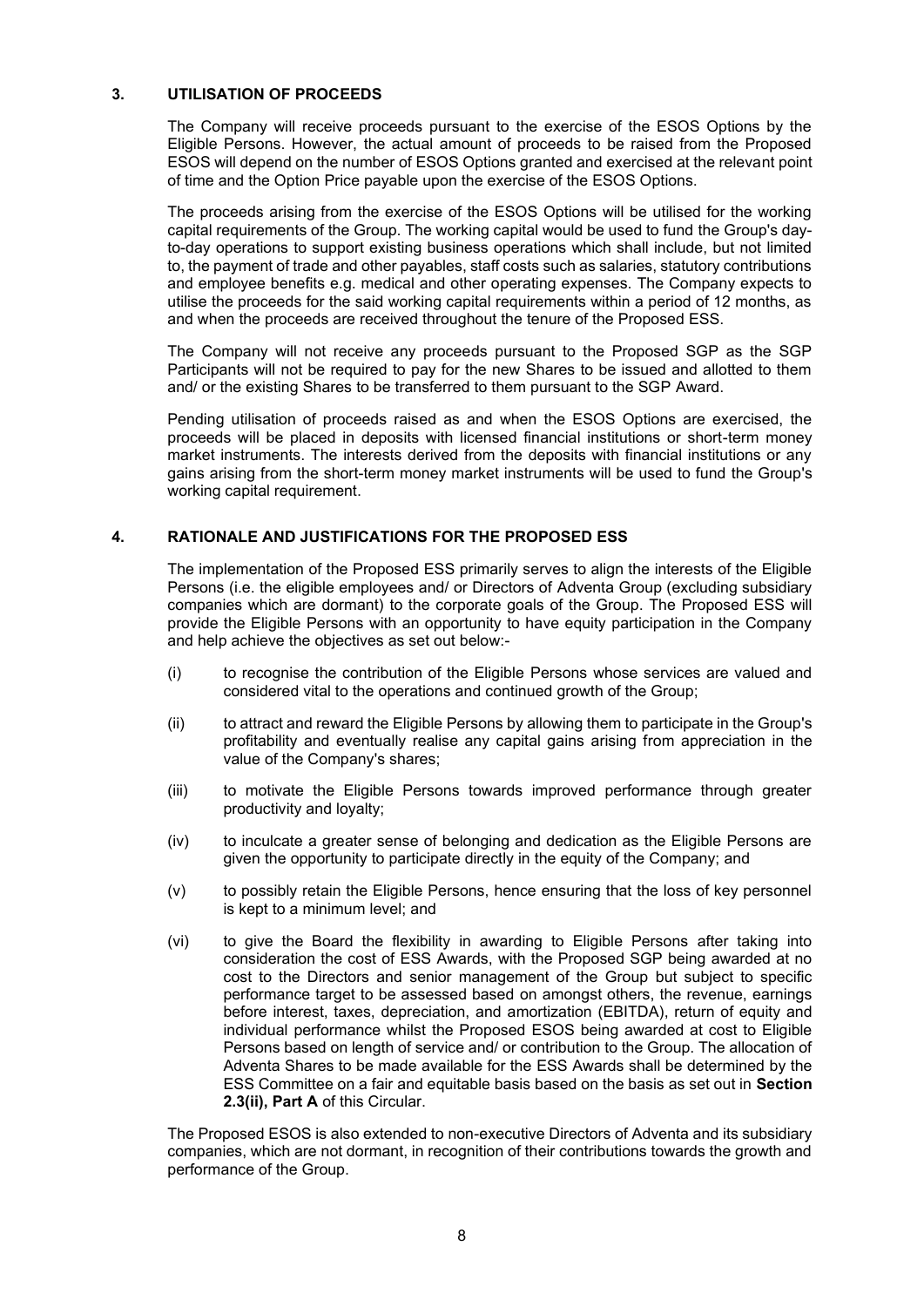#### **5. EFFECTS OF THE PROPOSED ESS**

#### **5.1 Issued share capital**

As at the LPD, the issued share capital of Adventa is approximately RM57,680,204 comprising 152,785,770 Adventa Shares.

For information purpose, the Company had obtained the approval from Bursa Securities, vide its letter dated 10 December 2021, for the listing and quotation of up to 30,557,154 Placement Shares, representing 20% of the issued shares in Adventa, pursuant to Sections 75 and 76 of the Act. As at the LPD, Adventa has not placed out any Placement Shares. For avoidance of doubt, the 20% general mandate may be utilised to issue new shares until 31 December 2021, after which, the 10% limit under Paragraph 6.03(1) of the Listing Requirements will be reinstated. As such, a total of up to 15,278,577 Placement Shares can be issued pursuant to the Private Placement.

The Proposed ESS will not have any immediate effect on the existing issued share capital of the Company until such time new Shares are issued pursuant to the Proposed ESS. The issued share capital of the Company may increase progressively depending on the number of new Shares to be issued arising from the exercise of the ESOS Options that may be granted under the Proposed ESOS and/ or pursuant to the vesting of the new Shares under the SGP Award. However, if existing Shares are to be transferred vide treasury shares or existing Shares to Eligible Persons pursuant to the Proposed ESS, there will be no effect on the issued share capital of the Company.

For illustration purposes, assuming 15% of the total number of Shares made available under the Proposed ESS are fully issued to the Eligible Persons upon the exercise of the ESOS Options or vesting of SGP Awards granted under the Proposed ESS, the pro-forma effects of the Proposed ESS on the issued share capital of the Company as at the LPD is as follows:-

|                                                                       | <b>Minimum Scenario</b><br>No. of shares | <b>RM</b>                | <b>Maximum Scenario</b><br>No. of shares | <b>RM</b>                |
|-----------------------------------------------------------------------|------------------------------------------|--------------------------|------------------------------------------|--------------------------|
| Issued share capital as at<br>the LPD                                 | 152,785,770                              | 57,680,204               | 152,785,770                              | 57,680,204               |
| Placement Shares to be<br>issued pursuant to the<br>Private Placement |                                          |                          | 15.278.577                               | 11.342.816*1             |
|                                                                       | 152,785,770                              | 57,680,204               | 168,064,347                              | 69.023.020               |
| Shares to be issued<br>pursuant to the Proposed<br><b>ESS</b>         | 22.917.865 <sup>*2</sup>                 | 17.014.223 <sup>*3</sup> | 25.209.652 <sup>*2</sup>                 | 18.715.646 <sup>*3</sup> |
| Enlarged issued share<br>capital                                      | 175,703,635                              | 74,694,427               | 193,273,999                              | 87,738,666               |

#### *Notes:-*

*\*1 Computed based on the indicative issue price of RM0.7424 per Placement Share, which represents a discount of approximately 9.99% to the 5-day VWAP of Adventa Shares up to and including the LPD of RM0.8248 per Adventa Share*

- *\*2 Computed based on 15% of the total number of issued Shares (excluding treasury shares, where applicable). For avoidance of doubt, the maximum number of Shares which may be made available pursuant to the Proposed ESS shall not exceed 15% of the total number of issued shares of the Company (excluding treasury shares) at any point of time during the tenure of the Proposed ESS*
- *\*3 Assuming the ESOS Options are exercised into new Shares at the indicative Option Price of RM0.7424 per Share*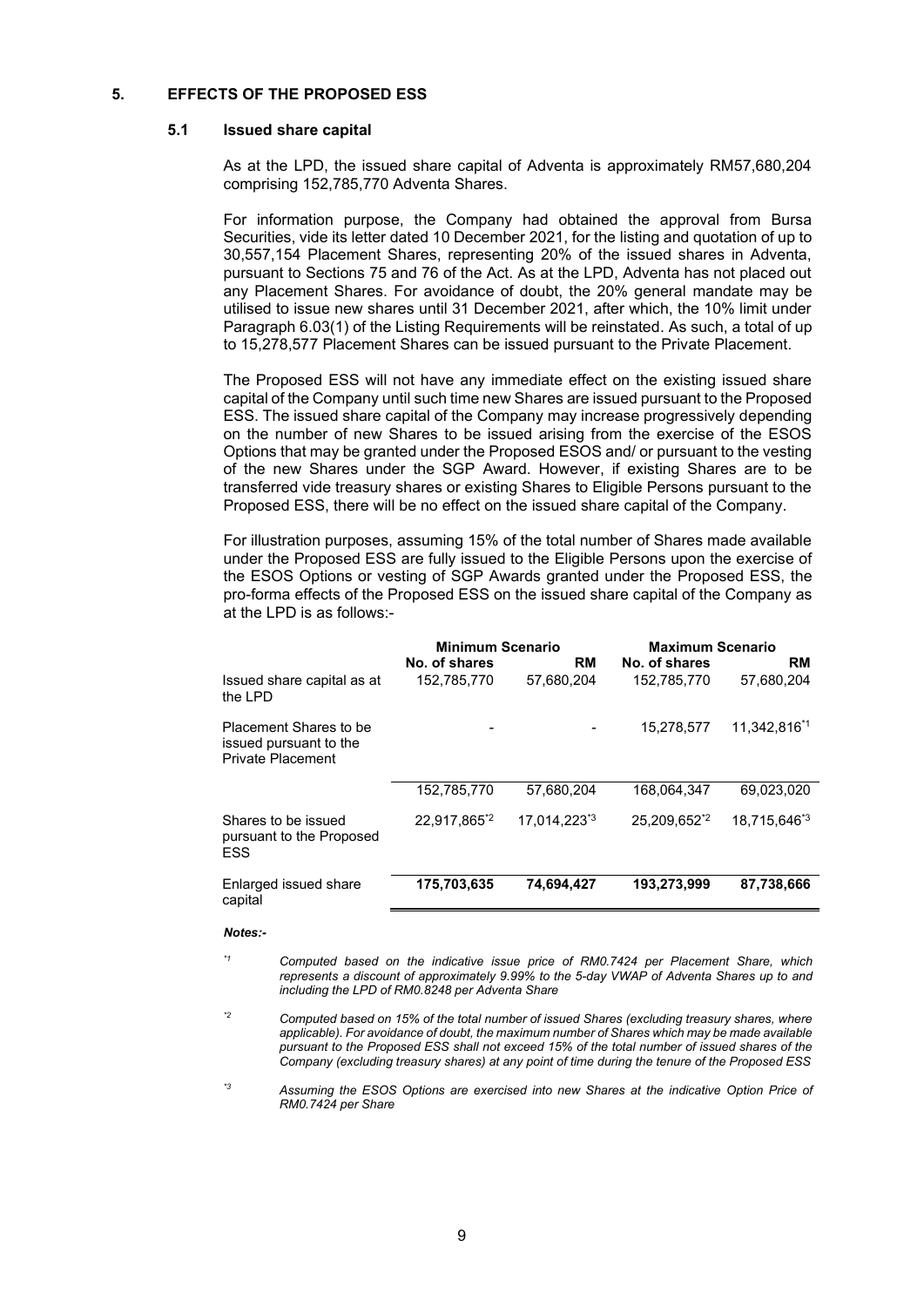### **5.2 NA per Share and gearing ratio**

Based on the latest audited consolidated statements of financial position of the Group as at 31 December 2021, the pro forma effects of the Proposed ESS on the NA per Share and gearing of the Group are set out as follows:-

#### *Minimum Scenario*

|                                                                                               | <b>Audited as at 31 December</b><br>2021<br>RM | After the issuance of shares<br>pursuant to the Proposed<br>ESS <sup>*1</sup><br><b>RM</b> |
|-----------------------------------------------------------------------------------------------|------------------------------------------------|--------------------------------------------------------------------------------------------|
| Share capital<br>Retained earnings<br>Foreign currency<br>translation reserve                 | 57,680,204<br>10.598.486<br>(244)              | 74,694,427<br>10.461.486 <sup>*2</sup><br>(244)                                            |
| Shareholders' fund/ NA                                                                        | 68,278,446                                     | 85,155,669                                                                                 |
| No. of Shares in issue<br>NA per Share (RM)<br>Total borrowings (RM)<br>Gearing ratio (times) | 152,785,770<br>0.45<br>865,338<br>0.01         | 175,703,635<br>0.49<br>865,338<br>0.01                                                     |

#### *Notes:-*

*\*1 Assuming the exercise of 22,917,865 ESOS Options of up to 15% of the number of issued Adventa Shares under the Minimum Scenario pursuant to the Proposed ESS and assuming the ESOS Options are exercised into new Adventa Shares at the illustrative Option Price of RM0.7424 each*

*\*2 After deducting the estimated expenses of RM137,000 in relation to the Proposed ESS*

#### *Maximum Scenario*

|                                                                                               | Audited as at 31<br>December 2021<br><b>RM</b> | <b>Assuming full</b><br>issuance of<br><b>Placement Shares*1</b><br><b>RM</b> | Ш<br>After the issuance<br>of shares pursuant<br>to the Proposed<br>$ESS^{\star 3}$<br><b>RM</b> |
|-----------------------------------------------------------------------------------------------|------------------------------------------------|-------------------------------------------------------------------------------|--------------------------------------------------------------------------------------------------|
| Share capital<br>Retained earnings<br>Foreign currency<br>translation reserve                 | 57,680,204<br>10.598.486<br>(244)              | 69,023,020<br>10.318,486*2<br>(244)                                           | 87,738,666<br>10,181,486 <sup>*4</sup><br>(244)                                                  |
| Shareholders' fund/ NA                                                                        | 68,278,446                                     | 79,341,262                                                                    | 97,919,908                                                                                       |
| No. of Shares in issue<br>NA per Share (RM)<br>Total borrowings (RM)<br>Gearing ratio (times) | 152.785.770<br>0.44<br>865,338<br>0.01         | 168.064.347<br>0.47<br>865,338<br>0.01                                        | 193.273.999<br>0.51<br>865,338<br>0.01                                                           |

#### *Notes:-*

*\*1 Assuming 10% issuance and allotment of 15,278,577 Placement Shares at an indicative issue price of RM0.7424 per Placement Share*

*\*2 After deducting the estimated expenses of RM280,000 in relation to the Private Placement*

*\*3 Assuming the exercise of 25,209,652 ESOS Options of up to 15% of the number of issued Adventa Shares under the Maximum Scenario pursuant to the Proposed ESS and assuming the ESOS Options are exercised into new Adventa Shares at the illustrative Option Price of RM0.7424 each*

*\*4 After deducting the estimated expenses of RM137,000 in relation to the Proposed ESS*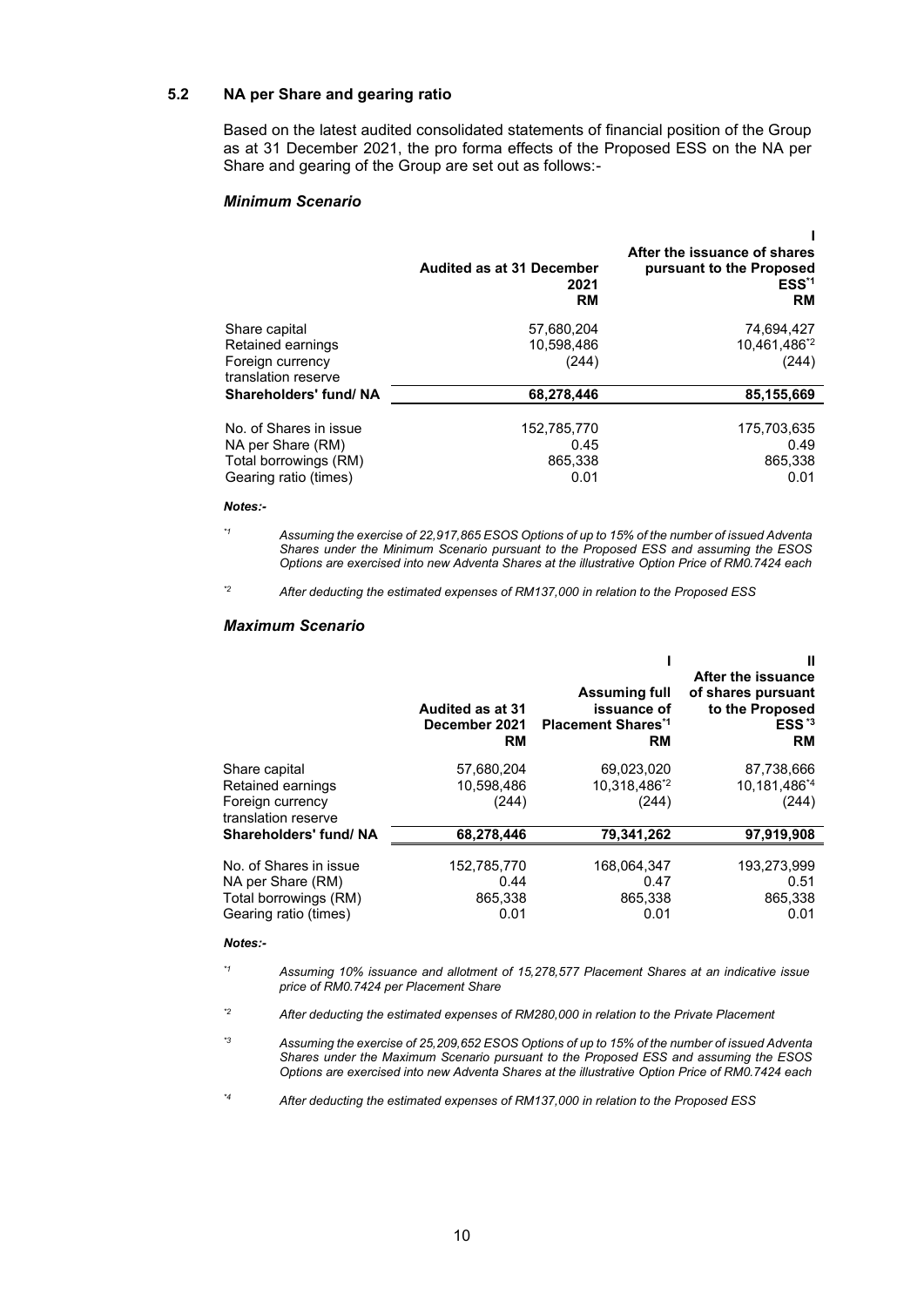Pursuant to the Proposed ESS, save for the potential impact of Malaysian Financial Reporting Standards 2, on "Share-Based Payment" ("**MFRS 2"**) issued by the Malaysian Accounting Standards Board, as elaborated in **Section 5.3, Part A** of this Circular, the Proposed ESS is not expected to have any immediate effect on the NA, NA per Share and gearing of the Group until such time new Shares are issued.

Any potential effect on the NA, NA per Share and gearing of the Group in the future will depend on factors such as the actual number of Shares to be issued which can only be determined at the point of the exercise of the ESOS Options and Option Price and/ or the vesting of the SGP Award.

Upon vesting of the SGP Award and/ or exercise of the ESOS Options pursuant to the Proposed ESS, the NA per Share of the Group is expected to:-

- (i) increase if the Option Price of the ESOS Options or the fair value of the SGP Award is higher than the NA per Share of the Group; or
- (ii) decrease if the Option Price of the ESOS Options or the fair value of the SGP Award is lower than the NA per Share of the Group,

at such point of exercise and/ or vesting.

#### **5.3 Earnings and EPS**

The Proposed ESS may have an effect on the earnings of the Group for the financial year ending 31 December 2022 and throughout the duration of the Proposed ESS upon implementation due to possible impact of the MFRS 2 on share-based payment. However, any potential effect on the EPS of the Group in the future would depend on the number of ESOS Options granted and exercised, and the Option Price payable upon the exercise of the ESOS Options under the Proposed ESOS and the number of Shares granted under the Proposed SGP, as well as the earnings impact of the MFRS 2 on share-based payment.

In accordance with MFRS 2, the cost arising from the issuance of the ESOS Options is measured by the fair value of the ESOS Options, which is expected to vest at each date of offer and is recognised in the statements of profit or loss and other comprehensive income over the vesting period of the ESOS Options, thereby reducing the earnings of the Group. The fair value of the ESOS Options is determined after taking into consideration, amongst others, the historical volatility of the Shares, the risk-free rate, the Option Price of the ESOS Options and time to maturity of the ESOS Options from the vesting date of the ESOS Options. Hence, the potential effect on the EPS of the Group, as a consequence of the recognition of the said cost, cannot be determined at this juncture.

Under MFRS 2, the potential cost of awarding the Shares under the Proposed SGP will need to be measured at fair value on the date of granting and recognised as an expense in the statement of profit or loss and other comprehensive income of the Group over the vesting period of such Shares under the SGP Award. The extent of the effect of the Proposed SGP on the Group's EPS cannot be determined at this juncture as it would depend on the fair value of the Shares at the respective dates of the SGP Award. However, it is important to note that the potential cost of the award pursuant to the Proposed SGP does not represent a cash outflow and is only an accounting treatment.

Nevertheless, the Company has taken note of the potential impact of MFRS 2 on the Group's future earnings and shall take into consideration such impact on the allocation and granting of ESOS Options and/ or SGP Awards to the Eligible Persons.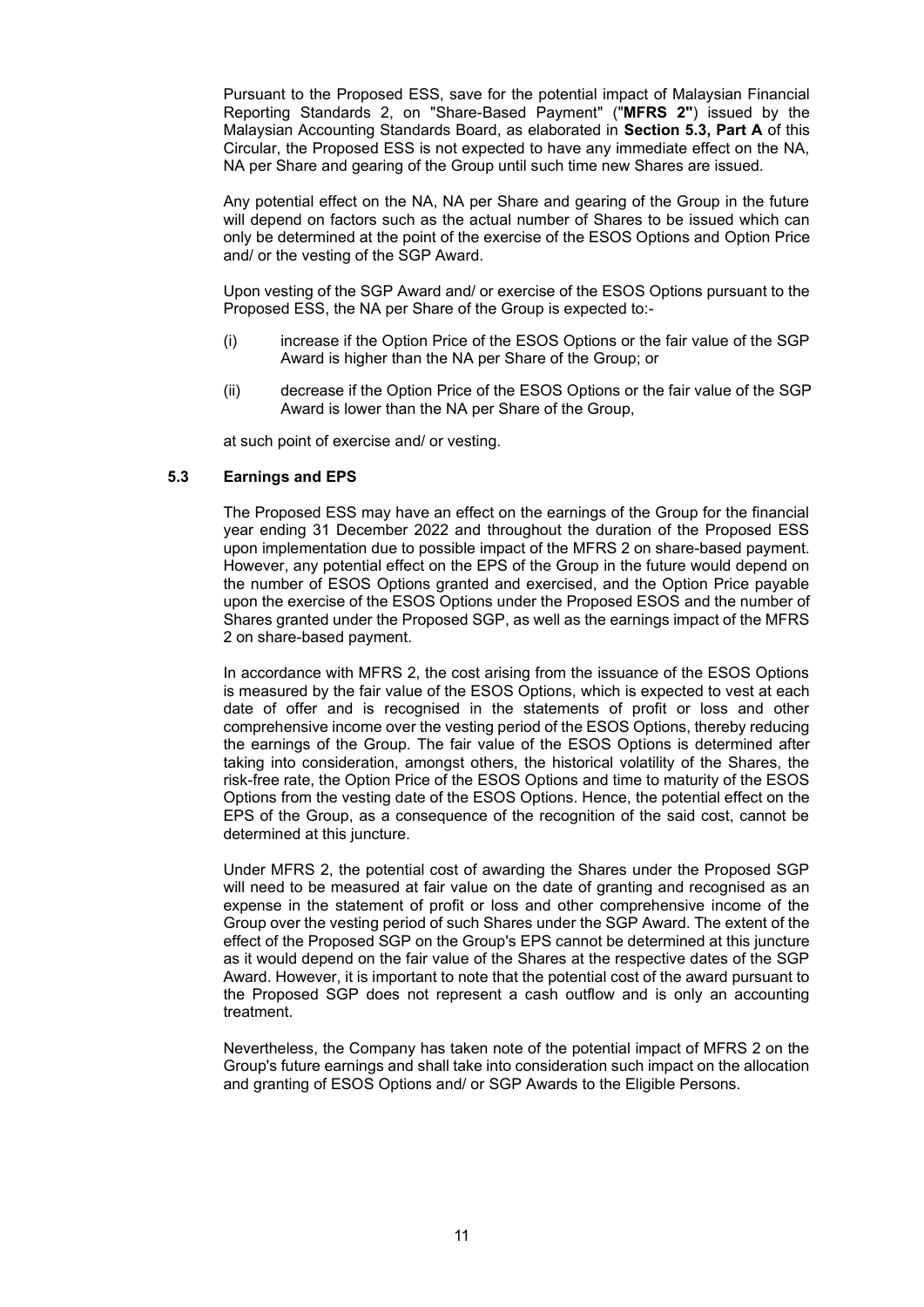| ۱           |  |
|-------------|--|
|             |  |
|             |  |
|             |  |
| d<br>N<br>ŭ |  |

The pro forma effects of the Proposed ESS on the substantial shareholders' shareholdings of the Company as at the LPD are set out below:-The pro forma effects of the Proposed ESS on the substantial shareholders' shareholdings of the Company as at the LPD are set out below:-

# Minimum Scenario *Minimum Scenario*

|               |                          |       |                             |    |                                  |              | After the issuance of shares pursuant to the |  |
|---------------|--------------------------|-------|-----------------------------|----|----------------------------------|--------------|----------------------------------------------|--|
|               |                          |       | Shareholdings as at the LPD |    |                                  | Proposed ESS |                                              |  |
|               | ---------Direct--------> |       | <------Indirect----->       |    | <-------Direct-------><br>No. of |              |                                              |  |
| iubstantial   | No.of                    |       | No.of                       |    |                                  |              | No.of                                        |  |
| thareholders  | <b>Shares</b>            | ៹៓    | <b>Shares</b>               | ಸಿ | <b>Shares</b>                    | %*2          | <b>Shares</b>                                |  |
| Low Chin Guan | 59,035,652               | 38.64 |                             |    | 59,035,652                       | 33.60        |                                              |  |
| Votes:-       |                          |       |                             |    |                                  |              |                                              |  |

Based on the total issued shares of 152,785,770 in Adventa *\*1 Based on the total issued shares of 152,785,770 in Adventa*

 $\mathbf{r}^*$ 

Based on the enlarged issued shares of 175,703,635 in Adventa *\*2 Based on the enlarged issued shares of 175,703,635 in Adventa*  $\tilde{\zeta}$ 

# Maximum Scenario *Maximum Scenario*

|               |                        |                     |               |   |                      |     |                                         |     |                        |           | After I and the issuance of shares |  |
|---------------|------------------------|---------------------|---------------|---|----------------------|-----|-----------------------------------------|-----|------------------------|-----------|------------------------------------|--|
|               |                        | Shareholdings as at | the LPD       |   |                      |     | After full issuance of Placement Shares |     |                        |           | pursuant to the Proposed ESS       |  |
|               | <-------Direct-------> |                     |               |   | <------Direct------> |     | <-------- Indirect----->                |     | <-------Direct-------> |           | <------Indirect----->              |  |
| iubstantial   | No.of                  |                     | No. of        |   | No.of                |     | No.of                                   |     | No.of                  |           | No.of                              |  |
| hareholders   | Shares % <sup>*1</sup> |                     | <b>Shares</b> | ಽ | <b>Shares</b>        | %°2 | <b>Shares</b>                           | ಸ್ಥ | <b>ihares</b>          | <b>%°</b> | <b>Shares</b>                      |  |
| Low Chin Guan | 59,035,652 38.64       |                     |               |   | 59,035,652 35.13     |     |                                         |     | 59,035,652 30.55       |           |                                    |  |
|               |                        |                     |               |   |                      |     |                                         |     |                        |           |                                    |  |

*Notes:-*

 $\mathbf{r}^*$ 

- Based on the total issued shares of 152,785,770 in Adventa *\*1 Based on the total issued shares of 152,785,770 in Adventa*
- Based on the enlarged issued shares of 168,064,347 in Adventa *\*2 Based on the enlarged issued shares of 168,064,347 in Adventa*  $\ddot{\mathcal{L}}$
- Based on the enlarged issued shares of 193,273,999 of Adventa *\*3 Based on the enlarged issued shares of 193,273,999 of Adventa*  $\mathfrak{e}_*$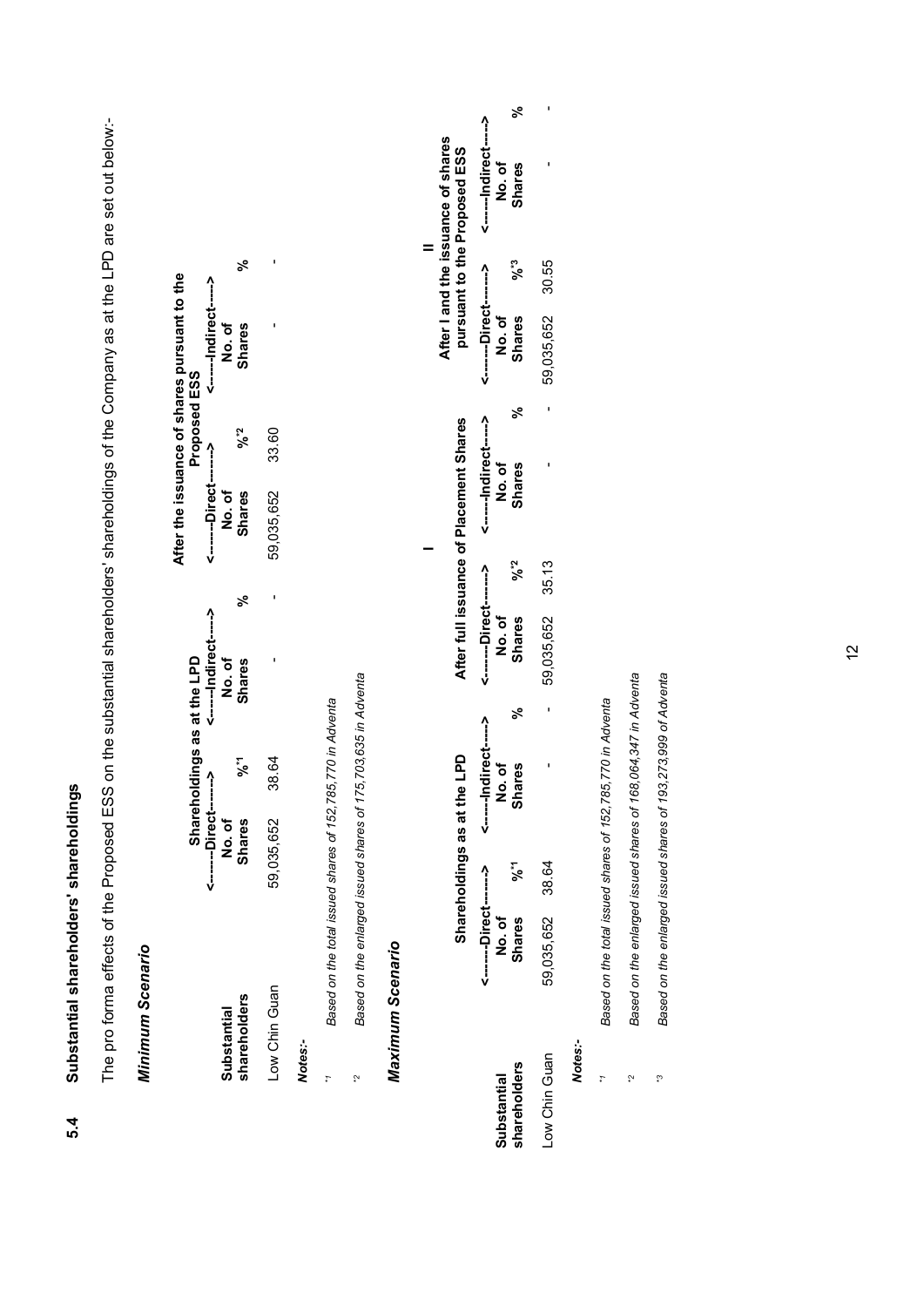The Proposed ESS will not have an immediate effect on the shareholdings of the substantial shareholders of Adventa until such time when the new Shares are issued pursuant to the Proposed ESS, which should result in a dilution in their shareholdings. Any potential effect on the substantial shareholdings in Adventa will depend on the number of ESOS Options granted and new Shares to be issued arising from the exercise of the ESOS Options under the Proposed ESOS as well as the number of new Adventa Shares issued under the Proposed SGP at any point in time.

#### **5.5 Convertible Securities**

As at the LPD, the Company does not have any convertible securities.

#### **6. HISTORICAL SHARE PRICES**

The monthly highest and lowest market prices of Adventa Shares as traded on Bursa Securities for the past 12 months from May 2021 to April 2022 are set out below:-

|                                                                                                                                            | High<br><b>RM</b> | Low<br><b>RM</b> |
|--------------------------------------------------------------------------------------------------------------------------------------------|-------------------|------------------|
| 2021                                                                                                                                       |                   |                  |
| May                                                                                                                                        | 2.780             | 0.800            |
| June                                                                                                                                       | 2.120             | 0.895            |
| July                                                                                                                                       | 2.230             | 1.130            |
| August                                                                                                                                     | 1.830             | 1.590            |
| September                                                                                                                                  | 1.660             | 1.320            |
| October                                                                                                                                    | 1.220             | 1.300            |
| November                                                                                                                                   | 1.720             | 1.620            |
| December                                                                                                                                   | 1.500             | 0.775            |
| 2022                                                                                                                                       |                   |                  |
| January                                                                                                                                    | 1.100             | 0.850            |
| February                                                                                                                                   | 1.140             | 0.815            |
| March                                                                                                                                      | 0.930             | 0.730            |
| April                                                                                                                                      | 1.020             | 0.810            |
| Closing market price of Adventa Shares as at 25 March 2022<br>(being the latest trading day prior to the announcement on the Proposed ESS) |                   | 0.870            |
| Last transacted market price as at the LPD                                                                                                 |                   | 0.815            |

*(Source: Bloomberg)*

#### **7. APPROVALS REQUIRED/ OBTAINED**

The Proposed ESS is conditional upon the following approvals being obtained:-

(i) Bursa Securities, for the listing of and quotation for such number of new Shares, representing up to 15% of Adventa's total number of issued shares (excluding treasury shares of Adventa, if any) that may be issued pursuant to the Proposed ESS on the Main Market of Bursa Securities;

the approval of which has been obtained vide its letter dated 22 April 2022 subject to the following conditions:-

|     | <b>Conditions</b>                                                                                                                                                        | <b>Status of compliance</b> |
|-----|--------------------------------------------------------------------------------------------------------------------------------------------------------------------------|-----------------------------|
| (a) | Adventa and UOBKH must fully comply with the relevant<br>provisions under the Listing Requirements at all times<br>pertaining to the implementation of the Proposed ESS; | To be complied              |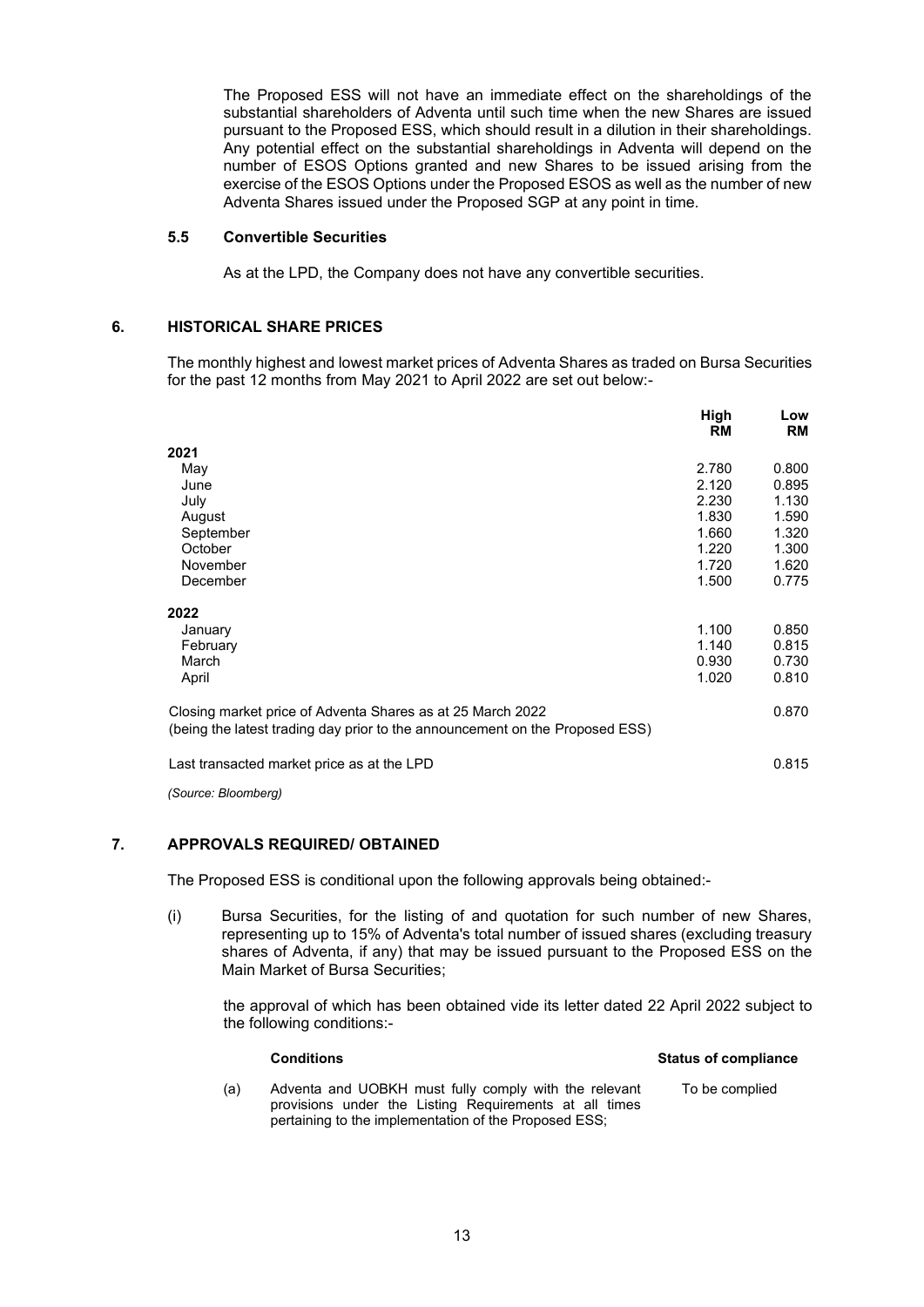- (b) UOBKH is required to submit confirmation to Bursa Securities of full compliance of the Proposed ESS pursuant to Paragraph 6.43(1) of the Listing Requirements and stating the effective date of implementation, together with the following:-
	- (i) A certified true copy of the resolution passed by the shareholders in general meeting approving the Proposed ESS; and To be complied
	- (ii) Letter of compliance in relation to the By-Laws pursuant to Paragraph 2.12 of the Listing Requirements together with a copy of the final By-Laws. To be complied
- (c) Adventa is required to furnish Bursa Securities on a quarterly basis a summary of the total number of Shares listed pursuant to the issuance of new Shares under the Proposed ESS as at the end of each quarter together with a detailed computation of listing fees payable. To be complied
- (ii) the shareholders of Adventa at the Nineteenth AGM to be convened; and
- (iii) any other relevant authority, if required.

The Proposed ESS is not conditional upon any other proposals undertaken or to be undertaken by the Company.

#### **8. INTERESTS OF DIRECTORS, MAJOR SHAREHOLDERS, CHIEF EXECUTIVE AND/ OR PERSONS CONNECTED TO THEM**

Under the Proposed ESS, all the Directors of Adventa are entitled to participate in the Proposed ESS and are therefore deemed interested in the Proposed ESS to the extent of their respective allocations, if any, as well as allocations to persons connected with them, if any, under the Proposed ESS.

Accordingly, all the Directors of Adventa have abstained and will continue to abstain from deliberating, expressing an opinion and making any recommendations at all relevant Board meeting(s) in relation to their respective allocations as well as allocations to persons connected to them, if any, under the Proposed ESS.

All the Directors of Adventa will also abstain from voting in respect of their direct and/ or indirect shareholdings, if any, at the AGM of the Company to be convened on the ordinary resolutions to be tabled for their respective proposed allocation, if any, as well as the proposed allocations to the persons connected to them, if any.

All the Directors of Adventa will undertake to ensure that persons connected to them, if any, will abstain from voting in respect of their direct and/ or indirect shareholdings, if any, in the Company on the ordinary resolutions pertaining to their respective proposed allocation and the proposed allocations to the persons connected to them to be tabled at the AGM of the Company to be convened.

The Chief Executive Officer of Adventa, namely Datuk Mark Victor Rozario, who is also an Eligible Person under the Proposed ESS, will abstain from voting in respect of his direct and/ or indirect shareholdings in the Company on the ordinary resolutions pertaining to the proposed allocation to himself, as well as the proposed allocations to the persons connected to him under the Proposed ESS, if any, to be tabled at the AGM of the Company to be convened. The Chief Executive Officer will also undertake to ensure that persons connected to him, if any, will abstain from voting in respect of his direct and/ or indirect shareholdings in the Company on the ordinary resolutions pertaining to the proposed allocation to the Chief Executive Officer and the proposed allocations to the persons connected to him under the Proposed ESS, if any, to be tabled at the AGM of the Company to be convened.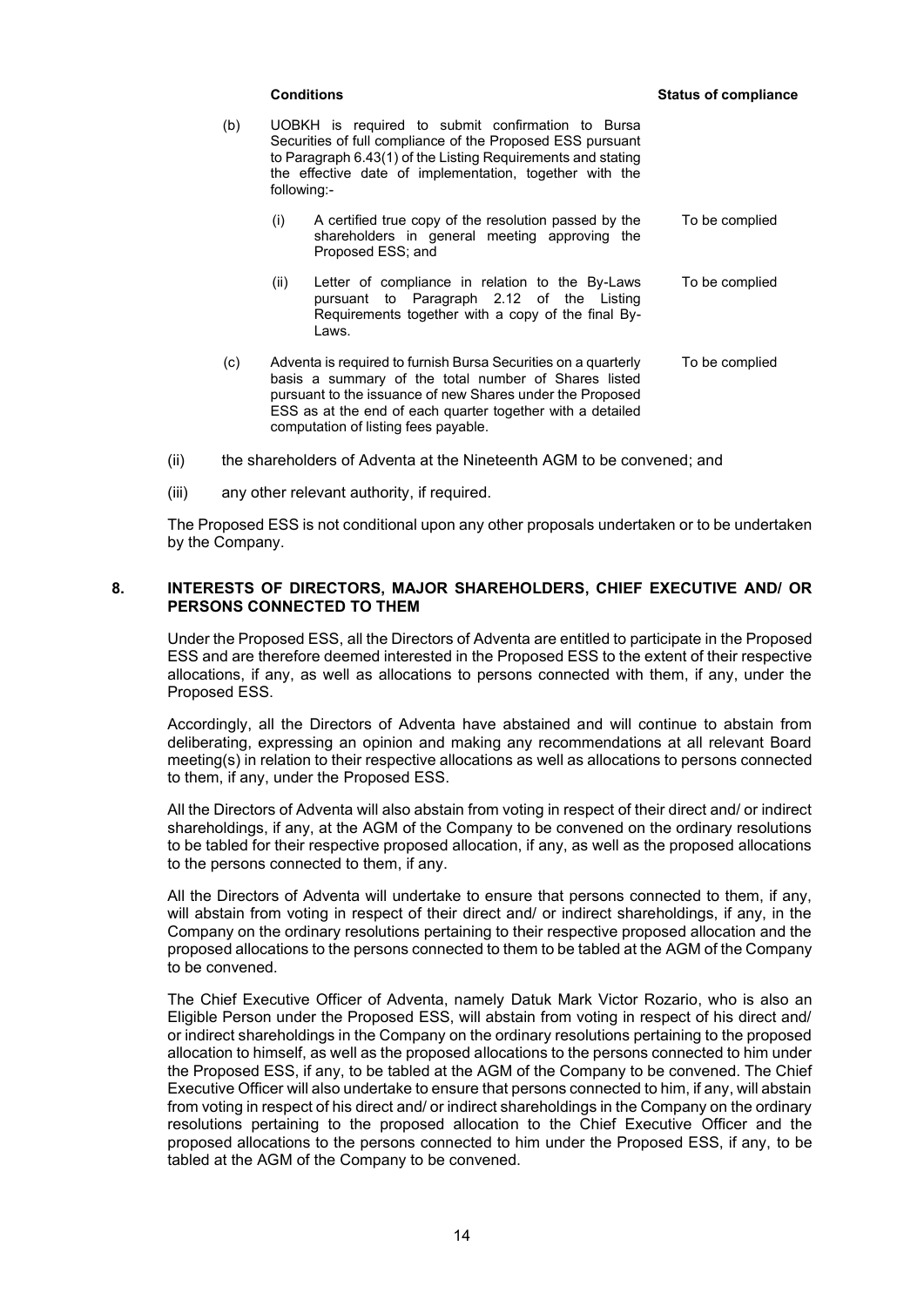The direct and indirect shareholdings of the Directors and Chief Executive Officer of Adventa as at the LPD are as follows:-

|                                |               |       | Shareholdings as at the LPD                                          |   |
|--------------------------------|---------------|-------|----------------------------------------------------------------------|---|
|                                |               |       | <-------------Direct-------------> <-------------Indirect----------> |   |
| <b>Director</b>                | No. of Shares | ℅     | No. of Shares                                                        | % |
| Low Chin Guan                  | 59,035,652    | 38.64 |                                                                      |   |
| Kwek Siew Leng                 |               |       |                                                                      |   |
| Toh Seng Thong                 |               |       |                                                                      |   |
| Edmond Cheah Swee Leng         |               |       |                                                                      |   |
| Dato' Selwyn Vijayarajan Das   |               |       |                                                                      |   |
| <b>Chief Executive Officer</b> |               |       |                                                                      |   |
| Datuk Mark Victor Rozario      |               |       |                                                                      |   |

#### **9. ESTIMATED TIMEFRAME FOR COMPLETION AND TENTATIVE TIMETABLE FOR IMPLEMENTATION**

Barring any unforeseen circumstances and subject to all required approvals being obtained, the Proposed ESS is expected to be completed by the second quarter of 2022.

The tentative timetable in relation to the Proposed ESS is set out below:-

| Timeline      | <b>Events</b>                        |
|---------------|--------------------------------------|
| 23 June 2022  | • Convening of AGM                   |
| End June 2022 | • Implementation of the Proposed ESS |

#### **10. PROPOSALS ANNOUNCED BUT PENDING COMPLETION**

Save for the Private Placement and the Proposed ESS (which is the subject matter of this Circular), the Board is not aware of any other outstanding proposals which have been announced but not yet completed as at the LPD.

#### **11. DIRECTORS' STATEMENT AND RECOMMENDATION**

The Board, after having considered all aspects of the Proposed ESS, which include, but are not limited to, the basis, the rationale and the pro forma effects of the Proposed ESS, is of the opinion that the Proposed ESS is in the best interest of the Company.

However, in view that all the Directors of Adventa are eligible to participate in the Proposed ESS, they have abstained from deliberating and making any recommendations at all relevant Board meetings in relation to their respective allocations as well as allocations to persons connected to them, if any, under the Proposed ESS. They will also abstain and ensure that persons connected to them, if any, abstain from voting in respect of their direct and/ or indirect interests in Adventa, on the resolutions pertaining to their respective allocations as well as allocations to persons connected to them, if any, under the Proposed ESS at the AGM of the Company to be convened. Where the resolutions are not related to their respective allocations or to the persons connected to them, if any, the Directors of Adventa, after having considered all aspects of the Proposed ESS, are of the opinion that the Proposed ESS is in the best interest of Adventa Group.

Accordingly, the Board recommends that you **vote in favour** of the resolutions pertaining to the Proposed ESS to be tabled at the forthcoming AGM.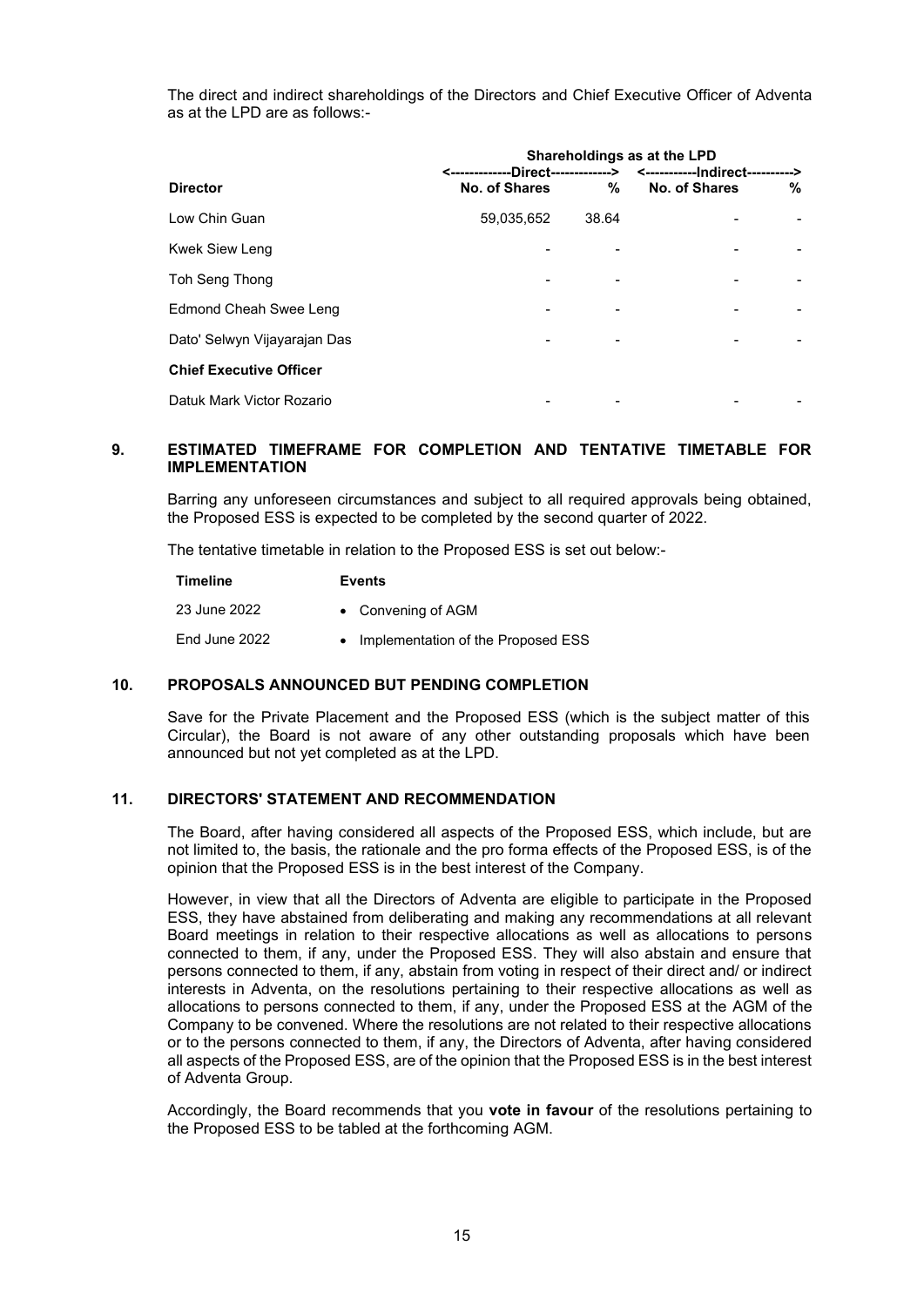#### **12. THE 19TH AGM**

The 19th AGM of the Company is scheduled to be held on a virtual basis at the broadcast venue at Meeting Room of Adventa Berhad of 21, Jalan Tandang 51/205A, Seksyen 51, 46050 Petaling Jaya, Selangor Darul Ehsan on Thursday, 23 June 2022, at 10:30 a.m., for the purpose of considering and if thought fit, passing with or without modifications, the resolution to give effect to the Proposed ESS pursuant to the agenda of Special Business as detailed herein.

If you are unable to attend and vote at the meeting, you may complete the Form of Proxy and deposit it at Securities Services (Holdings) Sdn. Bhd. at Level 7, Menara Milenium, Jalan Damanlela, Pusat Bandar Damansara, Damansara Heights, 50490 Kuala Lumpur, Wilayah Persekutuan or submit via fax at 03-2094 9940 and/ or 03-2095 0292 or email to info@sshsb.com.my, not later than forty-eight (48) hours before the time appointed for holding the 19th AGM. Your proxy appointment may also be lodged electronically via Securities Services e-Portal at https://sshsb.net.my/.

The lodging of the Form of Proxy does not preclude you from attending and voting in person at the 19th AGM should you subsequently wish to do so, provided a notice of termination of proxy authority in writing is given to the Company and deposited at Securities Services (Holdings) Sdn. Bhd., Level 7, Menara Milenium, Jalan Damanlela, Pusat Bandar Damansara, Damansara Heights, 50490 Kuala Lumpur, Wilayah Persekutuan not less than twenty-four (24) hours the time stipulated for holding the 19th AGM.

Should you wish to personally participate at the 19th AGM remotely, please register electronically via Securities Services e-Portal at https://sshsb.net.my/ by the registration cut-off date and time. Please refer to the Administrative Guide for further details.

#### **13. FURTHER INFORMATION**

Shareholders are advised to refer to the appendices set out in this Circular for further information.

Yours faithfully, For and on behalf of the Board **ADVENTA BERHAD**

**EDMOND CHEAH SWEE LENG**  Chairman/ Senior Independent Non-Executive Director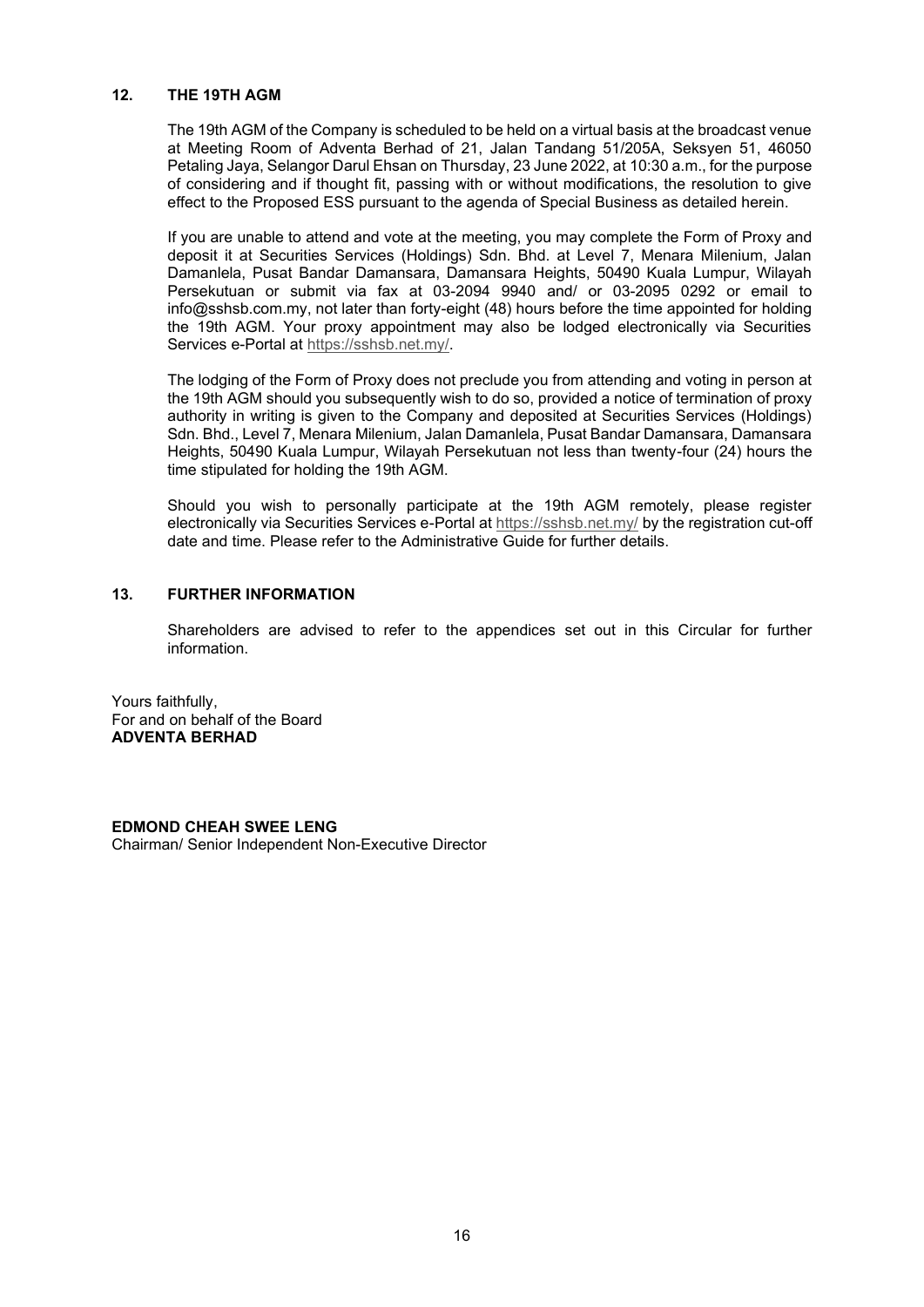# **PART B**

**PROPOSED RENEWAL OF EXISTING SHAREHOLDERS' MANDATE FOR RECURRENT RELATED PARTY TRANSACTIONS OF A REVENUE OF TRADING NATURE**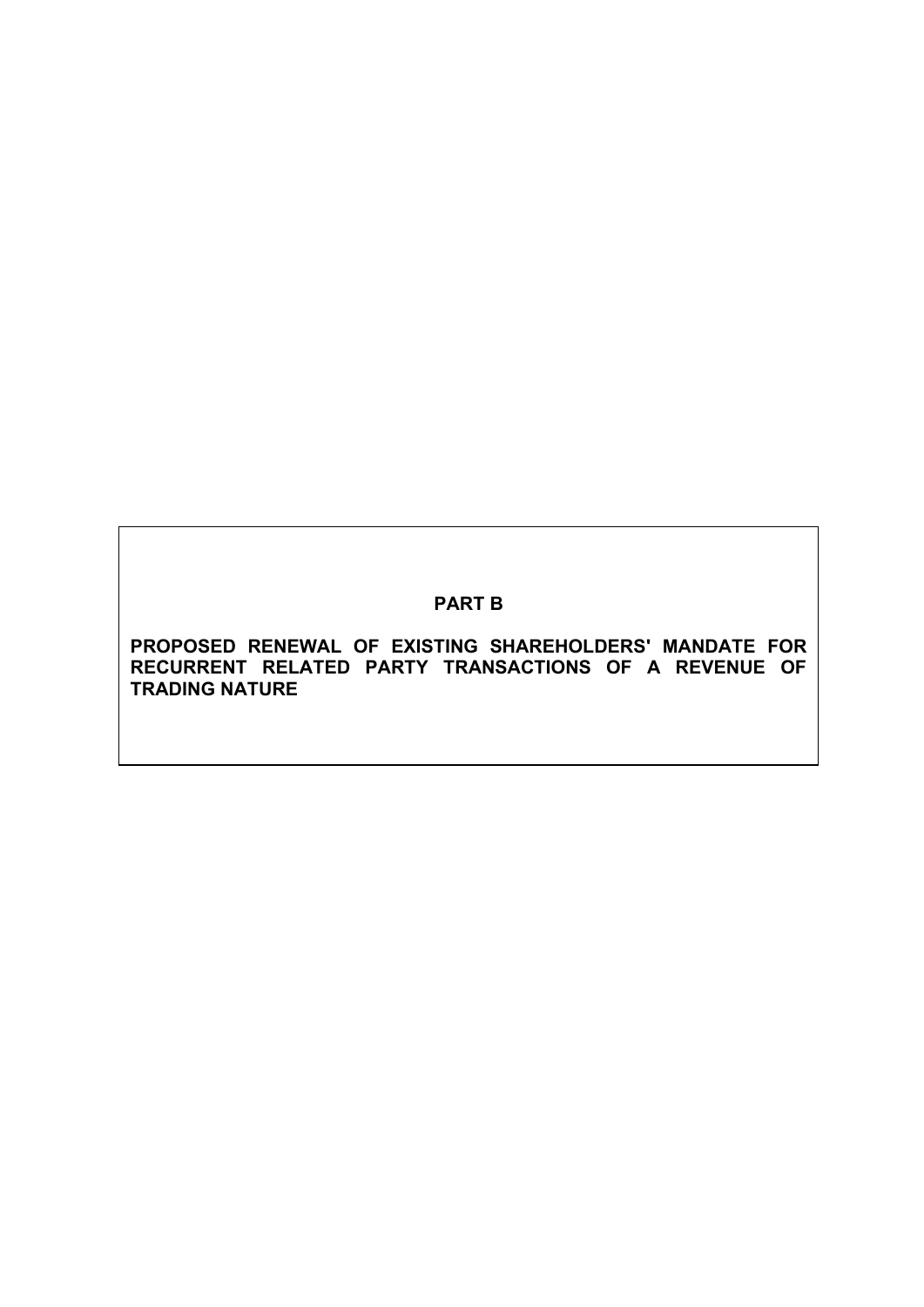

**ADVENTA BERHAD** Registration No. 200301016113 (618533-M) (Incorporated in Malaysia)

**Registered Office**

21, Jalan Tandang 51/205A, Seksyen 51, 46050 Petaling Jaya, Selangor Darul Ehsan

17 May 2022

#### **Board of Directors**

Edmond Cheah Swee Leng *(Chairman / Senior Independent Non-Executive Director)* Low Chin Guan *(Executive Director)* Kwek Siew Leng *(Executive Director)* Toh Seng Thong *(Independent Non-Executive Director)* Dato' Selwyn Vijayarajan Das *(Independent Non-Executive Director)*

#### **To: The shareholders of Adventa**

Dear Sir/ Madam,

#### **PROPOSED RENEWAL OF RRPT MANDATE**

#### **1. INTRODUCTION**

On 9 May 2022, the Board had announced to Bursa Securities the Company's intention to seek the shareholders' approval for the Proposed Renewal of RRPT Mandate at the forthcoming Nineteenth ("**19th**") AGM.

The existing authority for Shareholders' Mandate which was approved by the shareholders at an AGM held on 24 June 2021, shall in accordance with the Listing Requirements, lapse at the conclusion of the forthcoming 19th AGM, unless renewal is obtained from the shareholders of Adventa at the forthcoming AGM.

The purpose of this Circular is to provide you with relevant information on the Proposed Renewal of RRPT Mandate and to seek your approval on the ordinary resolution in relation to the Proposed Renewal of RRPT Mandate to be tabled at the forthcoming 19th AGM.

The Company advise you to read and carefully consider the contents of this Circular before voting on the ordinary resolution in relation to the Proposed Renewal of RRPT Mandate to be tabled at the forthcoming 19th AGM. The notice of the 19th AGM and the Form of Proxy are available for download from the Company's website at https://www.adventa.com.my/investorrelations-info.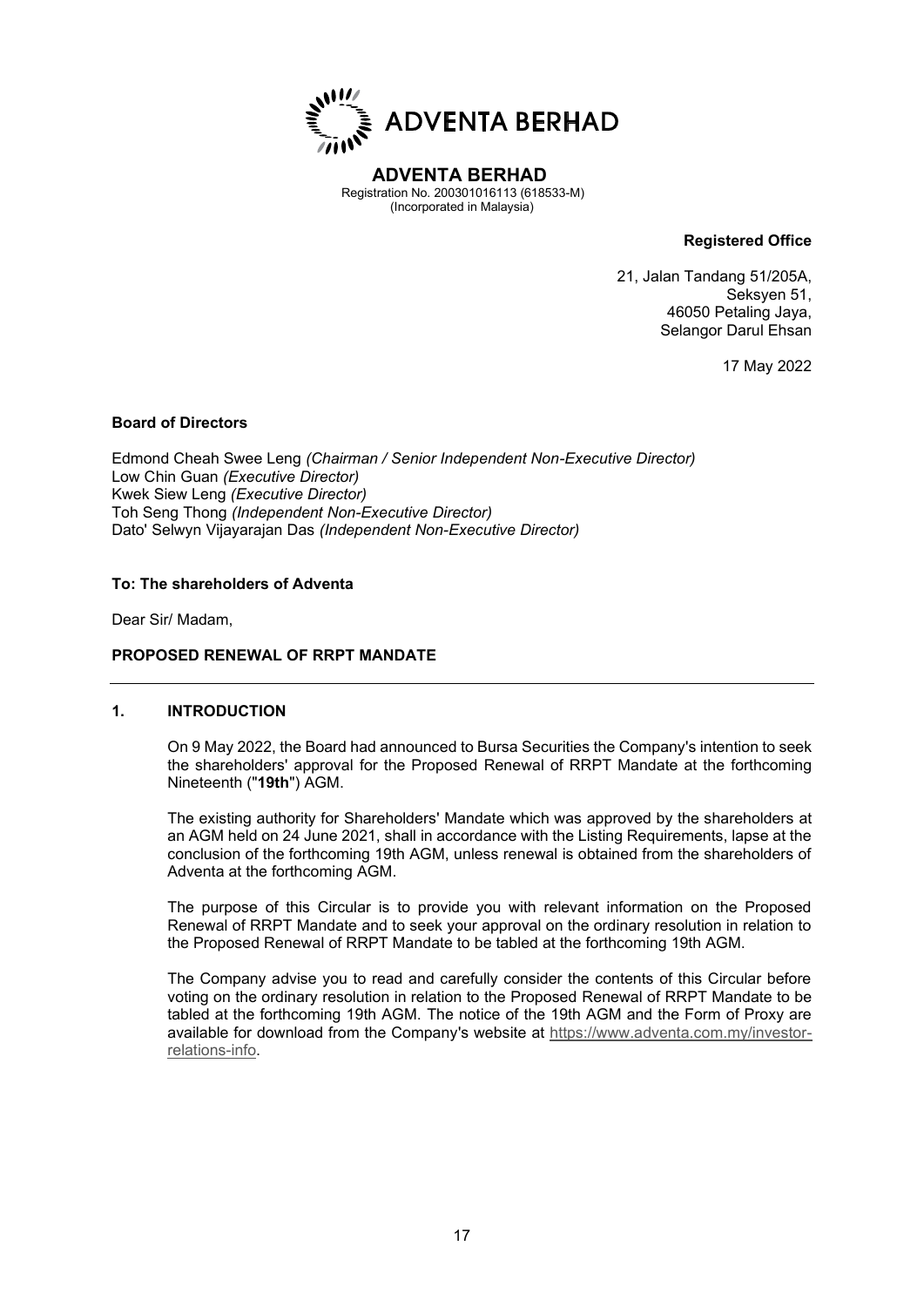#### **2. DETAILS OF THE PROPOSED RENEWAL OF RRPT MANDATE**

#### **2.1 Introduction**

Pursuant to Paragraph 10.09(2) of the Listing Requirements, the Company may seek a mandate from its shareholders for RRPTs subject to the following:-

- (i) the transactions are in the ordinary course of business and are on terms not more favourable to the Related Party than those generally available to the public;
- (ii) the shareholders' mandate is subject to annual renewal and disclosure is made in the annual report of the aggregate value of transactions conducted pursuant to the shareholders' mandate during the financial year where the aggregate value is equal to or more than the threshold prescribed under Paragraph 10.09(1) of the Listing Requirements;
- (iii) the Company's circular to shareholders for the shareholders' mandate includes the information as may be prescribed by Bursa Securities. The draft circular must be submitted to Bursa Securities together with a checklist showing compliance with such information;
- (iv) in a meeting to obtain shareholders' mandate, the relevant Related Party must comply with the requirements set out in Paragraph 10.08(7) of the Listing Requirements; and
- (v) the Company immediately announces to Bursa Securities when the actual value of a RRPT entered into by the Company, exceeds the estimated value of the RRPT disclosed in the circular by 10% or more and must include the information as may be prescribed by Bursa Securities in its announcement.

The Proposed Renewal of RRPT Mandate is subject to annual renewal. The Proposed Renewal of RRPT Mandate, if approved, will take effect from the date of the passing of the ordinary resolution proposed at the forthcoming 19th AGM of the Company and will only continue to be in force until:

- (a) the conclusion of the next AGM of the Company following the general meeting at which such mandate was passed, at which time it will lapse, unless by a resolution passed at a general meeting, the authority is renewed;
- (b) the expiration of the period within which the next AGM after that date is required to be held pursuant to Section 340(2) of the Act (but must not extend to such extension as may be allowed pursuant to Section 340(4) of the Act); or
- (c) revoked or varied by resolution passed by the shareholders of the Company in general meeting,

#### whichever is earlier.

Adventa is seeking approval from the shareholders for the Proposed Renewal of RRPT Mandate which will allow the Group, in their normal course of business, to enter into the categories of RRPTs referred to in the ensuing sections provided that such transactions, are made at arms' length basis and based on the Group's normal commercial terms which are not more favourable to the Related Parties than those generally available to the public and not detrimental to the minority shareholders.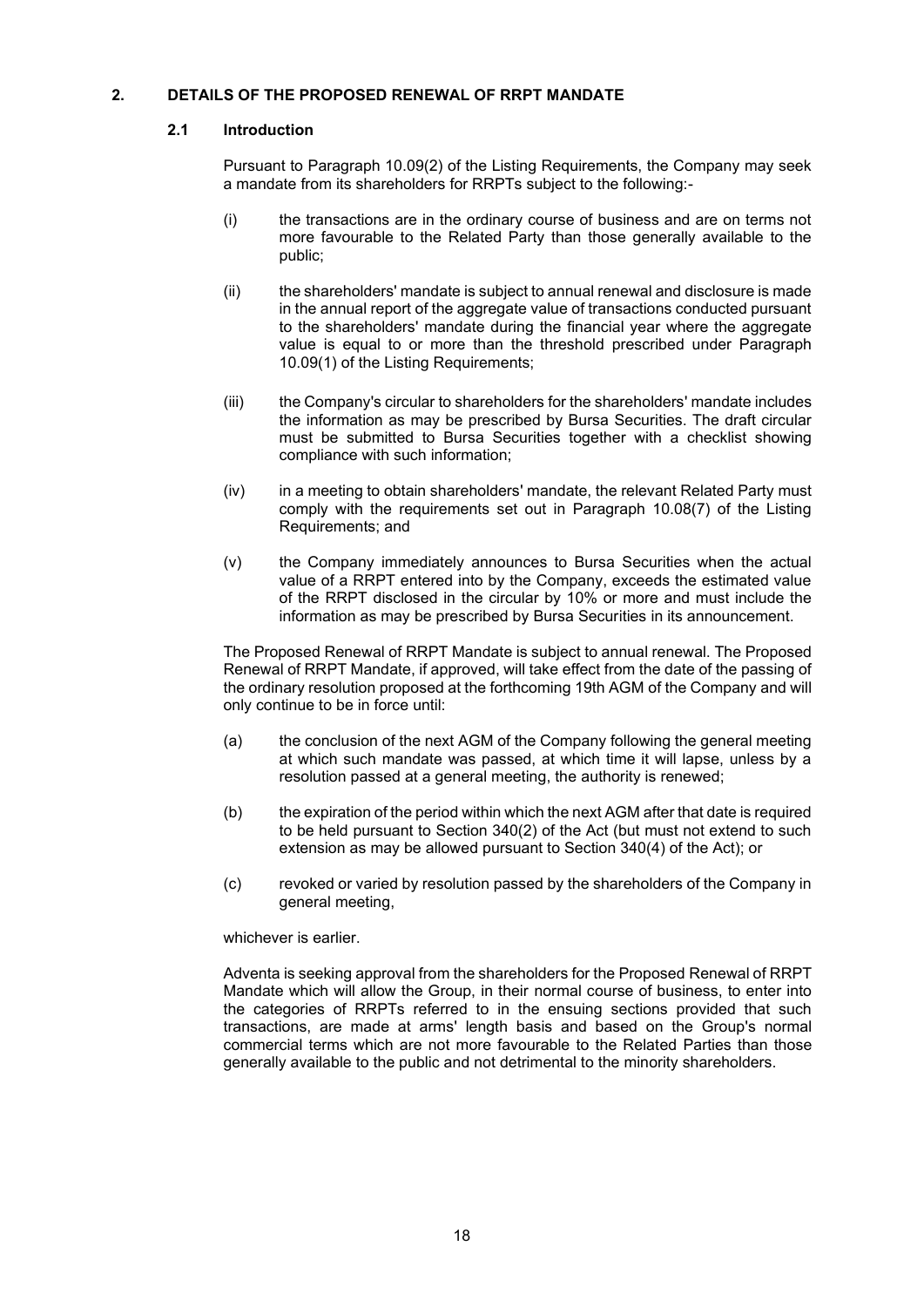# **2.2 Principal Activities of Adventa Group**

The principal activities of Adventa are investment holding whilst the subsidiaries of Adventa are as follows:

| <b>Name</b>                                                                         | <b>Effective</b><br>equity<br>interest (%) | <b>Principal activities</b>                                                                      |
|-------------------------------------------------------------------------------------|--------------------------------------------|--------------------------------------------------------------------------------------------------|
| Adventa Healthcare Sdn.<br>Bhd. (formerly known as Sun<br>Healthcare (M) Sdn. Bhd.) | 100%                                       | Distribution of medical and healthcare<br>equipment, appliances and medical<br>disposal products |
| &<br>PTM Progress Trading<br>Marketing Sdn. Bhd.                                    | 100%                                       | Letting of property                                                                              |
| Mycare Lanka (Private)<br>Limited                                                   | 51%                                        | Distribution of medical and healthcare<br>equipment, appliances and medical<br>disposal products |

#### **2.3 Classes of Related Parties**

The Related Parties in which the Proposed Renewal of RRPT Mandate is applicable are as follows:-

| <b>Name</b>               | <b>Principal activities</b>                                                  | <b>Relationship</b>                                                                                                                    |
|---------------------------|------------------------------------------------------------------------------|----------------------------------------------------------------------------------------------------------------------------------------|
| <b>LCG</b>                |                                                                              | • Executive Director<br>Major<br>and<br>Shareholder of Adventa                                                                         |
|                           |                                                                              | Shareholder of Loriteh Sdn. Bhd.                                                                                                       |
|                           |                                                                              | $\bullet$ Shareholder and<br>Director<br>οf<br>Lucenxia (M) Sdn. Bhd.                                                                  |
| Loriteh Sdn. Bhd.         | Letting of properties                                                        | • LCG is the Shareholder of Loriteh<br>Sdn. Bhd. by virtue of his 100%<br>equity interest in Loriteh Sdn. Bhd.                         |
| Lucenxia (M)<br>Sdn. Bhd. | Provision of home<br>dialysis products for                                   | • LCG is the Director of Lucenxia (M)<br>Sdn. Bhd.                                                                                     |
|                           | the treatment of end<br>stage renal disease<br>and its related<br>activities | LCG is the Shareholder of Lucenxia<br>$\bullet$<br>(M) Sdn. Bhd. by virtue of his 100%<br>equity interest in Lucenxia (M) Sdn.<br>Bhd. |

#### **THE REST OF THIS PAGE IS INTENTIONALLY LEFT BLANK**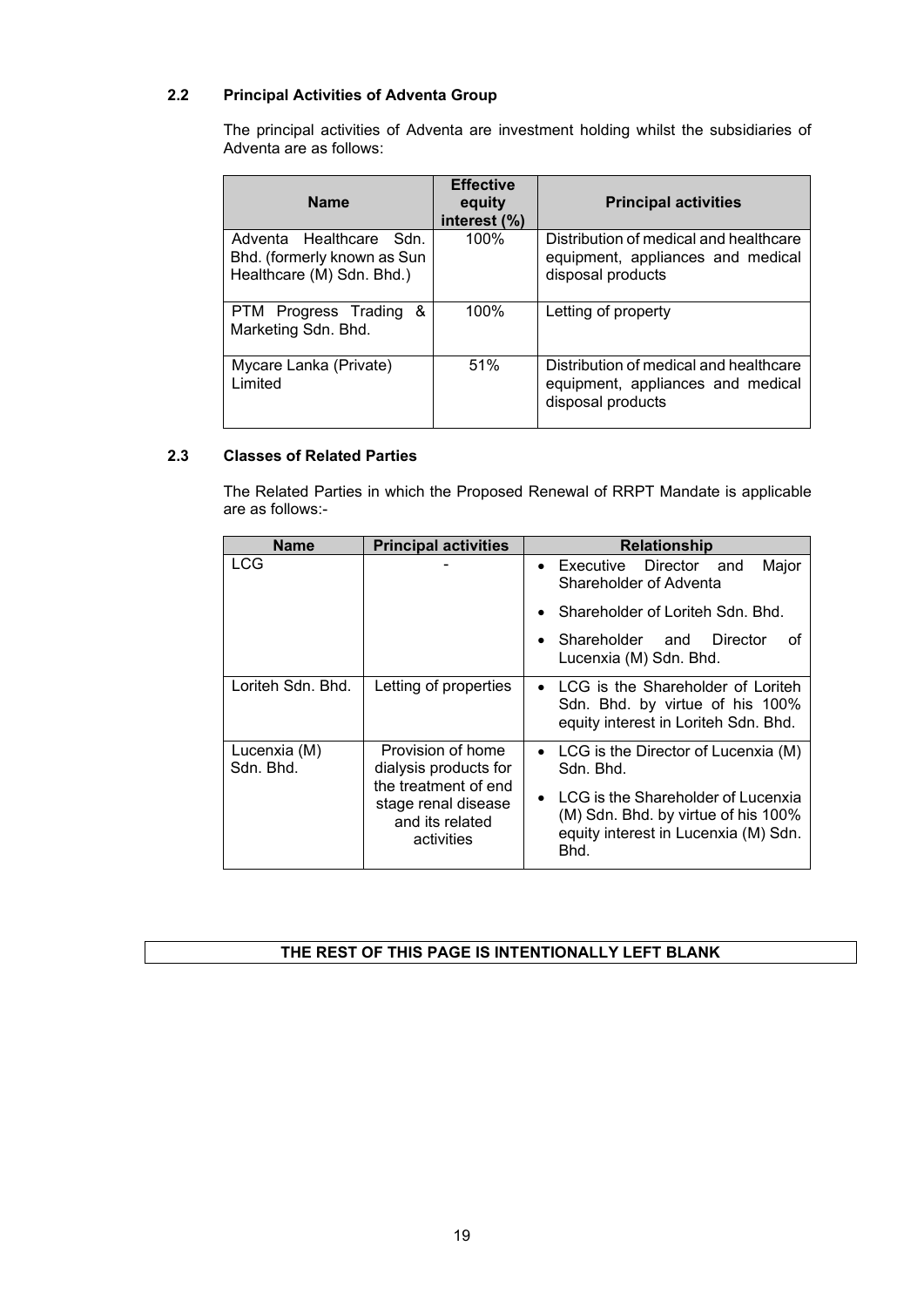Nature of RRPTs **2.4 Nature of RRPTs**   $2.4$ 

| ì              |
|----------------|
|                |
| i              |
|                |
|                |
|                |
|                |
| ĺ              |
|                |
|                |
|                |
|                |
|                |
|                |
| l              |
|                |
|                |
|                |
|                |
|                |
|                |
|                |
| <br> <br> <br> |
|                |
|                |
|                |
|                |
| خ<br>م         |
| İ              |

| <b>Shareholders</b><br><b>Mandate for</b><br>of Existing<br><b>RRPTs®</b> | AGM up to the date<br>the date of the 19th<br>aggregate value of<br>transactions from<br>of next AGM<br>Estimated                 | RM153,000        |                                                                                                     |     |                               |                         | RM102,000        |                                                                                                     |                               |                         |
|---------------------------------------------------------------------------|-----------------------------------------------------------------------------------------------------------------------------------|------------------|-----------------------------------------------------------------------------------------------------|-----|-------------------------------|-------------------------|------------------|-----------------------------------------------------------------------------------------------------|-------------------------------|-------------------------|
| <b>Proposed Renewal</b>                                                   |                                                                                                                                   |                  |                                                                                                     |     |                               |                         |                  |                                                                                                     |                               |                         |
| Shareholders' Mandate*                                                    | aggregate value of<br>dated 25 May 2021<br>disclosed in the<br>transactions as<br><b>Shareholders</b><br>Circular to<br>Estimated | RM153,000        |                                                                                                     |     |                               |                         | RM102,000        |                                                                                                     |                               |                         |
|                                                                           | which the existing<br>Actual aggregate<br>value transacted<br>from the date on<br>(24.06.2021) to<br>mandate was<br>obtained      | RM127,500        |                                                                                                     |     |                               |                         | RM85,000         |                                                                                                     |                               |                         |
|                                                                           | Shareholders<br>Interested<br>interested<br><b>Directors</b><br>and/ or<br>Major                                                  | ပိပ              |                                                                                                     |     |                               |                         | 5CT              |                                                                                                     |                               |                         |
|                                                                           | Related<br>Parties                                                                                                                | CG<br>L          |                                                                                                     |     |                               |                         | <b>CG</b>        |                                                                                                     |                               |                         |
|                                                                           | Company<br>Name of                                                                                                                | Adventa          | Healthcare<br>(formerly<br>known as<br>Sdn. Bhd.                                                    | Sun | Healthcare<br>$(M)$ Sdn.      | Bhd.)                   | Adventa          |                                                                                                     |                               |                         |
|                                                                           | Nature of RRPTs                                                                                                                   | Rental of office | No. 21, Jalan Tandang 51/205A, Seksyen 51,<br>46050 Petaling Jaya, Selangor Darul Ehsan<br>Address: |     | Frequency of payment: monthly | Size: 4,460 square feet | Rental of office | No. 21, Jalan Tandang 51/205A, Seksyen 51,<br>46050 Petaling Jaya, Selangor Darul Ehsan<br>Address: | Frequency of payment: monthly | Size: 2,958 square feet |
|                                                                           | ż                                                                                                                                 |                  |                                                                                                     |     |                               |                         | $\sim$           |                                                                                                     |                               |                         |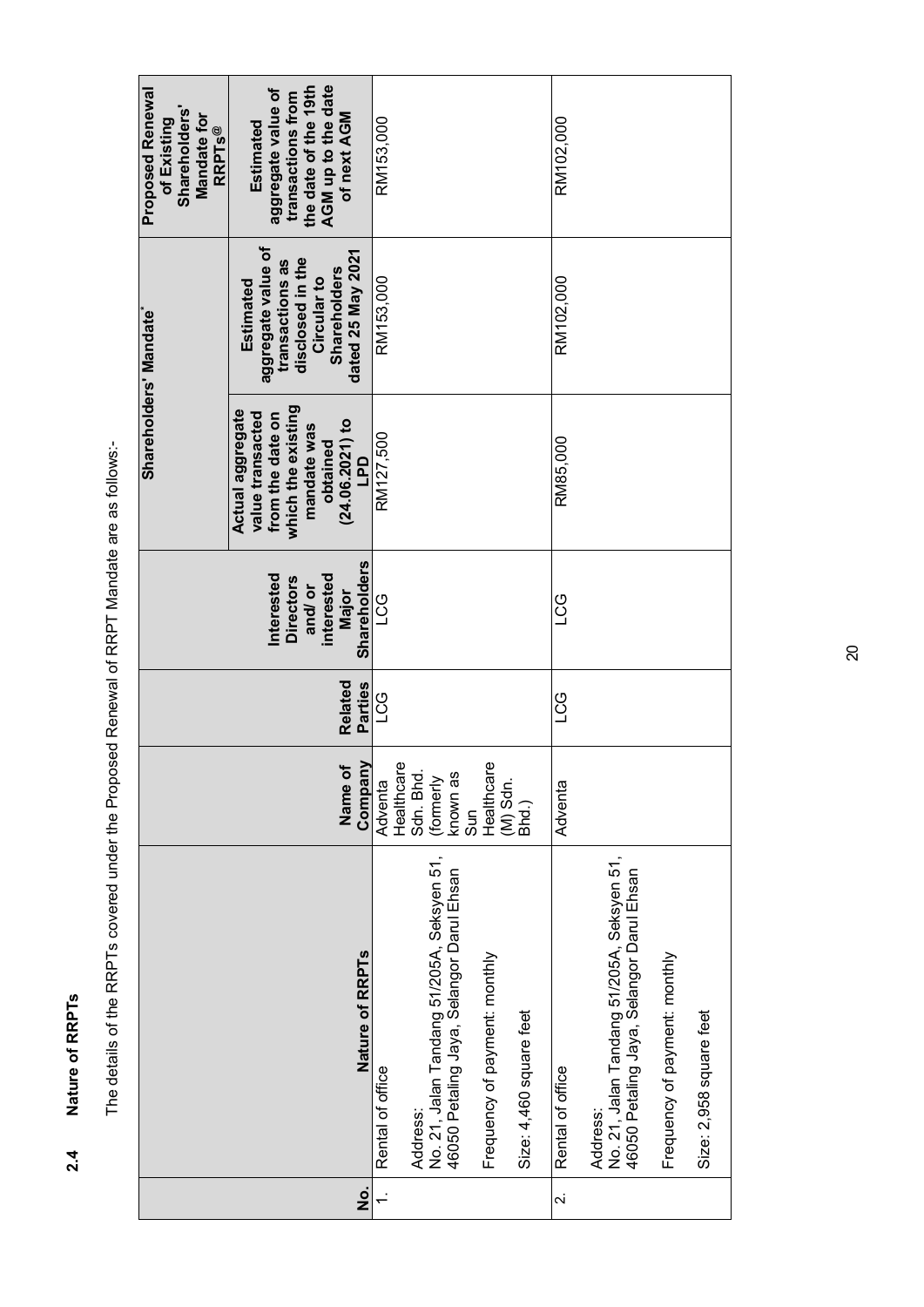| <b>Proposed Renewal</b><br><b>Shareholders</b><br>Mandate for<br>of Existing<br><b>RRPTs@</b> | the date of the 19th<br>AGM up to the date<br>aggregate value of<br>transactions from<br>of next AGM<br>Estimated                     | RM276,000         |              |                 |                                                                               |        |                               |                          | RM5,000,000                         |                                                                                            |
|-----------------------------------------------------------------------------------------------|---------------------------------------------------------------------------------------------------------------------------------------|-------------------|--------------|-----------------|-------------------------------------------------------------------------------|--------|-------------------------------|--------------------------|-------------------------------------|--------------------------------------------------------------------------------------------|
| Shareholders' Mandate*                                                                        | aggregate value of<br>dated 25 May 2021<br>disclosed in the<br>transactions as<br><b>Shareholders</b><br>Circular to<br>Estimated     | RM276,000         |              |                 |                                                                               |        |                               |                          | RM11,000,000                        |                                                                                            |
|                                                                                               | which the existing<br>Actual aggregate<br>value transacted<br>from the date on<br>$(24.06.2021)$ to<br>mandate was<br>obtained<br>LPD | RM230,000         |              |                 |                                                                               |        |                               |                          | RM5,424,585                         |                                                                                            |
|                                                                                               | <b>Shareholders</b><br>Interested<br>interested<br><b>Directors</b><br>and/or<br>Major                                                | <b>PCG</b>        | (shareholder | of Loriteh Sdn. | Bhd.)                                                                         |        |                               |                          | <b>LCG</b>                          | $(M)$ Sdn. Bhd.)<br>(shareholder<br>of Lucenxia                                            |
|                                                                                               | Related<br>Parties                                                                                                                    | Loriteh           | Sdn.         | Bhd.            |                                                                               |        |                               |                          | -ucenxia                            | $(M)$ Sdn.<br>Bhd.                                                                         |
|                                                                                               | Name of<br>Company                                                                                                                    | Adventa           | Healthcare   | Sdn. Bhd.       | (formerly<br>known as                                                         | $\sin$ | Healthcare                    | $(M)$ Sdn.<br>Bhd.)      | Adventa                             | Healthcare<br>Sdn. Bhd.<br>Healthcare<br>(formerly<br>known as<br>Sun<br>(M) Sdn.<br>Bhd.) |
|                                                                                               | Nature of RRPTs                                                                                                                       | Rental of factory |              | Address:        | Lot 17503, Jalan 4, Taman Selayang, 68100<br>Batu Caves, Selangor Darul Ehsan |        | Frequency of payment: monthly | Size: 13,200 square feet | Distribution of healthcare products |                                                                                            |
|                                                                                               | $\frac{1}{2}$                                                                                                                         | $\dot{\infty}$    |              |                 |                                                                               |        |                               |                          | 4.                                  |                                                                                            |

*Notes:-*

**\***

There is no deviation between the actual and estimated aggregate value of the transaction that exceeds by 10% or more. *There is no deviation between the actual and estimated aggregate value of the transaction that exceeds by 10% or more.*

The estimated values as set out above are based on management estimates of the value of transactions to be undertaken for the period from the forthcoming 19th AGM to the next AGM. However, the<br>value of transactions may be *The estimated values as set out above are based on management estimates of the value of transactions to be undertaken for the period from the forthcoming 19th AGM to the next AGM. However, the value of transactions may be subject to changes. @*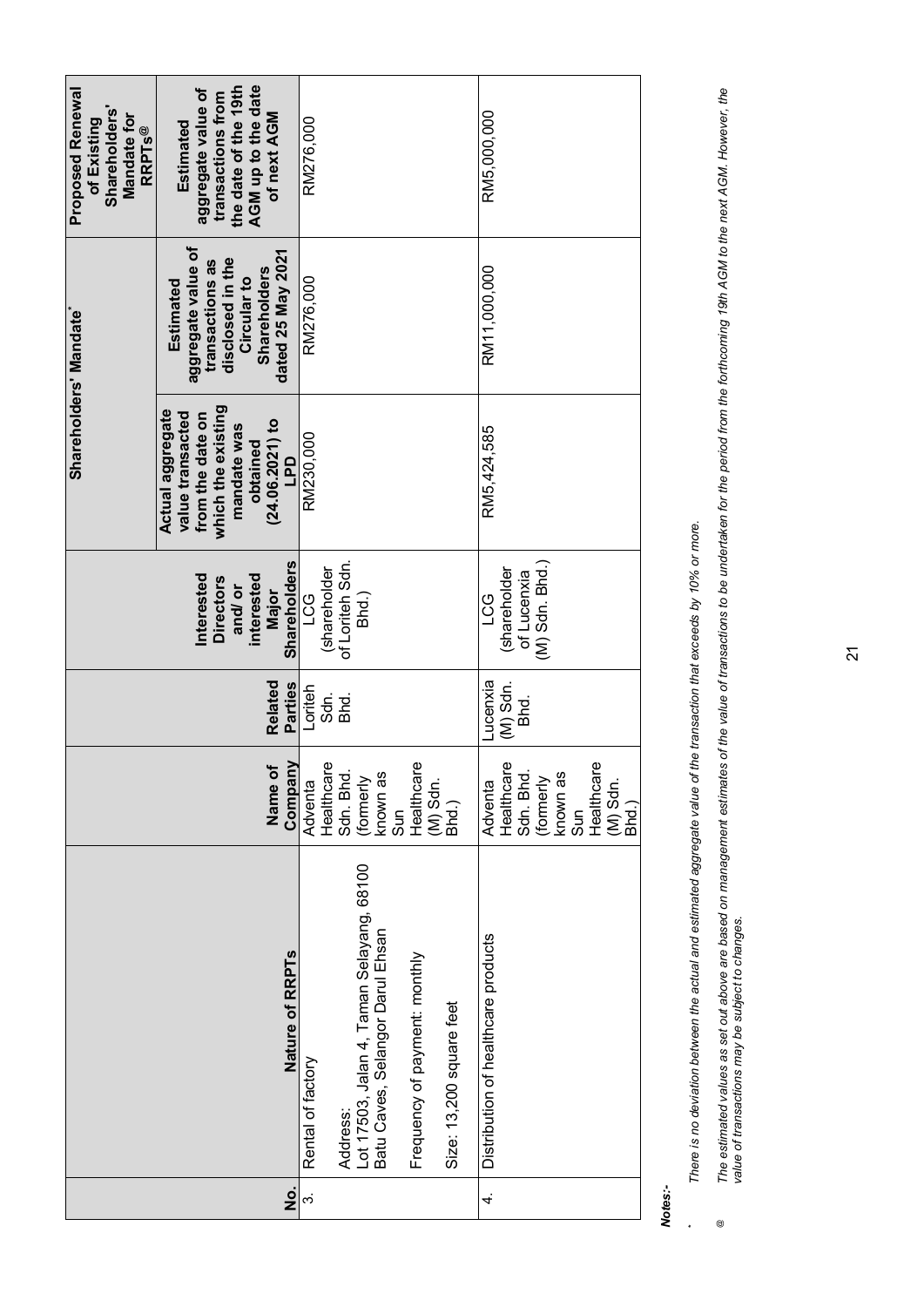#### **2.5 Outstanding Recurrent Transaction Receivables**

There was no amount due and owing to the Group by its Related Parties pursuant to the RRPTs. As such, the disclosure as required under Paragraphs 16A and 16B in the Annexure PN12-A of the Listing Requirements, are not applicable.

#### **2.6 Review and Disclosure Procedures on the RRPTs and Thresholds of Authority**

Adventa Group has established various procedures to ensure that RRPTs are undertaken at arm's length basis and on normal commercial terms which are consistent with the Adventa Group's normal business practices and policies, on transaction prices and terms not more favourable to the Related Parties than those generally available to the public and are not to the detriment of the minority shareholders.

The review and disclosure procedures with regard to the RRPTs are as follows:-

- (a) Adventa Group will be notified of the Related Parties and will be required prior to entering into such transactions to ensure that all the RRPTs are consistent with the Adventa Group's normal business practices and policies which are not more favourable to the Related Parties than those generally available to the public and are not to the detriment of the minority shareholders;
- (b) Records will be maintained by the Adventa Group to capture all RRPTs which are entered into pursuant to the shareholders' mandate;
- (c) The Board and the Audit Committee shall have overall responsibility for the determination of the review procedures including addition of new review procedures where applicable. The Board and the Audit Comittee may also appoint individuals and committees within the Adventa Group to examine the RRPTs as they deem appropriate. If a member of the Board or the Audit Committee has an interest, he will abstain from any deliberation and decisionmaking by the Board and/ or the Audit Committee in respect of the said transaction; and
- (d) Disclosure will be made in the Annual Report of the aggregate value of RRPTs conducted pursuant to the shareholders' mandate during the financial year.

As for the thresholds authority, Adventa Group has in placed internal charts of authority governing all business transactions. Since the RRPTs are conducted in the ordinary course of business, these are also covered under the charts of authority as there is no specific formal document in respect of thresholds authority for RRPTs.

Where practical and/ or feasible, at least two (2) other contemporaneous transactions with unrelated third parties for similar products/ services and/ or quantities will be used as comparison for determining the price and terms offered to/ by the Related Parties are fair and reasonable as compared with those offered to/ by unrelated third parties. In the event that quotation or comparative pricing from unrelated third parties cannot be obtained, the transaction price will be determined based on those offered to/ by other unrelated parties for substantially similar types of transactions to ensure that the RRPTs are not detrimental to Adventa Group.

#### **2.7 Statement by Audit Committee**

The Audit Committee of the Company has seen and reviewed the procedures set out in **Section 2.6, Part B** of this Circular and is of the view that the review procedures for RRPTs are sufficient to ensure that the RRPTs will be entered into at arm's length and in accordance with the Group's normal commercial terms, and on terms which are not more favourable to the Related Parties than those generally available to the public, and hence, will not be detrimental to the minority shareholders. Any member of the Audit Committee who is interested in any RRPT shall not be involved in the review of the RRPT.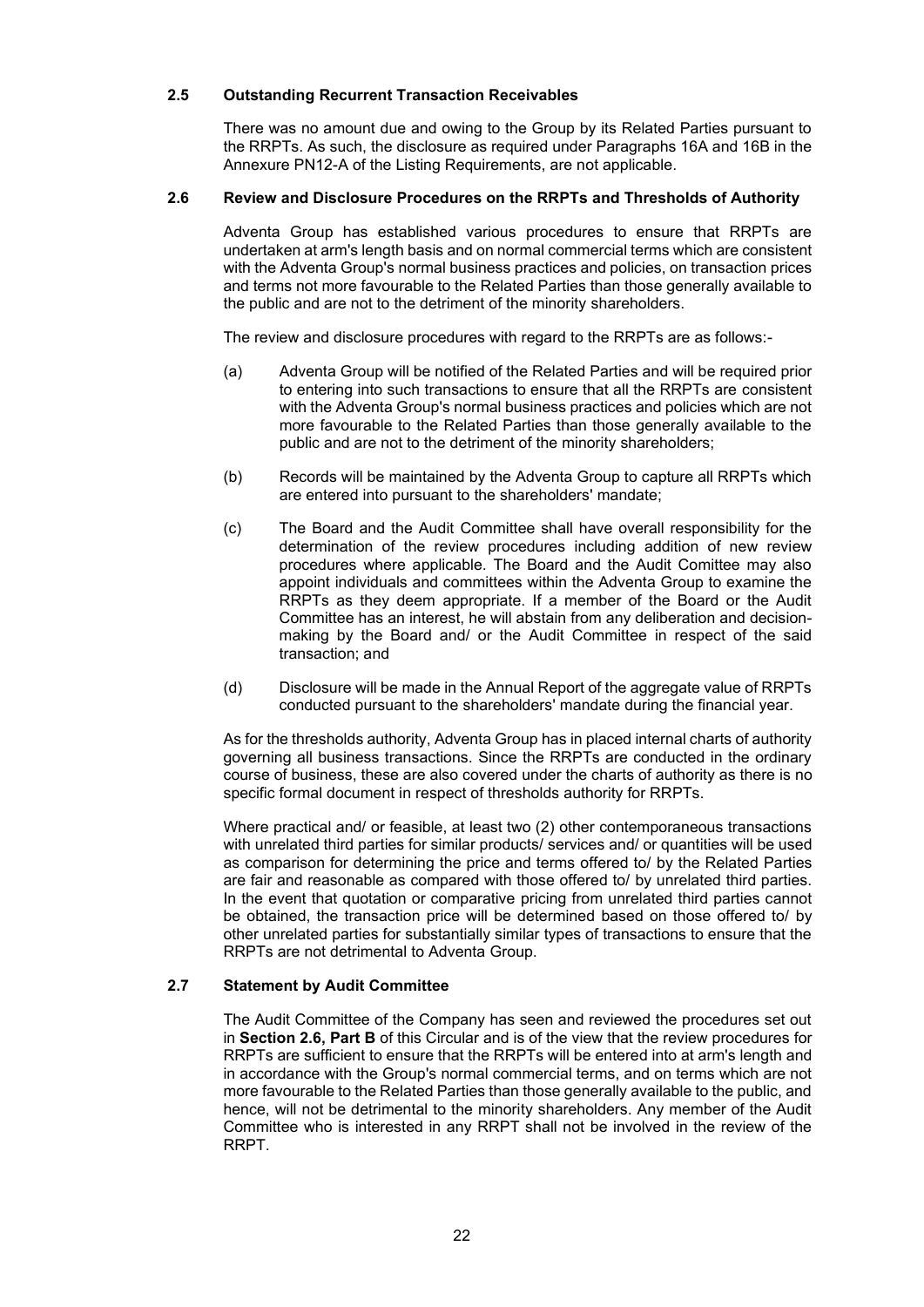The Audit Committee is satisfied that the Group has in placed adequate procedures and processes to monitor, track and identify RRPTs in a timely and orderly manner, and the review of these procedures and processes are conducted on an annual basis or whenever the need arises.

#### **3. RATIONALE AND BENEFITS OF THE PROPOSED RENEWAL OF RRPT MANDATE**

The rationale for and benefits of the Proposed Renewal of RRPT Mandate to the Adventa Group are as follows:-

- (a) The Proposed Renewal of RRPT Mandate will facilitate transactions with the Related Parties which are carried out in the ordinary course of business of Adventa Group and are made on an arm's length basis and on transaction prices and terms not more favourable to the Related Parties than those generally available to the public and not in the Company's opinion detrimental to the minority shareholders;
- (b) The Proposed Renewal of RRPT Mandate will enhance Adventa Group's ability to pursue business opportunities which may be time sensitive in nature and it may not be practical to seek shareholders' approval on a case-by-case basis before entering into such transactions;
- (c) The Proposed Renewal of RRPT Mandate will eliminate the need to make regular announcements or convene separate general meetings from time to time to seek shareholders' mandate approval, thereby reducing the administrative time and cost in convening such meetings without compromising the corporate objectives and adversely affecting the business opportunities available to Adventa Group.

#### **4. INTERESTS OF DIRECTORS, MAJOR SHAREHOLDER AND/ OR PERSONS CONNECTED WITH DIRECTOR/ MAJOR SHAREHOLDER**

The interested Director and Major Shareholder in the Proposed Renewal of RRPT Mandate is LCG. LCG, being the interested Director and Major Shareholder in the RRPTs has abstained and will continue to abstain from Board deliberations and voting on the resolution pertaining to the Proposed Renewal of RRPT Mandate. LCG will abstain from voting and deliberations on the Proposed Renewal of RRPT Mandate at the forthcoming 19th AGM.

The interested Director and Major Shareholder has undertaken to ensure that persons connected to him will abstain from voting in respect of their shareholdings on the resolution pertaining to the Proposed Renewal of RRPT Mandate at the forthcoming 19th AGM.

Save as disclosed below, none of the other Directors, Major Shareholders and/ or persons connected to them has any direct and/ or indirect interest in the Proposed Renewal of RRPT Mandate.

The following table illustrates the direct and indirect interests of the interested Director and Major Shareholder of Adventa as at the LPD prior to the printing of this Circular:-

|            | <b>Direct</b> |       | <b>Indirect</b>      |   |
|------------|---------------|-------|----------------------|---|
|            | No. of Shares | %     | <b>No. of Shares</b> | % |
| <b>LCG</b> | 59.035.652    | 38.64 | -                    |   |

### **5. EFFECTS OF THE PROPOSED RENEWAL OF RRPT MANDATE**

The Proposed Renewal of RRPT Mandate does not have any effect on the Issued Share Capital, NA, EPS, gearing and substantial shareholders' shareholdings of the Company and/ or the Group.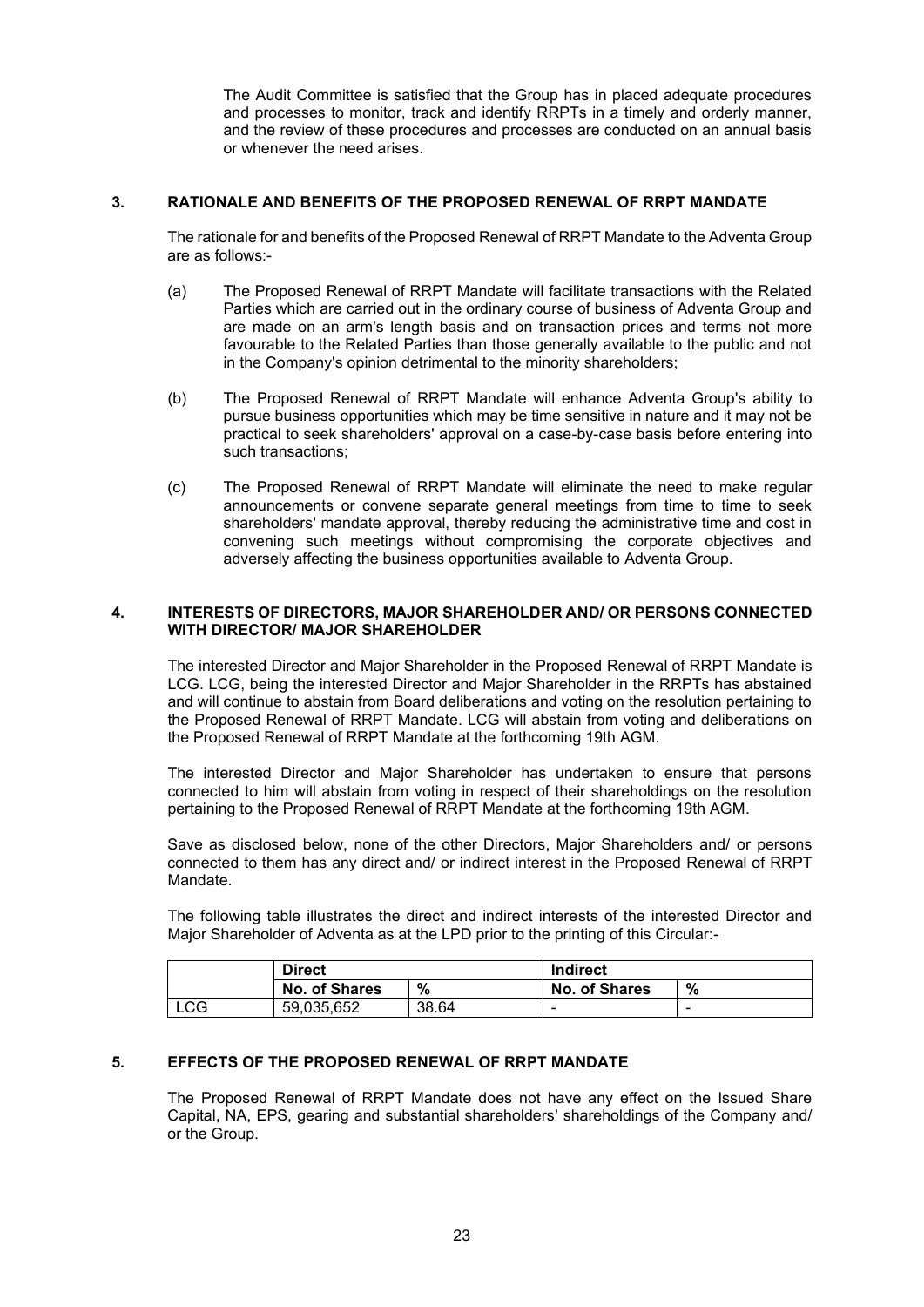#### **6. APPROVALS REQUIRED**

The Proposed Renewal of RRPT Mandate is subject to the approval of the shareholders of Adventa at the forthcoming 19th AGM.

#### **7. DIRECTORS' RECOMMENDATION**

The Board (with the exception of LCG, who has abstained and will continue to abstain from making any opinion and recommendation on the Proposed Renewal of RRPT Mandate), having considered all aspects of the Proposed Renewal of RRPT Mandate, is of the opinion that the above is in the best interests of the Company and therefore recommends that you vote in favour of the resolution pertaining to Proposed Renewal of RRPT Mandate to be tabled at the forthcoming 19th AGM.

#### **8. THE 19TH AGM**

The ordinary resolutions pertaining to the to Proposed Renewal of RRPT Mandate is set out as special businesses in the Notice of 19th AGM of the Company. A copy of the Notice of 19th AGM, this Circular and Administrative Guide are available on the Company's website at https://www.adventa.com.my/investor-relations-info.

The 19th AGM of Adventa will be held on a virtual basis at the broadcast venue at Meeting Room of Adventa of 21, Jalan Tandang 51/205A, Seksyen 51, 46050 Petaling Jaya, Selangor Darul Ehsan on Thursday, 23 June 2022 at 10:30 a.m.

If you are unable to attend and vote at the meeting, you may complete the Form of Proxy and deposit it at Securities Services (Holdings) Sdn. Bhd. at Level 7, Menara Milenium, Jalan Damanlela, Pusat Bandar Damansara, Damansara Heights, 50490 Kuala Lumpur, Wilayah Persekutuan or submit via fax at 03-2094 9940 and/ or 03-2095 0292 or email to info@sshsb.com.my, not later than forty-eight (48) hours before the time appointed for holding the 19th AGM. Your proxy appointment may also be lodged electronically via Securities Services e-Portal at https://sshsb.net.my/.The lodging of the Form of Proxy does not preclude you from attending and voting in person at the 19th AGM should you subsequently wish to do so, provided a notice of termination of proxy authority in writing is given to the Company and deposited at Securities Services (Holdings) Sdn. Bhd., Level 7, Menara Milenium, Jalan Damanlela, Pusat Bandar Damansara, Damansara Heights, 50490 Kuala Lumpur, Wilayah Persekutuan not less than twenty-four (24) hours the time stipulated for holding the 19th AGM.

Should you wish to personally participate at the 19th AGM remotely, please register electronically via Securities Services e-Portal at https://sshsb.net.my/ by the registration cut-off date and time. Please refer to the Administrative Guide for further details.

#### **9. FURTHER INFORMATION**

Shareholders are advised to refer to the attached Appendix II for further information.

Yours faithfully, For and on behalf of the Board of Directors of **ADVENTA BERHAD**

#### **EDMOND CHEAH SWEE LENG**

Chairman / Senior Independent Non-Executive Director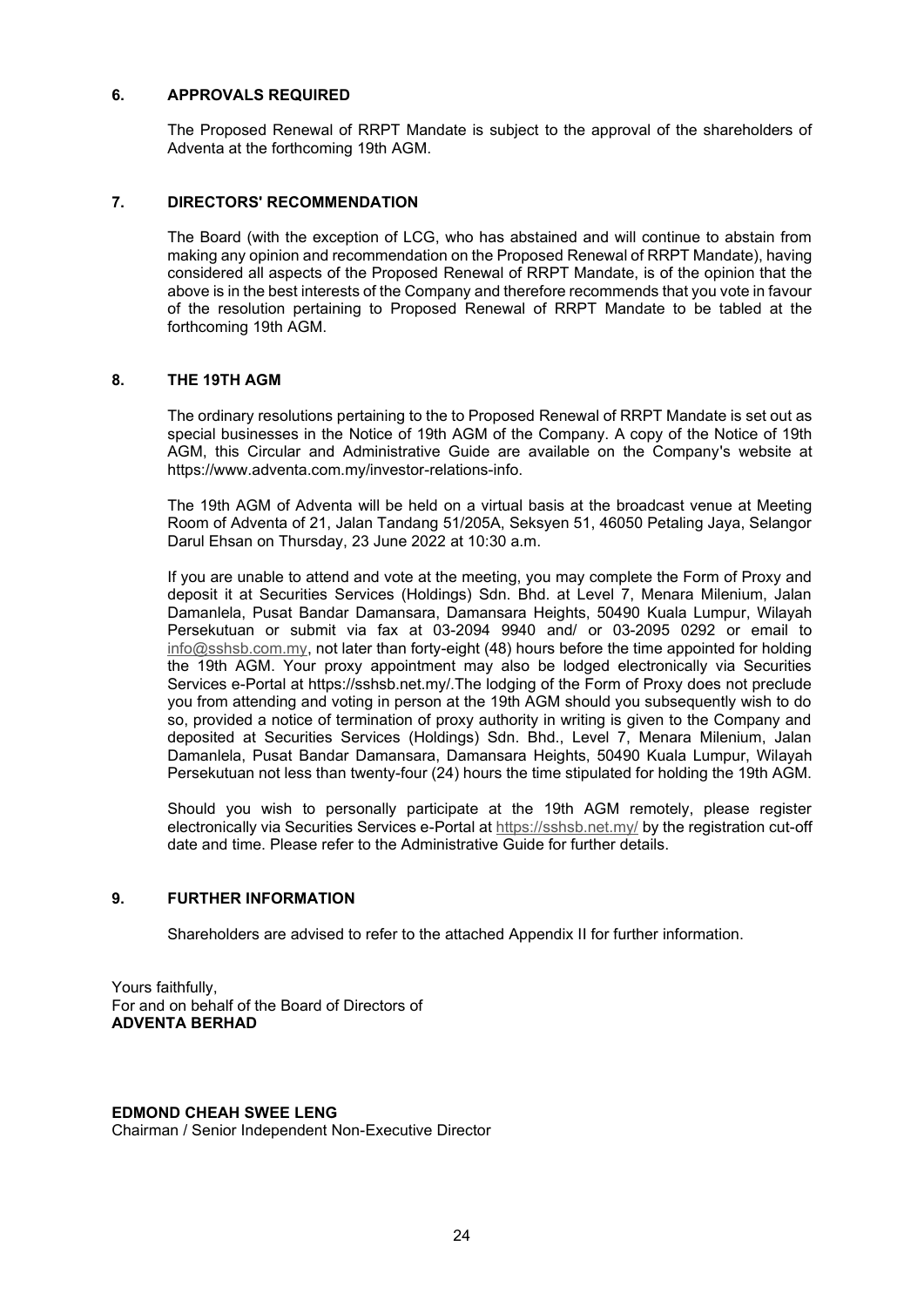#### **ADVENTA BERHAD [Registration No. 200301016113 (618533-M)]**

#### **BY-LAWS OF THE EMPLOYEES' SHARE SCHEME 2022 FOR DIRECTORS AND ELIGIBLE EMPLOYEES OF ADVENTA BERHAD AND ITS SUBSIDIARIES**

#### **1. DEFINITIONS AND INTERPRETATIONS**

1.1 In these By-laws, except where the context otherwise requires, the following expression in these By-laws shall have the following meanings:

| Act                                       |    | The Companies Act, 2016, as amended from time to time and all<br>regulations made thereunder and any re-enactment thereof                                                                                    |
|-------------------------------------------|----|--------------------------------------------------------------------------------------------------------------------------------------------------------------------------------------------------------------|
| <b>Adventa Group or</b><br>Group          | ÷. | Adventa and its Subsidiaries or any one or more of them as the<br>context permits                                                                                                                            |
| Adventa or<br>Company                     |    | Adventa Berhad (Registration No. 200301016113 (618533-M))                                                                                                                                                    |
| <b>Adventa Shares</b><br>or Shares        |    | Ordinary shares in Adventa                                                                                                                                                                                   |
| <b>Adviser</b>                            |    | A corporate finance adviser that may act as a Principal Adviser<br>under the Securities Commission's Principal Adviser's Guidelines, as<br>amended from time to time                                         |
| <b>Authorised</b><br><b>Nominee</b>       | t. | A person who is authorised to act as a nominee as specified in<br>accordance with the schedule prescribed under Part VIII of the<br>Rules of the Bursa Depository                                            |
| <b>Award Letter</b>                       | t. | A letter of offer to Eligible Person(s) issued pursuant to an offer<br>made by the ESS Committee under Part B or Part C, as the case<br>may be, of these By-laws                                             |
| <b>Board</b>                              |    | Board of Directors of Adventa, as may be constituted from time to<br>time                                                                                                                                    |
| <b>Bursa Depository</b>                   | ÷. | Depository Sdn.<br>Bursa<br>Malaysia<br>Bhd.<br>(Registration<br>No.<br>198701006854 (165570-W))                                                                                                             |
| <b>Bursa Securities</b>                   | ÷  | Bursa<br>Malaysia<br>Securities<br><b>Berhad</b><br>(Registration<br>No.<br>200301033577(635998-W))                                                                                                          |
| <b>By-laws</b>                            |    | The rules, terms and conditions of the Scheme as set out herein,<br>and shall include any amendments or variations made thereto from<br>time to time                                                         |
| <b>CDS</b>                                |    | Central<br>Depository<br>System<br>Central<br><b>The</b><br>governed<br>under<br>Depositories Act                                                                                                            |
| <b>CDS Account</b>                        |    | The Central Depository System account established by Bursa<br>Depository for a Depositor for the recording of deposits and<br>withdrawals of securities and dealings in such securities by the<br>Depositors |
| <b>Central</b><br><b>Depositories Act</b> |    | The Securities Industry (Central Depositories) Act 1991 including<br>any amendments made thereto from time to time                                                                                           |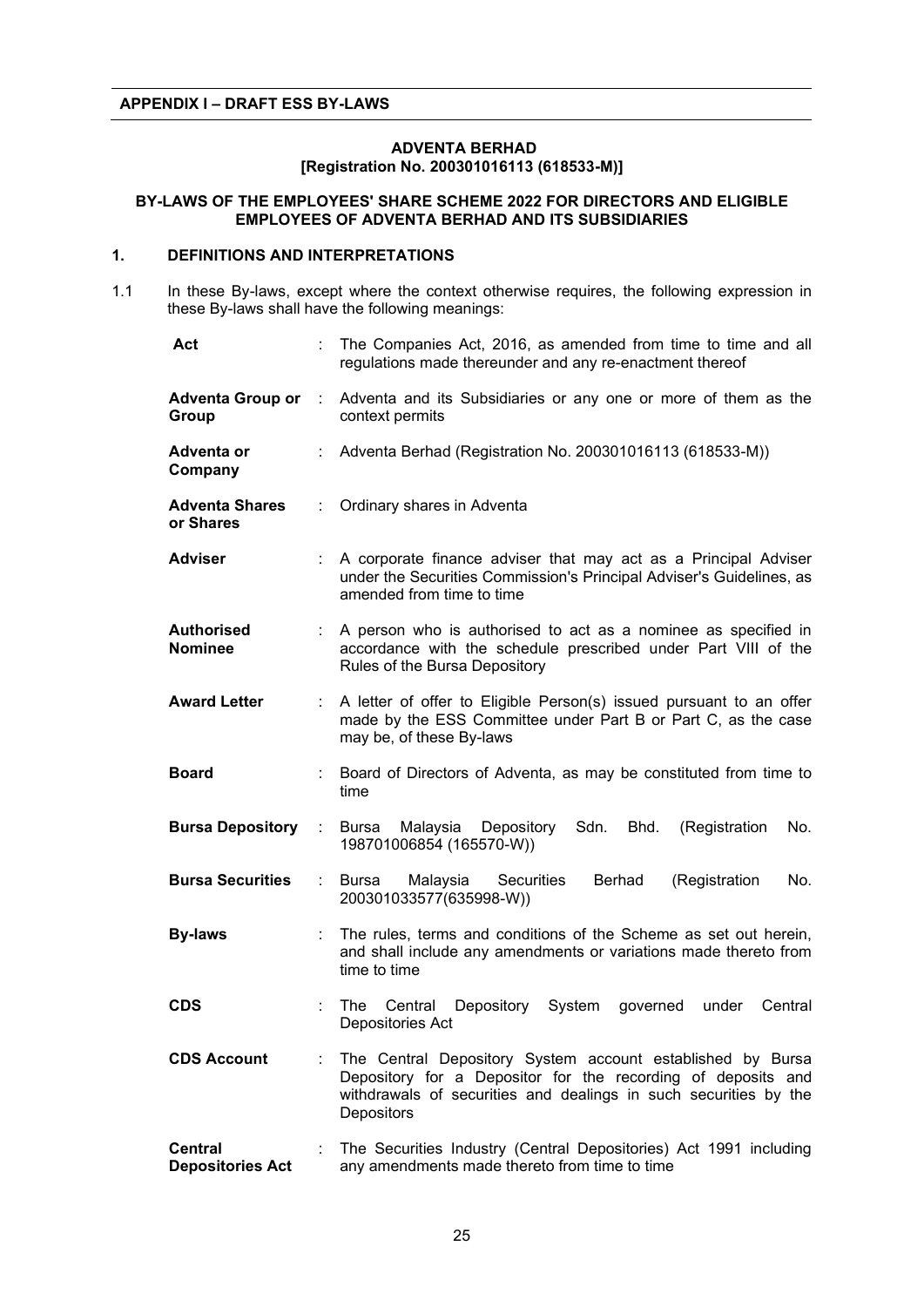# **APPENDIX I – DRAFT ESS BY-LAWS**

| <b>Constitution</b>              |    | The constitution of the Company, including any amendments thereto<br>that may be made from time to time                                                                                                                                                                                                                                                                       |
|----------------------------------|----|-------------------------------------------------------------------------------------------------------------------------------------------------------------------------------------------------------------------------------------------------------------------------------------------------------------------------------------------------------------------------------|
| Date of Expiry                   | ÷. | The last day of the duration of this Scheme pursuant to By-law 6.1<br>hereof                                                                                                                                                                                                                                                                                                  |
| <b>Depositor</b>                 |    | A holder of a CDS Account                                                                                                                                                                                                                                                                                                                                                     |
| Director(s)                      |    | A natural person who holds a directorship in an executive or non-<br>executive capacity in any corporation in the Adventa Group                                                                                                                                                                                                                                               |
| <b>Effective Date</b>            |    | The date for the launch and implementation of the Scheme being the<br>date of full compliance with all relevant requirements of Chapter 6 of<br>the Main Market Listing Requirements including the last of the<br>approvals and/or conditions referred to in Bylaw 6.1 hereof have<br>been obtained and/or complied with and to be determined by the<br><b>ESS Committee;</b> |
| <b>Eligible Person(s)</b>        | ÷  | Employee(s) or Director(s) of the Adventa Group (but shall not<br>include alternate Directors) who meets the criteria of eligibility for<br>participation in the Scheme as set out in By-law 7                                                                                                                                                                                |
| <b>Employee</b>                  |    | A natural person who is employed by and on the payroll of any<br>corporation the Adventa Group, including Director(s) and person(s)<br>recruited under contracts of employment within the Adventa Group                                                                                                                                                                       |
| <b>Entitlement Date</b>          | ÷  | The date as at the close of business on which the names of the<br>shareholders of Adventa must appear on Adventa's record of<br>depositors in order to participate in any dividends, rights, allotments<br>or other distributions                                                                                                                                             |
| <b>ESOS</b>                      |    | The employees' share option scheme, a component of the Scheme<br>as more particularly set out in Part B of these By-laws                                                                                                                                                                                                                                                      |
| <b>ESOS Award</b><br><b>Date</b> |    | The date of the Award Letter in which an ESOS Award(s) is awarded<br>to any Eligible Person pursuant to an Award Letter                                                                                                                                                                                                                                                       |
| <b>ESOS Award(s)</b>             |    | : The grant of an award of such number of ESOS Option(s) to Eligible<br>Person(s) to subscribe for Adventa Shares at the Option Price in the<br>manner and subject to the terms and conditions provided in these<br>By-laws                                                                                                                                                   |
| <b>ESOS Option or</b><br>Option  | ÷. | The right of an ESOS Participant to subscribe for new Adventa<br>Share(s) under the ESOS pursuant to the contract constituted by the<br>selected Eligible Person's acceptance of an ESOS Award in the<br>manner indicated in By-law 36                                                                                                                                        |
| <b>ESOS</b><br>Participant(s)    |    | Eligible Person(s) who has accepted an award of ESOS Options in<br>accordance with the terms of the Scheme                                                                                                                                                                                                                                                                    |
| <b>ESS Award</b><br>Date(s)      |    | The SGP Award Date(s) and/or the ESOS Award Date(s), as the<br>case may be                                                                                                                                                                                                                                                                                                    |
| <b>ESS Award(s)</b>              |    | The SGP Award(s) and/or the ESOS Award(s) as the case may be                                                                                                                                                                                                                                                                                                                  |
| <b>ESS Committee</b>             |    | The committee comprising Director(s) and/or Senior Management of<br>Adventa Group appointed from time to time and authorised by the<br>Board pursuant to By-law 16 to administer the Scheme in<br>accordance with these By-laws                                                                                                                                               |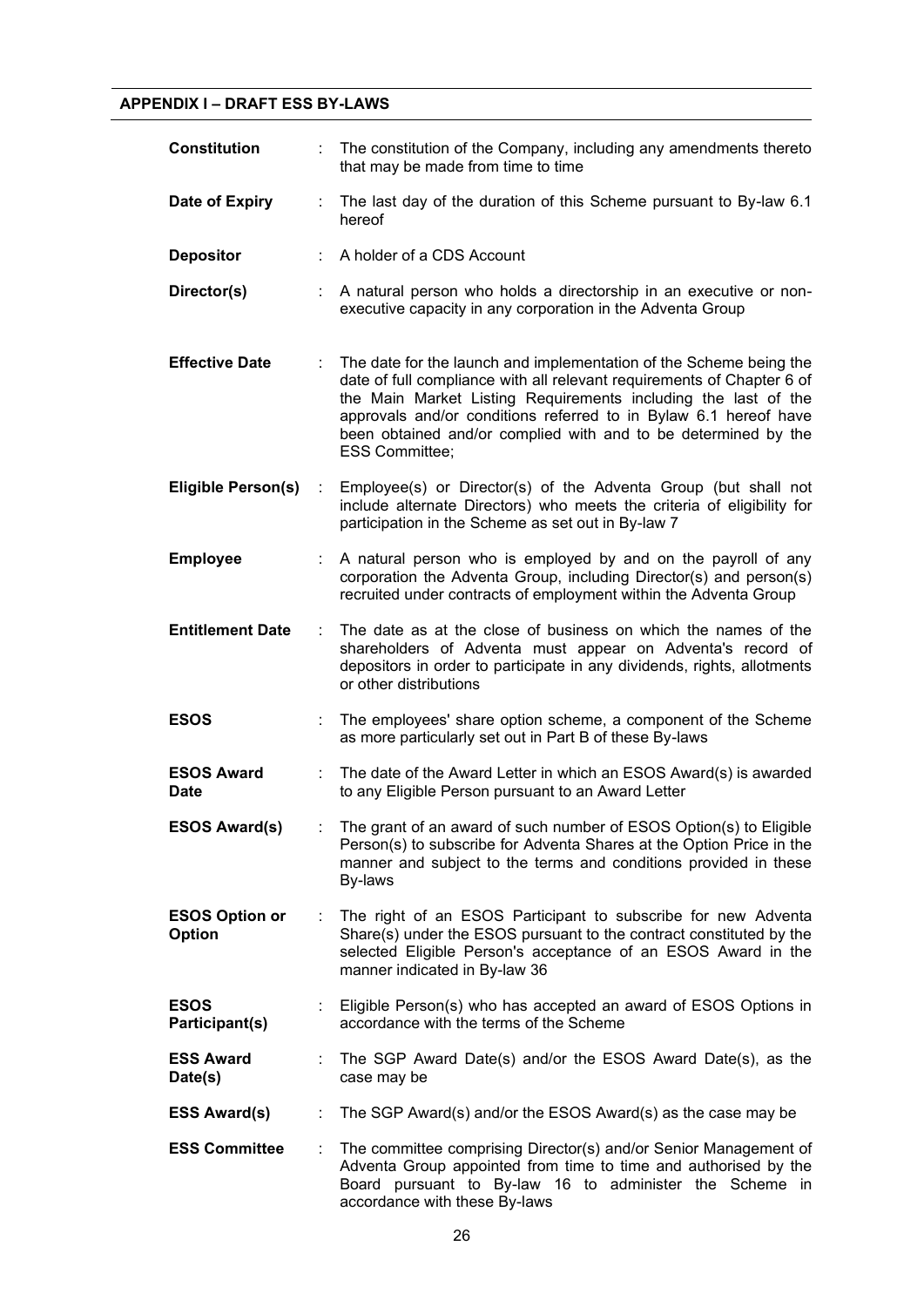| <b>ESS or Scheme</b>                                    |    | Scheme comprising the SGP Award(s) and/or ESOS Option and<br>such Scheme to be known as "Adventa Berhad Group's Employees'<br>Share Scheme 2022" and to be set up under and governed by these<br>By-Laws                                                                                                                                                                                                                                                                              |
|---------------------------------------------------------|----|---------------------------------------------------------------------------------------------------------------------------------------------------------------------------------------------------------------------------------------------------------------------------------------------------------------------------------------------------------------------------------------------------------------------------------------------------------------------------------------|
| <b>ESS Participant</b><br>or Participant                | ÷. | Means ESOS Participant(s) and/or SGP Participant(s), as the case<br>may be                                                                                                                                                                                                                                                                                                                                                                                                            |
| <b>ESS Period</b>                                       |    | A period commencing from the date the offer for the ESOS Options<br>or a SGP Award, as the case may be, is accepted in accordance<br>with these By-laws and expiring on the last day of the period referred<br>to in By-law 6 or such other date which the ESS Committee may in<br>its discretion decide, subject always to early termination in<br>accordance with the provisions of By-law 6, provided that no ESS<br>Period shall extend beyond the period referred to in By-law 6 |
| <b>Exercise Period</b>                                  | ÷. | The specific period or periods within the ESS Period during which<br>ESOS Options may be exercised by ESS Participants, as<br>determined by the ESS Committee subject to By-law 6                                                                                                                                                                                                                                                                                                     |
| <b>Government</b>                                       |    | The Government of Malaysia                                                                                                                                                                                                                                                                                                                                                                                                                                                            |
| <b>Main Market</b><br>Listing<br><b>Requirements</b>    |    | The Main Market Listing Requirements of Bursa Securities including<br>any amendments thereto that may be made from time to time                                                                                                                                                                                                                                                                                                                                                       |
| <b>Market Day(s)</b>                                    |    | Any day(s) on which Bursa Securities is open for trading in securities                                                                                                                                                                                                                                                                                                                                                                                                                |
| <b>Maximum</b><br><b>Allowable</b><br><b>Allocation</b> |    | The maximum number of Adventa Shares that can be offered to an<br>Eligible Person as stipulated in By-law 8                                                                                                                                                                                                                                                                                                                                                                           |
| <b>Option Price</b>                                     |    | The price at which the ESOS Participant shall be entitled to<br>subscribe for every new Adventa Share by exercising his/her ESOS<br>Option(s) as determined in accordance with By-law 37                                                                                                                                                                                                                                                                                              |
| Person<br>connected                                     |    | Has the meaning given to "person connected" adopted in Paragraph<br>1.01 of the Main Market Listing Requirements                                                                                                                                                                                                                                                                                                                                                                      |
| <b>Registered Office</b>                                |    | The registered address of Adventa being 21, Jalan Tandang<br>51/205A, Seksyen 51, 46050 Petaling Jaya, Selangor Darul Ehsan,<br>Malaysia                                                                                                                                                                                                                                                                                                                                              |
| RM and sen                                              | ÷  | Ringgit Malaysia and sen, respectively                                                                                                                                                                                                                                                                                                                                                                                                                                                |
| <b>Rules of Bursa</b><br><b>Depository</b>              |    | The Rules of Bursa Depository as issued pursuant to the Central<br>Depositories Act                                                                                                                                                                                                                                                                                                                                                                                                   |
| <b>Senior</b><br><b>Management</b>                      |    | Such employees of Adventa Group holding the position of senior<br>manager (including executive Director) and above other senior<br>position as the ESS Committee may at its sole discretion determine<br>to be senior management                                                                                                                                                                                                                                                      |
| <b>SGP</b>                                              |    | The employee share grant plan, a component of the Scheme as<br>more particularly set out in Part C of these By-laws                                                                                                                                                                                                                                                                                                                                                                   |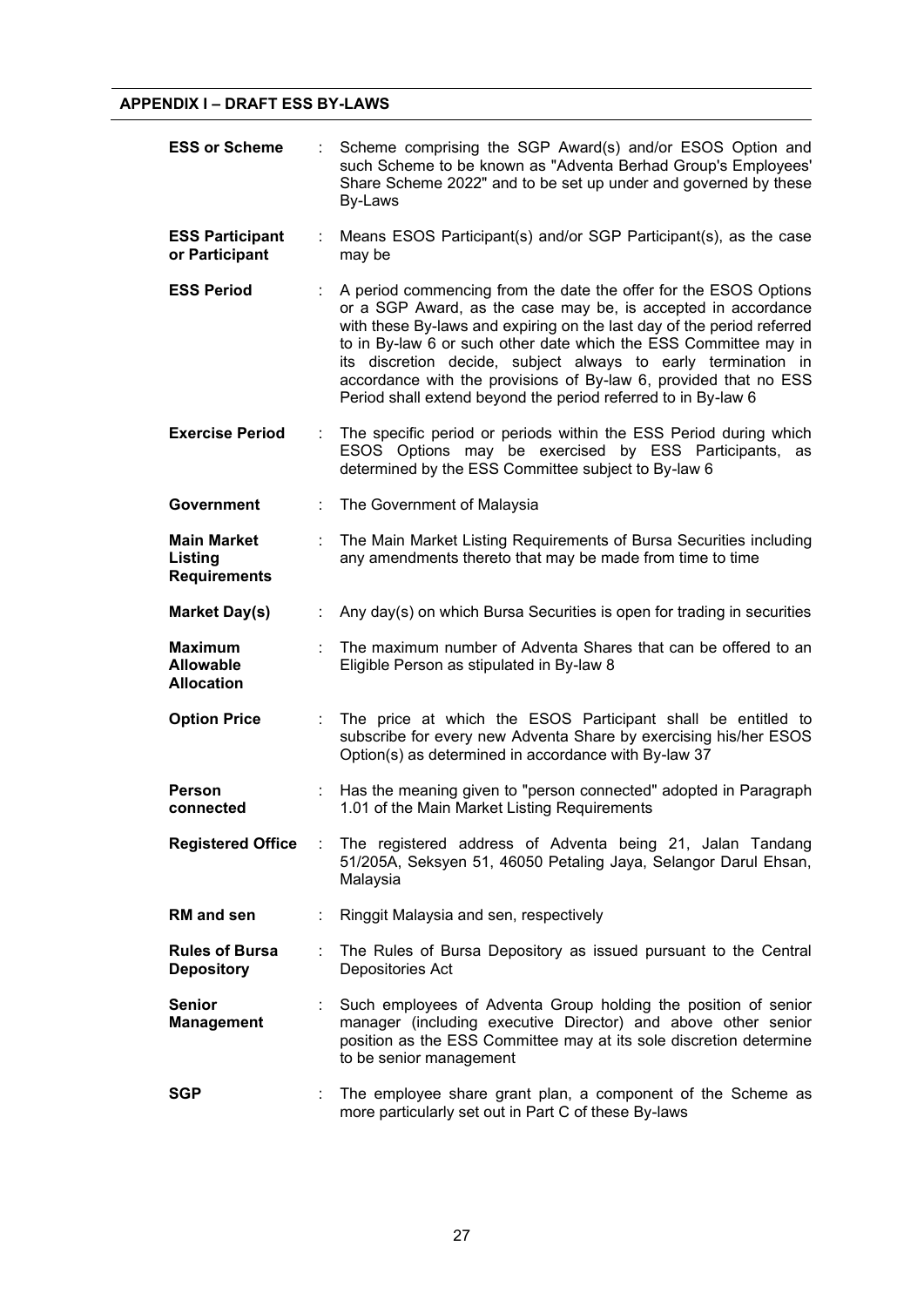| <b>SGP Award</b>                    | The grant of an award of such number of Adventa Shares to<br>Executive Director(s) and/or Employees of Adventa Group whom<br>shall fulfil the criteria of an Eligible Person pursuant to the provisions<br>of By-Law 7                                                                                                                                                                                                                                                                                                                                                                       |
|-------------------------------------|----------------------------------------------------------------------------------------------------------------------------------------------------------------------------------------------------------------------------------------------------------------------------------------------------------------------------------------------------------------------------------------------------------------------------------------------------------------------------------------------------------------------------------------------------------------------------------------------|
| <b>SGP Award</b><br>Date(s)         | The date of the Award Letter in which an SGP Award(s) is awarded<br>to any Executive Director(s) or Employee of Adventa Group whom<br>shall fulfil the criteria of an Eligible Person pursuant to the Award<br>Letter                                                                                                                                                                                                                                                                                                                                                                        |
| <b>SGP</b><br>Participant(s)        | Eligible Person(s) who has accepted SGP Award(s) in accordance<br>with the terms of the Scheme                                                                                                                                                                                                                                                                                                                                                                                                                                                                                               |
| <b>Subsidiaries</b>                 | Subsidiary corporations within the meaning of Section 4 of the Act of<br>Adventa which are not dormant and shall include subsidiary<br>corporations which are existing as at the Effective Date and those<br>which are incorporated or acquired at any time during the duration of<br>the Scheme but exclude subsidiary corporations which have been<br>divested in the manner provided for in By-law 24.2 and which is<br>determined by the ESS Committee at its absolute discretion from<br>time to time to be a corporation participating under the Scheme in<br>accordance with By-law 7 |
| <b>Trust</b>                        | The trust that may be established to facilitate the implementation of<br>the Scheme                                                                                                                                                                                                                                                                                                                                                                                                                                                                                                          |
| <b>Trust Deed</b>                   | The trust deed(s) constituting the Trust to be executed between the<br>Trustee and the Company (if applicable)                                                                                                                                                                                                                                                                                                                                                                                                                                                                               |
| <b>Trustee</b>                      | The trustee(s) that may be appointed by the Company for the<br>Scheme from time to time                                                                                                                                                                                                                                                                                                                                                                                                                                                                                                      |
| <b>Vesting</b><br><b>Conditions</b> | The conditions which are required to be fulfilled by a ESS Participant<br>before the ESOS Option(s) and/or SGP Award(s) is capable of being<br>vested onto the ESS Participant pursuant to the terms of these By-<br>Laws                                                                                                                                                                                                                                                                                                                                                                    |

# 1.2 In these By-laws:

- (i) any reference to a statutory provision shall include any subordinate legislation made from time to time under that provision and any listing requirements, policies and/or guidelines of Bursa Securities and/or any other relevant regulatory authority (whether or not having the force of law but, if not having the force of law, the compliance with which is in accordance with the reasonable commercial practice of persons to whom such requirements, policies and/or guidelines are addressed to by Bursa Securities and/or any other relevant regulatory authority);
- (ii) any reference to a statutory provision shall include that provision as from time to time modified or re-enacted whether before or after the date of these By-laws so far as such modification or re-enactment applies or is capable of applying to any ESS Award offered and accepted prior to the expiry of the Scheme and shall include also any past statutory provision (as from time to time modified or re-enacted) which such provision has directly or indirectly been replaced;
- (iii) words denoting the singular shall include the plural and references to gender shall include both genders and the neuter;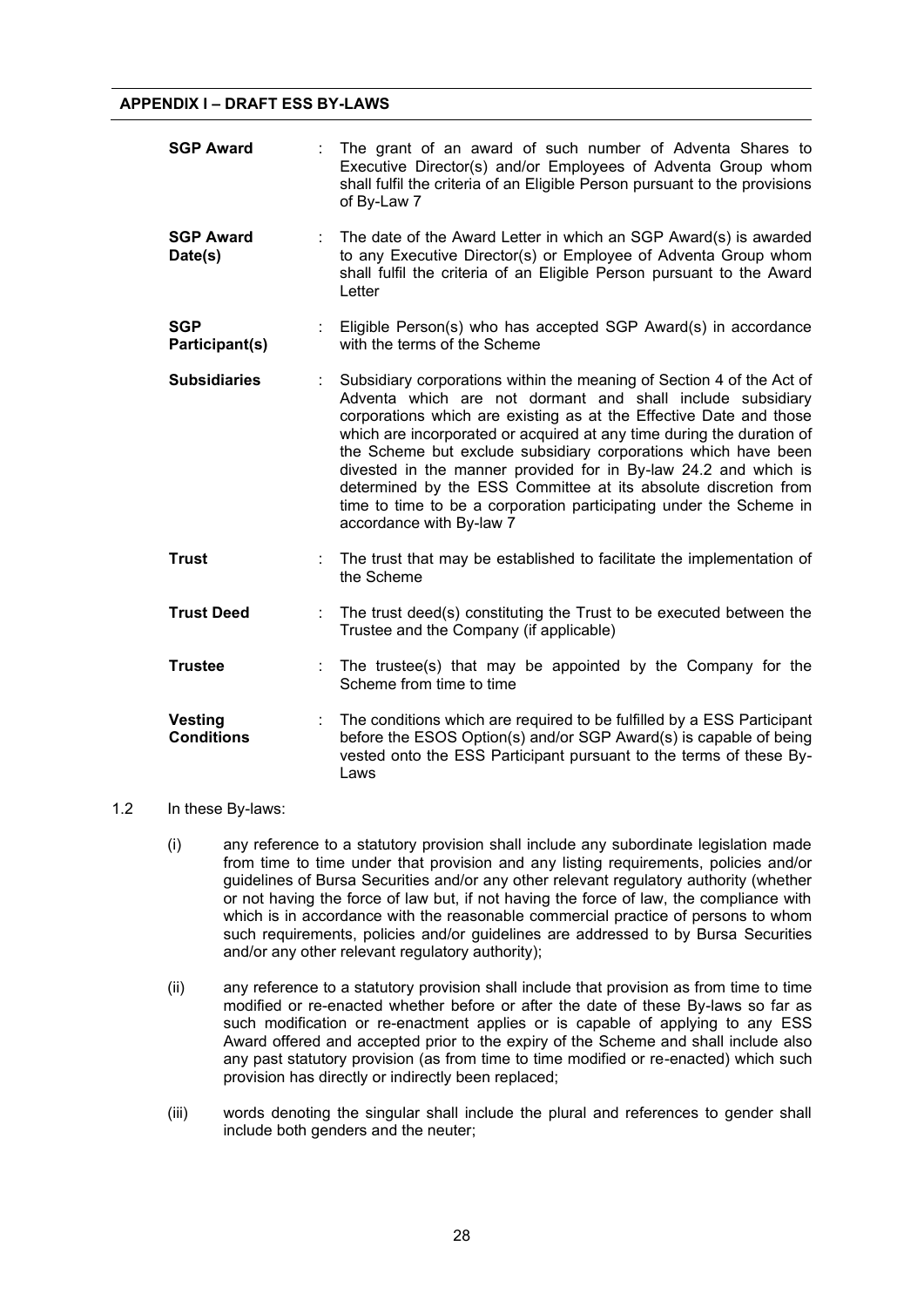- (iv) any liberty or power which may be exercised or any determination which may be made hereunder by the ESS Committee or the Board may be exercised at the ESS Committee's or the Board's absolute and unfettered discretion and the ESS Committee and/or the Board shall not be required to give any reason therefore except as may be required by the relevant authorities;
- (v) the headings in these By-laws are for convenience only and shall not be taken into account in the interpretation of these By-laws;
- (vi) if an event occurs on a stipulated day which is not a Market Day, then the stipulated day will be taken to be the first Market Day after that day provided always if such date shall fall beyond the duration of the Scheme, then the stipulated day shall be taken to be the preceding Market Day;
- (vii) any reference to the Company and/or other person shall include a reference to the successors-in-title and permitted assigns; and
- (viii) unless otherwise stated herein and whenever applicable, the currency adopted for any matter referred to in this Bylaws is RM and sen, being the lawful currency of Malaysia.

[THE REMAINDER OF THIS PAGE HAS BEEN INTENTIONALLY LEFT BLANK]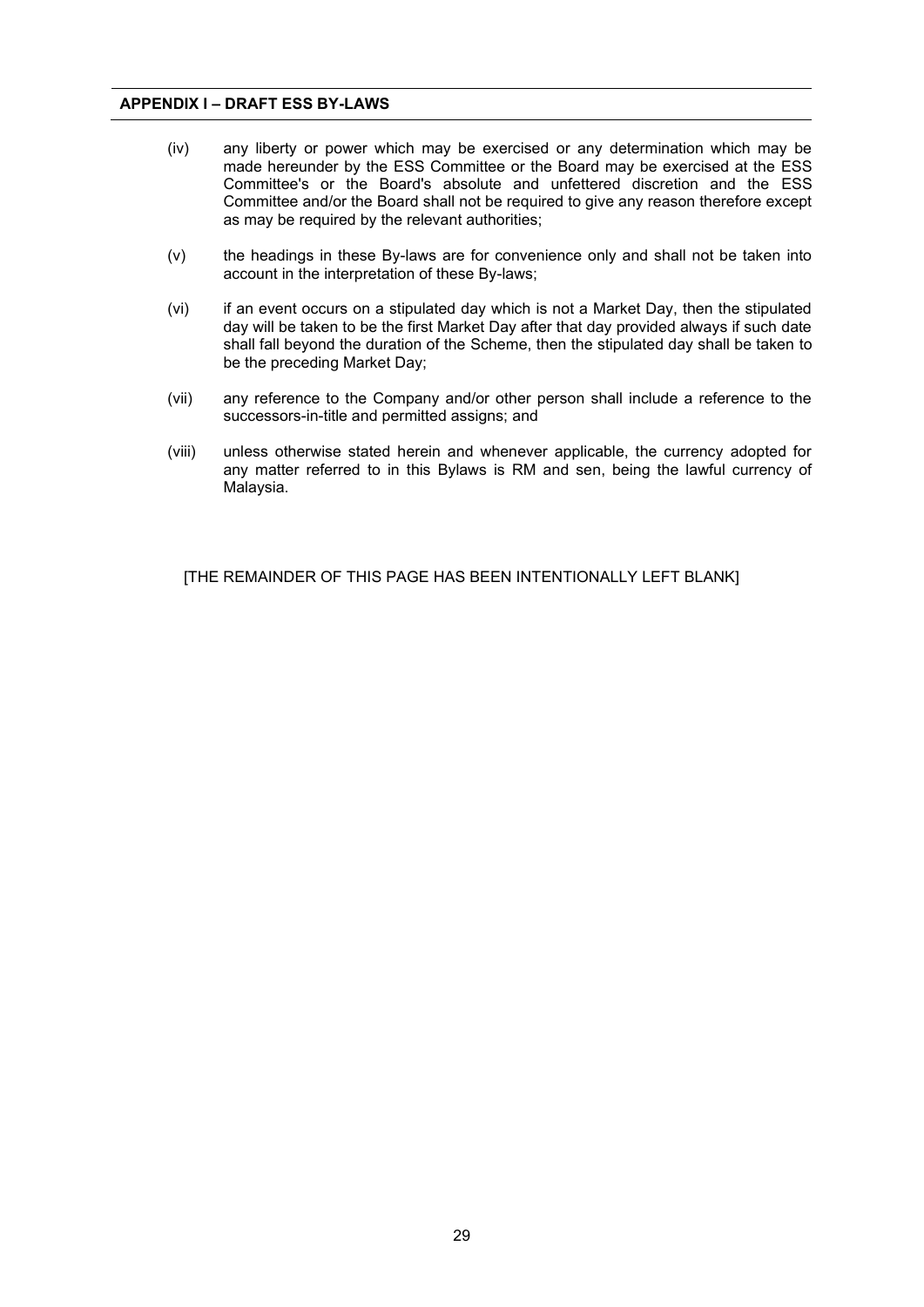# **PART A : GENERAL PROVISIONS OF THE SCHEME**

#### **2. NAME OF THE SCHEME**

This Scheme will be called the "Adventa Berhad Group's Employees' Share Scheme 2022" and shall comprise of the ESOS and the SGP provided that prior to such specified future date of vesting or exercise, as the case may be, the relevant service condition(s) of the Eligible Persons and/or the relevant condition(s) as may be stipulated by the ESS Committee in the ESS Award(s), are duly fulfilled unless the ESS Committee otherwise determines.

#### **3. THE OBJECTIVES OF THE SCHEME**

The establishment of this Scheme is to: -

- i. serve as a long-term incentive plan to reward the Eligible Persons by aligning their interest with the corporate goals and objectives of the Adventa Group and allowing Eligible Persons to participate in Adventa Group's profitability and eventually realise any capital gains from appreciation in the value of Adventa Shares;
- ii. recognise the contribution of the Eligible Persons whose services are valued and considered vital to the operations and continued growth of the Adventa Group;
- iii. attract and reward the Eligible Persons by allowing them to participate in Adventa Group's profitability and eventually realise any capital gains arising from appreciation in the value of the Adventa Shares;
- iv. motivate the Eligible Persons towards improved performance through greater productivity and loyalty;
- v. inculcate a greater sense of belonging and dedication as the Eligible Persons are given the opportunity to participate directly in the equity of the Company;
- vi. possibly retain the Eligible Persons, hence ensuring that the loss of key personnel is kept to a minimum level; and
- vii. give the Company the flexibility in awarding to Eligible Persons based on the financial performance of Adventa Group after taking into consideration the cost of ESS Awards, with the SGP being awarded at no cost to the Eligible Persons when Adventa Group is performing well and the ESOS being awarded at cost to Eligible Persons when Adventa Group is performing moderately. The allocation of Adventa Shares to be made available for the ESS Awards shall be determined by the ESS Committee on a fair and equitable basis based on the basis as set out in these Bylaws.

This Scheme (save for SGP) is also extended to non-executive directors in the Group in recognition of their contributions towards the growth and performance of the Adventa Group.

### **4. APPLICATION OF PART A**

Unless otherwise expressly provided, the provisions of this Part A shall apply generally to the ESOS and the SGP.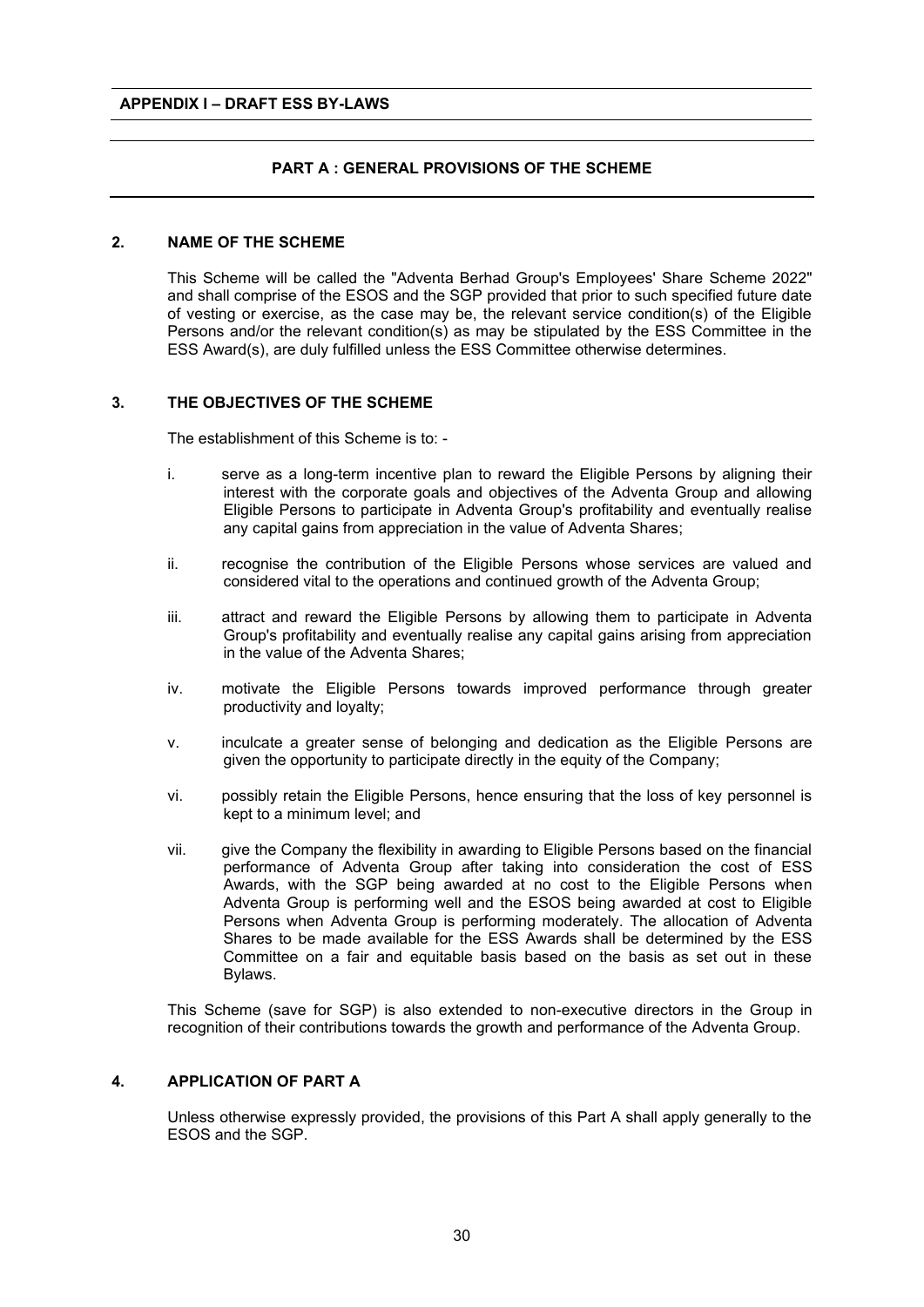# **5. MAXIMUM NUMBER OF ADVENTA SHARES AVAILABLE UNDER THE SCHEME 5. MAXIMUM NUMBER OF ADVENTA SHARES AVAILABLE UNDER THE SCHEME**

- 5.1 The total number of Adventa Shares which may be made available under the Scheme shall 5.1 The total number of Adventa Shares which may be made available under the Scheme shall not in aggregate be more than fifteen per centum (15%) of the total number of issued shares not in aggregate be more than fifteen per centum (15%) of the total number of issued shares of the Company (excluding treasury shares) at any one time during the duration of the of the Company (excluding treasury shares) at any one time during the duration of the Scheme ("**Maximum Adventa Shares**") whether or not such total number of Adventa Shares Scheme ("**Maximum Adventa Shares**") whether or not such total number of Adventa Shares which may be made available under the Scheme shall be staggered over the duration of the which may be made available under the Scheme shall be staggered over the duration of the Scheme. The ESS Committee has the discretion in determining whether the total number of Scheme. The ESS Committee has the discretion in determining whether the total number of Adventa Shares which may be made available under the Scheme shall be staggered over the Adventa Shares which may be made available under the Scheme shall be staggered over the duration of the Scheme. duration of the Scheme.
- 5.2 Notwithstanding the provision of By-law 5.1 above or any other provisions contained herein, in 5.2 Notwithstanding the provision of By-law 5.1 above or any other provisions contained herein, in the event the aggregate number of Adventa Shares granted under the Scheme exceeds the the event the aggregate number of Adventa Shares granted under the Scheme exceeds the Maximum Adventa Shares at any point in time as a result of the Company purchasing its own Maximum Adventa Shares at any point in time as a result of the Company purchasing its own shares or the Company undertaking any corporate proposal, no further ESS Awards shall be shares or the Company undertaking any corporate proposal, no further ESS Awards shall be made until such aggregate number of Adventa Shares granted falls below the Maximum made until such aggregate number of Adventa Shares granted falls below the Maximum Adventa Shares. Any ESS Award(s) made prior to the adjustment of the number of issued Adventa Shares. Any ESS Award(s) made prior to the adjustment of the number of issued Adventa Shares shall remain valid and exercisable in accordance with the provisions of this Adventa Shares shall remain valid and exercisable in accordance with the provisions of this Scheme. Scheme.
- 5.3 Adventa Shares which are the subject of ESS Awards which have lapsed for any reason 5.3 Adventa Shares which are the subject of ESS Awards which have lapsed for any reason whatsoever may be the subject of further ESS Awards made by the ESS Committee under whatsoever may be the subject of further ESS Awards made by the ESS Committee under the Scheme. the Scheme.
- 5.4 Adventa will use all reasonable efforts to make available/ensure that it has available and sufficient Adventa Shares to satisfy the ESS Awards made during the Scheme. sufficient Adventa Shares to satisfy the ESS Awards made during the Scheme.

# **6. DURATION AND TERMINATION OF THE SCHEME 6. DURATION AND TERMINATION OF THE SCHEME**

- 6.1 The Effective Date for launch or implementation of the Scheme shall be the date the last of the following approvals and/or conditions have been obtained and/or complied with: the following approvals and/or conditions have been obtained and/or complied with: 6.1 The Effective Date for launch or implementation of the Scheme shall be the date the last of
	- (a) the submission to Bursa Securities of the final copy of the By-laws together with a letter of compliance pursuant to paragraphs 2.12 and 6.42 of the Main Market Listing letter of compliance pursuant to paragraphs 2.12 and 6.42 of the Main Main Market Listing  $\epsilon$ Requirements and a checklist showing compliance with Appendix 6E of the Main Main Market Listing Requirements; Market Listing Requirements; (a) the submission to Bursa Securities of the final copy of the By-laws together with a
	- (b) receipt of the approval-in-principle from Bursa Securities for the listing of the new (b) receipt of the approval-in-principle from Bursa Securities for the listing of the new Adventa Shares, if any, to be issued under the Scheme; Adventa Shares, if any, to be issued under the Scheme;
	- (c) procurement of the shareholders' approval for the Scheme at an extraordinary (c) procurement of the shareholders' approval for the Scheme at an extraordinary general meeting; general meeting;
	- (d) the approval of any other relevant authorities for the Scheme (if any); and (d) the approval of any other relevant authorities for the Scheme (if any); and
	- (e) the fulfilment of all conditions attached to the above approvals, if any. (e) the fulfilment of all conditions attached to the above approvals, if any.

The Scheme, when implemented, shall be in force for a period of five (5) years from the Effective Date. The Company may, if the Board deems fit and upon the recommendation of Effective Date. The Company may, if the Board deems fit and upon the recommendation of the ESS Committee, extend the Scheme for a period of up to another five (5) years, the ESS Committee, extend the Scheme for a period of up to another five (5) years, immediately from the expiry of the first five (5) years, and shall not in aggregate exceed ten immediately from the expiry of the first five (5) years, and shall not in aggregate exceed ten (10) years from the Effective Date or such longer period as may be permitted by Bursa (10) years from the Effective Date or such longer period as may be permitted by Bursa Securities or any other relevant authorities. Such extended Scheme shall be implemented in Securities or any other relevant authorities. Such extended Scheme shall be implemented in accordance with the terms of these By-Laws, save for any amendment and/or change to the accordance with the terms of these By-Laws, save for any amendment and/or change to the relevant statutes and/or regulations then in force. Unless otherwise required by the relevant relevant statutes and/or regulations then in force. Unless otherwise required by the relevant authorities, no further approvals from the shareholders of the Company or other persons or authorities, no further approvals from the shareholders of the Company or other persons or authorities shall be required for the extension of the Scheme and the Company shall serve authorities shall be required for the extension of the Scheme and the Company shall serve appropriate notices on each ESS Participant and/or make any necessary announcements to appropriate notices on each ESS  $\mu$  and  $\rho$  make any necessary and  $\rho$  and  $\rho$  and  $\rho$  and  $\rho$  and  $\rho$  and  $\rho$  and  $\rho$  and  $\rho$  and  $\rho$  and  $\rho$  and  $\rho$  and  $\rho$  and  $\rho$  and  $\rho$  and  $\rho$  and  $\rho$  and  $\rho$  and any parties and/or Bursa Securities (if required) within thirty (30) days prior to the Date of any parties and/or Bursa Securities (if required) within thirty (30) days prior to the Date of Expiry or such other period as may be stipulated by Bursa Securities. Expiry or such other period as may be stipulated by Bursa Securities. The Scheme, when implemented, shall be in force for a period of five (5) years from the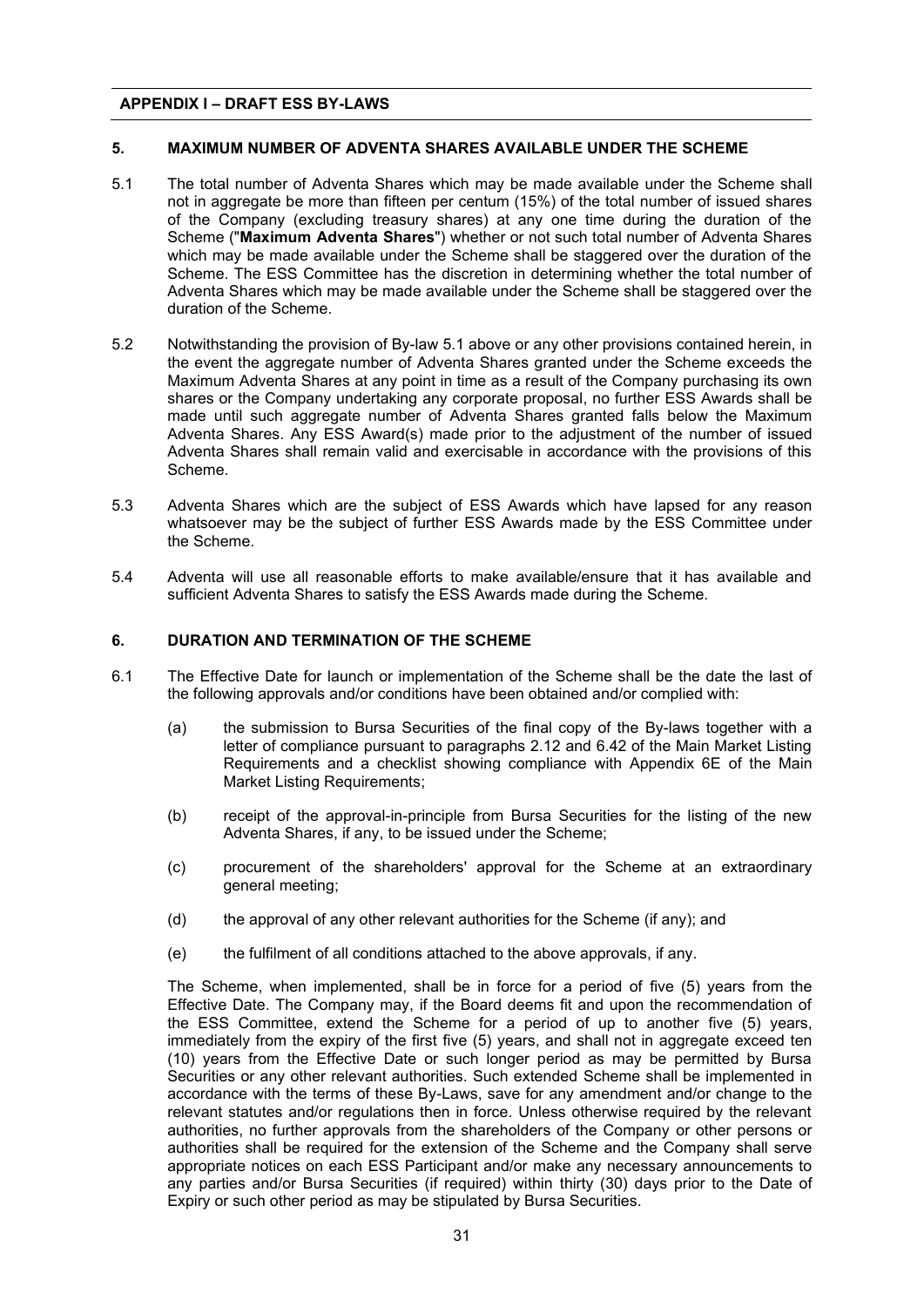- 6.2 ESS Awards can only be made during the duration of the Scheme before the Date of Expiry.
- 6.3 Subject to By-law 6.4, the Company may at any time during the duration of the Scheme terminate the Scheme and, upon expiry of the notice period stipulated in By-law 6.4, shall immediately announce to Bursa Securities the:
	- (a) effective date of termination of the Scheme ("**Termination Date**");
	- (b) number of ESOS Options exercised pursuant to the ESOS and Adventa Shares vested pursuant to the SGP; and
	- (c) reasons for termination of the Scheme.
- 6.4 Subject to By-law 15.3, prior to the termination of the Scheme pursuant to By-law 6.3, the Company shall provide thirty (30) days' notice to all ESS Participants and allow the ESS Participants to (a) exercise any vested but unexercised ESOS Options; and (b) transfer any shares of any vested SGP Awards prior to the Termination Date.
- 6.5 Notwithstanding anything to the contrary, all unvested and/or unexercised ESOS Options and/or SGP Awards shall lapse on the Date of Expiry or earlier termination of the Scheme pursuant to By-law 6.3.
- 6.6 The Company shall through its Adviser submit no later than five (5) Market Days after the Effective Date of the implementation of these By-laws, a confirmation to Bursa Securities of the full compliance of By-law 6.1 above stating the Effective Date of implementation of the Scheme, together with a certified true copy of the relevant resolutions passed by the shareholders of the Company in the general meeting approving the Scheme.
- 6.7 In the event of termination as stipulated in By-Law 6.3 above, the following provisions shall apply:
	- (a) no further ESS Award(s) shall be granted by the ESS Committee from the Termination Date;
	- (b) all ESS Award(s) which have yet to be accepted by Eligible Persons shall automatically lapse on the Termination Date; and
	- (c) any ESS Award(s) which have yet to be vested or exercised (as the case may be and whether fully or partially) granted under the Scheme shall be deemed cancelled and be null and void.
- 6.8 Approval or consent of the shareholders of the Company by way of a resolution in an extraordinary general meeting and written consent of ESS Participant(s) in relation to unvested and/or unexercised ESS Award(s) are not required to effect a termination of the Scheme.

# **7. ELIGIBILITY**

7.1 Subject to By-laws 7.2, 7.4 and 7.5 below, any Director or Employee of the Adventa Group shall be eligible to be considered for participation in the Scheme.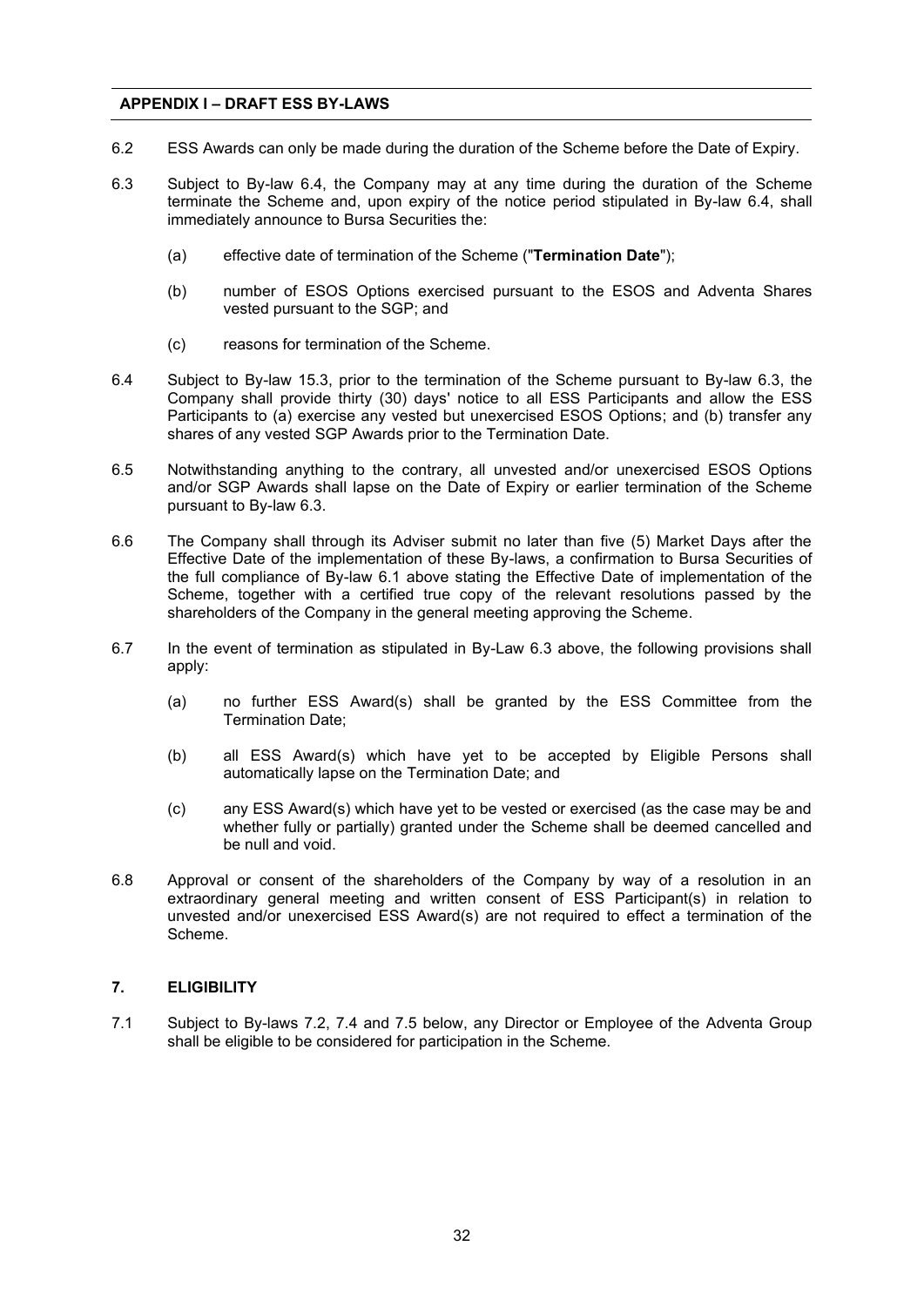- 7.2 In the case of an Eligible Person, he/ she will be eligible if at the ESS Award Date, the following eligibility criteria is fulfilled:
	- (a) in respect of an Employee, the Employee must fulfil the following criteria as at the ESS Award Date:
		- (i) he/ she has attained the age of at least eighteen (18) years on the date of the Award Letter and is not an undischarged bankrupt nor subject to any bankruptcy proceedings;
		- (ii) he/ she is in employment within the Adventa Group for such period as may be determined by the ESS Committee prior and up to the ESS Award Date and has not served a notice to resign nor received a notice of termination;
		- (iii) if he/she is an employee, his/her employment has been confirmed in writing and is not under any probationary period;
		- (iv) if he is serving in a specific designation under the employment contract for a fixed duration excluding those who are employed for a specific project or on short-term contract or any other employees under contract as may be determined by the ESS Committee; and/or
		- (v) is under such categories and criteria that the ESS Committee may from time to time decide at its absolute discretion,
	- (b) in respect of a Director, the Director must fulfil the following criteria as at the ESS Award date:
		- (i) if he/she has attained the age of at least eighteen (18 years) on the date of the Award Letter and is not an undischarged bankrupt nor subject to any bankruptcy proceedings;
		- (ii) if has been appointed as a Director of the Company or any corporation in the Adventa Group (including executive or non-executive and/or independent or non-independent Directors of Adventa Group but shall not include alternate and/or substitute Directors or any Director of any other company within Adventa Group which is dormant) for such period as may be determined by the ESS Committee prior and up to the ESS Award Date and has not served a notice to resign nor received a notice of termination; and
		- (iii) is under such categories and criteria that the ESS Committee may from time to time decide at its absolute discretion.

**PROVIDED ALWAYS THAT** the selection of any Director or Employee for participation in the Scheme and the determination of the number of ESS Awards shall be at the discretion of the ESS Committee and the decision of the ESS Committee shall be final and binding. In determining the eligibility of an Eligible Person to participate in the Scheme, the ESS Committee may take into account amongst other factors, the provisions of the Listing Requirements or other applicable regulatory requirements prevailing during the tenure of the Scheme relating to employees' and/ or directors' share issuance scheme, designation, role, function, performance, job class or grading, annual appraised performance, seniority, length of service and/or contribution to the relevant corporation within the Adventa Group, and/or such other factors that the ESS Committee may in its sole and absolute discretion deem fit. The ESS Committee may, in its absolute discretion, waive any of the conditions of eligibility as set out above.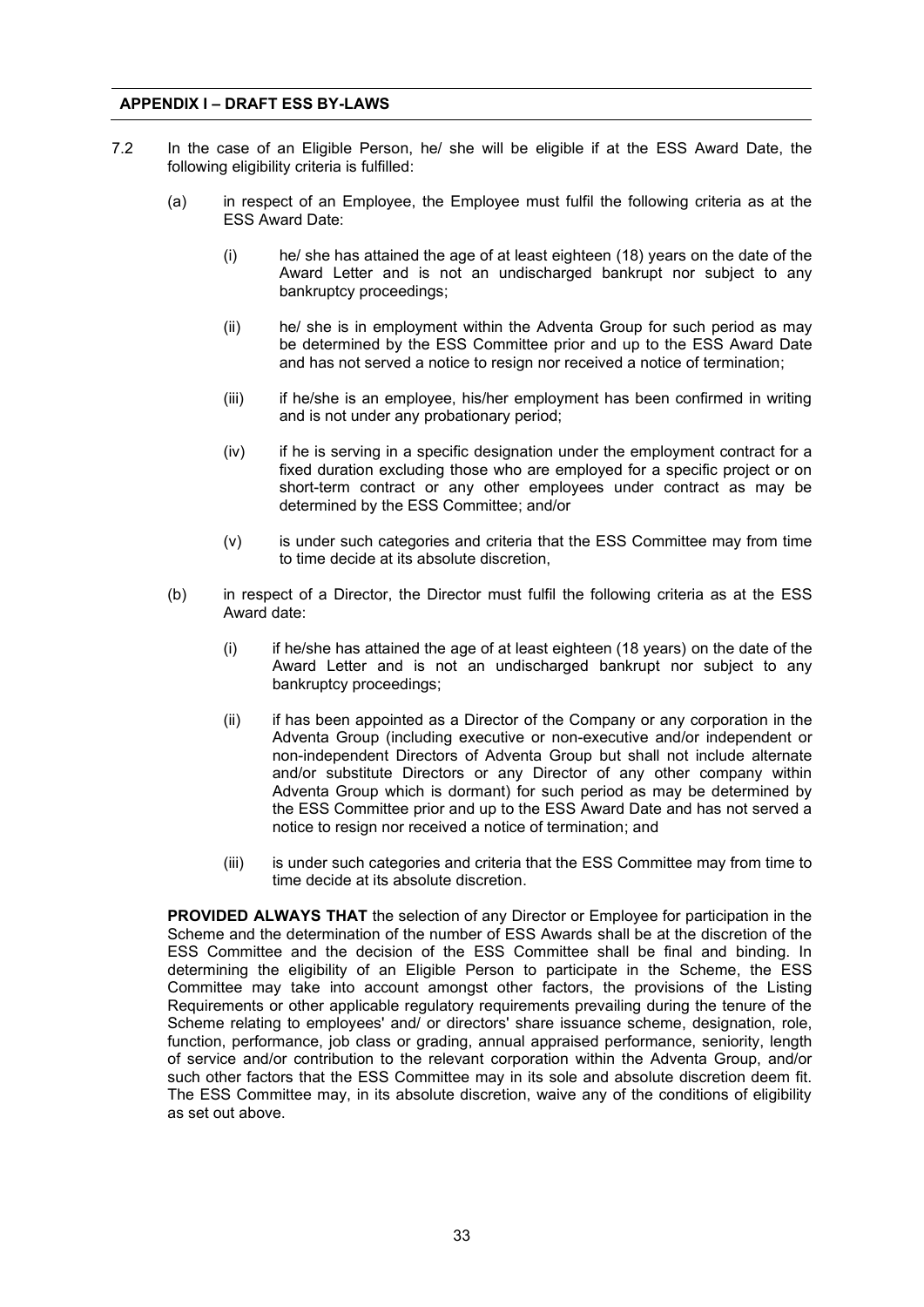- 7.3 No ESS Award, allocation under the Scheme and the related allotment and/or vesting of Adventa Shares shall be made to the following persons unless the shareholders of Adventa in a general meeting shall have approved the specific allocation and allotment and/or award to such persons:
	- (a) any Eligible Person who is a director, major shareholder or chief executive officer of Adventa or holding company of Adventa (if any) ("**interested director**", "**interested major shareholder**" and "**interested chief executive**"); or
	- (b) an Eligible Person who is connected with an interested director, interested major shareholder or interested chief executive ("**interested person connected with a director, major shareholder or chief executive**").

In a meeting to obtain shareholder approval in respect of the above allocation, allotment and/or grant:

- (a) to an Eligible Person who is the interested director, interested major shareholder, interested chief executive or interested person connected with a director, major shareholder or chief executive; and
- (ii) where the allocation and allotment is in favour of an Eligible Person who is an interested person connected with a director, major shareholder or chief executive, such director, major shareholder or chief executive,

must not vote on the resolution approving the said allocation and allotment and/or award. An interested director, interested major shareholder or interested chief executive must ensure that such persons connected with him/her abstain from voting on the resolution approving the said allocation and allotment and/or award.

- 7.4 For the avoidance of doubt, the following persons are not Eligible Persons and do not qualify for participation in the Scheme:
	- (a) subject to By-law 24 below, employees of a corporation which has ceased to be a subsidiary of Adventa; and
	- (b) a Director or employee of a corporation within the Adventa Group which is dormant.
- 7.5 Unless otherwise determined by the ESS Committee, an ESS Participant under the Scheme shall not be entitled to participate in any other share issuance scheme, share grant scheme or share scheme which may be implemented by any other corporation in the Adventa Group during the duration of the Scheme.
- 7.6 Executive Directors and Employees of Adventa Group may be eligible to participate in either or both the ESOS and/or the SGP, as may be determined by the ESS Committee.
- 7.7 Eligibility under the Scheme does not confer on an Eligible Person a claim or right to participate in or any rights whatsoever under the Scheme and an Eligible Person does not acquire or have any rights over or in connection with the ESOS Options or Adventa Shares comprised herein unless an ESS Award pursuant to an Award Letter has been made by the ESS Committee to the Eligible Person and the Eligible Person has accepted the ESS Award and has fulfilled the conditions in the ESS Award (if any).
- 7.8 Notwithstanding anything to the contrary in these By-laws subject always to By-laws 17 and 18, the ESS Committee may, in its discretion, waive the eligibility criteria set out in By-law 7.2 or at its discretion decide not to make a ESS Award(s). The eligibility and number of ESS Award(s) to be awarded to an Eligible Person under the Scheme shall be at the sole and absolute discretion of the ESS Committee and the decision of the ESS Committee shall be final and binding.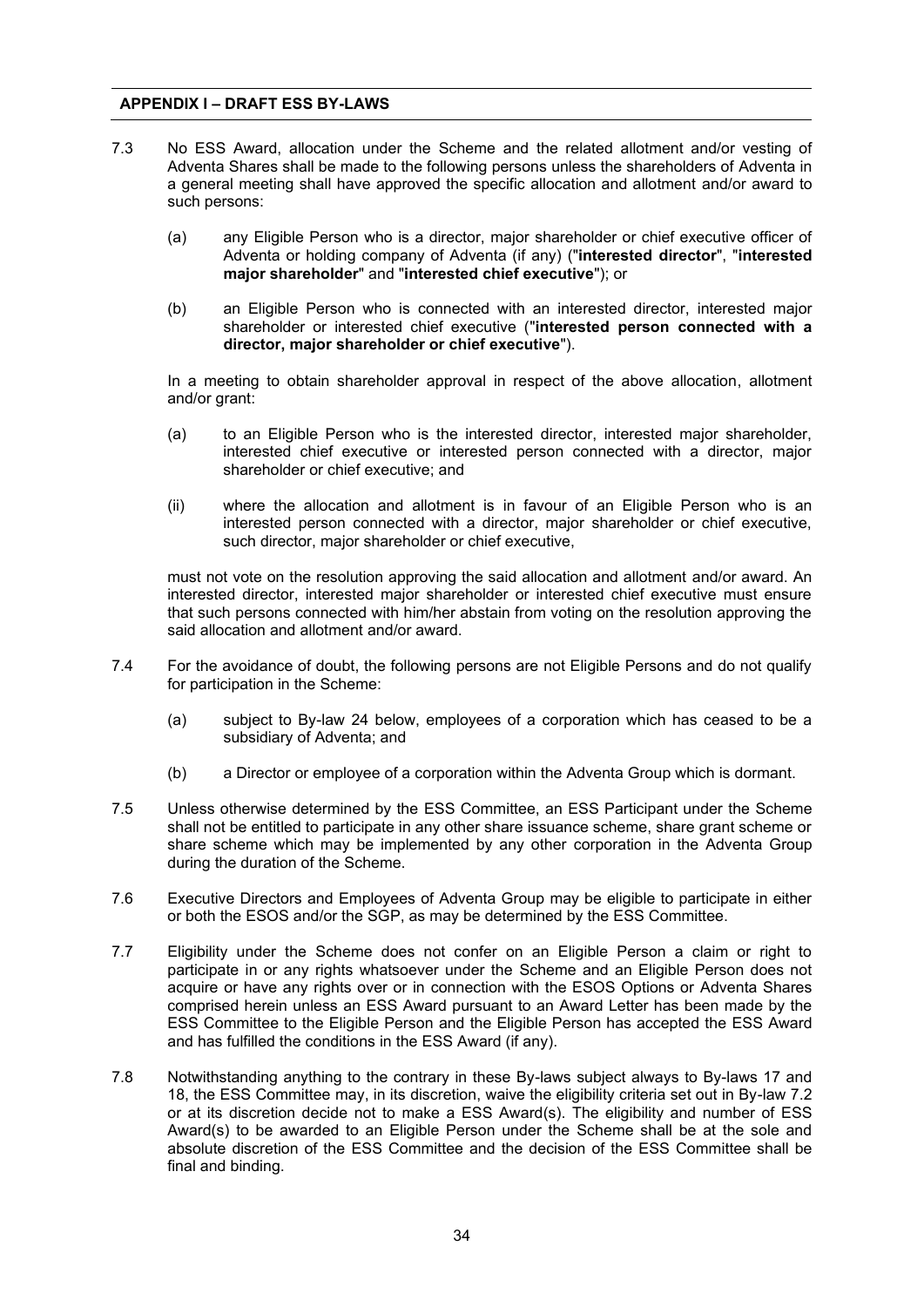7.9 Where an ESS Award is to an Eligible Person who is a member of the ESS Committee, such ESS Award shall be decided and carried out by the ESS Committee PROVIDED ALWAYS that such Eligible Person and persons connected to him/her who are also members of the ESS Committee shall abstain from all deliberations and voting in respect of the ESS Award proposed to be offered or awarded to him/her as well as persons connected to him/her or the proposed allocation to him/her as well as persons connected to him/her or the vesting of ESOS Options and/or Adventa Shares to him/her at the relevant ESS Committee meetings.

# **8. MAXIMUM ALLOWABLE ALLOCATION AND BASIS OF ALLOCATION**

- 8.1 Subject to By-law 5 and any adjustments which may be made under these By-laws, the aggregate number of Adventa Shares that may be allocated to any of the Eligible Persons of the Adventa Group who are entitled to participate in the Scheme shall be on the basis set out in By-law 8.2 subject always to the following main parameters:
	- (a) the Eligible Persons including Directors and Senior Management do not participate in the deliberation or discussion of their own allocation as well as to persons connected with them, if any;
	- (b) the number of Adventa Shares allocated to any Eligible Person who, either singly or collectively through persons connected with the Eligible Person, holds twenty per centum (20%) or more of the total number of issued shares (excluding treasury shares) of the Company, does not exceed ten per centum (10%) of the Maximum Adventa Shares (or such other percentage as may be permitted by Bursa Securities and/or any other relevant authorities from time to time); and
	- (c) up to 80% of the Maximum Adventa Shares shall be allocated in aggregate to the Directors and Senior Management of the Adventa Group. This is intended to incentivise the Directors of the Group for their contribution towards business development, growth and success and strategic direction to drive long term shareholder value enhancement of Adventa Group and to incentivise the senior management of the Group for their commitment, dedication and loyalty towards attainment of higher performance;

provided always that it is in accordance with any prevailing guidelines issued by Bursa Securities, the Main Market Listing Requirements or any other relevant authorities as may be amended from time to time.

- 8.2 The basis for determining the aggregate number of Adventa Shares that may be offered and/or allocated under the Scheme to an Eligible Person shall be at the sole and absolute discretion of the ESS Committee after taking into consideration, inter alia, the provisions of the Main Market Listing Requirements or other applicable regulatory requirements prevailing during the tenure of the Scheme relating to employees' and/ or directors' share issuance scheme, the seniority, job class or grading, performance, annual appraised performance, length of service and/or contribution to the Group by the Eligible Person and/or such other matters which the ESS Committee may in its sole and absolute discretion deem fit and the Maximum Allowable Allocation as decided by the ESS Committee.
- 8.3 Subject to By-law 17, the ESS Committee may at its sole and absolute discretion and pursuant to By-law 16, amend or vary and/or include or preclude any basis or criteria which is applied in considering ESS Awards to Eligible Persons including the Maximum Allowable Allocation for which it shall deem necessary to introduce during the duration of the Scheme provided that these bases are in compliance with the relevant Main Market Listing Requirements and applicable laws.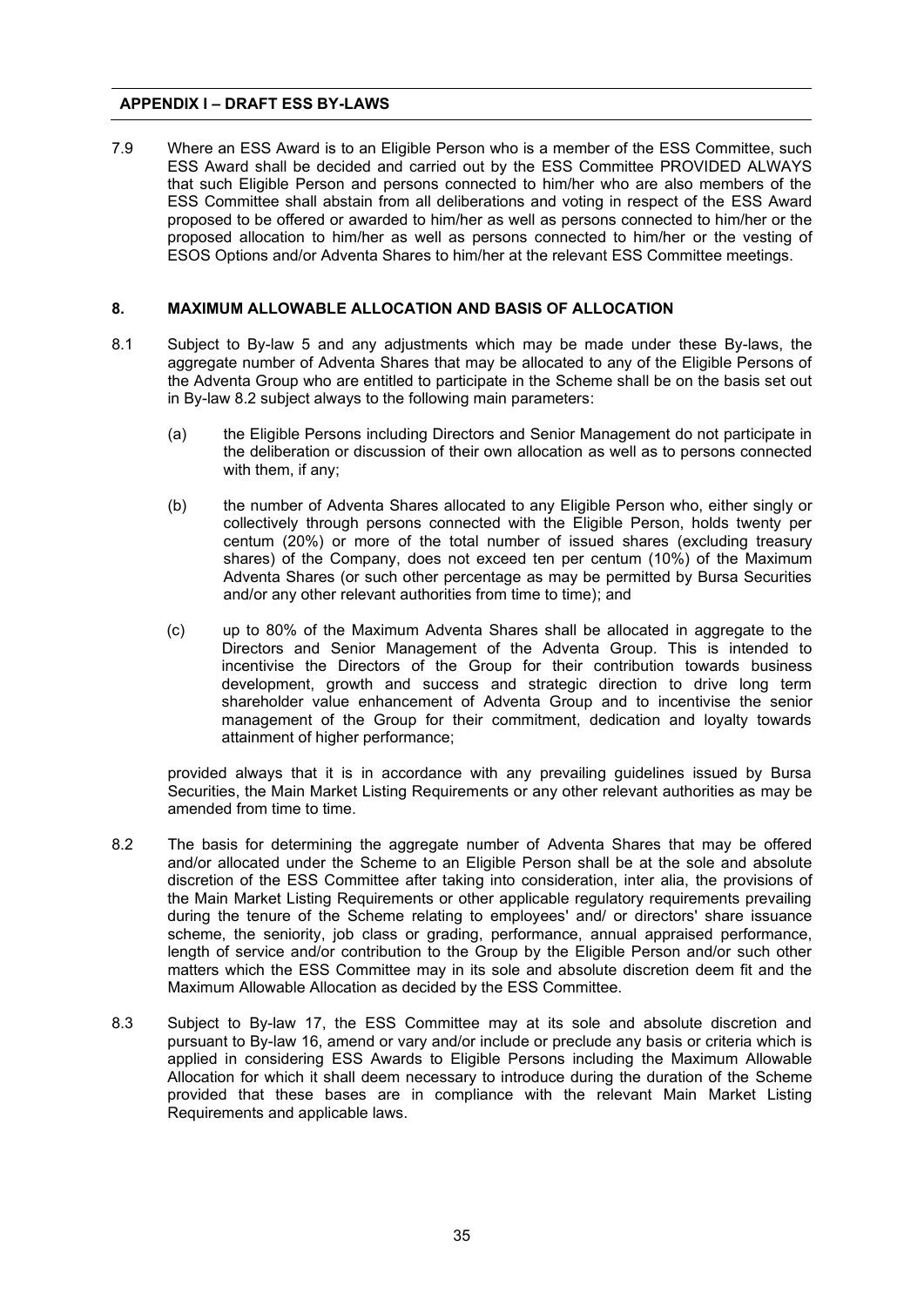- 8.4 In the event that an Eligible Person is promoted, he/she shall be entitled to continue to hold all unvested ESOS Options and to exercise all vested but unexercised ESOS Options and/or be entitled to hold all unvested SGP Awards held by him/her. The Maximum Allowable Allotment applicable to such Eligible Person shall be the Maximum Allowable Allotment that may be awarded corresponding to the category of the employee of which he/she then is a party, subject always to the maximum number of Adventa Shares available under the Scheme as stipulated under By-law 5.
- 8.5 In the event that an Eligible Person is demoted, he shall be entitled to exercise all vested but unexercised ESOS Options and/or to all vested SGP Awards unless otherwise determined by the ESS Committee and the number of unvested ESOS Options and/or SGP Awards held by him/her at that time may be reduced by the ESS Committee in its sole and absolute discretion.
- 8.6 The ESS Committee shall not be obliged in any way to award, grant or vest to any Eligible Person any ESOS Options and/or SGP Awards. The decision of the ESS Committee shall be final and binding.
- 8.7 The allocation of ESOS Options and SGP Awards pursuant to the Scheme shall be verified by the Company's Audit Committee, as being in compliance with the criteria set out in these Bylaws (where relevant) at the end of each financial year of the Company.
- 8.8 The ESS Committee may at its sole and absolute discretion determine whether granting of the ESS Award(s) to the Eligible Person will be staggered over the duration of the Scheme or in one (1) single grant and/or whether the ESS Award(s) are subject to any vesting period and if so, to determine the vesting conditions including whether such vesting conditions are subject to performance target.
- 8.9 If any Eligible Person is a member of the ESS Committee, such Eligible Person shall not participate in the deliberation or discussion of his/her allocations as well as persons connected with them, if any.
- 8.10 At the time the ESS Award(s) is awarded in accordance with these By-laws, the ESS Committee shall set out the basis of the award, identifying the category or grade of the Eligible Person and the Maximum Allowable Allotment that may be awarded to such Eligible Person under the ESS Award(s), all of which may be amended and varied by the ESS Committee from time to time at its discretion in accordance with applicable laws and the Main Market Listing Requirements.

# **9. RIGHTS ATTACHING TO ESS AWARDS AND THE NEW ADVENTA SHARES**

- 9.1 The ESOS Options and/or SGP Awards (as the case may be) shall not carry any right to vote at any general meeting of the Company until and unless such Adventa Shares have been issued, allotted and credited into the CDS Account of the ESS Participant.
- 9.2 An ESS Participant shall not be entitled to any dividends, right or other entitlements (including but not limited to offer of further securities) on his/her unvested or unexercised ESOS Options and/or unvested SGP Awards (as the case may be).
- 9.3 The new Adventa Shares to be allotted upon the vesting and exercise of the ESOS Options and/or vesting of the SGP Awards (as the case may be) (if any) shall upon allotment, issuance and full payment (if any), rank *pari passu* in all respects with the existing Adventa Shares save and except that they shall not be entitled to any dividends, rights, allotments and/or other forms of distributions declared, the Entitlement Date of which is prior to the date of allotment of the said new Adventa Shares and are subject to the provisions of the Constitution of the Company. In the event that any existing Adventa Shares or treasury shares are to be transferred upon the vesting of any Adventa Shares under the SGP Awards or vesting and exercise of the ESOS Options, the existing Adventa Shares or treasury shares shall be transferred together with all dividends, rights, allotments and/or other distributions declared, the Entitlement Date of which is on or after to the date the Adventa Shares or treasury shares are credited into the CDS Account of the relevant ESS Participants.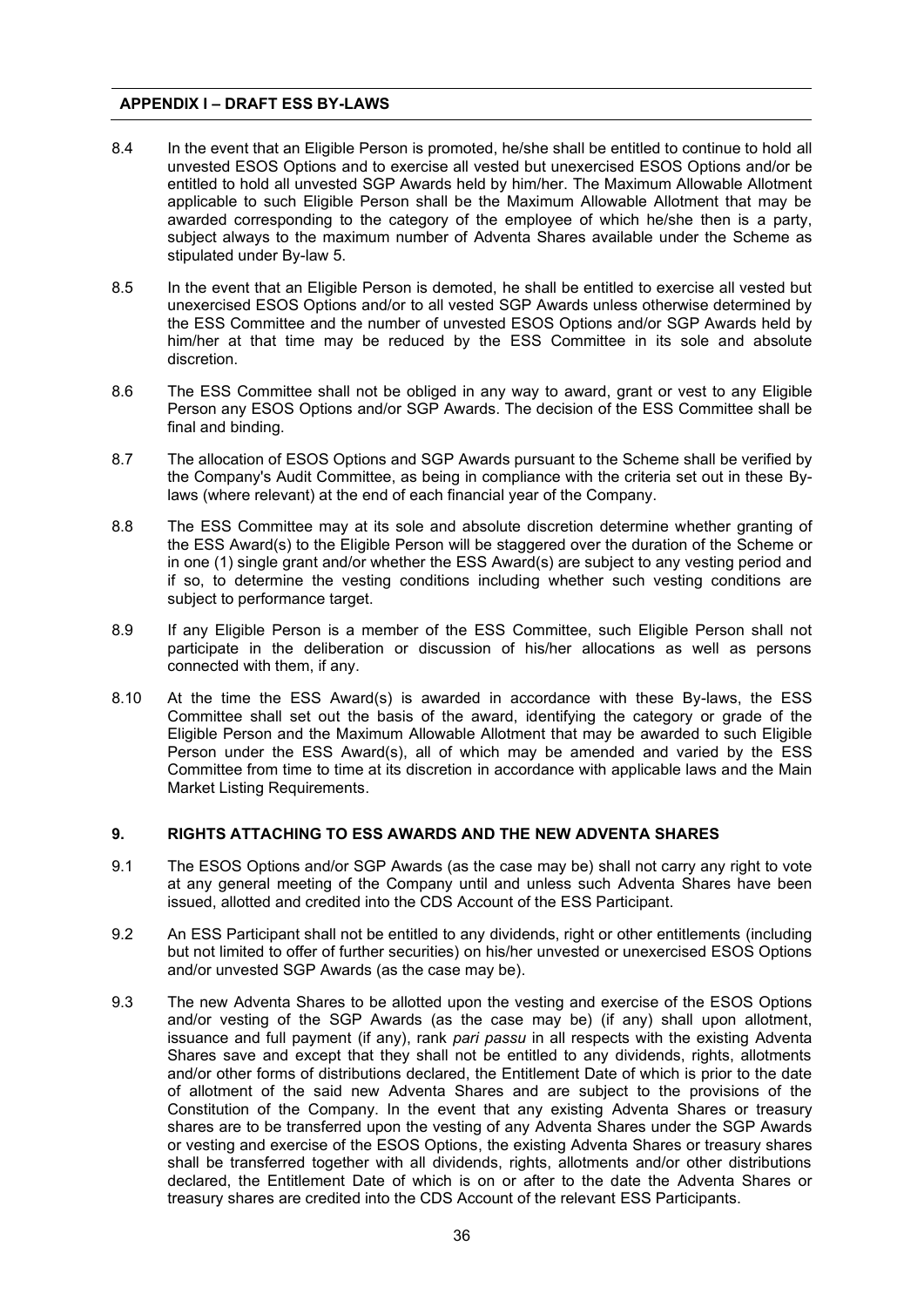- 9.4 All dividends, rights, allotments and/or any other distribution declared, made, paid or attached to the Adventa Shares held in trust by the Trustee (if any) shall form part of the Trust assets until such Adventa Shares are credited into the CDS Accounts of the respective ESS Participants in which event By-laws 9.1, 9.2 and 9.3 shall apply.
- 9.5 All Adventa Shares will be subject to all provisions of the Constitution of the Company.

# **10. RIGHT TO ESTABLISH TRUST AND APPOINTMENT TRUSTEE**

- 10.1 The Company and/or the ESS Committee may establish a Trust to be administered by the Trustee for the purposes of implementing the Scheme. To enable the implementation of the Scheme and the acquisition or subscription of the Adventa Shares to satisfy the exercise of the ESOS Options or SGP Awards, the Trustee may, to the extent permitted by law and as set out under these By-Laws, receive funds from the Adventa Group or any other person in such bank account(s) to be established by the Trustee for the purpose of the Trust.
- 10.2 If a Trust is established, the Trustee shall administer the Trust in accordance with the Trust Deed. For the purpose of administering the Trust, the Trustee shall do all such acts and things and enter into any transactions, agreements, deeds, documents or arrangements or make rules, regulations or impose terms and conditions or delegate part of its power relating to the administering of the trust as the ESS Committee may in its discretion direct for the purpose of implementation or administration of the Trust.
- 10.3 The Company shall have the power from time to time to appoint, rescind or terminate the appointment of any Trustee as it deems fit in accordance with the provisions of the Trust Deed. The ESS Committee shall not be under any obligation to give any reasons for such appointment, rescission or termination. The ESS Committee shall have the power from time to time, at any time, to negotiate with the Trustee to amend the provisions of the Trust Deed.

# **11. NON-TRANSFERABILITY**

- 11.1 An ESOS Option and/or SGP Award (as the case may be) is personal to the ESS Participant and, prior to the allotment and/or transfer to the ESS Participant of the Shares to which the ESS Award relates, shall not be transferred, charged, assigned, pledged or otherwise disposed of (in whole or in part) in any manner whatsoever.
- 11.2 Unless permitted under these By-Laws, a ESS Award or the rights of the ESOS Participants under the ESOS Options shall not be transferred, assigned, disposed of or subject to any encumbrances by the ESS Participant. Any attempt to transfer, assignment, disposal or encumbrance shall result in the automatic cancellation of the ESOS Option and/or ESS Award (as the case may be).

#### **12. TERMINATION OF THE ESOS OPTIONS AND/OR SGP AWARDS**

- 12.1 Upon occurrence of one or more of the following events prior to the full vesting and allotment/transfer of any SGP Award and/or full vesting and exercise of any ESOS Option (as the case may be), such ESOS Option and/or SGP Award or the balance thereof that remained unvested, not allotted/transferred or unexercised, as the case may be, shall forthwith cease to be valid without any claim against the Company:
	- (a) resignation, termination or cessation of employment of an Eligible Person or ESS Participant, for any reason;
	- (b) expiry, termination or cessation of a contract of service of an Eligible Person or ESS Participant, for any reason; or
	- (c) resignation, retirement or removal of a Director, for any reason.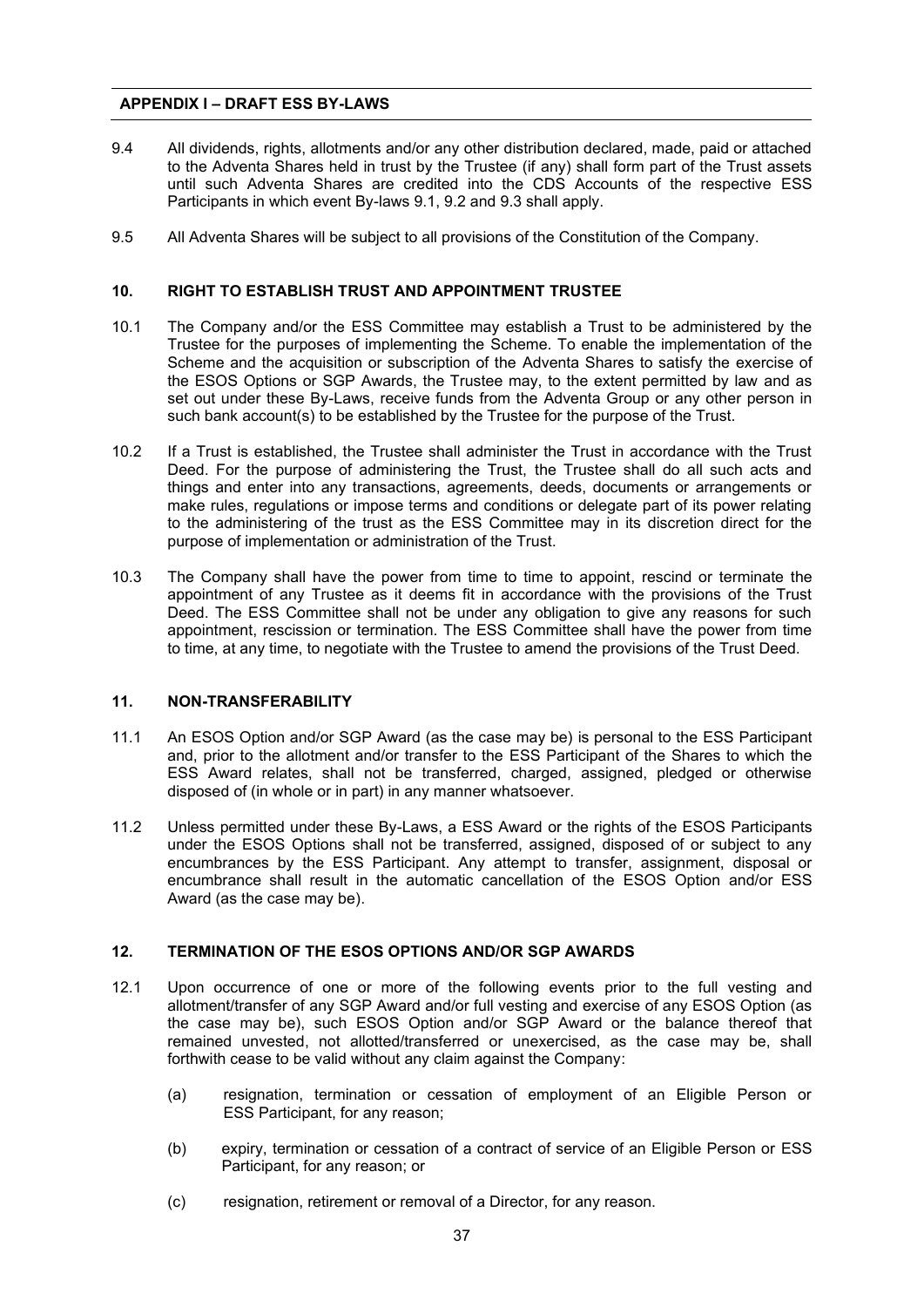PROVIDED ALWAYS THAT the ESS Committee may, at its absolute discretion, by notice in writing, stipulate the times or period at or within which such SGP Awards and/or ESOS Options shall vest all or in part (provided that no Adventa Shares and/or ESOS Options shall vest after the expiry of the ESS Period) or permit such vested but unexercised ESOS Option to remain exercisable during the ESS Period all or in part if such cessation occurs by reason of:

- (a) retirement upon or after attaining the retirement age under Adventa Group's retirement policy; or
- (b) retirement before attaining the normal retirement age with the consent of his/her employer; or
- (c) redundancy or retrenchment pursuant to the acceptance by that ESS Participant or a voluntary separation scheme offered by a corporation within the Adventa Group;
- (d) resignation, retirement or removal of a Director, for any reason, save where such resignation, retirement or removal was due to the breach of duty, gross negligence or wilful misconduct of such Director:
- (e) transfer to any corporation outside the Adventa Group at the direction of the Company; or
- (f) ill-health, injury, physical or mental disability; or
- (g) any other circumstances which are acceptable to the ESS Committee.
- 12.2 Unless otherwise agreed in writing by the ESS Committee at its absolute discretion, upon the resignation of the ESS Participant from his/her employment or contract of service with the Adventa Group, an ESOS Option and/or SGP Award (as the case may be) shall lapse forthwith on the date the ESS Participant tenders his/her resignation.
- 12.3 In the event a bankruptcy proceeding has commenced against a ESS Participant, the ESOS Option or SGP Award (as the case may be) shall be suspended pending the outcome of the bankruptcy proceedings. If the bankruptcy proceeding is withdrawn, the suspension shall be lifted and the unvested and/or unexercised ESOS Options and/or SGP Awards in respect of the ESS Award shall be capable to be vested to the said ESS Participant. However, an ESOS Option or SGP Award (as the case may be) shall immediately become void and of no further force and effect upon the ESS Participant being adjudicated a bankrupt.
- 12.4 In the event of the liquidation of the Company or termination of the Scheme, all unexercised or unvested or partially unexercised or partially unvested ESOS Options and SGP Awards shall lapse.
- 12.5 An ESOS Option or SGP Award (as the case may be) shall cease to be valid without any claim against the Company upon the happening of any event which results in the ESS Participant being deprived of the beneficial ownership of the ESOS Option or SGP Award on the date such event occurs.
- 12.6 An ESOS Option or SGP Award (as the case may be) shall cease to be valid upon termination of the Scheme pursuant to By-Law 6.
- 12.7 Upon the termination of the ESOS Options and/or SGP Awards (as the case may be) pursuant to this By-Law 12, the ESS Participant shall have no right to compensation or damages or any claim against the Company for any loss of any right or benefit under the Scheme which he/she might otherwise have enjoyed, whether for wrongful dismissal or breach of contract or loss of office or otherwise howsoever arising from his/her ceasing to hold office or employment or under a contract of service or from the suspension of his/her right to exercise or be vested his/her ESOS Options and/or SGP Awards (as the case may be) or his/her ESOS Options and/or SGP Awards (as the case may be) ceasing to be valid.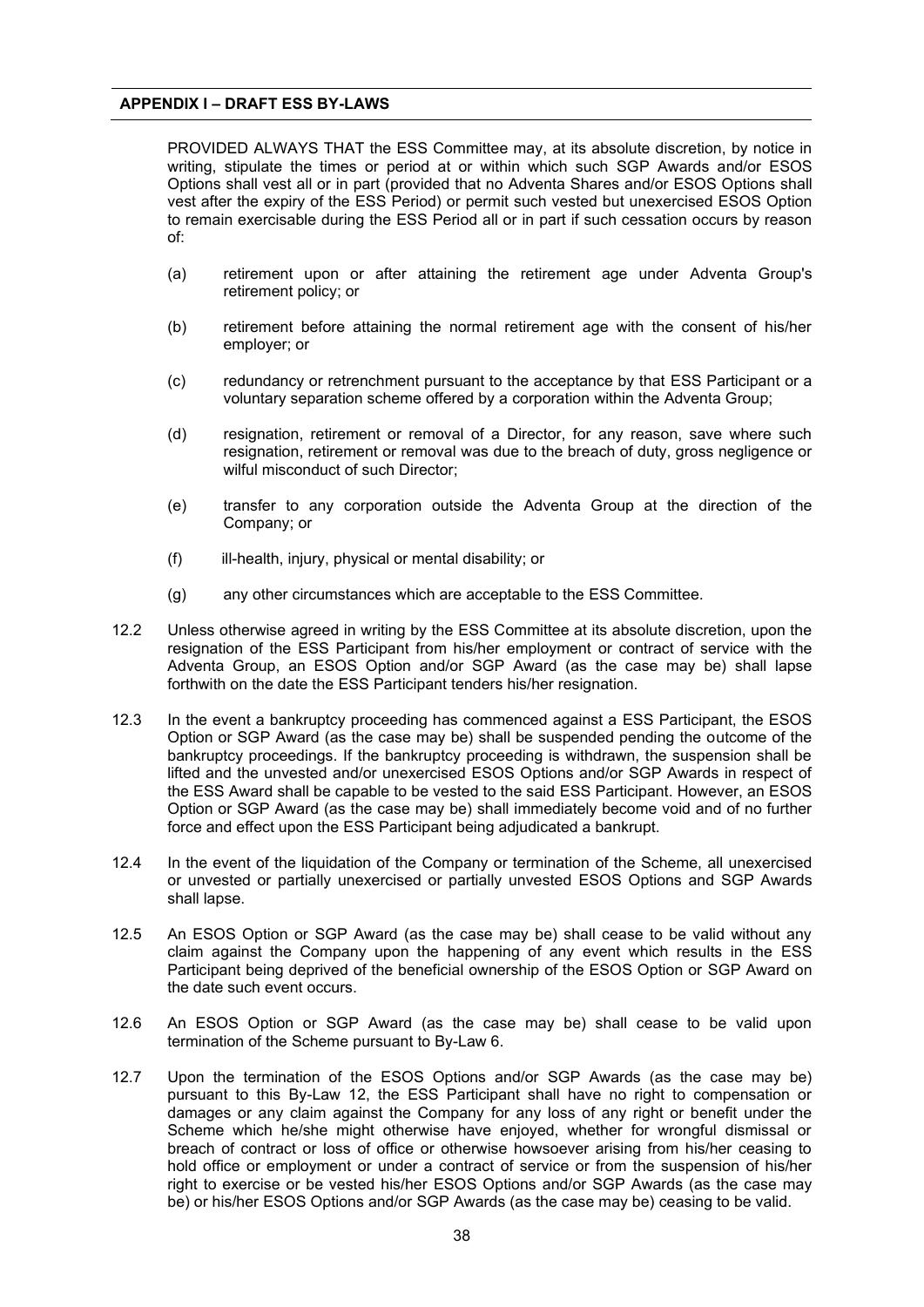# **13. ALTERATION OF SHARE CAPITAL**

- 13.1 Notwithstanding anything contained in these By-laws and subject to any applicable laws and the Main Market Listing Requirements, in the event of any alteration in the capital structure of the Company prior to the Date of Expiry, whether by way of a capitalisation issue, rights issue, bonus issue, consolidation or subdivision of Adventa Shares or reduction of capital or any other variation of capital, the ESS Committee may in its discretion in good faith cause such adjustment to be made to the number of Adventa Shares which shall be exercisable or vested under an ESOS Option(s) or SGP Award(s) and/or the Option Price.
- 13.2 The following provisions shall apply in relation to an adjustment which is made pursuant to By-law 13.1:
	- (a) any adjustment to the Option Price shall be rounded up to the nearest one (1) sen; and
	- (b) in determining a ESS Participant's entitlement to subscribe for Adventa Shares and/or number of Adventa Shares to be vested, any fractional entitlements will be disregarded.
- 13.3 By-law 13.1 shall not be applicable where an alteration in the capital structure of the Company arises from any of the following:
	- (a) an issue of new Adventa Shares or other securities convertible into Adventa Shares or rights to acquire or subscribe for Adventa Shares in consideration or part consideration for an acquisition of any other securities, assets or business;
	- (b) a special issue of new Adventa Shares to Bumiputera investors nominated by the Ministry of International Trade and Industry, Malaysia and/or other government authority to comply with the Government policy on Bumiputera capital participation;
	- (c) a private placement/restricted issue of new Adventa Shares by the Company;
	- (d) an issue of new Adventa Shares arising from the exercise of any conversion rights attached to securities convertible to Adventa Shares or upon exercise of any other rights including warrants and/or convertible loan stocks (if any) issued by the Company;
	- (e) an issue of new Adventa Shares upon the exercise of ESOS Option(s) or SGP Award(s) (if any) pursuant to the Scheme;
	- (f) any issue of Adventa Shares pursuant to a dividend reinvestment scheme or share dividend in accordance with the Main Market Listing Requirements so long as it is not a Capital Distribution (as defined below) or bonus issue;
	- (g) a share buy-back arrangement by the Company, pursuant to Section 127 of the Act; and
	- (h) an issue of further ESOS Option(s) or SGP Award(s) to Eligible Persons under these By-laws; and
	- (i) any other proposals which will not result in an adjustment to the reference price of the Adventa Shares and as amended from time to time by the relevant authorities such as Bursa Securities and Securities Commission Malaysia.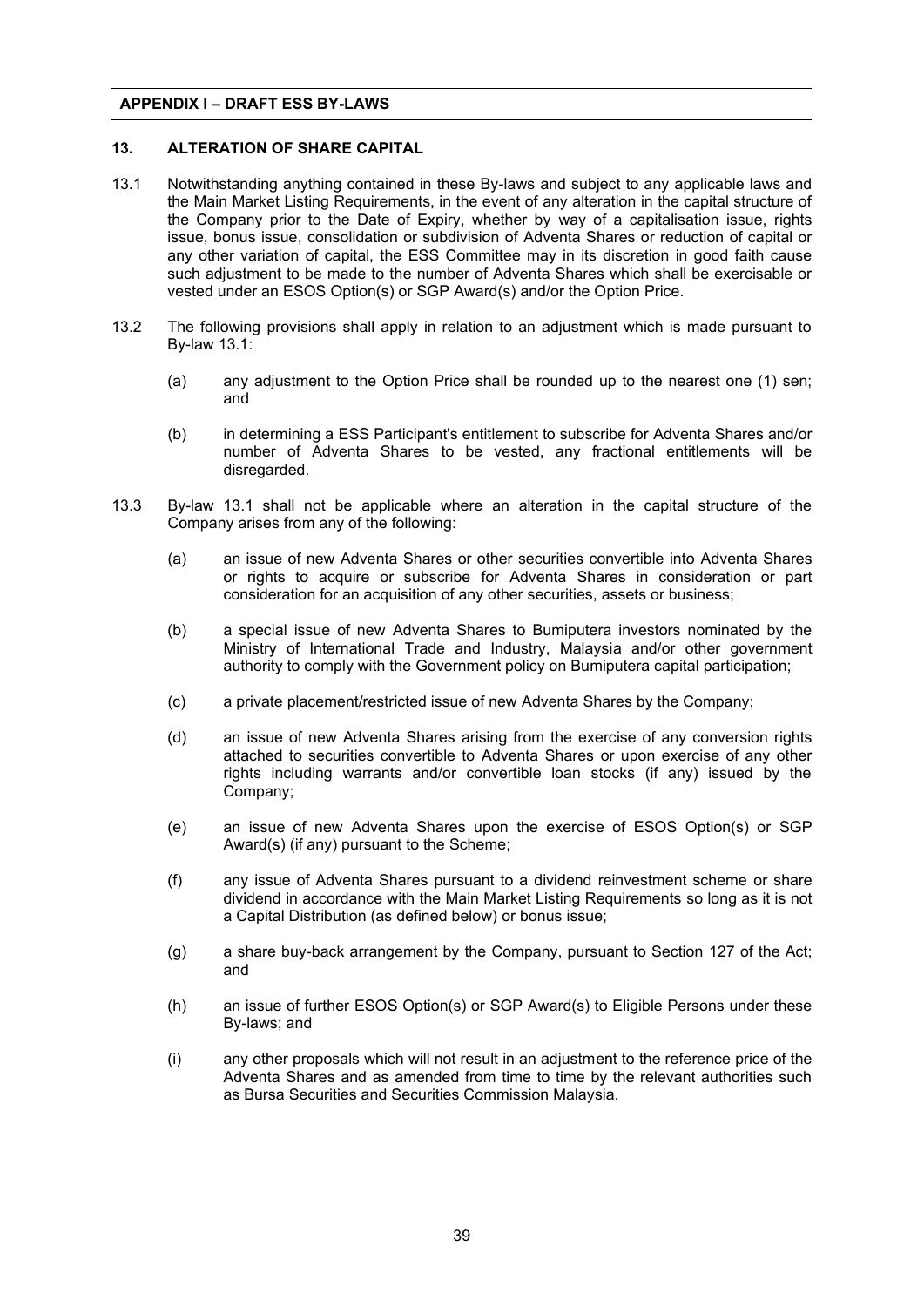- 13.4 In the event that the Company enters into any scheme of arrangement or reconstruction pursuant to Part III (Division 7, Subdivision 2) of the Act, By-law 13.1 shall be applicable in respect of such part(s) of the scheme which involve(s) any alteration(s) in the capital structure of the Company, save that By-law 13.3 shall be applicable in respect of such part(s) of the Scheme which involve(s) any alteration(s) in the capital structure of the Company which falls within By-law 13.3.
- 13.5 An adjustment pursuant to By-Law 13.1 shall be made according to the following terms:
	- (a) in the case of a rights issue, bonus issue or other capitalisation issue, on the next Market Day immediately following the Entitlement Date in respect of such issue; or
	- (b) in the case of a consolidation or subdivision of Adventa Shares or reduction of capital, on date on which the consolidation or subdivision or capital reduction becomes effective, or such period as may be prescribed by Bursa Securities.
- 13.6 Save for any alteration in the capital structure of the Company during the duration of the Scheme arising from bonus issues, subdivision or consolidation of shares, all adjustments must be confirmed in writing by an external approved company auditor or Adventa's Adviser, acting as an expert and not as an arbitrator, to be in his/her opinion fair and reasonable. Such confirmation shall be final and binding on all parties. For the purposes of this By-law, an approved company auditor shall have the meaning given in Section 2 of the Act and shall be the external auditors for the time being of the Company or such other external auditors as may be nominated by the Board.
- 13.7 The Board shall be guided by the adjustments as provided in the Schedule in determining the adjustments to be made pursuant to this By-law 13.
- 13.8 Upon any adjustment being made, the ESS Committee shall within ten (10) Market Days give notice in writing to the ESS Participant, to inform him/her of the adjustment and the event giving rise thereto.
- 13.9 Notwithstanding the other provisions referred to in the Schedule, in any circumstances where the ESS Committee considers that adjustments to the Option Price and/or any Adventa Shares relating to ESOS Options and/or SGP Awards to be issued or vested as provided for under the provisions hereof should not be made, or should be or should not be calculated on a different basis or different date or that an adjustment to the Option Price and/or the adjustments to the number of Adventa Shares to be issued or vested relating to ESOS Options and/or SGP Awards should be made notwithstanding that no adjustment is required under the provisions hereof, the Company may appoint an Adviser and/or an auditor to consider whether for any reasons whatever the adjustment calculation or determination to be made (or the absence of an adjustment calculation or determination) is appropriate or inappropriate as the case may be. If such Adviser and/or auditor shall consider the adjustment calculation or determination to be inappropriate, the adjustments shall be modified or nullified (or an adjustment calculation or determination made even though not required to be made) in such manner as may be considered by such Adviser and/or auditor to be in their opinion appropriate.

# **14. QUOTATION OF NEW SHARES**

14.1 If at the time of allotment of the new Adventa Shares pursuant to the exercise of an ESOS Option or allotment of Adventa Shares pursuant to an SGP Award (if any), the existing issued ordinary shares of the Company are quoted on Bursa Securities, the Company shall make an application to Bursa Securities for its permission for the listing of and quotation for the new Adventa Shares so allotted in accordance with By-law 39.4 and By-law 43.1 (as the case may be).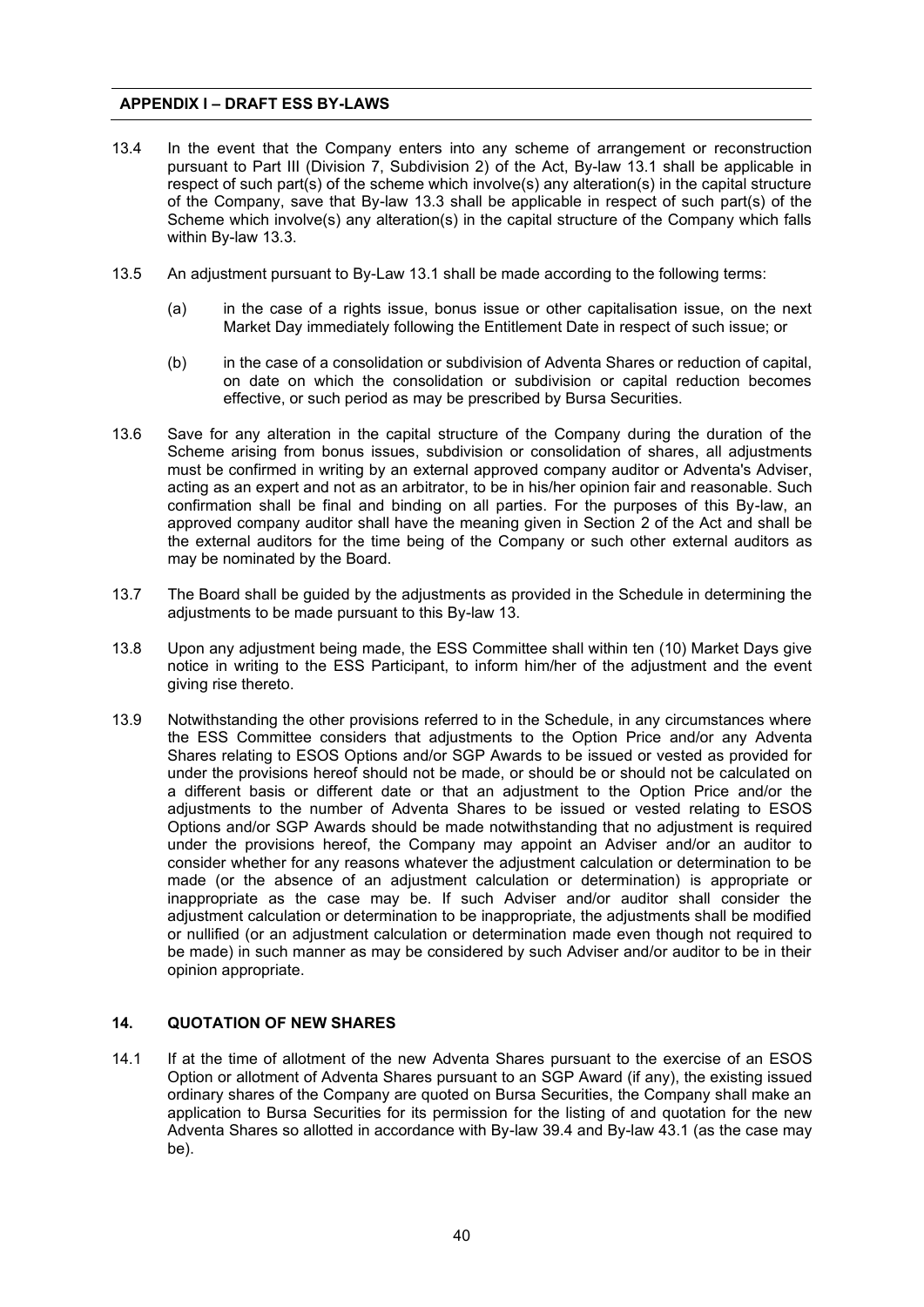14.2 The Company and the ESS Committee shall not under any circumstances be held liable for any costs, losses, expenses and damages whatsoever and however relating to the delay on the part of the Company in allotting and issuing the Adventa Shares or in procuring Bursa Securities to list the Adventa Shares for which the ESS Participant(s) is entitled to.

#### **15. RETENTION PERIOD**

- 15.1 The Adventa Shares to be allotted and issued or transferred to the ESS Participant pursuant to this Scheme will not be subjected to any retention period unless otherwise as stated in the ESS Award(s) as determined by the ESS Committee from time to time. The expression "retention period" shall mean the period in which the Adventa Shares are awarded and issued pursuant to the Scheme must not be sold, transferred, assigned or otherwise disposed by the ESS Participant(s). However, the ESS Participant is encouraged to hold the Adventa Shares as an investment rather than to realise immediate gains from disposal.
- 15.2 Notwithstanding By-Law 15.1 above, the ESS Committee shall be entitled to prescribe or impose, in relation to any ESS Award(s), any condition relating to any retention period or restriction on transfer (if applicable) as the ESS Committee sees fit.
- 15.3 Notwithstanding By-Law 15.1 above, an Eligible Person who is a non-executive director must not sell, transfer or assign Adventa Shares obtained through the exercise of ESOS Options within one (1) year from the ESS Award Date pursuant to Paragraph 8.20 of the Listing Requirements.

# **16. ADMINISTRATION**

- 16.1 This Scheme shall be administered by the ESS Committee comprising such persons as shall be appointed from time to time by the Board of Adventa. The Board of Adventa shall have the discretion as it deems fit to approve, rescind and/or revoke the appointment of any person in the ESS Committee.
- 16.2 The ESS Committee shall be vested with such powers and duties as are conferred upon it by the Board of Adventa to administer the Scheme in such manner as it shall in its discretion deem fit.
- 16.3 Without limiting the generality of By-Law 16.2, the ESS Committee may, for the purpose of administering the Scheme, do all acts and things, rectify any error(s) in the ESS Award(s), enter into any transactions, agreements, deeds, documents or arrangements, and make rules, regulations or impose terms and conditions or delegate part of its power relating to the Scheme which the ESS Committee may in its discretion consider to be necessary or desirable for giving full effect to the Scheme, including the powers to:
	- (a) subject to the provisions of the Scheme, construe and interpret the Scheme and ESS Award(s) granted under it, to define the terms therein and to recommend to the Board to establish, amend and revoke rules and regulations relating to the Scheme and its administration. The ESS Committee in the exercise of this power may correct any defects, supply any omission, or reconcile any inconsistency in the Scheme or in any agreement providing for the ESS Award(s) in a manner and to the extent it shall deem necessary to expedite and make the Scheme fully effective; and
	- (b) determine all questions of policy and expediency that may arise in the administration of the Scheme and generally exercise such powers and perform such acts as are deemed necessary and/or expedient to promote the best interests of the Company.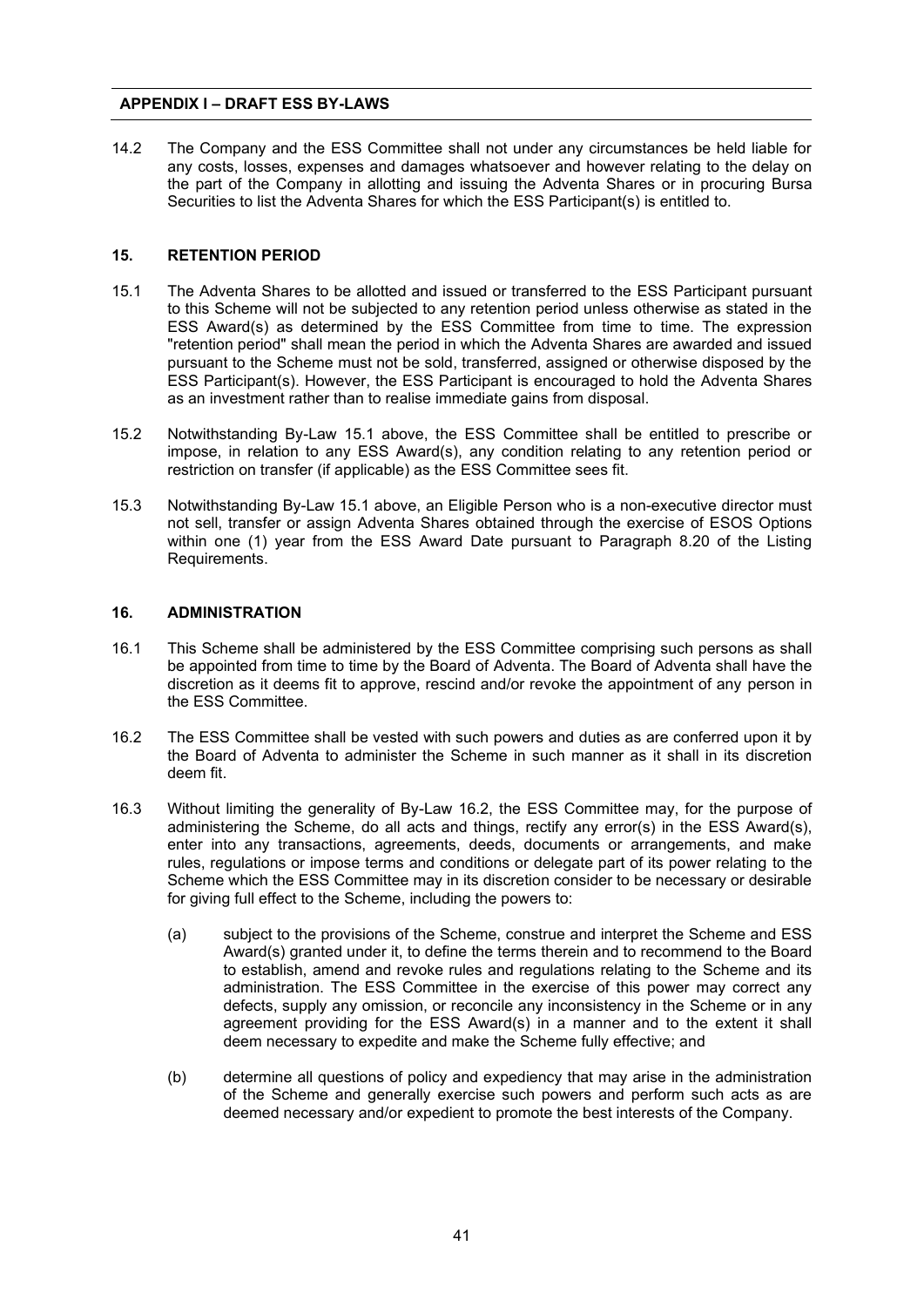- 16.4 In implementing the Scheme, the ESS Committee may at its absolute discretion decide that the ESS Awards be satisfied by the following methods:
	- (a) issuance of new Adventa Shares;
	- (b) transfer of the Company's treasury shares, Adventa Shares held by the Trustee and/or any other methods as may be permitted by the Act;
	- (c) acquisition of existing Adventa Shares from the market; or
	- (d) a combination of any of the above.
- 16.5 Any decision or determination of the ESS Committee made pursuant to the provisions of the Scheme (other than a matter to be certified and/or approved by the auditors or Advisers) shall be final, binding and conclusive (including for the avoidance of doubt, any decision pertaining to any dispute as to the interpretation of the Scheme or any rule, regulation or procedure hereunder or as to any rights under the Scheme). The ESS Committee shall not be required to furnish any reason for any decision or determination made by it except as may be required by the relevant authorities.
- 16.6 Neither the Scheme nor ESS Award under the Scheme shall impose on the Company, the Board, or the ESS Committee or any of its members any liability whatsoever in connection with:
	- (i) the lapse of any ESS Award pursuant to any provision of the Scheme;
	- (ii) the failure or refusal by the ESS Committee to exercise, or the exercise by the ESS Committee of, any discretion under the Scheme; and/or
	- (iii) any decision or determination of the ESS Committee made pursuant to any provision of the Scheme.

#### **17. AMENDMENT AND/OR MODIFICATION TO THE SCHEME**

- 17.1 Subject to the compliance with the requirements of Bursa Securities and any other relevant authorities and their approvals being obtained (if required under the Listing Requirements and applicable laws and regulations), the ESS Committee may at any time and from time to time recommend to the Board any additions or amendments to or deletions of these By-laws as it shall in its discretion think fit and the Board shall have the power by resolution to add to, amend or delete all or any of these By-laws upon such recommendation **PROVIDED ALWAYS THAT** no additions or amendments to or deletions of these By-laws shall be made which will:
	- (a) prejudice any rights then accrued to any ESS Participant without the prior consent or sanction of that ESS Participant (as the case may be);
	- (b) increase the number of Adventa Shares available under the Scheme beyond the Maximum Adventa Shares set out in By-Law 5 above;
	- (c) prejudice any rights of the shareholders of the Company without the prior approval of the Company's shareholders in a general meeting; or
	- (d) alter to the advantage of any Eligible Person in respect of any matters which are required to be contained in the By-laws by virtue of Appendix 6E of the Main Market Listing Requirements, without the prior approval of the Company's shareholders in a general meeting unless allowed otherwise by the provisions of the Main Market Listing Requirements.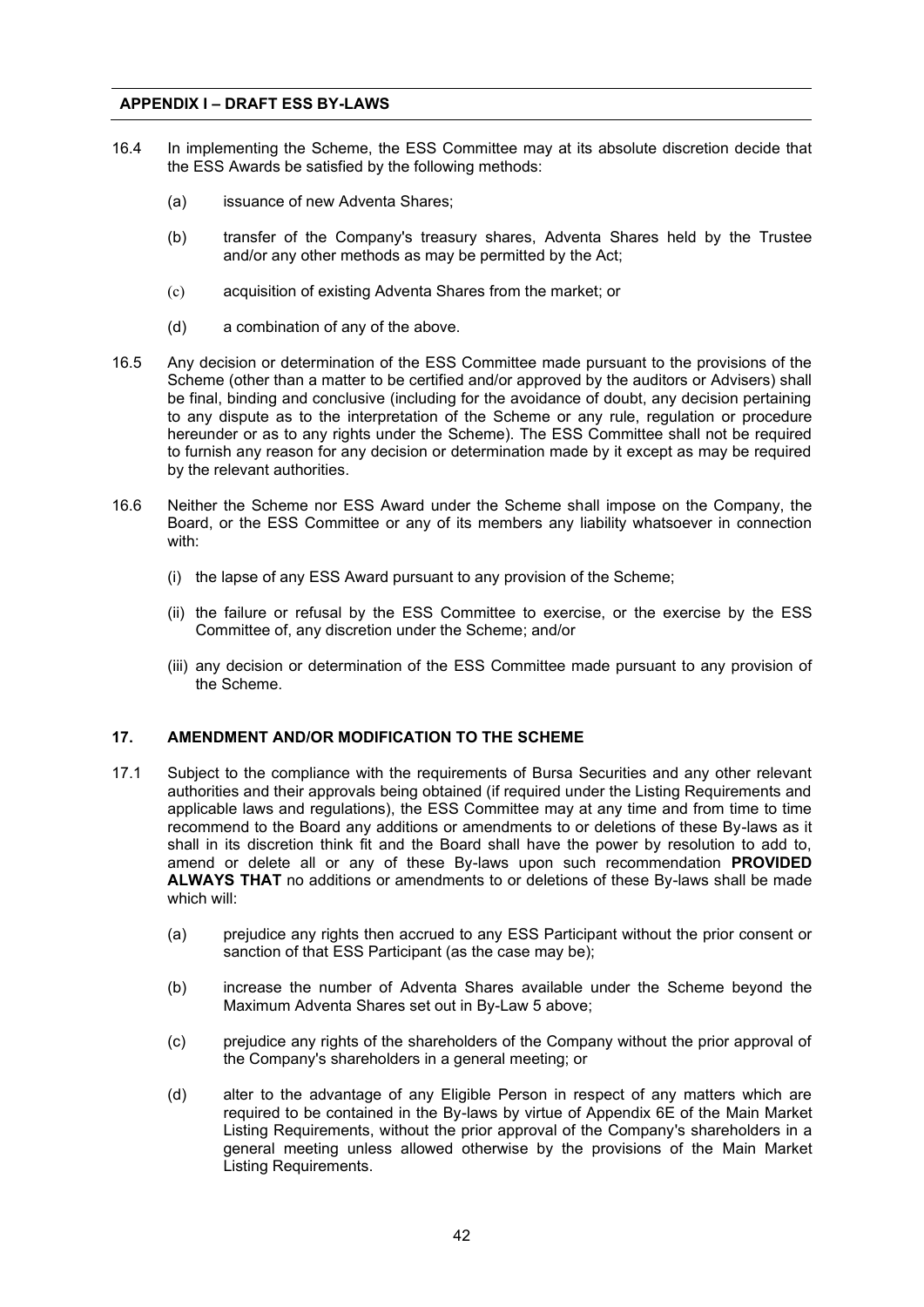- 17.2 Any amendments/modifications to the By-laws shall not contravene any of the provisions stipulated under the Main Market Listing Requirements and/or any other relevant regulatory authority in relation to share issuance schemes and/or share grant schemes.
- 17.3 Upon amending and/or modifying all or any of the provisions of the Scheme, the Company shall within five (5) Market Days after the effective date of the amendments caused to be submitted to Bursa Securities the amended By-laws and a confirmation letter in the form required under the Main Market Listing Requirements that the said amendment and/or modification complies and does not contravene any of the provisions of the Main Market Listing Requirements on share issuance schemes and/or share grant schemes (as the case may be) and the Rules of Bursa Depository.
- 17.4 The ESS Committee shall within five (5) Market Days of any amendment and/or modification made pursuant to these By-Laws notify the ESS Participants in writing of any amendment and/or modification made pursuant to these By-Laws.

#### **18. DISPUTES AND ERRORS AND OMISSIONS**

- 18.1 In the event of any dispute or difference arising between the ESS Committee and an Eligible Person or a ESS Participant, as to any matter or thing of any nature arising hereunder, the ESS Committee shall determine such dispute or difference by a written decision (without the obligation to give any reason thereof) to the Eligible Person or the ESS Participant, as the case may be **PROVIDED THAT** where the dispute or difference is raised by a member of the ESS Committee, the said member shall abstain from voting in respect of the decision of the ESS Committee in that instance.
- 18.2 In the event the Eligible Person or the ESS Participant, as the case may be, shall dispute the decision made by the ESS Committee within fourteen (14) days of the receipt of the written decision, then such dispute or difference shall be referred to the Board, whose decision shall be final and binding in all respects, provided that any Director of the Company who is also in the ESS Committee shall abstain from voting in respect of the decision and no person shall be entitled to dispute any decision or certification which is stated to be final and binding under these By-Laws.
- 18.3 Notwithstanding anything herein to the contrary, any costs and expenses incurred in relation to any dispute or difference or appeal brought by any party to the ESS Committee shall be borne by such party.
- 18.4 If in consequence of an error or omission, the ESS Committee discovers or determines that:
	- (a) an Eligible Person who was selected by the ESS Committee as an ESS Participant, has not been given the opportunity to participate in the Scheme on any occasion; or
	- (b) the number of Adventa Shares allotted, issued, transferred or vested to any ESS Participant on any occasion is found to be incorrect;

the ESS Committee and/or the Trustee may do all such acts and things to rectify such error or omission and ensure that the Eligible Person is given the opportunity to participate in the Scheme and/or the aggregate number of Adventa Shares to which the ESS Participant is correctly entitled to is credited into the ESS Participant's CDS account.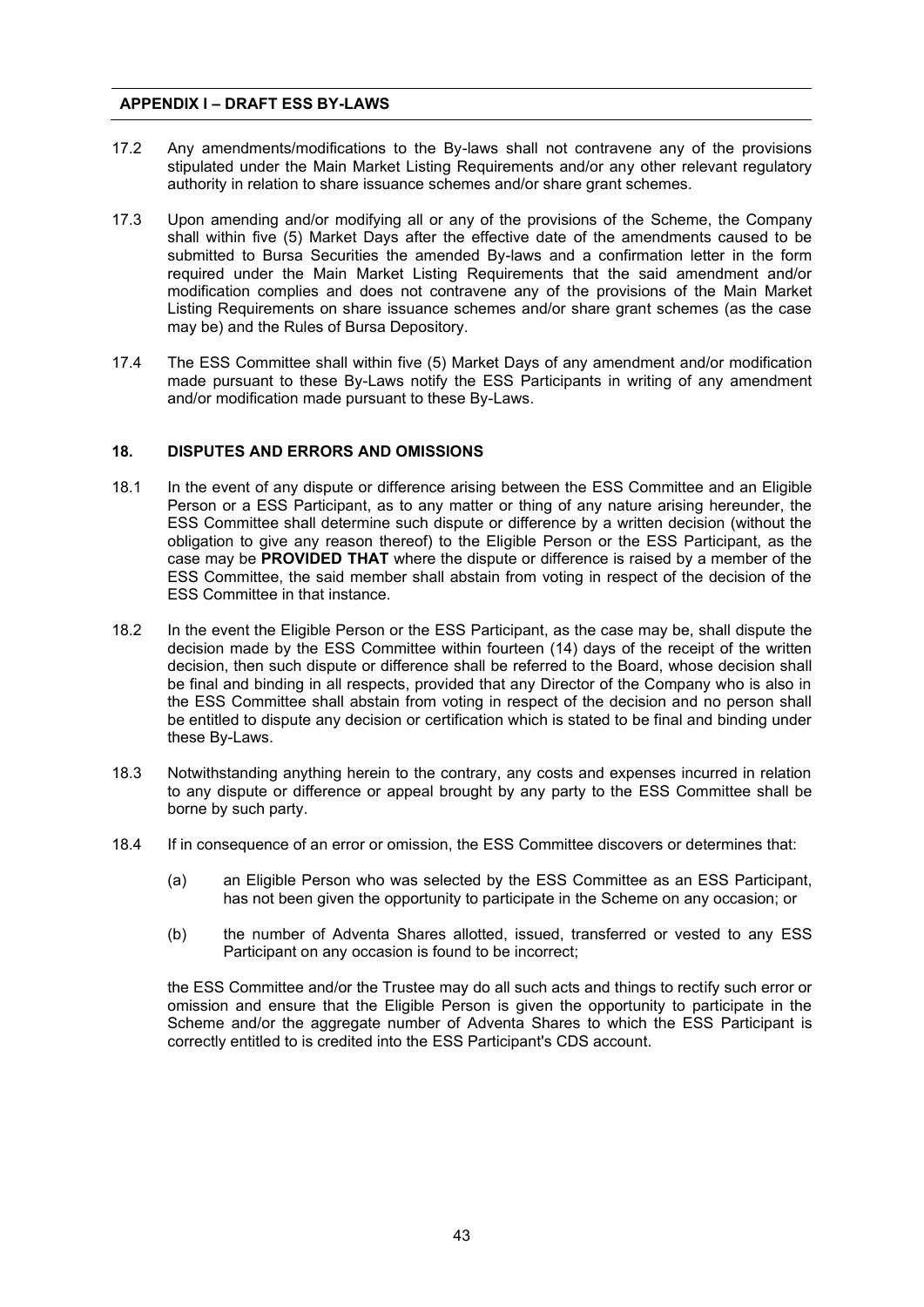# **19. SCHEME NOT A TERM OF EMPLOYMENT / CONTRACT OF SERVICE**

This Scheme shall not form part of or constitute or in any way be construed as a term or condition of employment or contract of service of any Eligible Person. This Scheme shall not confer or be construed to confer on an Eligible Person any special rights or privileges over the Eligible Person's terms and conditions of employment or contract of service in the Adventa Group nor any rights in addition to any compensation or damages that the Eligible Person may be normally entitled to arising from the cessation of such employment or contract of service. The terms of employment or contract of service of an Eligible Person shall not be affected by his/ her participation in the Scheme.

#### **20. COSTS AND EXPENSES**

All fees, costs and expenses incurred in relation to the administration and management of the Scheme including but not limited to the fees, costs and expenses relating to the grant, vesting, allotment and issue and/or transfer of the Adventa Shares pursuant to the exercise or vesting of any ESOS Option or SGP Award shall be borne by the Company. Notwithstanding this, the ESS Participant shall bear any fees, costs and expenses incurred in relation to his/ her acceptance of an ESS Award and exercise of the ESOS Option, opening and maintaining of his/ her respective CDS Account and sale of Adventa Shares in the market.

#### **21. CONSTITUTION**

Notwithstanding the terms and conditions contained in these By-laws, if a situation of conflict should arise between these By-laws and the Constitution of the Company, the provisions of the Constitution of the Company shall prevail at all times save and except where such provisions of the By-Laws are included pursuant to the Listing Requirements in which event such provisions of the Bylaws shall prevail.

# **22. INSPECTION OF AUDITED ACCOUNTS**

All ESS Participants are entitled to inspect the latest audited accounts of the Company during the normal office hours on any working day at the Registered Office of the Company.

# **23. TRANSFER FROM OTHER CORPORATIONS TO THE ADVENTA GROUP**

In the event that:

- (i) a Director or an Employee who was employed or under a contract of service in a corporation which is not within the Adventa Group and is subsequently transferred from such corporation to any corporation within the Adventa Group; or
- (ii) a Director or an Employee who was in the employment or under a contract of service with a corporation which subsequently becomes a member of the Adventa Group as a result of a restructuring exercise or otherwise involving Adventa and/or any corporation within the Adventa Group with any of the first mentioned corporation stated in (i) above;

(the first mentioned corporation in (i) and (ii) above are hereinafter referred to as the "Previous Company"), such a Director or an Employee of the Previous Company ("the Affected Director/Employee"), subject to By-law 6, will be eligible to participate in the Scheme only for the remaining duration of the Scheme, if the affected Director or Employee becomes an "Eligible Person" within the meaning under these By-Laws, subject always to the ESS Committee's discretion.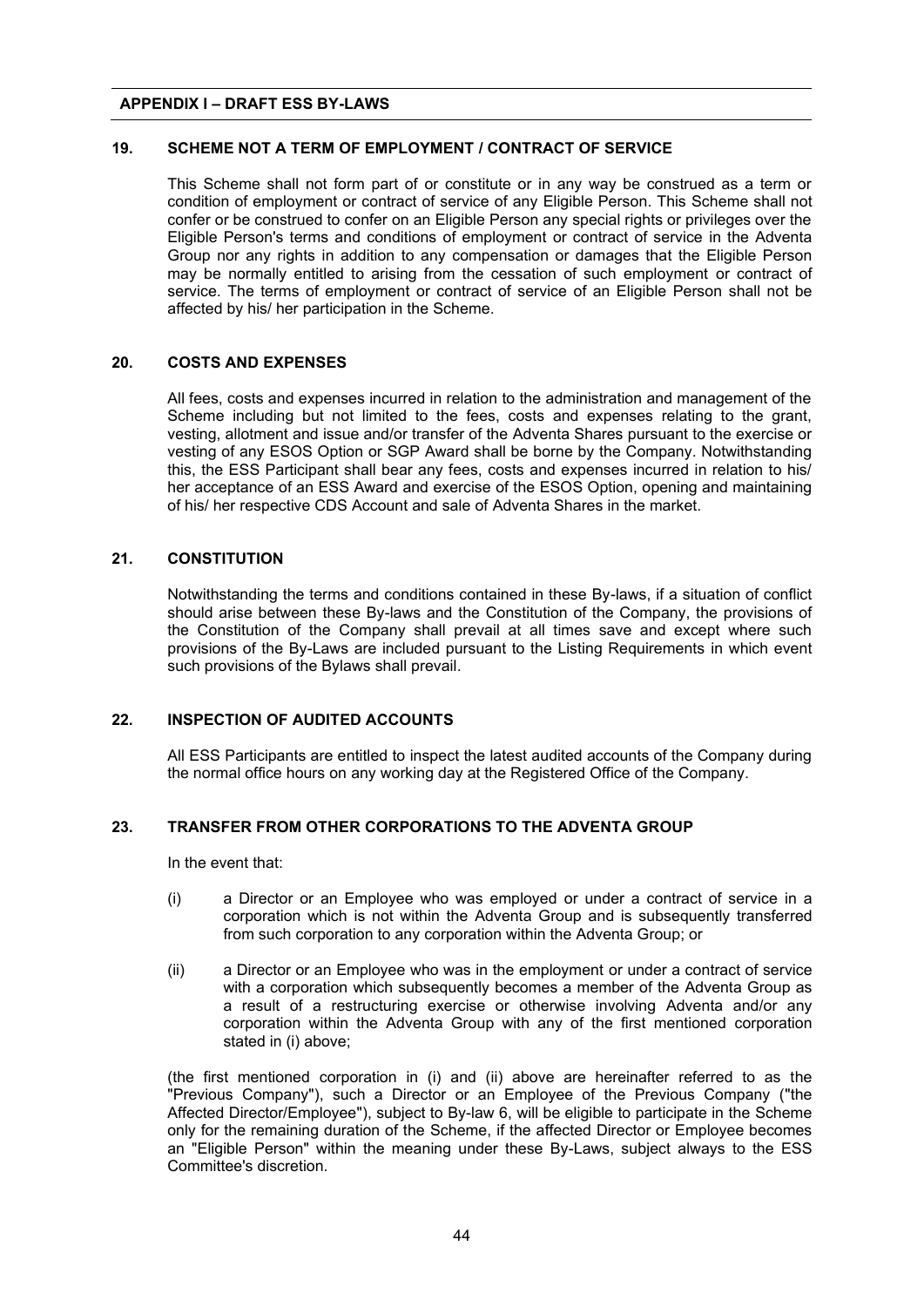For the avoidance of doubt, in the event of any acquisition or incorporation of any corporation into the Adventa Group pursuant to part (ii) above as a subsidiary pursuant to Section 4 of the Act, the Scheme shall apply to the Directors and Employees of such corporation on the date such corporation becomes a subsidiary of Adventa Group (provided that such subsidiary is not dormant) falling within the meaning of the expression of "Eligible Person" under these By-Laws.

# **24. DIVESTMENT FROM THE ADVENTA GROUP**

- 24.1 If a ESS Participant who held office or was in employment or under a contract of service with a corporation which ceases to be a corporation within the Adventa Group due to a subsequently disposal or divested (in whole or in part) from the Adventa Group, then such ESS Participant:
	- (a) shall cease to be capable of being vested any unvested ESS Awards awarded to him/her under the Scheme, unless otherwise determined by the ESS Committee;
	- (b) will not be entitled to exercise any unexercised vested ESOS Options, unless the ESS Committee at its discretion permit such exercise of the unexercised vested ESOS Option or the vesting of the unvested ESS Awards including its allocation thereof. For the avoidance of doubt, save and except to the extent permitted by the ESS Committee, all existing ESS Awards shall automatically lapse and be null and void and of no further force and effect, and
	- (c) shall not be eligible to participate for further ESS Awards under the Scheme.
- 24.2 For the purpose of By-law 24.1, a corporation shall be deemed to be divested from the Adventa Group in the event that such corporation would no longer be a subsidiary of Adventa pursuant to Section 4 of the Act.

#### **25. TAKEOVER AND DISPOSAL OF ASSETS**

Subject to the provisions of any applicable statutes, rules, regulations and/or conditions issued by the relevant regulatory authorities, in the event of:

- (a) a take-over offer being made for the Company, under the Malaysian Code on Take-Overs and Mergers 2016 and Rules on Take-overs, Mergers and Compulsory Acquisitions (or any replacement thereof), to acquire the whole of the issued ordinary share capital of the Company (or such part thereof not at the time held by the person making the take-over offer ("**Offeror**") or any persons acting in concert with the Offeror); or
- (b) the Offeror becoming entitled or bound to exercise the right of compulsory acquisition of Adventa Shares under the provisions of any applicable statutes, rules and/or regulations and gives notice to the ESS Participants that it intends so to exercise such rights on a specific date ("**Specified Date**"); or
- (c) the Company disposes of all or substantially all of its assets and the disposal becomes unconditional;

the ESS Committee may at its discretion to the extent permitted by law permit the vesting of the ESS Awards and the ESS Participant(s) will be entitled to within such period to be determined by the ESS Committee to subscribe and/or exercise all or any of his/her ESS Awards and the Directors of Adventa shall use their best endeavours to procure that such a general offer be extended to the new Adventa Shares that may be issued pursuant to the ESS Award(s) under these By-Laws.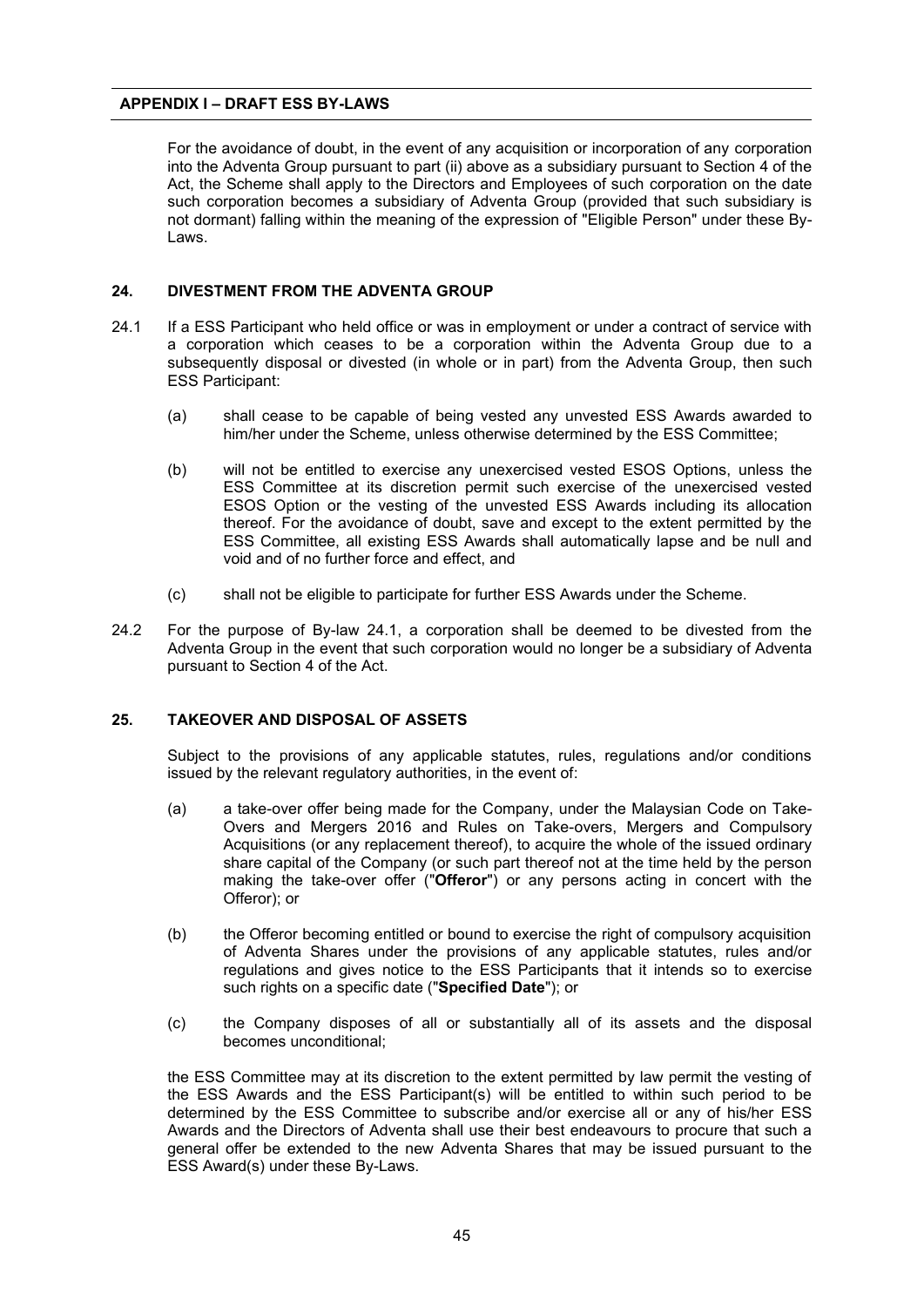In the foregoing circumstances, all ESS Award(s) which the ESS Committee permits to be vested and/or exercisable, shall automatically lapse and become null and void to the extent remain unvested and/or unexercised by the date prescribed by the ESS Committee notwithstanding that the ESS Award vesting date has not commenced or has not expired.

#### **26. SCHEME OF ARRANGEMENT, AMALGAMATION AND RECONSTRUCTION**

Notwithstanding By-laws 39 and 41 and subject to the discretion of the ESS Committee, in the event of the court sanctioning a compromise or arrangement between the Company and its members proposed for the purposes of, or in connection with, a scheme of arrangement and reconstruction of the Company or its amalgamation with any other corporation or corporations, the ESS Committee may at its absolute discretion decide whether an ESS Participant may be entitled to be vested and/or to exercise all or any of his/her unvested and/or unexercised ESS Awards at any time commencing from the date upon which the compromise or arrangement is sanctioned by the court and ending on the date upon which it becomes effective PROVIDED ALWAYS THAT no ESS Awards shall be vested and ESS Awards shall be subscribed and/or exercised after the expiry of the effective date of the compromise or arrangement. Upon the compromise or arrangement becoming effective, all unvested and/or unexercised ESS Awards shall automatically lapse and shall become null and void and of no further force and effect.

#### **27. SUBSEQUENT EMPLOYEE SHARE SCHEMES**

Subject to the Main Market Listing Requirements, approval of the relevant authorities and/or the shareholders of the Company and without derogating the right of the Company to implement more than one employee share scheme, share issuance scheme and/or share grant scheme, the Company may establish a new employee share scheme, share issuance scheme and/or share grant scheme after the expiry date of this Scheme or upon termination of this Scheme.

#### **28. NO COMPENSATION**

- 28.1 No Eligible Person shall be entitled to any compensation for damages or otherwise arising from the termination of the ESS Award(s) or this Scheme or prospective right or benefit under this Scheme pursuant to the provisions of these By-laws.
- 28.2 Notwithstanding any provisions of these By-laws:
	- (a) this Scheme shall not form part of any contract of employment or contract of service between the Company or any corporation within the Adventa Group and any Eligible Person of any corporation of the Adventa Group. The rights of any Eligible Person under the terms of his/her office and/or employment or contract of service with any corporation within Adventa Group shall not be affected by his/her participation in the Scheme, nor shall such participation of the ESS Award(s) or consideration for the ESS Award(s) afford such Eligible Person any additional rights to compensation or damages in consequence of the termination of such office or employment or contract of service for any reason;
	- (b) this Scheme shall not confer on any person any legal or equitable right or other rights under any other law (other than those constituting the ESS Award(s)) against the Company or any corporation of Adventa Group, directly or indirectly, or give rise to any course of action in law or in equity or under any other law against any corporation within Adventa Group;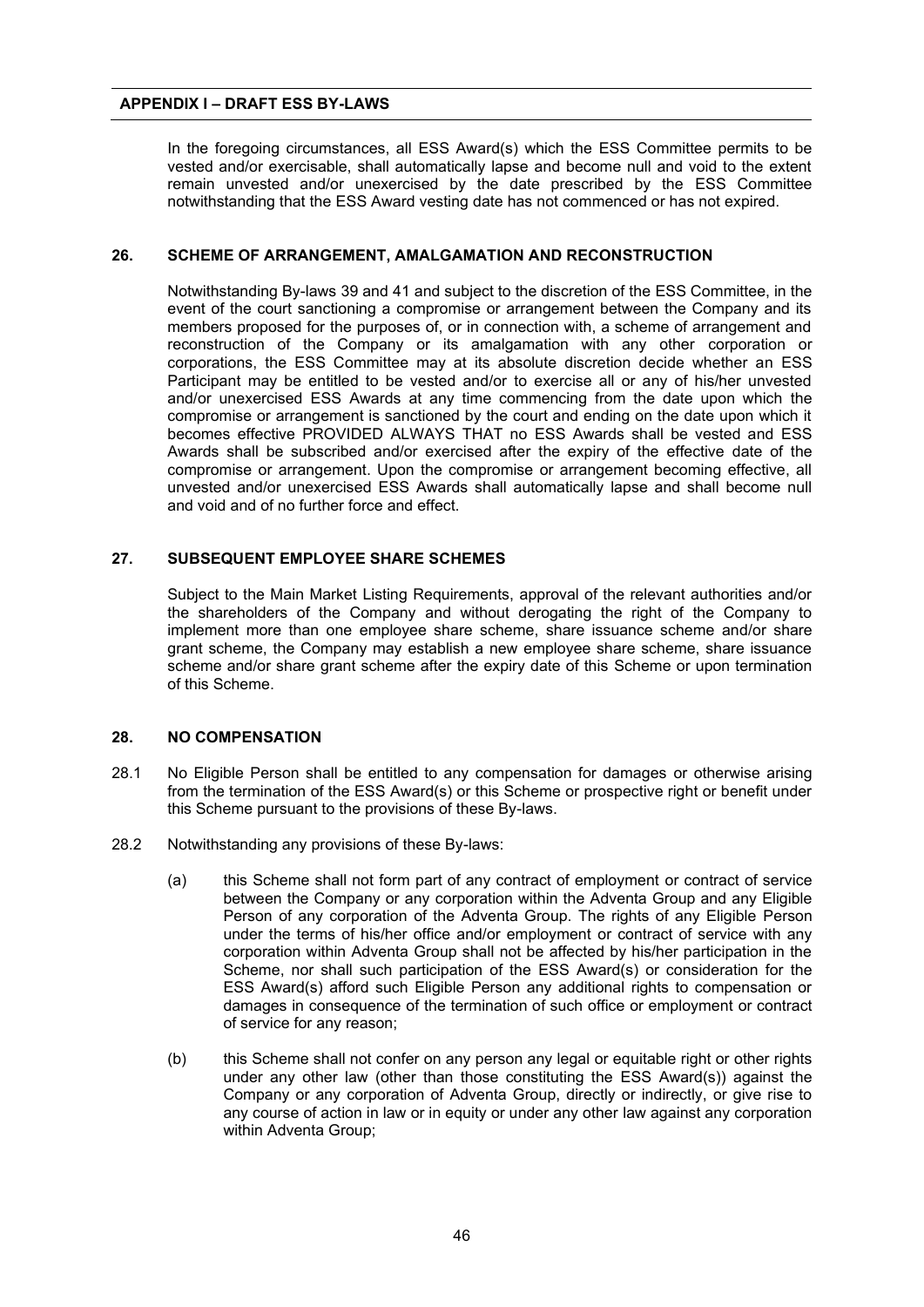- (c) no ESS Participant(s) or his/her legal representative (as the case may be) shall bring any claim, action or proceeding against any corporation of Adventa Group, their directors, the ESS Committee or any other party for compensation, loss or damages whatsoever and howsoever arising from the suspension/cancellation of his/her rights to his/her ESS Award(s) or his/her ESS Award(s) ceasing to be valid pursuant to the provisions of these By-laws; and
- (d) the Company, the Board (including Directors that had resigned but were on the Board during the duration of the Scheme), the Trustee or the ESS Committee shall in no event be liable to the ESS Participant(s) or his/her legal representative (as the case may be) or any other person or entity for any third party claim, loss of profits, loss of opportunity, loss of savings or any punitive, incidental or consequential damage, including without limitation lost profits or savings, directly or indirectly arising from the breach or non-performance of these By-laws or any loss suffered by reason of any change in the price of the Adventa Shares or from any other cause whatsoever whether known or unknown, contingent, absolute or otherwise, whether based in contract, tort, equity, indemnity, breach of warranty or otherwise and whether pursuant to common law, statute, equity or otherwise, even if any corporation of Adventa Group, the Board or the ESS Committee has been advised of the possibility of such damage.

#### **29. TAXES**

All costs, fees, levies, charges and/or taxes (including, without limitation, income tax), if any, arising from the acceptance and vesting of the Adventa Shares pursuant to the SGP Award(s) and/or exercising of the ESOS Option(s) under the Scheme shall be borne by the ESS Participant(s) for his own account and the Company shall not be liable for any one or more of such costs, fees, levies, charges and/or taxes.

#### **30. WINDING UP**

All outstanding ESOS Options and SGP Awards shall be automatically terminated in the event that a resolution is passed or a court order is made for the winding up of the Company.

#### **31. SEVERABILITY**

If any time any term, condition, stipulation or provision in these By-laws is or becomes illegal, void, prohibited or unenforceable in any respect, the same shall be ineffective to the extent of such illegality, voidness, prohibition or unenforceability without invalidating the remaining provisions hereof, and any such illegality, voidness, prohibition or unenforceability shall not invalidate or render illegal, void or unenforceable any other term, condition, stipulation and provision herein contained.

#### **32. GOVERNING LAW AND JURISDICTION**

- 32.1 These By-laws shall be governed by and construed in accordance with the laws of Malaysia and the ESS Participant shall submit to the exclusive jurisdiction of the Courts of Malaysia in all matters connected with the obligations and liabilities of the parties hereto under or arising out of these By-laws.
- 32.2 Any proceeding or action shall be instituted or taken in Malaysia and the ESS Participant irrevocably and unconditionally waives any objection on the ground of venue or forum nonconvenience or any other grounds.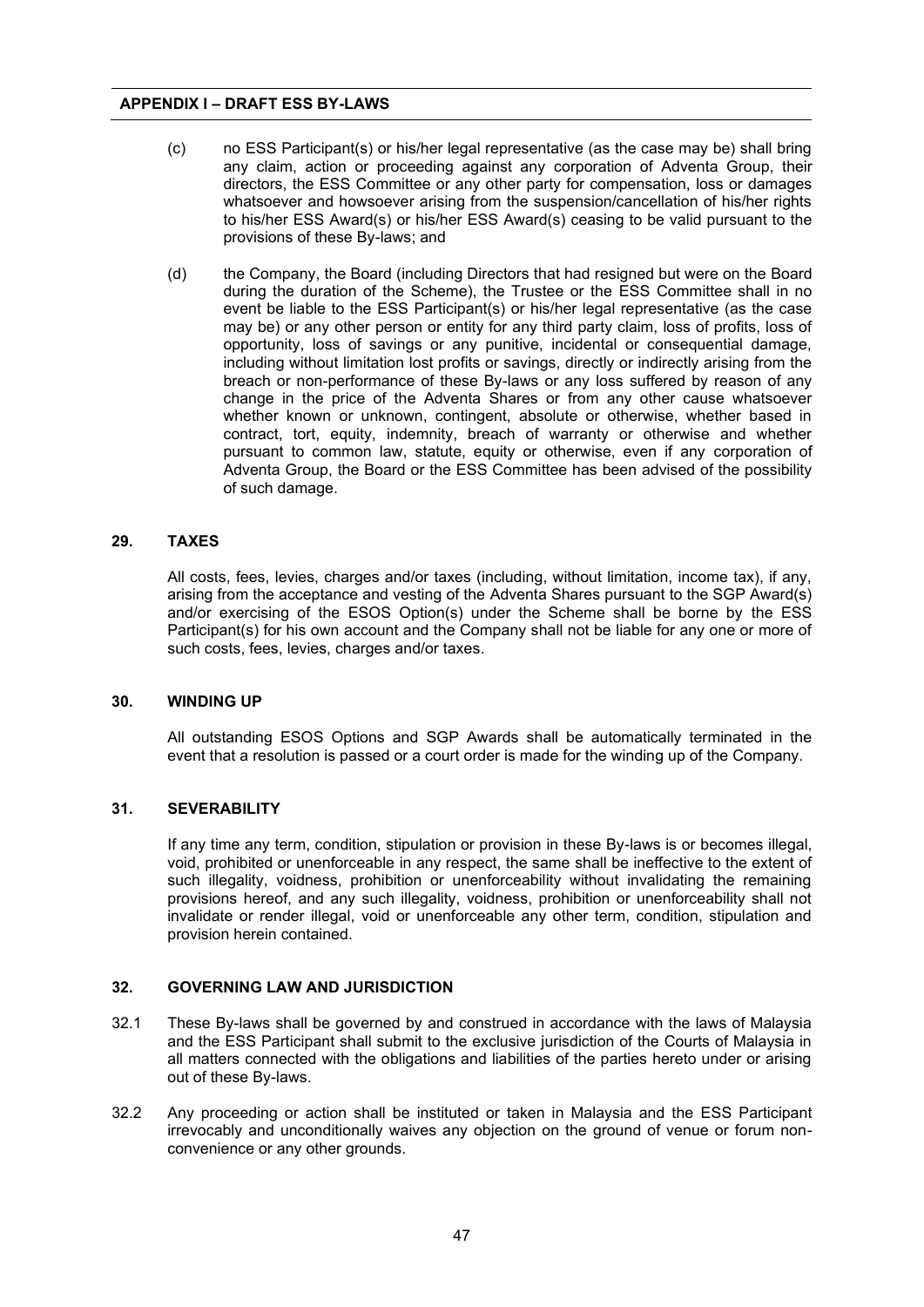32.3 Any ESS Award made to Eligible Persons pursuant to the Scheme shall be valid strictly in Malaysia only and shall not be deemed to be made or offered in any country or jurisdiction other than Malaysia unless specifically mentioned otherwise by the ESS Committee in the ESS Award.

# **33. NOTICE**

- 33.1 Any notice or request which the Company is required to give, or may desire to give, to any Eligible Person or the ESS Participant pursuant to the Scheme shall be in writing and shall be deemed to be sufficiently given:
	- (a) if it is sent by ordinary post by the Company to the Eligible Person or the ESS Participant at the last address known to the Company as being his/her address, such notice shall be deemed to have been received three (3) Market Days after posting;
	- (b) if it is given by hand to the Eligible Person or the ESS Participant, such notice or request shall be deemed to have been received on the date of delivery;
	- (c) if it is sent by electronic media, including but not limited to electronic mail, to the Eligible Person or the ESS Participant, such notice or request shall be deemed to have been received upon confirmation or notification received after the sending of notice or request by the Company.

Any change of address of the Eligible Person or the ESS Participant shall be communicated in writing to the Company and the ESS Committee.

- 33.2 Any certificate, notification, correspondence or other notice required to be given to the Company or the ESS Committee shall be properly given if in writing and sent by registered post or delivered by hand (with acknowledgement of receipt) to the Company at its business address at Lot 24, Jalan Hi-Tech 4, Kulim Hi-Tech Park (Phase 1), 09000 Kulim, Kedah Darul Aman, Malaysia or any other business address which may be notified in writing by the ESS Committee from time to time.
- 33.3 Notwithstanding By-Law 33.1, where any notice is required to be given by the Company or the ESS Committee under these By-Laws in relation to matters which may affect all the Eligible Persons or ESS Participants, as the case may be, the Company or the ESS Committee may give notice through an announcement to all Employees of the Adventa Group to be made in such manner deemed appropriate by the ESS Committee. Upon the making of such an announcement, the notice to be made under By-Law 33.1 shall be deemed to be sufficiently given, served or made to all affected Eligible Person or ESS Participants, as the case may be.

# **34. DECISION OF ESS COMMITTEE**

34.1 Any decision made by the ESS Committee under the Bylaws shall, save for any manifest or error, be final and binding.

[THE REMAINDER OF THIS PAGE HAS BEEN INTENTIONALLY LEFT BLANK]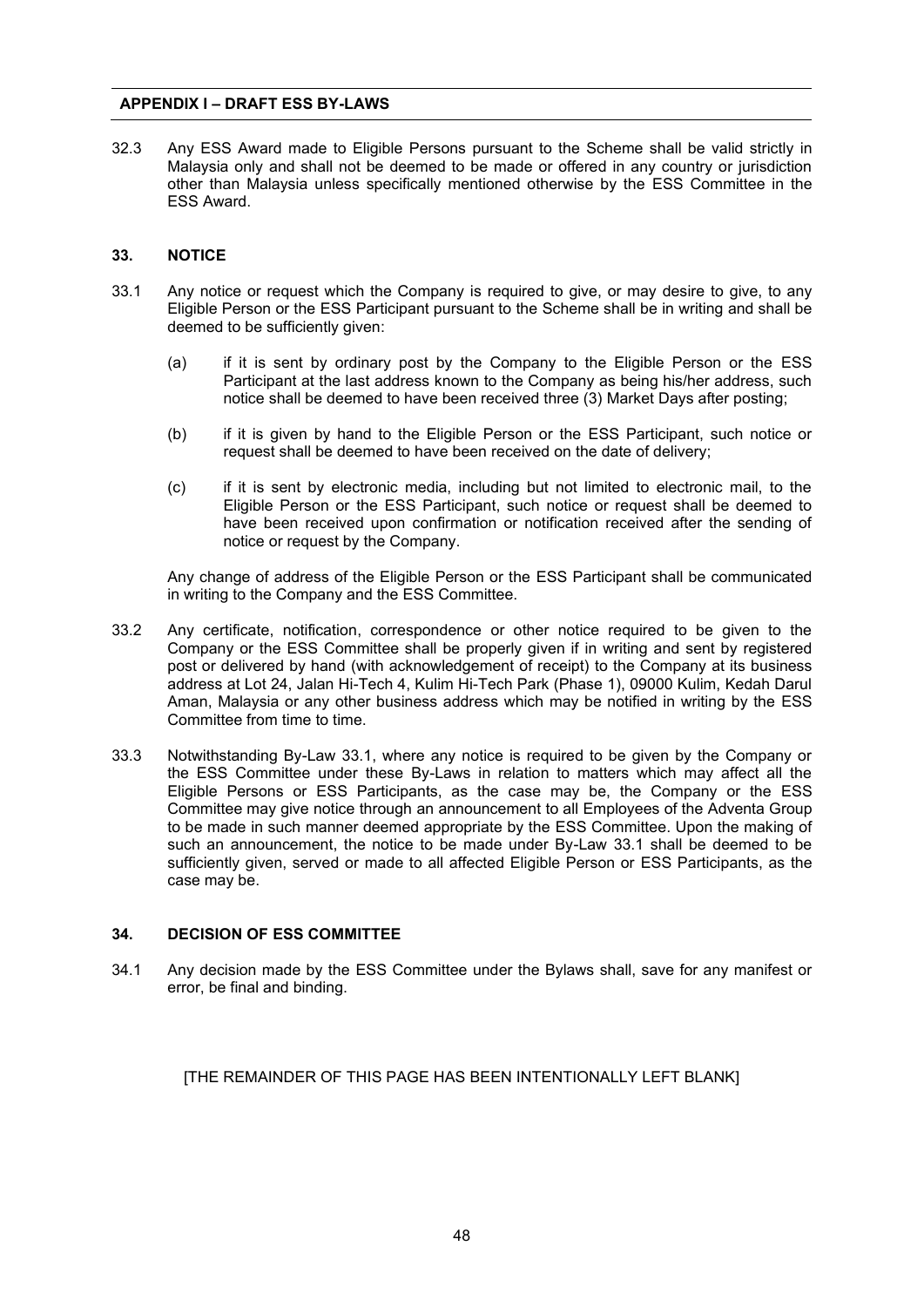# **PART B : ESOS**

#### **35. AWARD OF ESOS OPTIONS**

- 35.1 The ESS Committee may, at any time during the duration of the Scheme as defined in By-law 6, make ESOS Award(s) of ESOS Options in writing to any Eligible Person (based on the criteria of allocation as set out in By-law 8) selected by the ESS Committee which selection shall be at the absolute discretion of the ESS Committee and the Company shall make the requisite announcements in respect thereof to Bursa Securities.
- 35.2 The actual number of Adventa Shares which may be offered to an Eligible Person shall be at the sole and absolute discretion of the ESS Committee and, subject to any adjustments that may be made under By-law 13, shall not be less than one hundred (100) Adventa Shares but not more than the Maximum Allowable Allocation and shall always be in multiples of one hundred (100) Adventa Shares.
- 35.3 An ESOS Award may be made upon such terms and conditions as the ESS Committee may decide from time to time. Each ESOS Award shall be made in writing and is personal to the Eligible Person and is non-assignable and non-transferable.
- 35.4 The ESS Committee may state the following particulars in the Award Letter (where applicable):
	- (a) the number of ESOS Options that are being offered to the Eligible Person;
	- (b) the number of Adventa Shares which the Eligible Person shall be entitled to upon the vesting and exercise of the ESOS Options being offered;
	- (c) the ESS Period;
	- (d) the Exercise Period;
	- (e) the Option Price;
	- (f) the Validity Period as defined in By-law  $35.1$ ;
	- (g) whether the ESOS Award is conditional, any vesting, service and/or performance conditions ("**Vesting Conditions**"), the performance period, service period, vesting period, and vesting date(s) but in any event such period(s) and date(s) shall not be later than the Date of Expiry; and
	- (h) any other information deemed necessary by the ESS Committee.
- 35.5 Without prejudice to By-laws 17 and 18, in the event of an error on the part of the Company in stating any of the particulars referred to in By-law 35.4, the following provisions shall apply:
	- (a) within one (1) month after discovery of the error, the Company shall issue a supplemental Award Letter, stating the correct particulars referred to in By-law 35.4;
	- (b) in the event that the error relates to particulars other than the Option Price, the Option Price applicable in the supplemental Award Letter shall remain as the Option Price as per the original Award Letter; and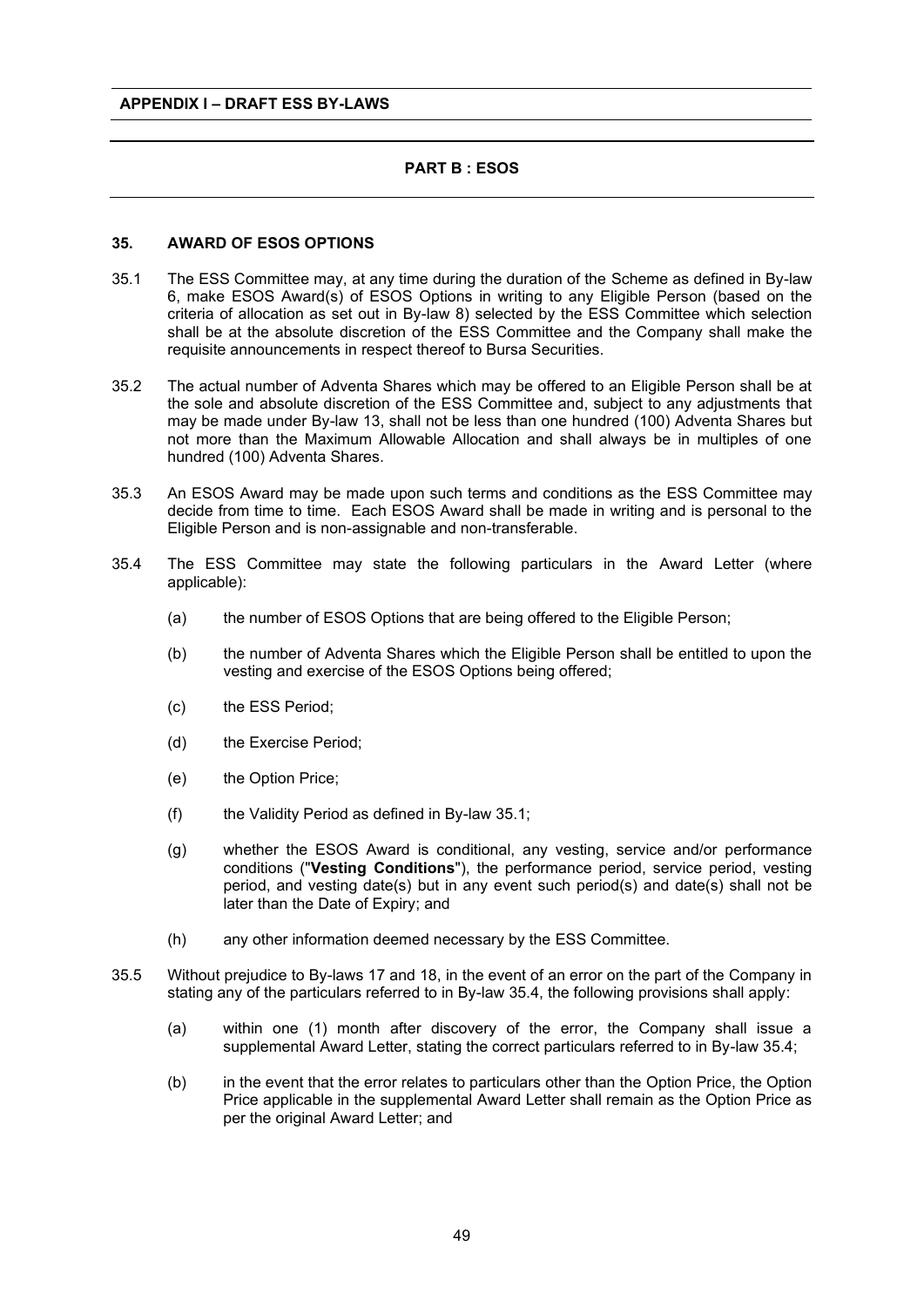- (c) in the event that the error relates to the Option Price, the Option Price applicable in the supplemental Award Letter shall be the Option Price applicable as at the date of the original Award Letter, save and except with respect to any ESOS Option which have already been exercised as at the date of issue of the supplemental Award Letter.
- 35.6 Subject to By-law 34, nothing herein shall prevent the ESS Committee from making more than one (1) ESS Award to any Eligible Person **PROVIDED ALWAYS THAT** the total aggregate number of Adventa Shares which may be offered to any Eligible Person (inclusive of Adventa Shares previously offered under the Scheme, if any) shall not exceed the Maximum Allowable Allocation of that Eligible Person as set out in By-law 8.
- 35.7 The ESS Committee has the discretion not to make further additional ESOS Awards.
- 35.8 The ESOS Awards shall automatically lapse and be null and void in the event of the death of the Eligible Person or cessation of employment or contract services of the Eligible Person for any reason whatsoever prior to the acceptance of the ESOS Awards by the Eligible Person in the manner set out in By-law 36.
- 35.9 After each adjustment following an alteration of the Company's share capital as stipulated in By-laws 13.1 and 13.2 and the Company informing the ESOS Participant of such adjustment pursuant to By-law 13.8, upon the return by an ESOS Participant of the original Award Letter to the Company, that letter shall be amended or a new Award Letter shall be issued within one (1) month from the date of return of the original Award Letter, to reflect the adjustment made to the number of ESOS Options granted to the ESOS Participant and/or the Option Price.
- 35.10 The ESS Committee may, by giving notice in writing to the Eligible Person, vary or waive the terms of any Vesting Condition, performance period, service period, vesting period or other conditions.
- 35.11 The Company shall keep and maintain at its own expense a register of ESOS Participants and shall enter the names, addresses and identity card or passport numbers of the ESOS Participants, the Maximum Allowable Allocation, the number of ESOS Options offered, the number of ESOS Options exercised, the ESOS Award Date and the Option Price and other particulars as may be prescribed under Section 129 of the Act.
- 35.12 For the avoidance of doubt, there shall be no legal, equitable or other obligation whatsoever on the part of the ESS Committee to consider making, or to make, any ESOS Award to any or all of the Eligible Persons.
- 35.13 Each vested ESOS Option shall be exercisable into one (1) Adventa Share, fully issued and paid-up, in accordance with the provisions of these By-laws.

# **36. ACCEPTANCE OF THE AWARD**

36.1 An ESOS Award of the ESOS Option(s) shall be valid for a period of thirty (30) calendar days from the ESOS Award Date or such period as the ESS Committee at its discretion, determines on a case-to-case basis (**"Validity Period"**). Acceptance of the said ESOS Award by an Eligible Person shall be made by way of a written notice from the Eligible Person to the ESS Committee in the form prescribed by the ESS Committee and accompanied by the payment of Ringgit Malaysia One (RM1.00) only as non-refundable consideration for the acceptance of each ESOS Award (regardless of the number of shares comprised therein).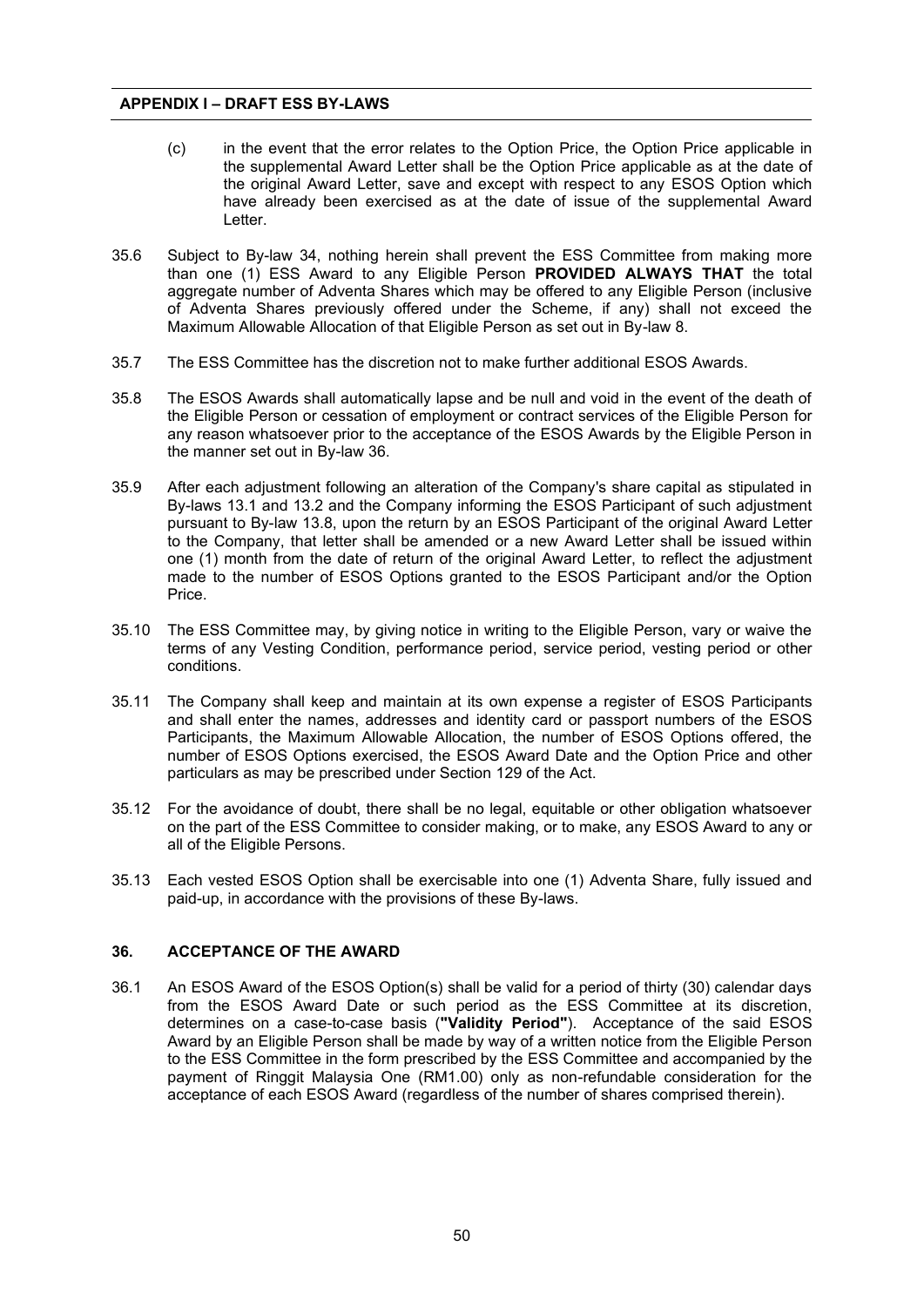- 36.2 In the event that the Eligible Person fails to accept the ESOS Award of the ESOS Option(s) or pay the acceptance consideration as set out in By-law 36.1 within the Validity Period and in the manner aforesaid, or in the event of death or cessation of employment or contract of services of the Eligible Person or the Eligible Person becomes a bankrupt prior to his/her acceptance of the ESOS Award(s), the said ESOS Award shall be deemed to have lapsed. The ESOS Option(s) comprised in such ESOS Award(s) may, at the discretion of the ESS Committee, be re-offered to the same or other Eligible Person.
- 36.3 Upon acceptance of the ESOS Award(s) by the Eligible Person(s), the ESOS Award(s) will be vested to the ESOS Participant(s) on the ESOS vesting date during the duration of the Scheme, subject to the ESOS Participant(s) fulfilling the vesting condition(s), if any, as determined by the ESS Committee.

#### **37. OPTION PRICE**

- 37.1 The Option Price of each Share comprised in any ESOS Option shall be:
	- (a) the weighted average market price of the Adventa Shares for the five (5) Market Days at the time of the ESOS Award Date less a discount of not more than ten per centum (10%) therefrom or such other percentage of discount as may be permitted by Bursa Securities and/or any other relevant authorities from time to time; or
	- (b) such minimum Option Price as may be permitted by the provisions of the Act and the Main Market Listing Requirements;

whichever is higher, as determined by the Board upon recommendation of the ESS Committee which shall be binding and conclusive.

37.2 The Option Price shall be subject to any adjustments provided under By-law 13.

# **38. VESTING CONDITIONS**

- 38.1 Subject to By-laws 6, 7 and 38.2, the ESOS Option(s) or such part thereof will only vest to the ESOS Participant on the vesting date(s) if:
	- (a) the ESOS Participant remains in employment by or appointment in the Adventa Group as at the vesting date or in the case of a Director, remains as a Director with Adventa Group as at the Vesting Date(s); and
	- (b) the other Vesting Conditions (if any) are fully and duly satisfied.
- 38.2 The ESS Committee shall have the discretion to determine whether any Vesting Condition has been satisfied (whether fully or partially) or exceeded and in making any such determination, the ESS Committee shall have the right to make reference to (among others) the audited results of the Adventa Group, to take into account such factors as the ESS Committee may determine to be relevant, such as changes in accounting methods, taxes and extraordinary events, and further, to amend any Vesting Conditions if the ESS Committee decides that a changed performance target would be a fairer measure of performance.
- 38.3 Where the ESS Committee has made the determination that the Vesting Conditions and all other stipulated conditions have been fulfilled (whether fully or partially) pursuant to the ESOS Option, the ESS Committee shall notify the ESOS Participant of the number of ESOS Options vested and the vesting date of such ESOS Option. No ESOS Participant shall have any right to exercise any ESOS Options granted to the ESOS Participant until the ESOS Options are vested on the ESOS Participant pursuant to these By-Laws. The decision and/or determination of the ESS Committee on the vesting of the ESOS Option on the ESOS Participant pursuant to these By-Laws shall be final and conclusive.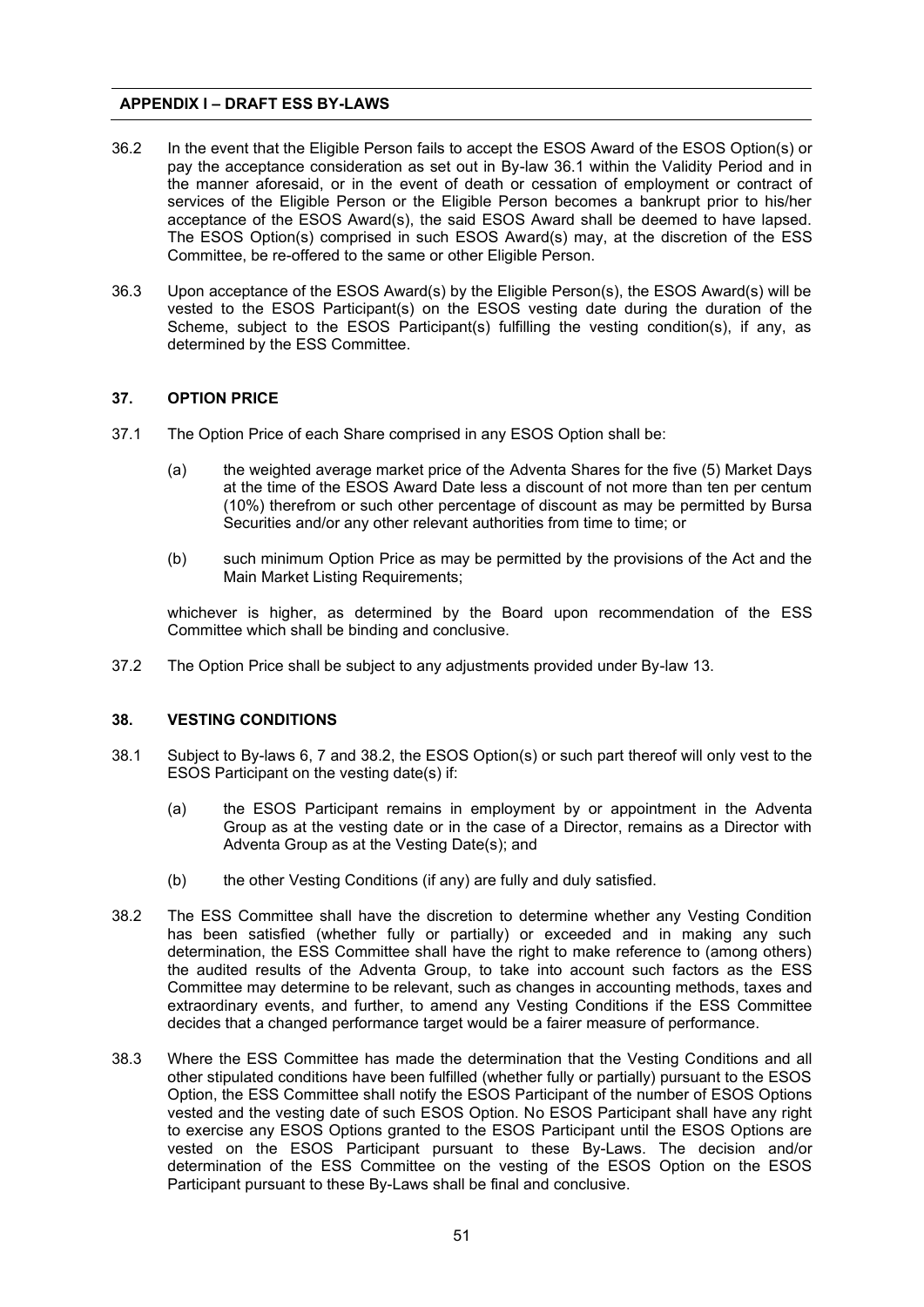38.4 Unless otherwise determined by the ESS Committee if the Vesting Conditions are not fulfilled in accordance with the period as set out in the Award Letter, that ESOS Option(s) shall lapse and be of no value.

# **39. EXERCISE OF ESOS OPTIONS**

- 39.1 Subject to By-laws 39.2 and 39.7, an ESOS Option can be exercised by the ESOS Participant by notice in the prescribed form to the Company on the first or fifteenth of every month during the Exercise Period in respect of all or any part of the Adventa Shares comprised in the ESOS Option, such part being in multiples of one hundred (100) Adventa Shares. For the avoidance of doubt, if the first or fifteenth day of any month shall fall on a day which is not a Market Day, then the notice in writing by the ESOS Participant to the Company shall be submitted on the Market Day immediately following the first or fifteenth of the said month. Any partial exercise of an ESOS Option shall not preclude the ESOS Participant from exercising the ESOS Option in respect of the balance of the Adventa Shares comprised in the ESOS Option. In the event that an ESOS Participant's balance of ESOS Option(s) exercisable in accordance with these By-laws shall be less than 100 new Adventa Shares, the said balance shall, if exercised, be exercised in a single tranche.
- 39.2 Subject to By-laws 13 and 17, the ESS Committee may, at any time and from time to time, before and after an ESOS Option is granted, limit the exercise of the ESOS Option to a maximum number of Adventa Shares and/or such percentage of the total Adventa Shares comprised in the ESOS Option during such periods within the ESS Period, subject to the exercise of the ESOS Option to any Vesting Condition determined by the ESS Committee at its sole and absolute discretion including but not limited to performance/ service targets being achieved before an ESOS Option(s) can be exercised and/or impose any other terms and/or conditions (including the time period to exercise the ESOS Option) as the ESS Committee may, in its sole discretion deem appropriate including amending or varying any terms or conditions imposed earlier.
- 39.3 Every such notice to exercise the ESOS Option referred to in By-law 39.1 shall be accompanied by a remittance in RM in the form of a bankers' draft or cashiers' order drawn and payable in Malaysia or any other from acceptable to the ESS Committee for the full amount of subscription monies (calculated in accordance with the provisions of By-law 39) in relation to the number of Adventa Shares in respect of which the written notice is given.
- 39.4 The Company shall allot and issue such new Adventa Shares and/or transfer from its treasury shares to the ESOS Participant in accordance with the provisions of the Company's Constitution, the Central Depositories Act and the Rules of Bursa Depository, despatch the notice of allotment or transfer to the ESOS Participant and make an application for the listing of and quotation for the new Adventa Shares within eight (8) Market Days from the receipt by the Company of the aforesaid notice and remittance from the ESOS Participant or such other period as may be prescribed by Bursa Securities.
- 39.5 The ESS Committee, the Board of Adventa and the Company shall not under any circumstances whatsoever be liable for any costs, expenses, charges and damages whatsoever and howsoever arising whether arising directly or indirectly from any delay on the part of the Company in allotting and issuing of the new Adventa Shares and/or transferring from it treasury shares or in procuring Bursa Securities to list the new Adventa Shares for which the ESOS Participant is entitled to subscribe or otherwise or any delay in receipt or non-receipt by the Company of the notice to exercise the ESOS Option or for any errors in any ESOS Award or any other matters or dealings which are outside the control of the Company, the Board and/or the ESS Committee.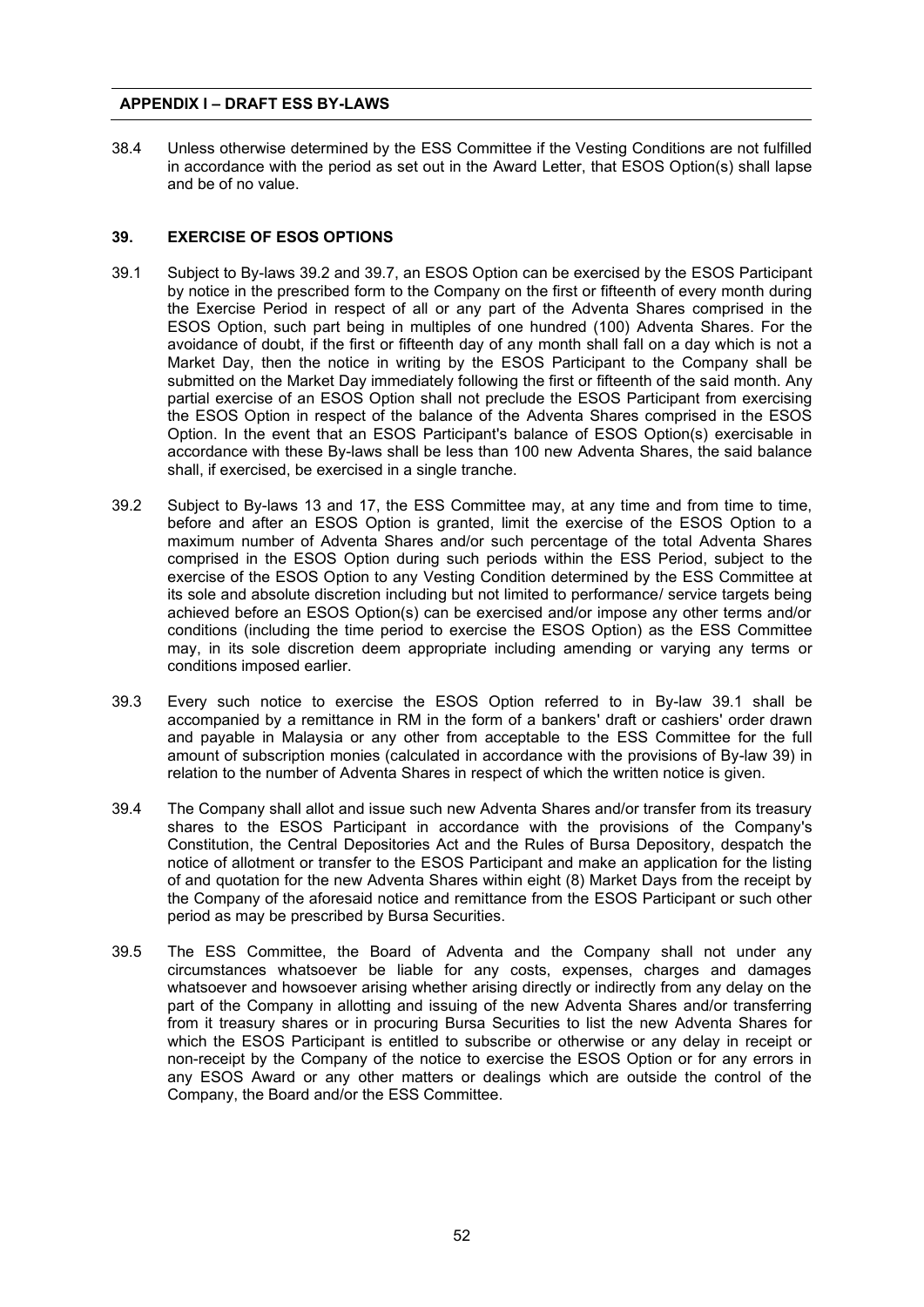- 39.6 The ESOS Participant who exercises his/her ESOS Option shall provide the ESS Committee with his/her CDS Account number or the CDS Account number of his/her Authorised Nominee, as the case may be, in the notice referred to in By-law 39.1. The Adventa Shares to be issued and/or transferred pursuant to the exercise of an ESOS Option will be credited directly into the CDS Account of the ESOS Participant or his/her Authorised Nominee, as the case may be and a notice of allotment stating the number of shares credited into such CDS Account will be issued and/or transferred to the ESOS Participant within eight (8) Market Days from the receipt by the Company of the written notice of exercise of the ESOS Option together with the requisite remittance of monies or such other period as may be prescribed or allowed by Bursa Securities and no physical share certificate will be issued.
- 39.7 In the event that an ESOS Participant is subject to a performance improvement plan ("**PIP**")/ disciplinary proceedings (whether or not such PIP/disciplinary proceedings will give rise to a dismissal or termination of service) the ESS Committee shall have the right, to suspend the ESOS Participant's ESOS Option from being vested and/or exercised pending the achievement of the stipulated improvement plan targets by the ESOS Participant/ the outcome of such disciplinary proceedings. The ESS Committee may impose such terms and conditions as the ESS Committee shall deem appropriate having regard to the nature of the PIP/charges made or brought against the ESOS Participant **PROVIDED ALWAYS THAT:** 
	- (a) in the event that such ESOS Participant shall subsequently achieve the stipulated improvement plan targets/be found not guilty of the charges which give rise to such disciplinary proceedings, the ESS Committee shall reinstate the rights of such ESOS Participant to be vested and/or to exercise his/her vested ESOS Option;
	- (b) in the event the ESOS Participant fails to achieve the stipulated improvement plan targets/disciplinary proceedings result in a recommendation for the dismissal or termination of service of such ESOS Participant, the ESOS Option (whether or not vested) shall immediately cease without notice and be null and void and of no further force and effect upon pronouncement of the dismissal or termination of service of such ESOS Participant notwithstanding that such recommendation may be subsequently challenged by the ESOS Participant in any other forum; and
	- (c) in the event such ESOS Participant only partially achieves the stipulated improvement plan targets/is found guilty but not dismissed or termination of service is not recommended, the ESS Committee shall have the right to determine at its discretion whether or not the ESOS Participant may continue to be vested and/or to exercise his/her ESOS Option and/or adjust such number of ESOS Options to be vested and if so, to impose such limits, terms and conditions as it deems appropriate, on such vesting and/or exercise.

The ESS Committee may, after a warning /caution letter has been issued to an ESOS Participant by the relevant corporation within the Adventa Group suspend the ESOS Participant's ESOS Option from being vested and/or exercised until such time as the ESS Committee determines at its discretion whether or not the ESOS Participant may continue to be vested and/or exercise his/her ESOS Option and if so, whether to impose such limits, terms and conditions as the ESS Committee deems appropriate, on such vesting and/or exercise.

For the purpose of this By-laws, an ESOS Participant shall be deemed to be subject to "disciplinary proceedings" if:

- (i) he/ she is suspended from work pending investigation into his/ her conduct;
- (ii) he/ she is issued with a letter requiring him/ her to attend an internal domestic inquiry; or
- (iii) such other instances as the ESS Committee may deem as being subject to disciplinary proceedings.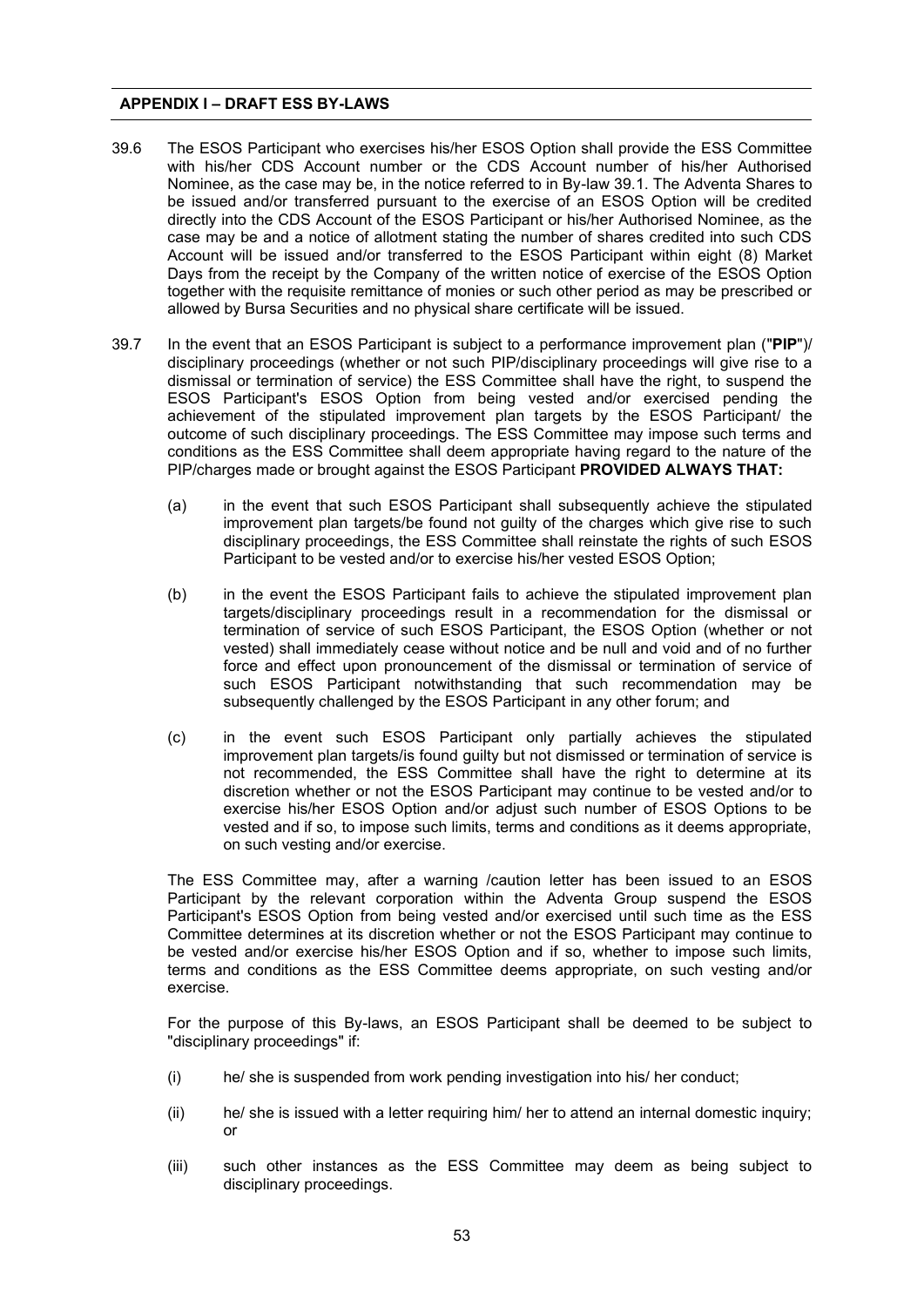- 39.8 All ESOS Options to the extent unexercised and/or unvested on the expiry or earlier termination of the ESS Period applicable thereto shall lapse.
- 39.9 Any failure to comply with the procedures specified by the ESS Committee or to provide information as required by the Company in the notice to exercise or inaccuracy in the CDS Account number provided shall result in the notice to exercise being rejected at the discretion of the ESS Committee. The ESS Committee shall inform the ESOS Participant of the rejection of the notice of exercise within ten (10) Market Days from the date of rejection and the ESOS Participant shall not have deemed to have exercised his/her ESOS Option.
- 39.10 The Company, the Board and the ESS Committee shall not under any circumstances be held liable to any person for any costs, losses, expenses, damages or liabilities whatsoever and howsoever arising in the event of any delay on the part of the Company in allotting and issuing or crediting the Adventa Shares or in procuring the relevant authorities to list and quote the Adventa Shares subscribed for by an ESOS Participant (where applicable) or any delay in receipt or non-receipt by the Company of the notice to exercise the ESOS Options or for any errors in any ESOS Options or any other matters or dealings which are outside the control of the Company, the Board and/or the ESS Committee.
- 39.11 Every ESOS Option shall be subjected to the condition that no Adventa Shares shall be vested, issued, transferred and/or credited pursuant to the exercise of an ESOS Option if such vesting, issue, transfer and/or crediting would be contrary to any law, enactment, rule and/or regulation of any legislative or non-legislative body which may be in force during the ESS Period or such period as may be extended.
- 39.12 Notwithstanding anything to the contrary herein contained, the ESS Committee shall at any time during the ESS Period have the sole and absolute discretion to determine whether to purchase all but not part of the vested but unexercised ESOS Options from an ESOS Participant. The price payable for the purchase shall be:
	- (a) the 3-month weighted average market price of Adventa Shares immediately before the date of the notice of the purchase in excess of the Option Price for each vested but unexercised ESOS Options held by the ESOS Participant; or
	- (b) RM1.00 for all vested but unexercised ESOS Options held by the ESOS Participant,

whichever is the higher.

Upon completion of the purchase of the vested but unexercised ESOS Options from the ESOS Participant all vested but unexercised ESOS Options purchased and all unvested ESOS Options held by that ESOS Participant shall lapse.

- 39.13 In implementing this Scheme but subject to the Act, Main Market Listing Requirements, Constitution and the applicable laws, the ESS Committee may at its absolute discretion decide that the ESOS Option be satisfied by the following methods:
	- (a) issuance of new Adventa Shares;
	- (b) transfer of Adventa's treasury shares (if any) or any other methods as may be permitted by the Act; or
	- (c) a combination of any of the above.

[THE REMAINDER OF THIS PAGE HAS BEEN INTENTIONALLY LEFT BLANK]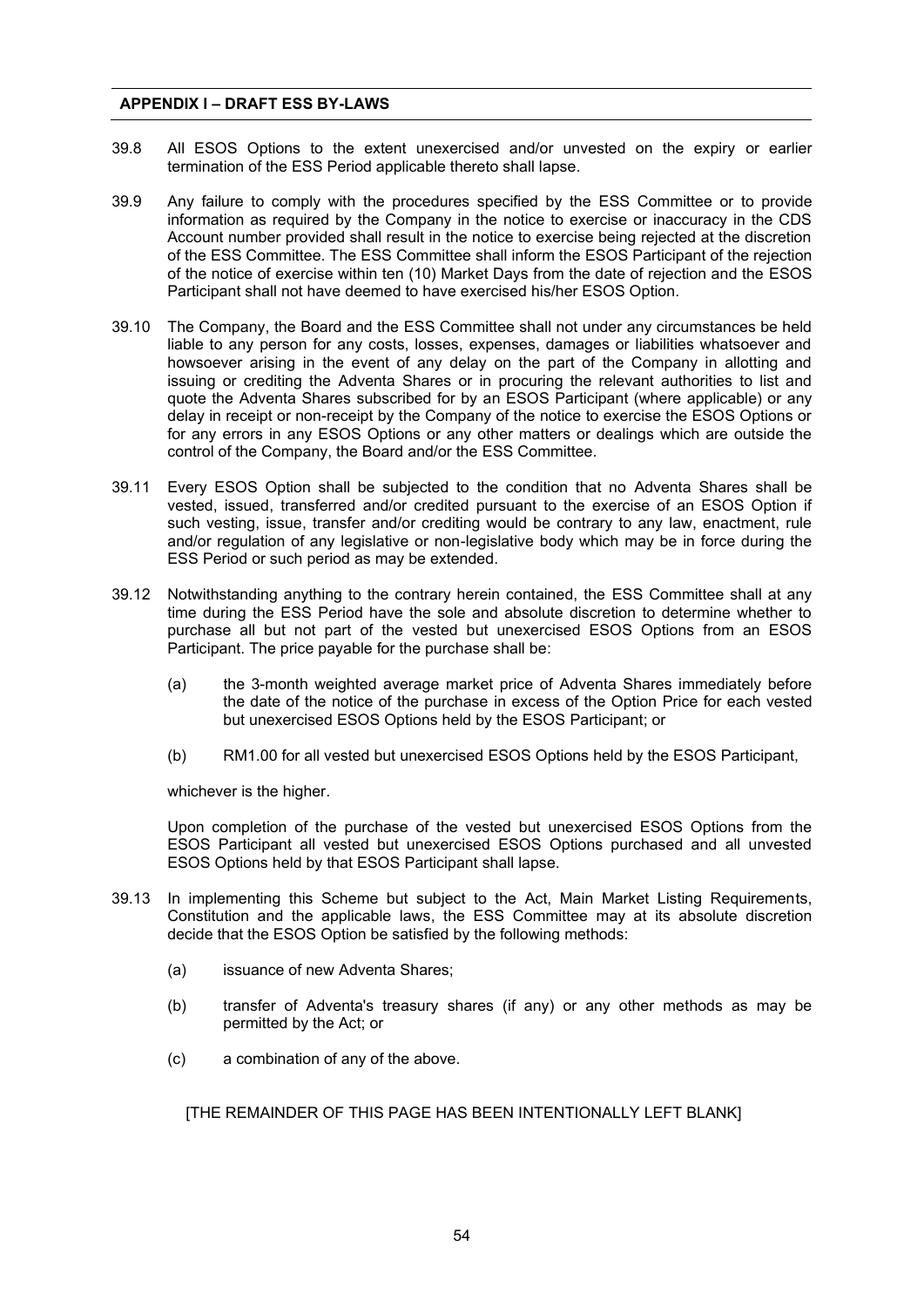# **PART C : SGP**

#### **40. SGP AWARDS**

- 40.1 The ESS Committee may, at any time during the duration of the Scheme as defined in By-law 6, grant an SGP Award(s) (whether on an annual basis or otherwise at the sole and absolute discretion of the ESS Committee) in writing to any Eligible Person (based on the criteria of allocation as set out in By-law 8) selected by the ESS Committee which selection shall be at the absolute discretion of the ESS Committee and the Company may make the requisite announcements in respect thereof to Bursa Securities.
- 40.2 The actual number of Adventa Shares which may be offered to an Eligible Person shall be at the sole and absolute discretion of the ESS Committee and, subject to any adjustments that may be made under By-law 13, shall not be less than one hundred (100) Adventa Shares but not more than the Maximum Allowable Allocation and shall always be in multiples of one hundred (100) Adventa Shares.
- 40.3 An SGP Award may be made upon such terms and conditions as the ESS Committee may decide from time to time. Each SGP Award shall be made in writing and is personal to the Eligible Person and is non-assignable and non-transferable.
- 40.4 The ESS Committee may state the following particulars in the Award Letter (where applicable):
	- (a) the number of Adventa Shares to be granted to the Eligible Person;
	- (b) the ESS Period;
	- (c) the SGP Award Date;
	- (d) whether the SGP Award is conditional, the Vesting Conditions, the performance period, service period, vesting period, and vesting date(s) but in any event such period(s) and date(s) shall not be later than the Date of Expiry; and
	- (e) any other information deemed necessary by the ESS Committee.
- 40.5 The ESS Committee shall notify each SGP Participant of the SGP Award of such performance targets, performance period, service period, vesting period, Vesting Conditions, vesting date(s) or such other conditions to be stipulated by the ESS Committee and the number of Adventa Shares vested onto him/ her on the vesting dates PROVIDED THAT there may be excluded from such notice any information the disclosure of which the ESS Committee shall reasonably consider would prejudice confidentiality.
- 40.6 Without prejudice to By-laws 17 and 18, in the event of an error on the part of the Company in stating any of the particulars referred to in By-laws 40.4 and/or 40.5, the Company shall issue a supplemental Award Letter, stating the correct particulars referred to in By-law 40.4 and/or 40.5 within one (1) month after discovery of the error.
- 40.7 Subject to By-law 40, nothing herein shall prevent the ESS Committee from making more than one (1) SGP Award to any Eligible Person **PROVIDED ALWAYS THAT** the total aggregate number of Adventa Shares which may be offered to any Eligible Person (inclusive of Adventa Shares previously offered under the Scheme, if any) shall not exceed the Maximum Allowable Allocation of that Eligible Person as set out in By-law 8.
- 40.8 The ESS Committee has the discretion not to make further additional SGP Awards.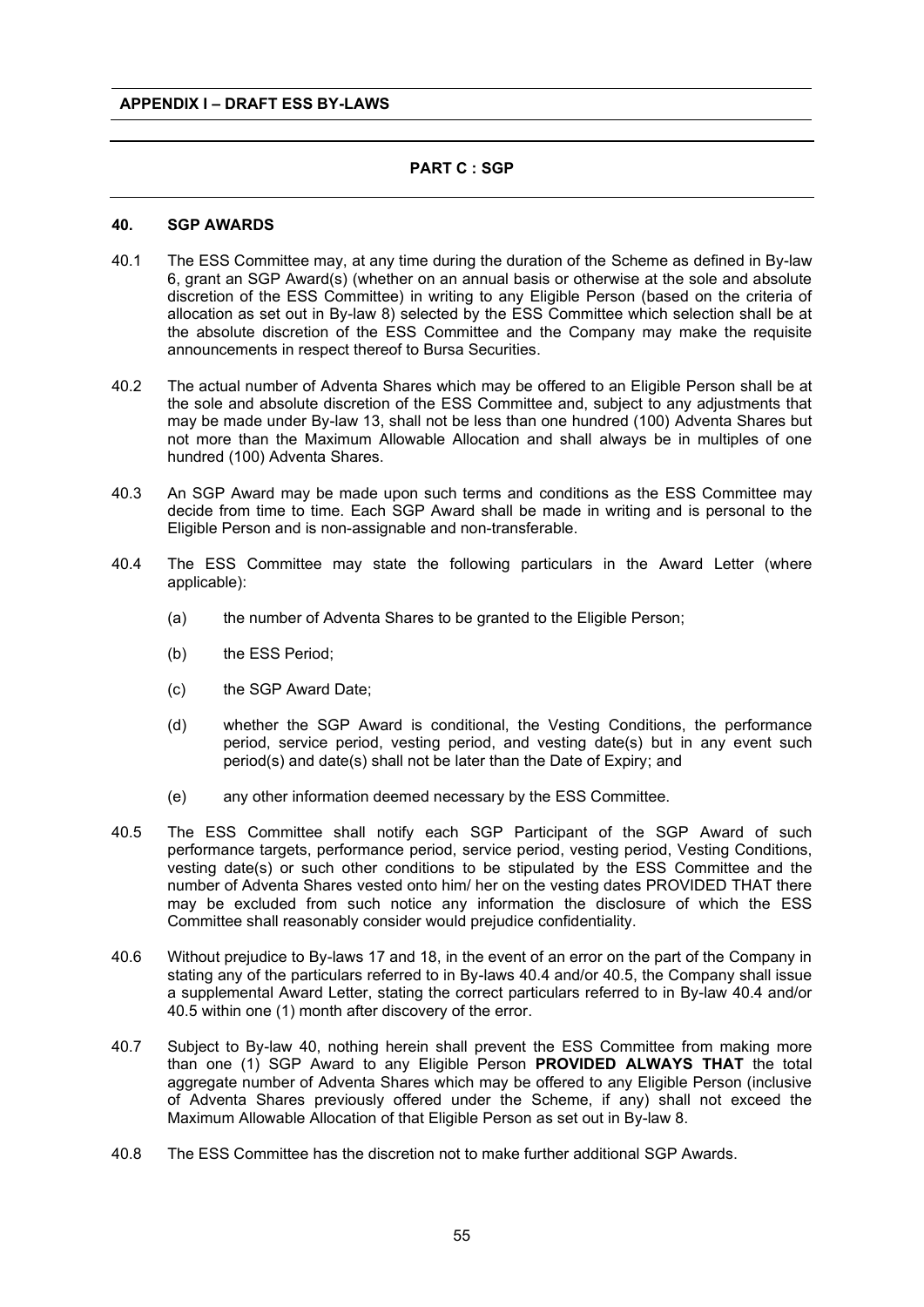- 40.9 The SGP Awards shall automatically lapse and be null and void in the event of the death of the Eligible Person or the Eligible Person ceasing to be employed by the Adventa Group for any reason whatsoever prior to the acceptance of the SGP Awards by the Eligible Person in the manner set out in By-law 41.
- 40.10 After each adjustment following an alteration of the Company's share capital as stipulated in By-laws 13.1 and 13.2 and the Company informing the SGP Participant of such adjustment pursuant to By-law 13.5, upon the return by an SGP Participant of the original Award Letter to the Company, that letter shall be amended or a new Award Letter shall be issued within one (1) month from the date of return of the original Award Letter, to reflect the adjustment made to the number of Adventa Shares granted to the SGP Participant.
- 40.11 The ESS Committee may, by giving notice in writing to the Eligible Person, vary or waive the terms of any Vesting Condition, performance period, service period, vesting period or other conditions.
- 40.12 For the avoidance of doubt, there shall be no legal, equitable or other obligation whatsoever on the part of the ESS Committee to consider making, or to make, any SGP Award to any or all of the Eligible Persons.

#### **41. ACCEPTANCE OF THE SGP AWARD**

- 41.1 An SGP Award shall be valid for a period of thirty (30) calendar days from the SGP Award Date or such period as the ESS Committee at its discretion, determines on a case to case basis (**"Validity Period"**). Acceptance of the said SGP Award by an Eligible Person shall be made by way of a written notice from the Eligible Person to the ESS Committee in the form prescribed by the ESS Committee and accompanied by the payment of Ringgit Malaysia One (RM1.00) only as non-refundable consideration for the acceptance of each SGP Award (regardless of the number of shares comprised therein).
- 41.2 In the event that the Eligible Person fails to accept the SGP Award or pay the acceptance consideration as set out in By-law 41.1 within the Validity Period and in the manner aforesaid, or in the event of death or cessation of employment of the Eligible Person or the Eligible Person becomes a bankrupt prior to his/her acceptance of the SGP Award(s), the said SGP Award shall be deemed to have lapsed. The Adventa Shares comprised in such SGP Award(s) may, at the discretion of the ESS Committee, be re-offered to other Eligible Person.
- 41.3 Upon acceptance of the SGP Award(s) by the Eligible Person(s), the SGP Award(s) will be vested to the SGP Participant(s) on the SGP vesting date during the duration of the Scheme, subject to the SGP Participant(s) fulfilling the vesting condition(s), if any, as determined by the ESS Committee.

#### **42. VESTING CONDITIONS**

- 42.1 Subject to By-laws 6, 7 and 43.2, the Adventa Shares comprised in the SGP Award or such part thereof will only vest to the SGP Participant on the vesting date(s) if:
	- (a) the SGP Participant remains in employment with the Adventa Group as at the vesting date; and
	- (b) the other Vesting Conditions (if any) are fully and duly satisfied.
- 42.2 The ESS Committee shall have the discretion to determine whether any Vesting Condition has been satisfied (whether fully or partially) or exceeded, and in making any such determination, the ESS Committee shall have the right to make reference to (among others) the audited results of the Adventa Group, to take into account such factors as the ESS Committee may determine to be relevant, such as changes in accounting methods, taxes and extraordinary events, and further, to amend any Vesting Conditions if the ESS Committee decides that a changed performance target would be a fairer measure of performance.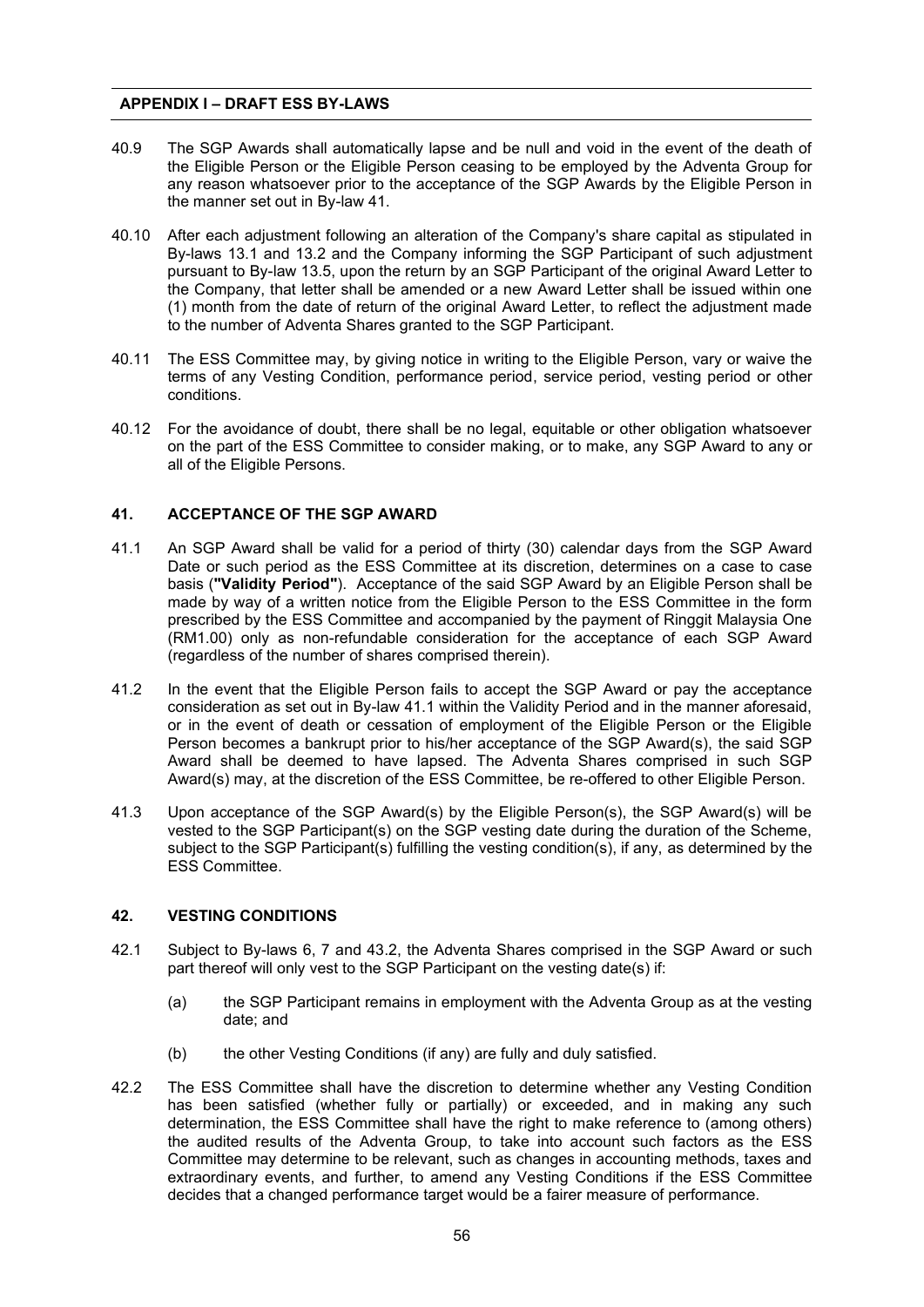- 42.3 Where the ESS Committee has made the determination that the Vesting Conditions and all other stipulated conditions have been fulfilled (whether fully or partially) pursuant to the SGP Award, the ESS Committee shall notify the SGP Participant of the number of Adventa Shares vested or which will be vested to the SGP Participant on the vesting date of such Adventa Shares. No SGP Participant shall have any right to or interest in the Adventa Shares granted to him unless and until the Adventa Shares are vested in him on and with effect from the date of vesting of the said Adventa Shares. The decision and/or determination of the ESS Committee on the vesting of the Adventa Shares on the SGP Participant pursuant to these By-Laws shall be final and conclusive.
- 42.4 Unless otherwise determined by the ESS Committee if the Vesting Conditions are not fulfilled in accordance with the period as set out in the Award Letter, that SGP Award shall lapse and be of no value.
- 42.5 For the avoidance of doubt, the Adventa Shares will vest with the SGP Participants at no cost to the SGP Participants upon acceptance of the SGP Award by the SGP Participants and fulfilment of the Vesting Conditions and all other conditions as stipulated Clause 42.2 (if any).

# **43. DELIVERY OF ADVENTA SHARES**

- 43.1 In respect of Adventa Shares which are vested onto a SGP Participant pursuant to By-law 42, the Company shall as soon as reasonably practicable following the date of vesting, credit such Adventa Shares to the SGP Participant's CDS Account in accordance with the provisions of the Company's Constitution, the Central Depositories Act and the Rules of Bursa Depository, despatch the notice stating such number of Adventa Shares credited into the CDS Account of the SGP Participant. Where new Adventa Shares are to be allotted and issued following the vesting, the Company shall allot and issue and/or transfer such Adventa Shares to the SGP Participant in accordance with the provisions of the Company's Constitution, the Central Depositories Act and the Rules of Bursa Depository, despatch the notice of allotment or transfer to the SGP Participant and make an application for the listing of and quotation for the new Adventa Shares.
- 43.2 The ESS Committee, the Board of Adventa and the Company shall not under any circumstances whatsoever be liable for any costs, expenses, charges and damages whatsoever and howsoever arising whether arising directly or indirectly from any delay on the part of the Company in crediting the Adventa Shares or for any errors in any SGP Award or any other matters or dealings which are outside the control of the Company, the Board and/or the ESS Committee.
- 43.3 The SGP Participant shall provide the ESS Committee with his/her CDS Account number or the CDS Account number of his/her Authorised Nominee, as the case may be. The Adventa Shares to be credited pursuant to the vesting will be credited directly into the CDS Account of the SGP Participant or his/her Authorised Nominee, as the case may be and a notice stating the number of shares credited into such CDS Account will be issued to the SGP Participant and no physical share certificate will be issued.
- 43.4 In the event that a SGP Participant is subject to a PIP/ disciplinary proceedings (whether or not such PIP/disciplinary proceedings will give rise to a dismissal or termination of service) the ESS Committee shall have the right, to suspend the SGP Participant's SGP Award from being vested pending the achievement of the stipulated improvement plan targets by the SGP Participant/ the outcome of such disciplinary proceedings. The ESS Committee may impose such terms and conditions as the ESS Committee shall deem appropriate having regard to the nature of the PIP/charges made or brought against the SGP Participant **PROVIDED ALWAYS THAT:** 
	- (a) in the event that such SGP Participant shall subsequently achieve the stipulated improvement plan targets/be found not guilty of the charges which give rise to such disciplinary proceedings, the ESS Committee shall reinstate the rights of such SGP Participant to continue to hold or be vested his/her SGP Award;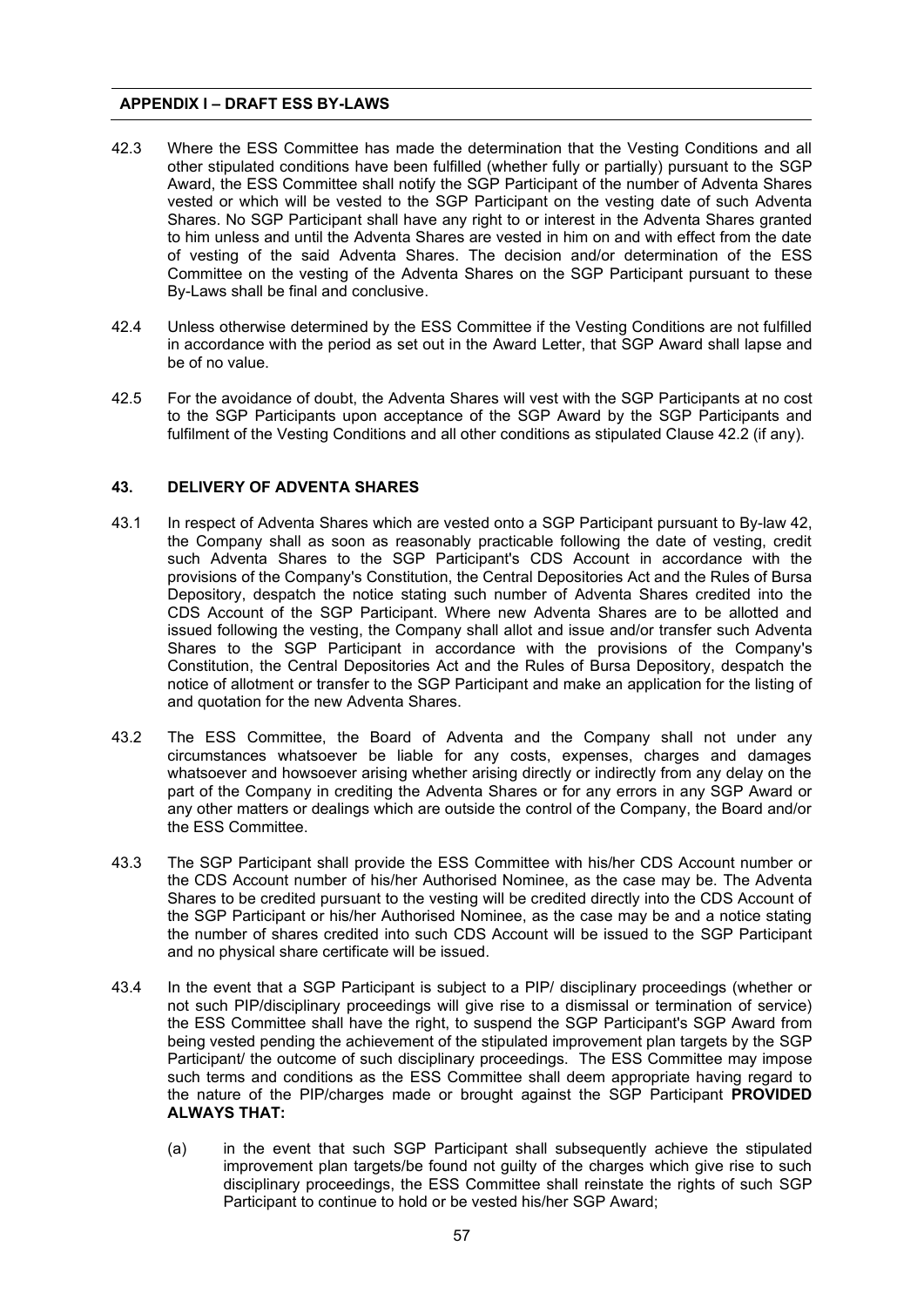- (b) in the event the SGP Participant fails to achieve the stipulated improvement plan targets/disciplinary proceedings result in a recommendation for the dismissal or termination of service of such SGP Participant, the SGP Award shall immediately cease without notice and be null and void and of no further force and effect upon pronouncement of the dismissal or termination of service of such SGP Participant notwithstanding that such recommendation may be subsequently challenged by the SGP Participant in any other forum; and
- (c) in the event such SGP Participant only partially achieves the stipulated improvement plan targets/ is found guilty but not dismissed or termination of service is not recommended, the ESS Committee shall have the right to determine at its discretion whether or not the SGP Participant may continue hold or be vested his/her SGP Award and/or adjust such number of SGP Awards to be vested and if so, to impose such limits, terms and conditions as it deems appropriate, on such vesting.

The ESS Committee may, after a warning /caution letter has been issued to a SGP Participant by the relevant corporation within the Adventa Group suspend the SGP Participant's SGP Award from being vested until such time as the ESS Committee determines at its discretion whether or not the SGP Participant may continue to be vested Adventa Shares under his/her SGP Award and if so, whether to impose such limits, terms and conditions as the ESS Committee deems appropriate, on such vesting.

For the purpose of this By-laws, an SGP Participant shall be deemed to be subject to "disciplinary proceedings" if:

- (i) he/ she is suspended from work pending investigation into his/ her conduct;
- (ii) he/ she is issued with a letter requiring him/ her to attend an internal domestic inquiry; or
- (iii) such other instances as the ESS Committee may deem as being subject to disciplinary proceedings.
- 43.5 All SGP Awards to the extent unvested on the expiry or earlier termination of the ESS Period applicable thereto shall lapse.
- 43.6 The Company, the Board and the ESS Committee shall not under any circumstances be held liable to any person for any costs, losses, expenses, damages or liabilities whatsoever and howsoever arising in the event of any delay on the part of the Company in crediting the Adventa Shares or in procuring the relevant authorities to list and quote the Adventa Shares subscribed for by a SGP Participant (where applicable) or any delay in receipt or non-receipt by the Company of the notice or for any errors in any SGP Awards or any other matters or dealings which are outside the control of the Company, the Board and/or the ESS Committee.
- 43.7 Every SGP Award shall be subjected to the condition that no Adventa Shares shall be vested and/or credited pursuant to a SGP Award if such vesting and/or crediting would be contrary to any law, enactment, rule and/or regulation of any legislative or non-legislative body which may be in force during the ESS Period or such period as may be extended.
- 43.8 Notwithstanding anything to the contrary herein contained, the ESS Committee shall at any time during the ESS Period have the sole and absolute discretion to determine whether to purchase all or part of the unvested SGP Awards from the SGP Participant. The price payable for the purchase shall be the 3-month weighted average market price of Adventa Shares immediately before the date of the notice of the purchase. Upon completion of the purchase, all unvested SGP Awards held by that SGP Participant (if any) shall lapse.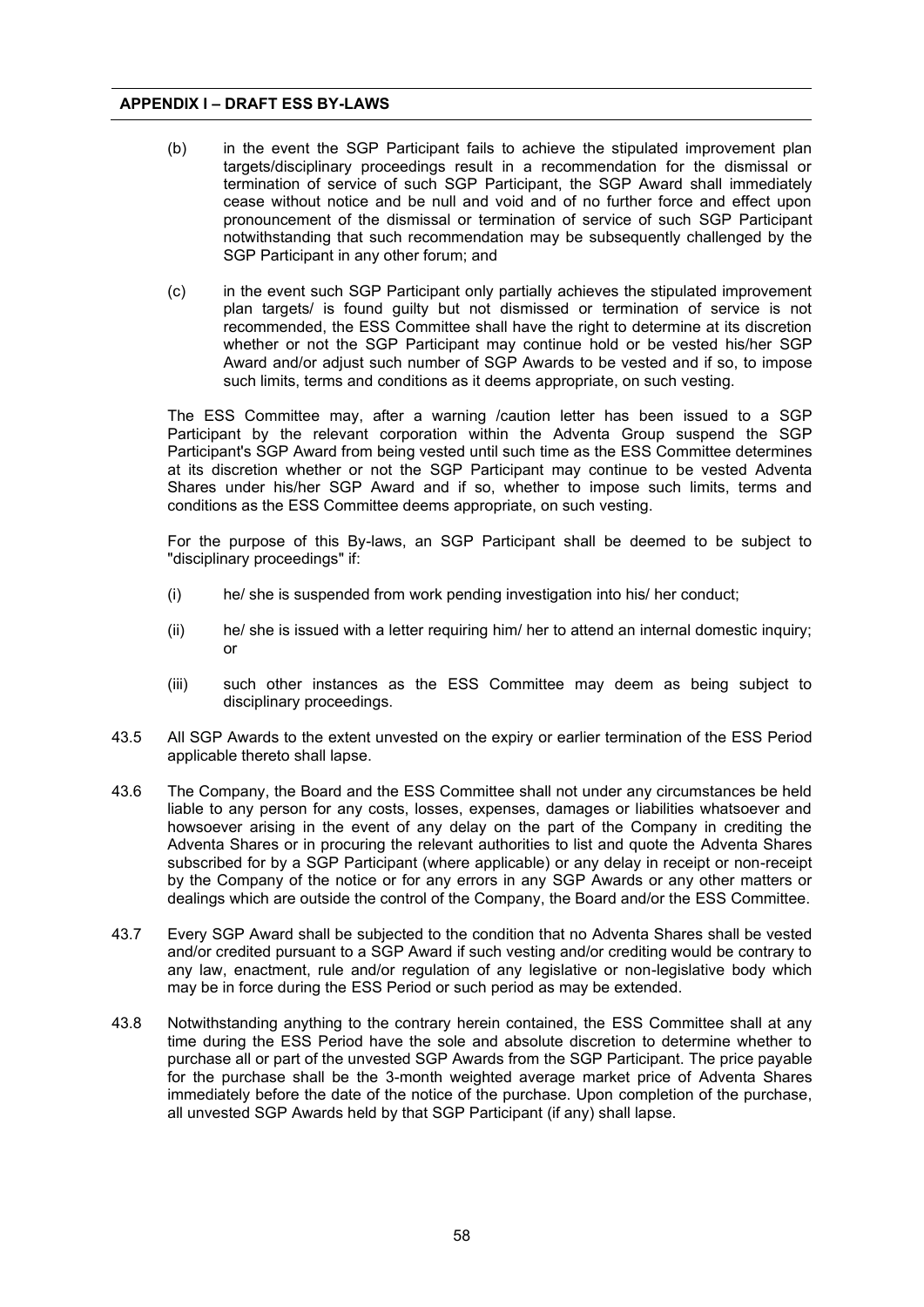# **THE SCHEDULE**

In addition to By-law 13.1 and not in derogation thereof, the Option Price and the number of **Adventa** Shares relating to the ESOS Option so far unvested and/or unexercised and/or relating to an SGP Award in so far as unvested shall from time to time be adjusted by the ESS Committee in accordance with the following relevant provisions in consultation with an Adviser and/or an auditor:

(a) If and whenever a Adventa Share by reason of any consolidation or subdivision (including if so permitted by the relevant authorities, a subdivision by way of a bonus issue by the Company of Adventa Shares without capitalisation of profits or reserves) or conversion occurs, the Option Price shall be adjusted and the adjusted number of **Adventa** Shares relating to the ESOS Option / SGP Award (where applicable) to be issued or transferred shall be calculated in accordance with the following formula:

(i) New Option Price = 
$$
\frac{S \times L}{M}
$$

(ii) Adjusted number of  
Adventa Shares = 
$$
\frac{T \times M}{L}
$$

Where:

- L = the aggregate number of Adventa Shares in issue and fully paid-up immediately prior to the consolidation or subdivision or conversion; and
- M = the aggregate number of Adventa Shares in issue and fully paid-up immediately after such consolidation or subdivision or conversion; and
- S = existing Option Price; and
- T = Existing number of Adventa Shares relating to the ESOS Option/ SGP Award; and

Each such adjustment will be effective from the day on which the consolidation or subdivision or conversion becomes effective.

(b) If whenever the Company shall make any issue of Adventa Shares to ordinary shareholders for which no consideration is payable or which are credited as fully paid, by way of capitalisation of profits or reserves (other than an issue of Ordinary Shares to its members who had an option to take cash or other dividend in lieu of the relevant Ordinary Shares), the Option Price shall be adjusted by multiplying it by the following fraction:

$$
\frac{A}{(A + B)}
$$

and the adjusted number of Adventa Shares relating to the ESOS Option to be issued / the additional number of Adventa Shares to be vested and transferred under the SGP Award shall be calculated as follows:

Adjusted number of

\n
$$
= \frac{T \times (A + B)}{A}
$$
\nAdvanced values of the number of numbers

where

A = the aggregate number of issued and fully paid-up Adventa Shares on the Entitlement Date immediately before such capitalisation;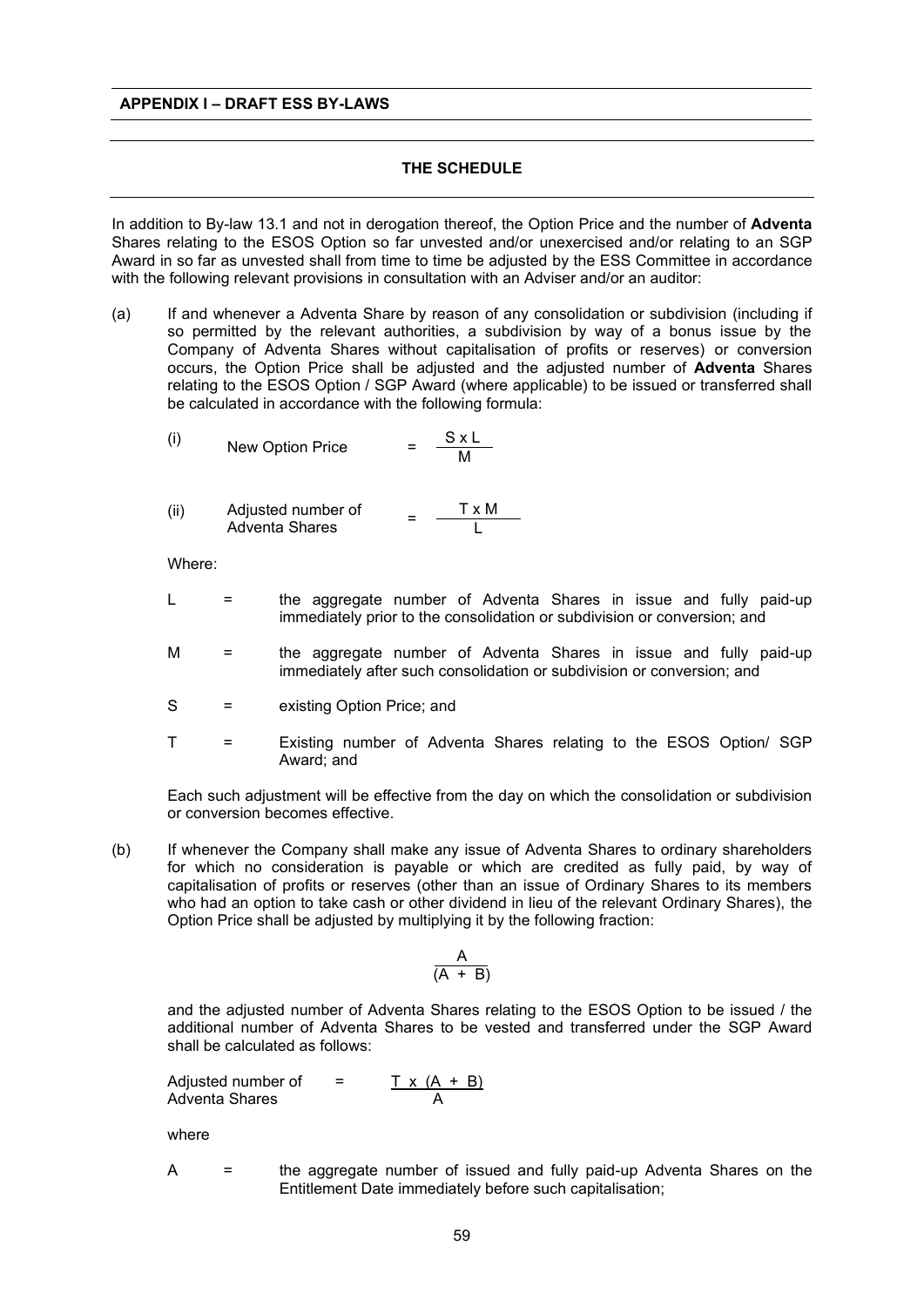- $B =$  the aggregate number of Adventa Shares to be issued pursuant to any allotment to ordinary shareholders credited as fully paid by way of capitalisation of profits or reserves (other than an issue of Ordinary Shares to its members who had an option to take cash or other dividend in lieu of the relevant Ordinary Shares);
- $S =$  as above.
- $T =$  as above.

Each such adjustment will be effective (if appropriate retroactively) from the commencement of the next Market Day immediately following the Entitlement Date for such issue.

- (c) If and whenever the Company shall make:
	- (i) a Capital Distribution (as defined below) to ordinary shareholders whether on a reduction of capital or otherwise (save and except any capital reduction involving the cancellation of capital which is lost or unrepresented by available assets or involving any purchase by the Company of its own Ordinary Shares in accordance with the Companies Act 2016 (Act 777) and all other applicable laws and regulations); or
	- (ii) any offer or invitation to its ordinary shareholders whereunder they may acquire or subscribe for Adventa Shares by way of rights; or
	- (iii) any offer or invitation to its ordinary shareholders by way of rights whereunder they may acquire or subscribe for securities convertible into Adventa Shares or securities with rights to acquire or subscribe for Adventa Shares,

then and in respect of each such case, the Option Price shall be adjusted by multiplying it by the following fraction:

$$
\frac{C - D}{C}
$$

and in respect of the case referred to in Clause (c)(ii) above, the adjusted number of Adventa Shares comprised in the ESOS Option to be issued / the adjusted number of Adventa Shares to be vested and transferred under a SGP Award shall be calculated as follows:

Adjusted Number of Adventa Shares = T

\n
$$
x \left[ \frac{C}{C-D^*} \right]
$$

where

- $T =$ as above:
- 
- C = the Current Market Price of each Share on the Market Day immediately preceding the date on which the Capital Distribution or, as the case may be, the offer or invitation is publicly announced to Bursa Securities or (failing any such announcement) immediately preceding the date of the announcement of the Entitlement Date of the Capital Distribution or, as the case may be, of the offer or invitation; and
	- $D =$  (i) in the case of an offer or invitation to acquire or subscribe for Adventa Shares by way of rights under Clause (c)(ii) above or for securities convertible into Adventa Shares or securities with rights to acquire or subscribe for Adventa Shares under Clause (c)(iii) above, the value of rights attributable to one (1) Share (as defined below); or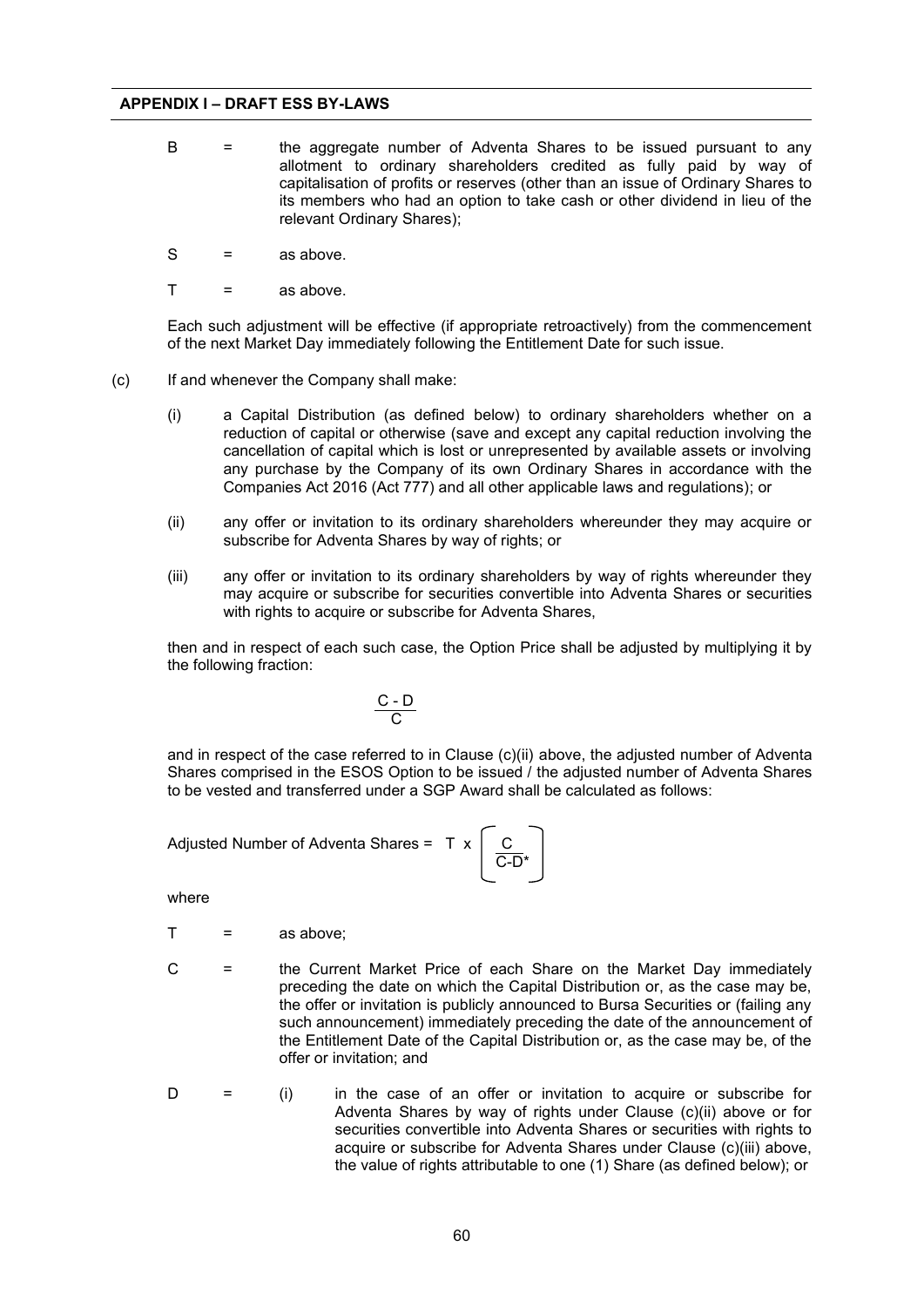$(iii)$  in the case of any other transaction falling within Clause (c), the fair market value, as determined by the Adviser and/or an auditor, of that portion of the Capital Distribution attributable to one (1) Share.

For the purpose of definition (i) of D above, the "value of the rights attributable to one (1) Share" shall be calculated in accordance with the formula:

$$
\frac{C - E}{F + 1}
$$

where:

- $C =$  as C above:
- $E =$  the subscription consideration for one (1) additional Share under the terms of such of offer or invitation or subscription price for one (1) additional Share upon conversion of the convertible securities or exercise of such rights to acquire or subscribe for one (1) Share under the offer or invitation;
- $F =$   $=$  the number of Adventa Shares which it is necessary to hold in order to be offered or invited to acquire or subscribe for one (1) additional Share or security convertible into rights to acquire or subscribe for one (1) additional Share; and
- $D^*$  = the value of rights attributable to one (1) Share (as defined below).

For the purpose of definition  $D^*$  above, the "value of rights attributable to one (1) Share" shall be calculated in accordance with the formula:

$$
\frac{C-E^*}{F^*+1}
$$

where:

- $C =$  as C above;
- $E^*$  = the subscription price for one (1) additional Share under the terms of such offer or invitation; and
- $F^*$  = the number of Adventa Shares which it is necessary to hold in order to be offered or invited to acquire or subscribe for one (1) additional Share.

For the purpose of Clause (c), "Capital Distribution" shall (without prejudice to the generality of that expression) include distributions in cash or specie (other than dividend) or by way of issue of Adventa Shares (not falling under Clause (b)) or other securities credited as fully or partly paid-up by way of capitalisation of profits or reserves (but excluding an issue of Ordinary Shares to its members who had an option to take cash or other dividend in lieu of the relevant Ordinary Shares).

Any distribution out of profits or reserves made (whenever paid) shall be deemed to be a Capital Distribution unless it is paid out of the aggregate of the net profits attributable to the ordinary shareholders as shown in the audited consolidated profit and loss accounts of the Company

Such adjustments will be effective (if appropriate retroactively) from the commencement of the next Market Day immediately following the Effective Date for the above transactions.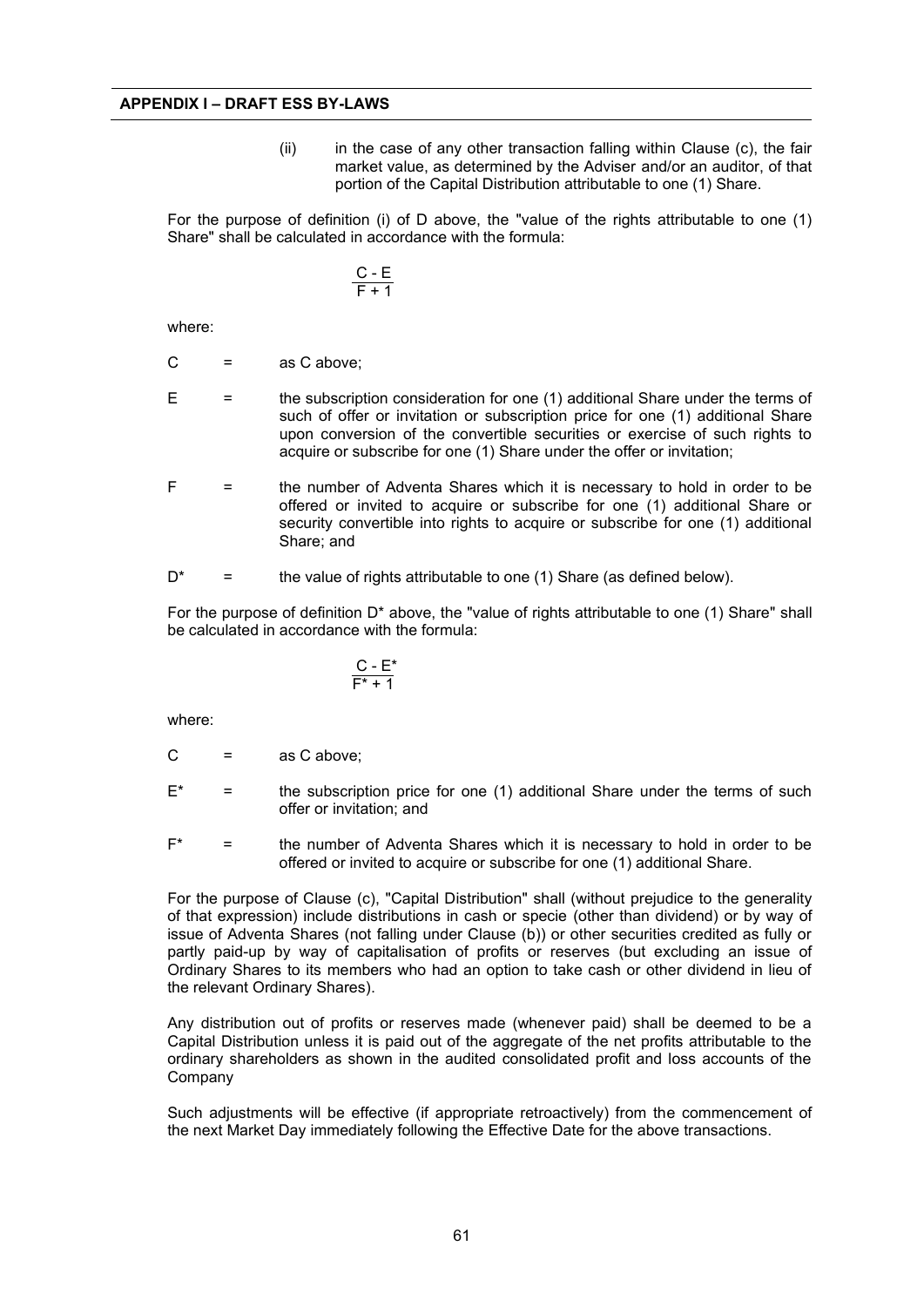(d) If and whenever the Company makes an allotment to its ordinary shareholders as provided in Clause (b) above and also makes an offer or invitation to its ordinary shareholders as provided in Clause (c)(ii) or (iii) above and the Entitlement Date for the purpose of the allotment is also the Entitlement Date for the purpose of the offer or invitation, the Option Price shall be adjusted by multiplying it by the following fraction:

$$
\frac{(G \times C) + (H \times I)}{(G + H + B) \times C}
$$

and where the Company makes an allotment to its ordinary shareholders as provided in Clause (b) above and also makes an offer or invitation to its ordinary shareholders as provided in Clause (c)(ii) above and the entitlement date for the purpose of the allotment is also the book closure date for the purpose of the offer or invitation, the adjusted number of Adventa Shares relating to the ESOS Option to be issued / Adventa Shares to be vested and transferred under the SGP Award shall be calculated as follows:

Adjusted Number of Shares (ESOS Option) =  $TX$ 

 $(G + H^* + B) \times C$ <br>(G x C) + (H<sup>\*</sup> x l<sup>\*</sup>)

Adjusted Number of Adventa Shares (SGP Award) =

$$
\frac{T x (G + H + B) x C}{(G x C) + (H x I)}
$$

Where:

- $B =$ as B above;
- $C =$  as C above;
- G = the aggregate number of issue and fully paid-up Adventa Shares on the Entitlement Date;
- H = the aggregate number of new Adventa Shares under an offer or invitation to acquire or subscribe for Adventa Shares by way of rights or under an offer or invitation by way of rights to acquire or subscribe for securities convertible into Adventa Shares or rights to acquire or subscribe for Adventa Shares, as the case may be;
- H\* = the aggregate number of new Adventa Shares under an offer or invitation to acquire or subscribe for Adventa Shares by way of rights;
- I = the subscription price of one (1) additional Share under the offer or invitation to acquire or subscribe for Adventa Shares or the exercise price on conversion of such securities or exercise of such rights to acquire or subscribe for one (1) additional Adventa Share, as the case may be;
- $\mathbb{I}^*$  = the subscription price of one (1) additional Share under the offer or invitation to acquire or subscribe for Adventa Shares; and
- $T =$ as T above.

Such adjustment will be effective (if appropriate retroactively) from the commencement of the next Market Day immediately following the Entitlement Date for such issue.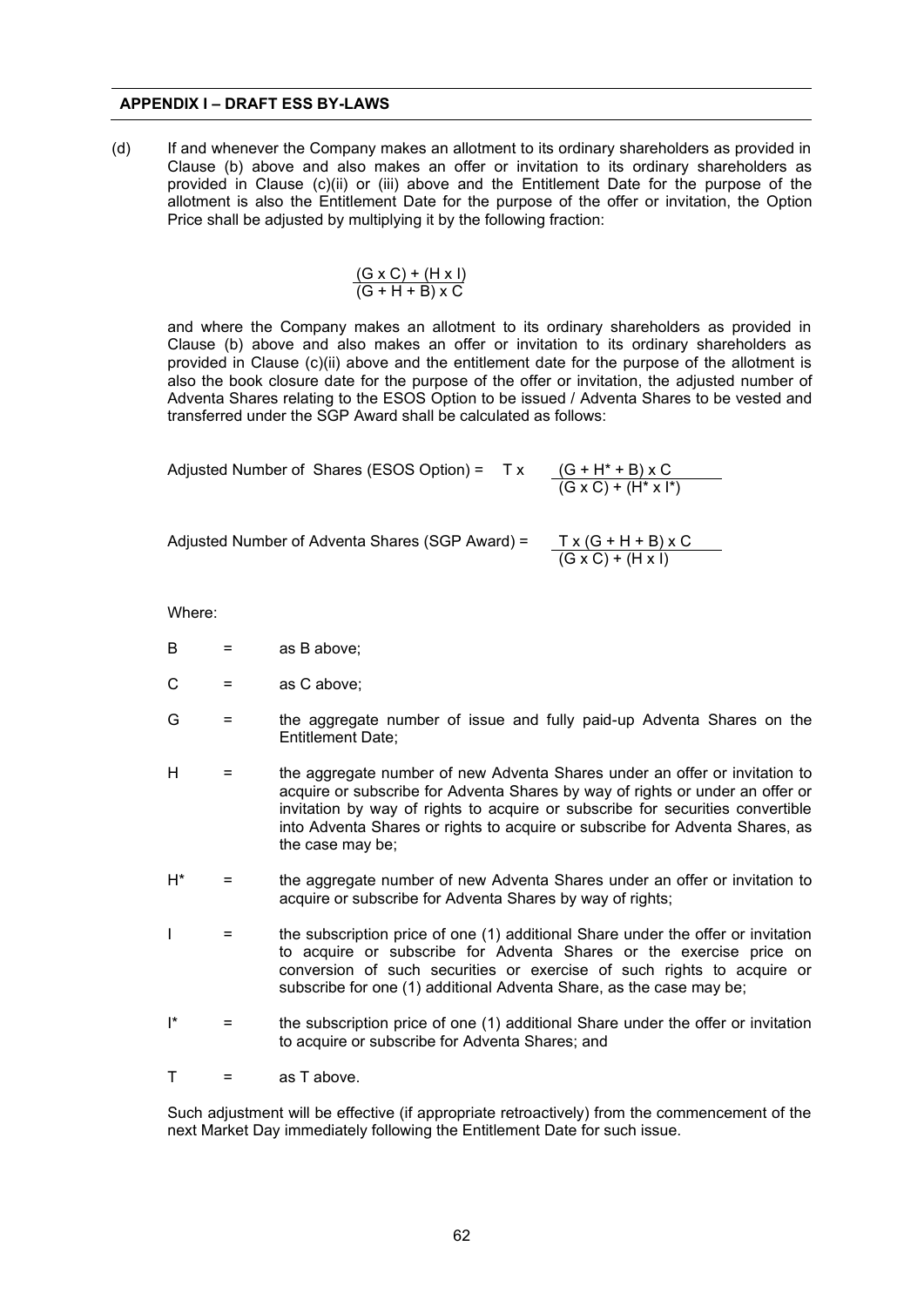#### **APPENDIX I – DRAFT ESS BY-LAWS**

(e) If and whenever the Company makes any offer or invitation to its ordinary shareholders to acquire or subscribe for Adventa Shares as provided in Clause (c)(ii) above together with an offer or invitation to acquire or subscribe for securities convertible into or rights to acquire or subscribe for ordinary shareholders as provided in Clause (c)(iii) above, the Option Price shall be adjusted by multiplying it by the following fraction:

$$
\frac{(G \times C) + (H \times I) + (J \times K)}{(G + H + J) \times C}
$$

and the adjusted number of Adventa Shares relating to the ESOS Option to be issued / Adventa Shares to be vested and transferred under the SGP Award shall be calculated as follows:

Adjusted Number of Adventa Shares (ESOS Option) = T x (G + H\*) x C  $(G \times C) + (H^* \times I^*)$ 

Adjusted Number of Adventa Shares (SGP Award) =

$$
\frac{T x (G + H + J) x C}{(G x C) + (H x I) + (J x K)}
$$

where:

- $C =$ as C above:
- $G =$ as G above;
- $H =$ as H above;
- $H^*$  = as  $H^*$  above;
- $I =$ as labove;
- $I^*$  = as  $I^*$  above:
- J = the aggregate number of Adventa Shares to be issued to its ordinary shareholders upon conversion of such securities or exercise of such rights to subscribe for Adventa Shares by the ordinary shareholders;
- $K =$  the exercise price on conversion of such securities or exercise of such rights to acquire or subscribe for one (1) additional Adventa Share; and
- $T =$ as T above.

Such adjustment will be effective (if appropriate retroactively) from the commencement of the next Market Day immediately following the Entitlement Date for the above transactions.

(f) If and whenever the Company makes an allotment to its ordinary shareholders as provided in Clause (b) above and also makes an offer or invitation to acquire or subscribe for Adventa Shares to its ordinary shareholders as provided in Clause (c)(ii) above, together with rights to acquire or subscribe for Adventa Shares as provided in Clause (c)(iii) above, and the book closure date for the purpose of allotment is also the book closure for the purpose of the offer or invitation, the Option Price shall be adjusted by multiplying it by the following fraction:

$$
\frac{(G \times C) + (H \times I) + (J \times K)}{(G + H + J + B) \times C}
$$

and the adjusted number of Adventa Shares relating to the ESOS Option to be issued / Adventa Shares to be vested and transferred under the SGP Award shall be calculated as follows: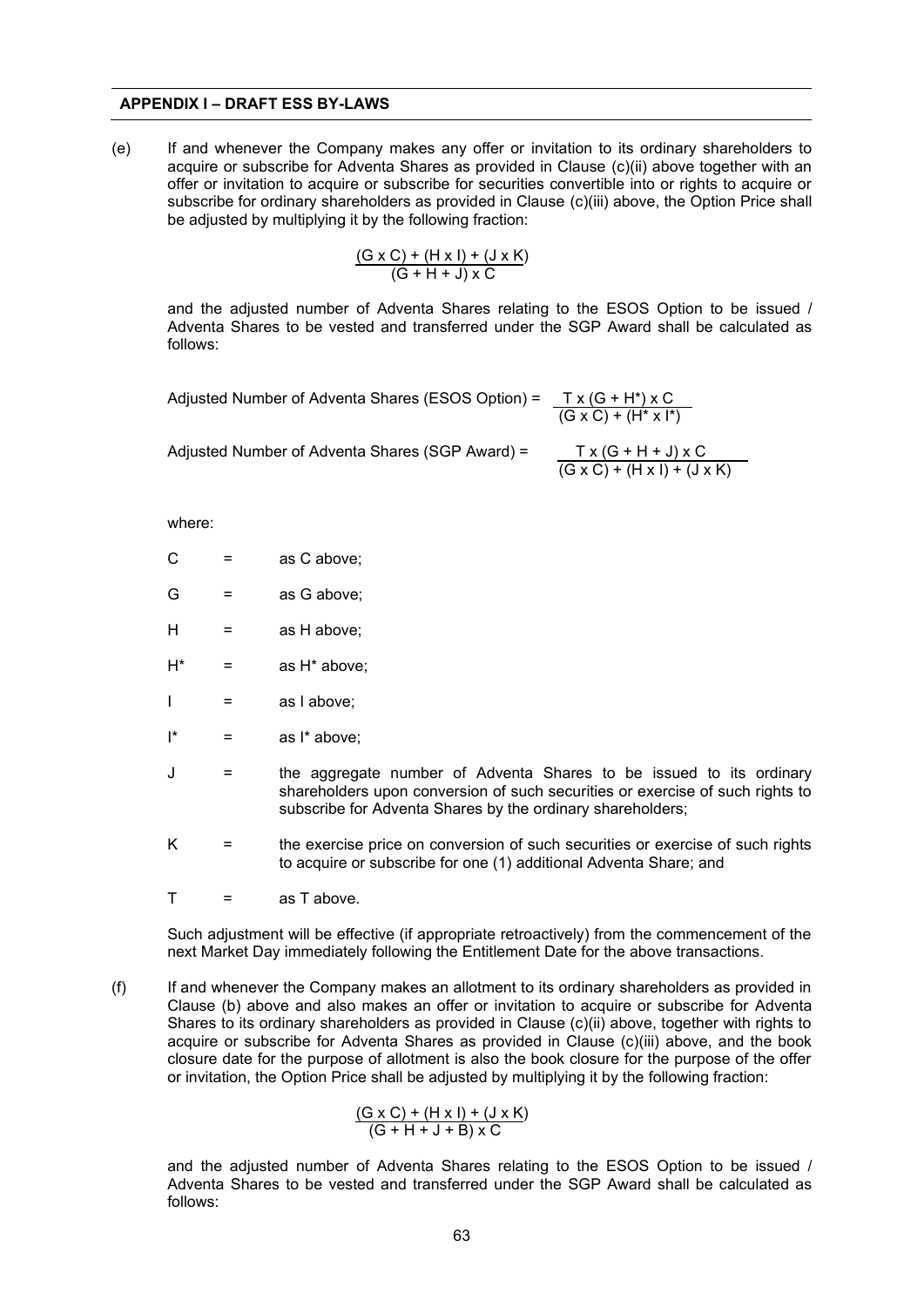# **APPENDIX I – DRAFT ESS BY-LAWS**

Adjusted Number of Adventa Shares (ESOS Option) =  $Tx(G + H^* + B)xC$  $(G \times C) + (H^* \times I^*)$ Adjusted Number of Adventa Shares (SGP Award) =  $TX(G + H + J + B) \times C$  $(G \times C) + (H \times I) + (J \times K)$ where:  $B =$  as B above;<br>  $C =$  as C above;  $\begin{array}{ccc} C & = & \text{as C above;} \\ G & = & \text{as G above:} \end{array}$  $G =$  as G above;<br>  $H =$  as H above;  $H =$  as H above;<br> $H^* =$  as H<sup>\*</sup> above  $=$  as  $H^*$  above;  $I =$ as  $I$  above:  $I^*$  = as  $I^*$  above;<br>  $J =$  as J above;  $J =$  as J above;<br> $K =$  as K above;

 $K =$ as K above; and<br>  $T =$ as T above. as T above.

Such adjustment will be effective (if appropriate retroactively) from the commencement of the next Market Day immediately following the Entitlement Date for the above transaction.

- (g) For the purpose of this Schedule:
	- (i) "Current Market Price" means in relation to each Adventa Share for any relevant day the five (5) day volume weighted average market price for each Adventa Share on Bursa Securities for the five (5) consecutive Market Days before such date for one or more board lots of Adventa Shares on Bursa Securities or in such other manner as may from time to time be stipulated in any guidelines prescribed by any competent authorities, if any.

[THE REMAINDER OF THIS PAGE HAS BEEN INTENTIONALLY LEFT BLANK]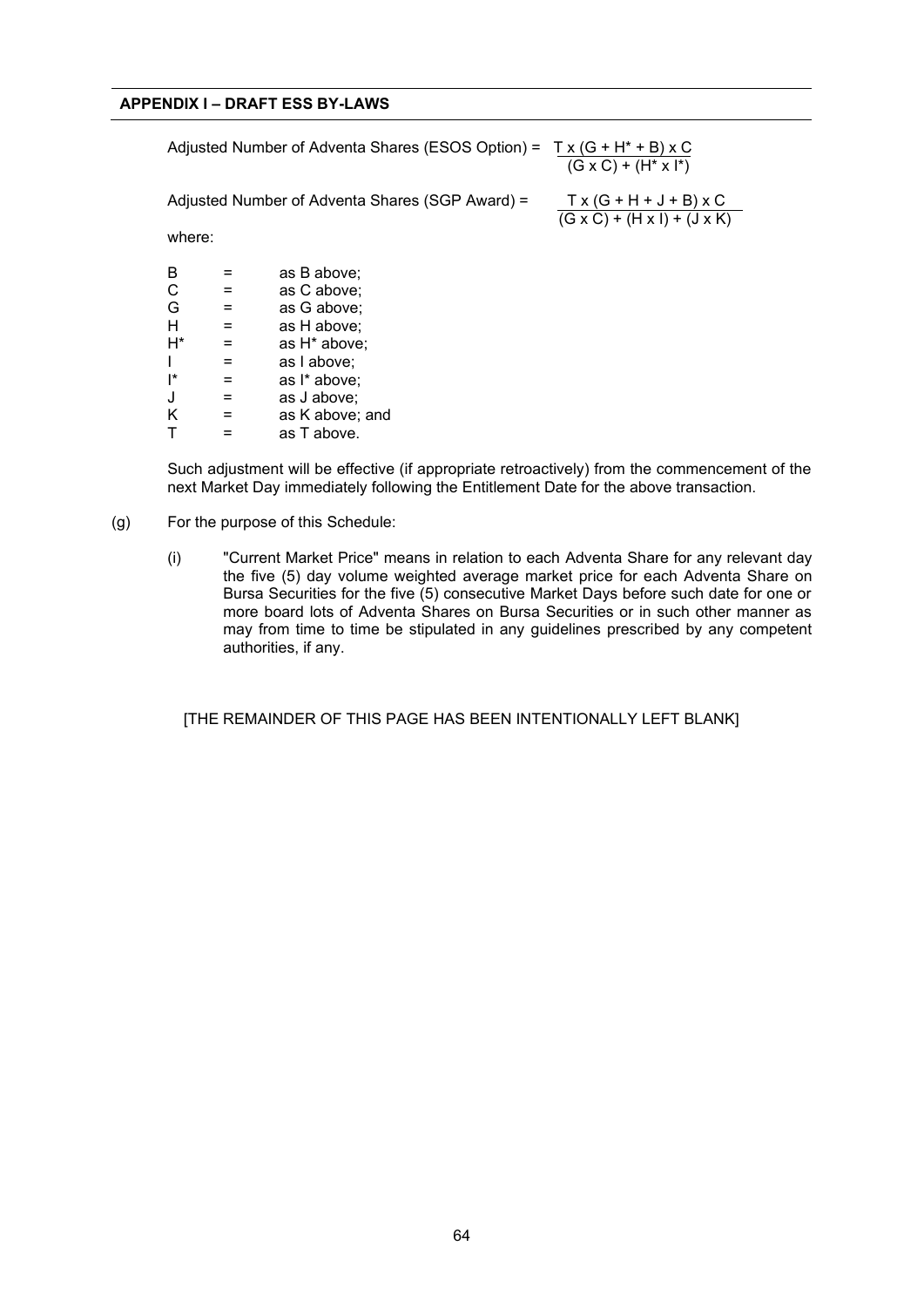# **APPENDIX II – FURTHER INFORMATION**

## **1. DIRECTORS' RESPONSIBILITY STATEMENT**

This Circular has been seen and approved by the Board, and the Directors collectively and individually accept full responsibility for the accuracy of the information contained herein and confirm that, after making all reasonable enquiries and to the best of their knowledge and belief, there are no other facts, the omission of which would make any statement herein misleading.

# **2. CONSENT**

UOBKH, being the Adviser for the Proposed ESS, has given and has not subsequently withdrawn its written consent to the inclusion in this Circular of its name and all references thereto in the form and context in which they appear in this Circular.

## **3. DECLARATION OF CONFLICT OF INTERESTS**

UOBKH has given its written confirmation that as at the date of this Circular, there is no situation of conflict of interests that exists or is likely to exist in relation to its role as the Adviser to the Company for the Proposed ESS.

## **4. MATERIAL COMMITMENTS**

As at the LPD, the Board is not aware of any material commitments incurred or known to be incurred by the Group that has not been provided for which, upon becoming enforceable, may have a material impact on the Group's financial results/ position.

#### **5. CONTINGENT LIABILITIES**

As at the LPD, the Board is not aware of any contingent liabilities incurred or known to be incurred by the Group that has not been provided for which, upon becoming enforceable, may have a material impact on the financial results/ position of the Group.

#### **6. MATERIAL CONTRACTS**

As at the LPD, the Group has not entered into any contracts which are or may be material (not being contracts entered into the ordinary course of business) during the two (2) years immediately preceding the date of this Circular.

#### **7. MATERIAL LITIGATION**

As at the LPD, the Group is not engaged in any material litigation, claims or arbitration, either as plaintiff or defendant, and the Board is not aware and has no knowledge of any proceedings pending or threatened against the Group, or of any facts likely to give rise to any proceedings, which might materially or adversely affect the financial position or business of the Group as at the date of this Circular.